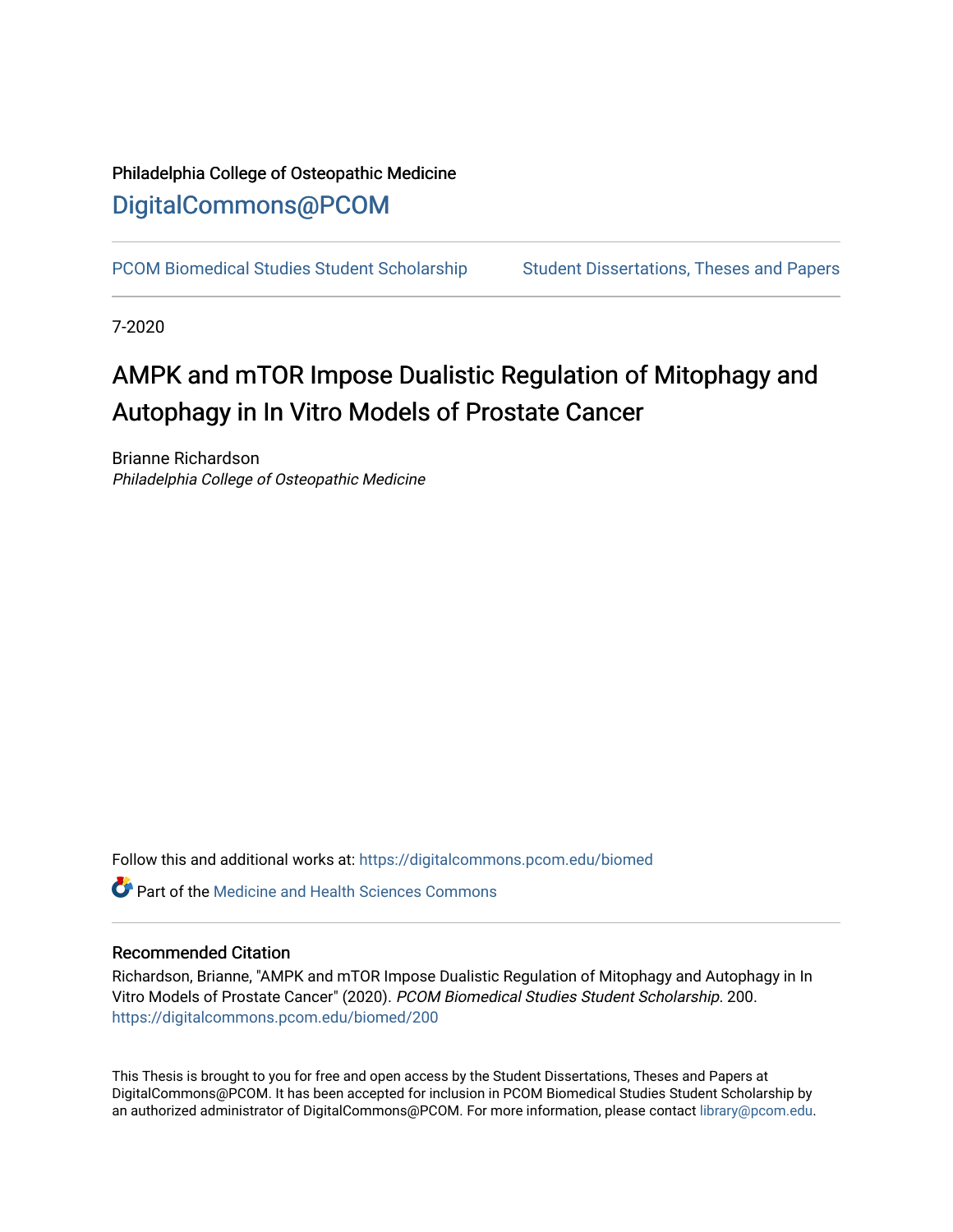Philadelphia College of Osteopathic Medicine

Graduate Program in Biomedical Sciences

Department of Bio-Medical Sciences

## **AMPK and mTOR Impose Dualistic Regulation of Mitophagy and Autophagy in** *In Vitro*

### **Models of Prostate Cancer**

A Thesis in Biomedical Sciences by Brianne Richardson

Copyright 2020 Brianne Richardson

Submitted in Partial Fulfillment of the Requirements for the Degree of Masters in

Biomedical Sciences

July 2020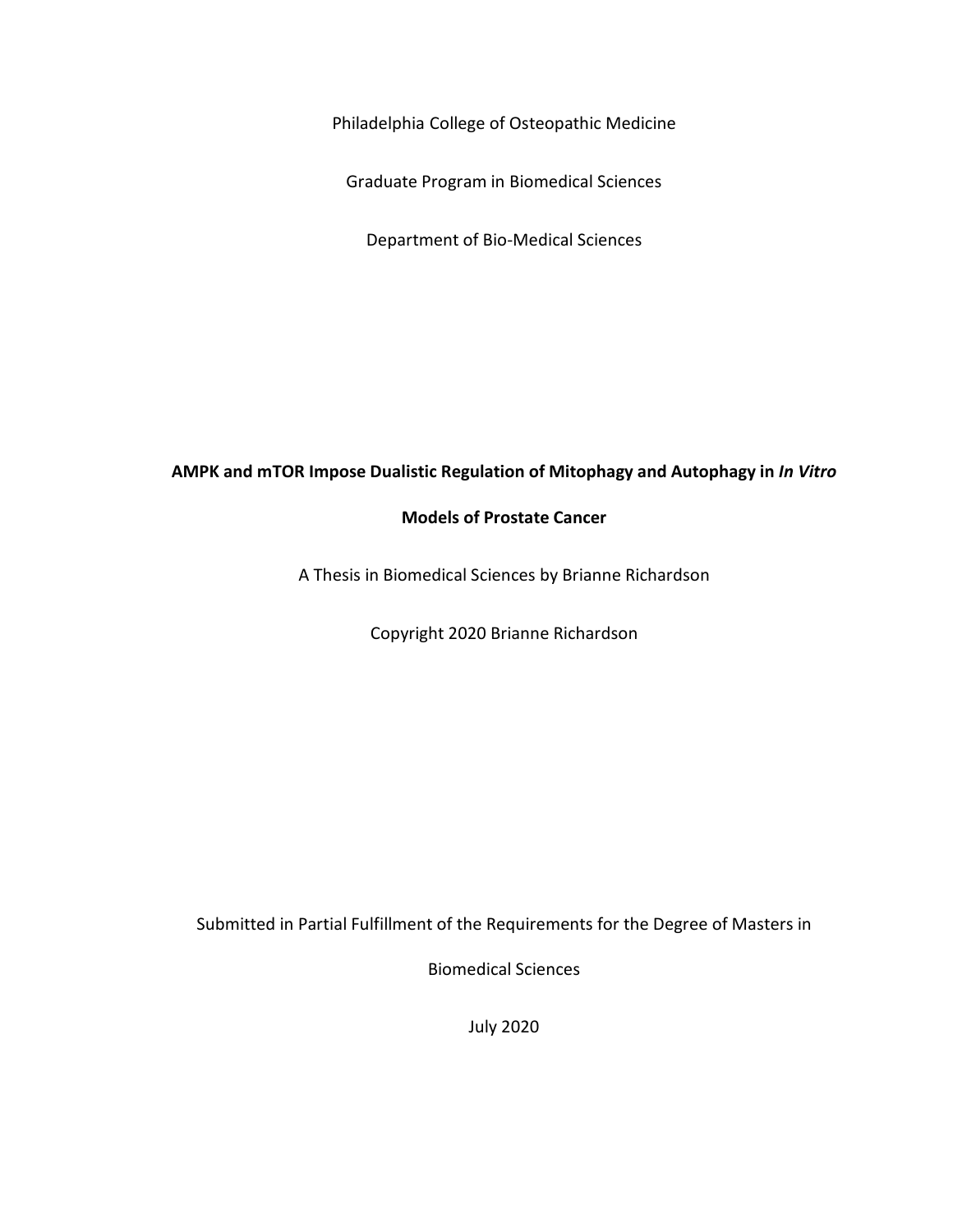This thesis has been presented to and accepted by the Associate Dean for Curriculum and Research Office of Philadelphia College of Osteopathic Medicine in partial fulfillment of the requirements for the degree of Master of Science in Biomedical Sciences.

We, the undersigned, duly appointed committee have read and examined this manuscript and certify it is adequate in scope and quality as a thesis for this master's degree. We approve the content of the thesis to be submitted for processing and acceptance.

Dr. Dennis Peffley, Thesis Advisor Professor of Physiology and Pharmacology Department of Bio-Medical Sciences

\_\_\_\_\_\_\_\_\_\_\_\_\_\_\_\_\_\_\_\_\_\_\_\_\_\_\_\_\_\_\_\_\_\_\_\_\_\_

Dr. Harold Komiskey, Thesis Committee Member Professor of Neuroscience, Physiology and Pharmacology Department of Bio-Medical Sciences

\_\_\_\_\_\_\_\_\_\_\_\_\_\_\_\_\_\_\_\_\_\_\_\_\_\_\_\_\_\_\_\_\_\_\_\_\_\_\_

Dr. Xinyu (Eric) Wang, Thesis Committee Member Associate Professor of Pharmaceutical Sciences Department of Pharmaceutical Sciences

\_\_\_\_\_\_\_\_\_\_\_\_\_\_\_\_\_\_\_\_\_\_\_\_\_\_\_\_\_\_\_\_\_\_\_\_\_\_\_\_\_

\_\_\_\_\_\_\_\_\_\_\_\_\_\_\_\_\_\_\_\_\_\_\_\_\_\_\_\_\_\_\_\_\_\_\_\_\_\_\_\_

Dr. Richard White, Program Director, Research Concentration Professor Department of Bio-Medical Sciences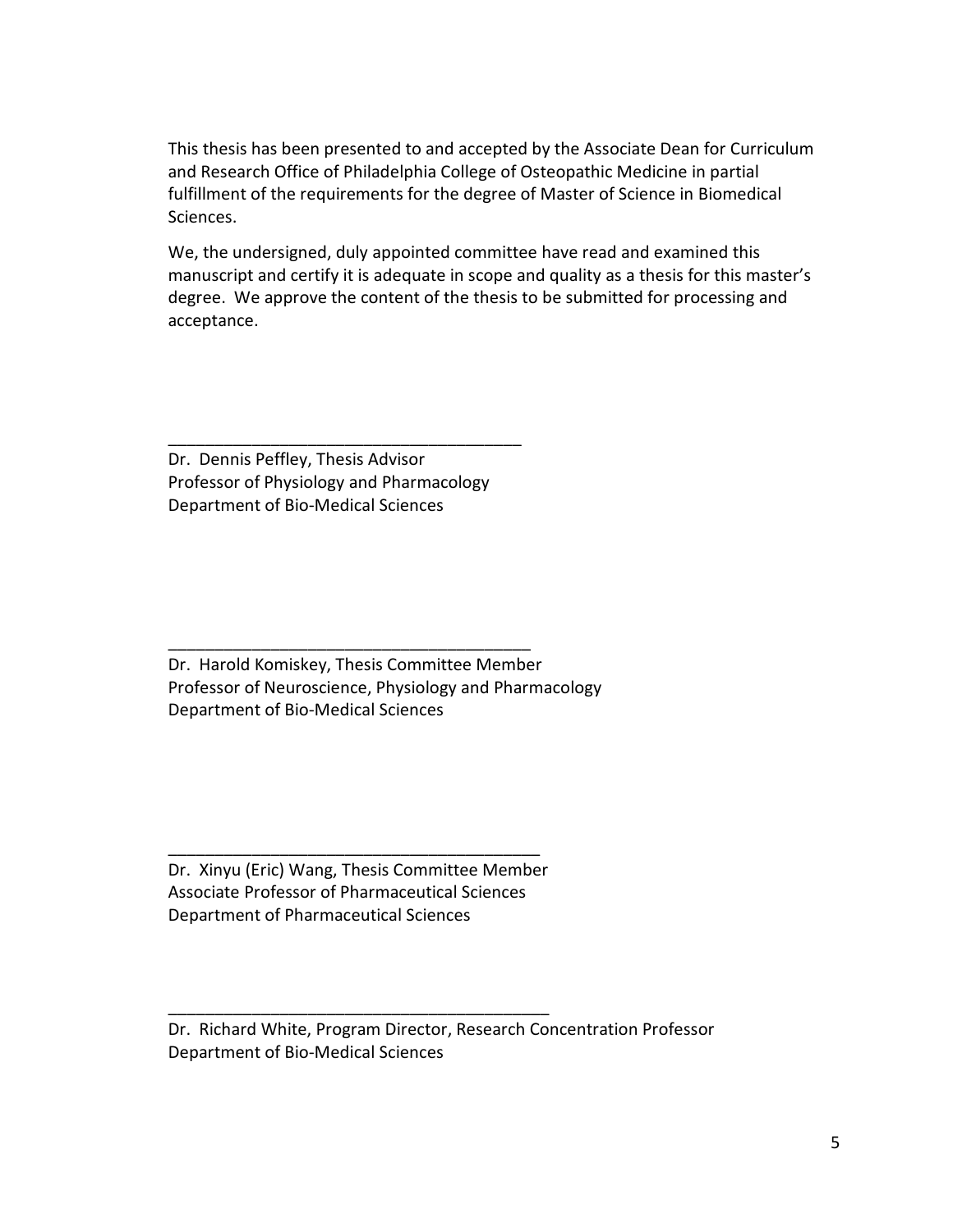#### <span id="page-3-0"></span>**SUMMARY**

Prostate cancer is the abnormal growth and proliferation of previously normal cells of the prostate and has the second highest incidence in men worldwide. Physiologic manipulation of AMP-activated protein kinase (AMPK), a highly conserved enzyme responsible for regulation of energy homeostasis during metabolic stress, is a potential treatment, especially for metastatic, castration-resistant prostate cancers. AMPK is a known inhibitor of the enzyme mTOR, the final enzyme in the PKT/AKT/mTOR pathway responsible for cell growth and proliferation signaling. The hypothesis of this project is that activation of AMPK leads to increased mTOR-dependent mitophagy and subsequent autophagy in prostate cancer cells. The overall aim of this project is to establish a role between activated AMPK and mTOR dependent mitophagy and autophagy. Although preliminary data remains inconclusive, future research is promising.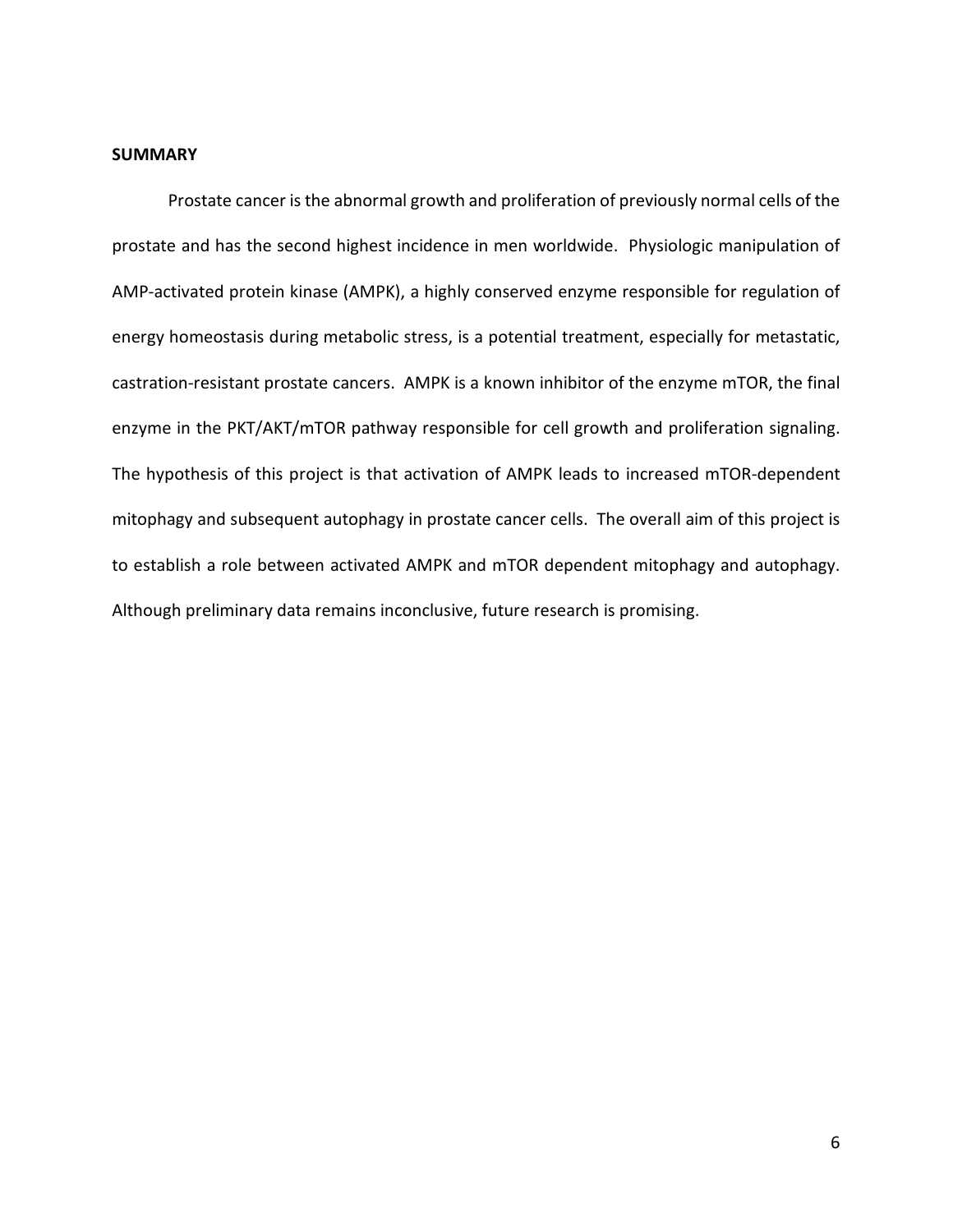# **TABLE OF CONTENTS**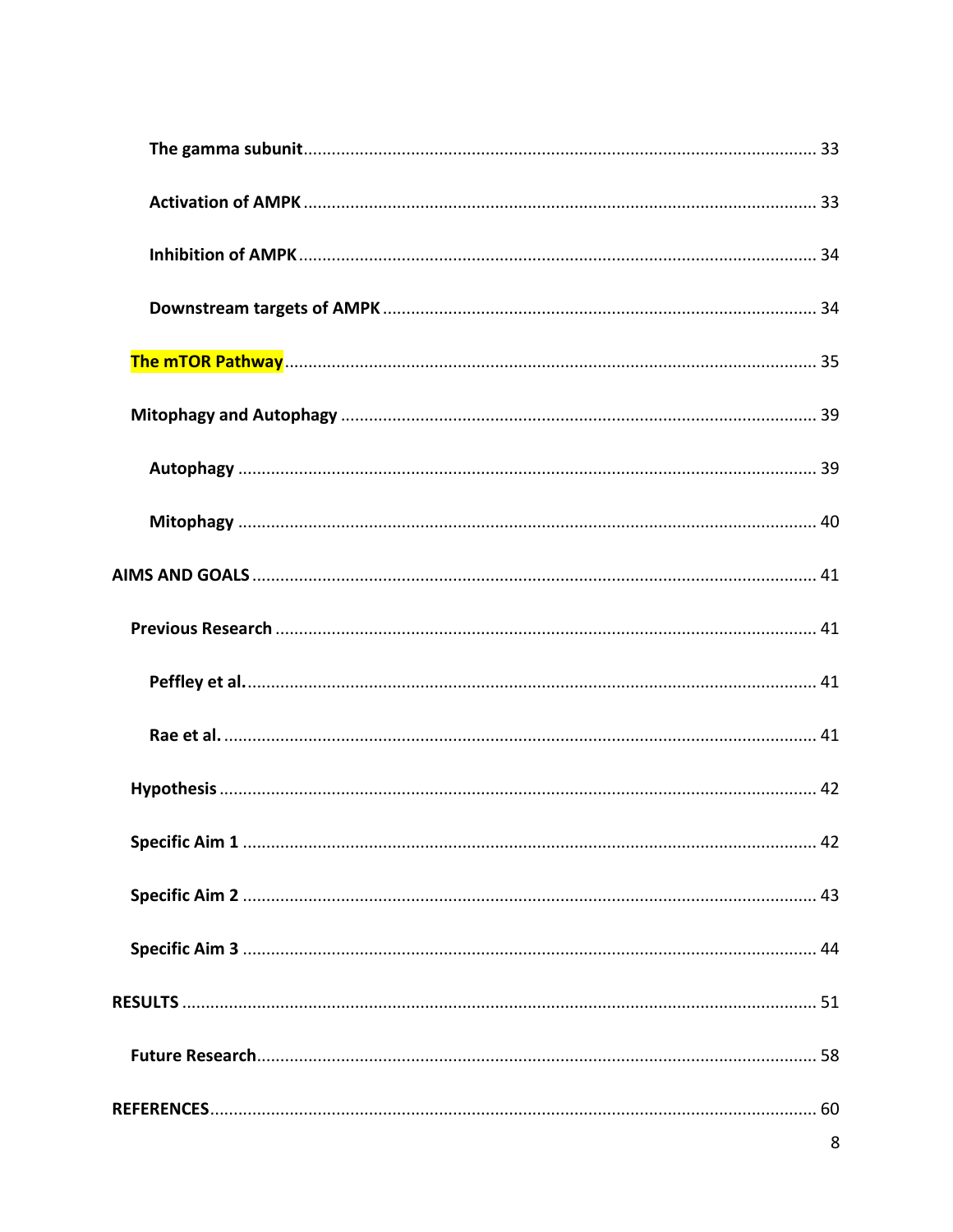<span id="page-6-0"></span>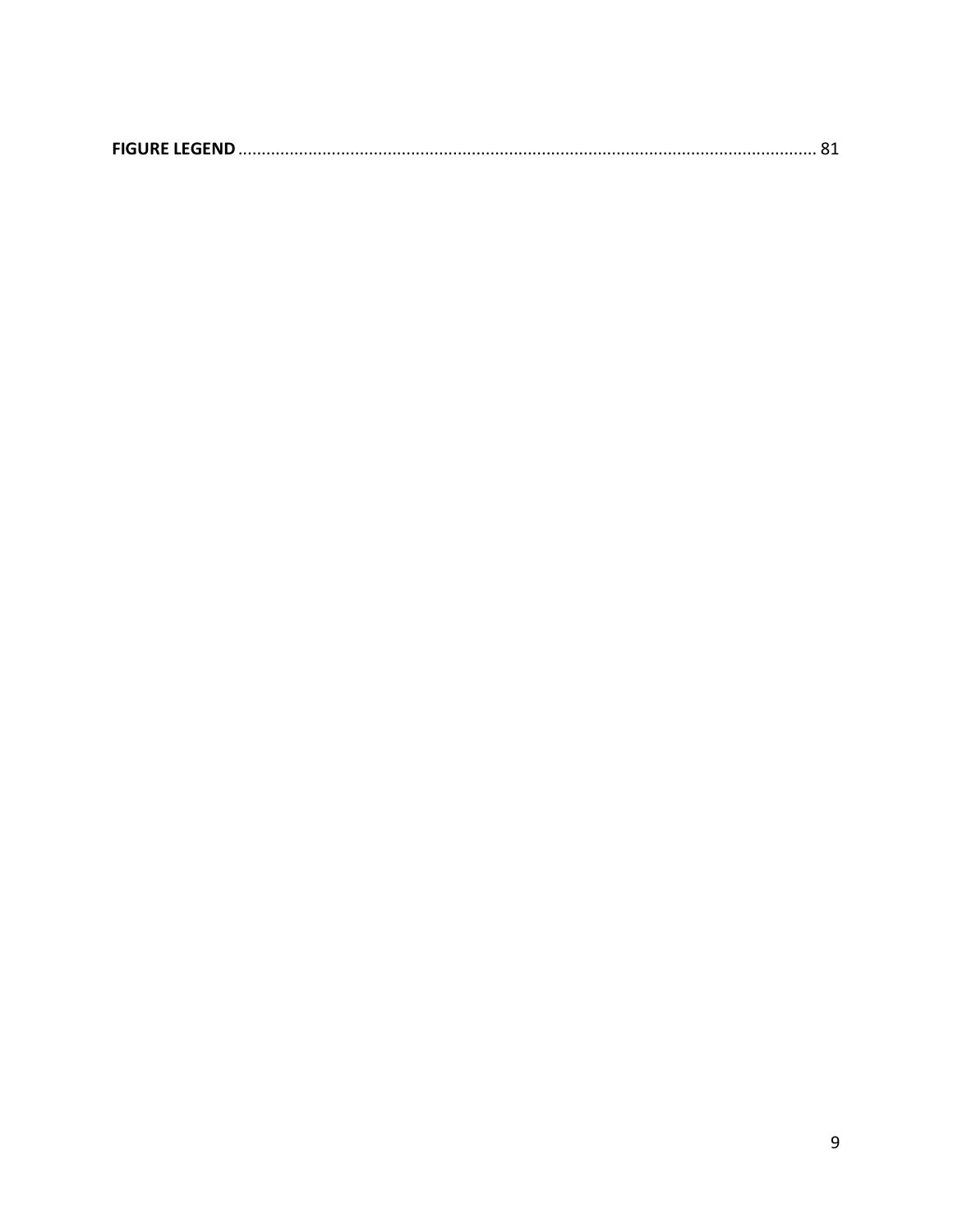#### **ACKNOWLEDGEMENTS**

To the faculty of my committee, the Biomedical Sciences Department, and PCOM Georgia's Department of Research, thank you for your invaluable guidance during this chapter of my academic and personal endeavors. To my family, thank you for your support in chasing my dreams. To Dr. Kasia Dinkeloo, this thesis could not have been finished without the inspiration you always seem to provide and your daily reminders to drink coffee. Most importantly, I am forever indebted to my dog, Bocephus, whose unconditional love has held me together through every whirlwind in my life's journey. I would like to note that he will never understand this because, in the six years we have gone to school together, I have never taught him to read.

The funders had no role in study design, data collection and interpretation, or the decision to submit the work for publication. This research received no specific grant from any funding agency in the public, commercial, or not-for-profit sectors.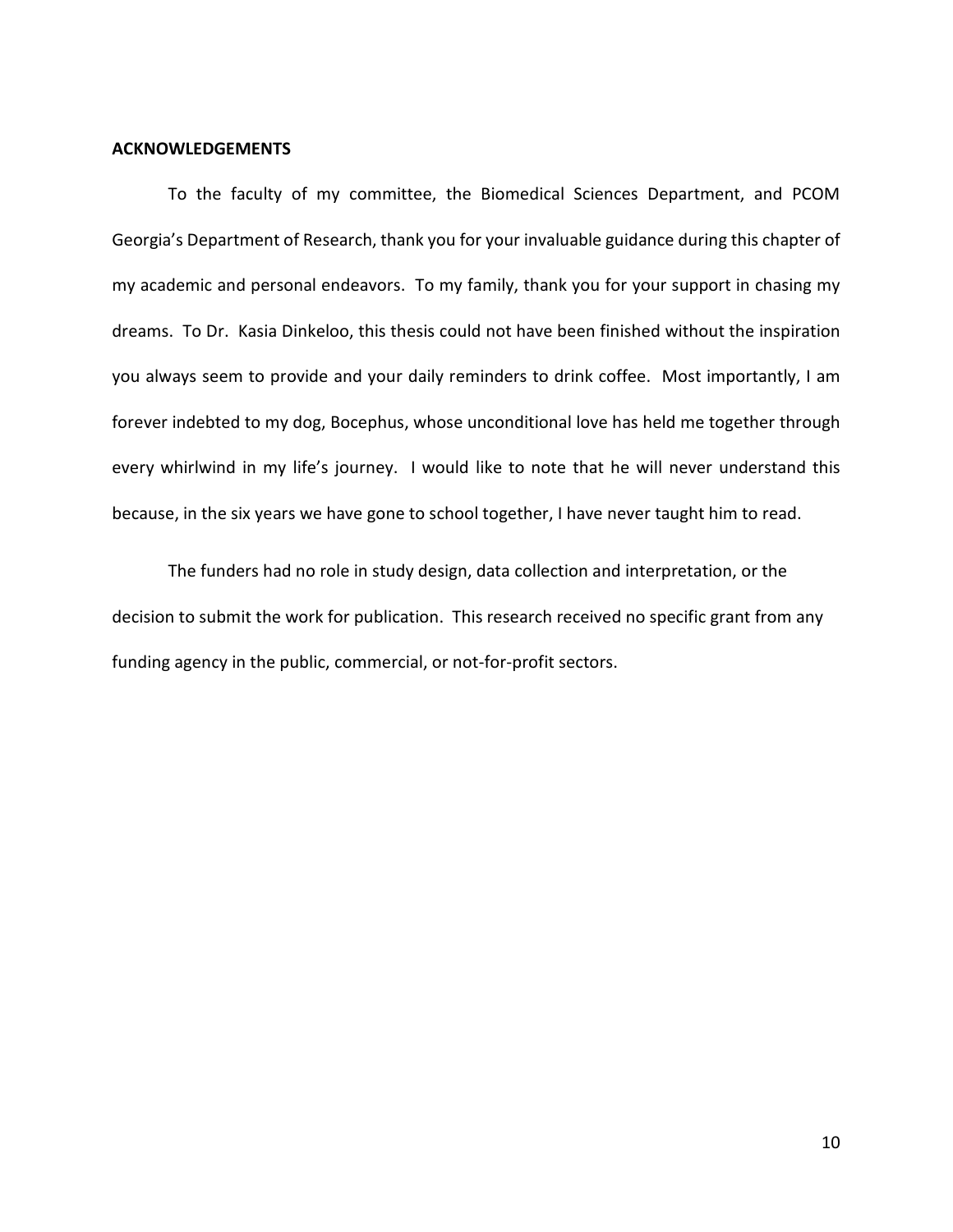#### <span id="page-8-0"></span>**INTRODUCTION**

#### <span id="page-8-1"></span>**A Brief Introduction to Cancer**

Cancer can be defined as the development of abnormal growth and division in derivations of normal cells, leading to cancerous stem cells (CSCs). CSCs are believed to interrupt bodypreserving homeostasis (1). Although there are differing theories regarding the origin of cancer cells (1-3), it is widely agreed upon that all cancer cells are similar in that they share a group of characteristics and together these characteristics encourage abnormal growth, proliferation, and migration. For clarification, this project will define growth as in increase in individual cell size, proliferation as an increase in individual numbers of cells within a population via division or other such reproduction, and migration as the movement of those cells throughout their host organism. One review suggests the cardinal characteristics defining cancer cells are the developed abilities to sustain proliferative signaling, evade growth suppressors, activate invasion and metastasis, enable replicative immortality, induce angiogenesis, and resist cell death (4). These may be influenced by a phenomenon known as Warburg's Effect, a drastic change in physiology seen in cancer cells, which aids in their rapid proliferation and migration (5).

Again, opinions differ regarding cancer cell etiology. *The stem cell division theory of cancer,* a review published in 2018, theorizes risk of cancer cell development is correlated with the number of divisions the cell has undergone since its original ancestor, the zygote. This theory, the stem cell division theory, suggests that cancer-associated DNA mutations are only a class of cancer-promoting factors. This review suggests other classes of cancer-promoting factors include pathological and environmental factors (6).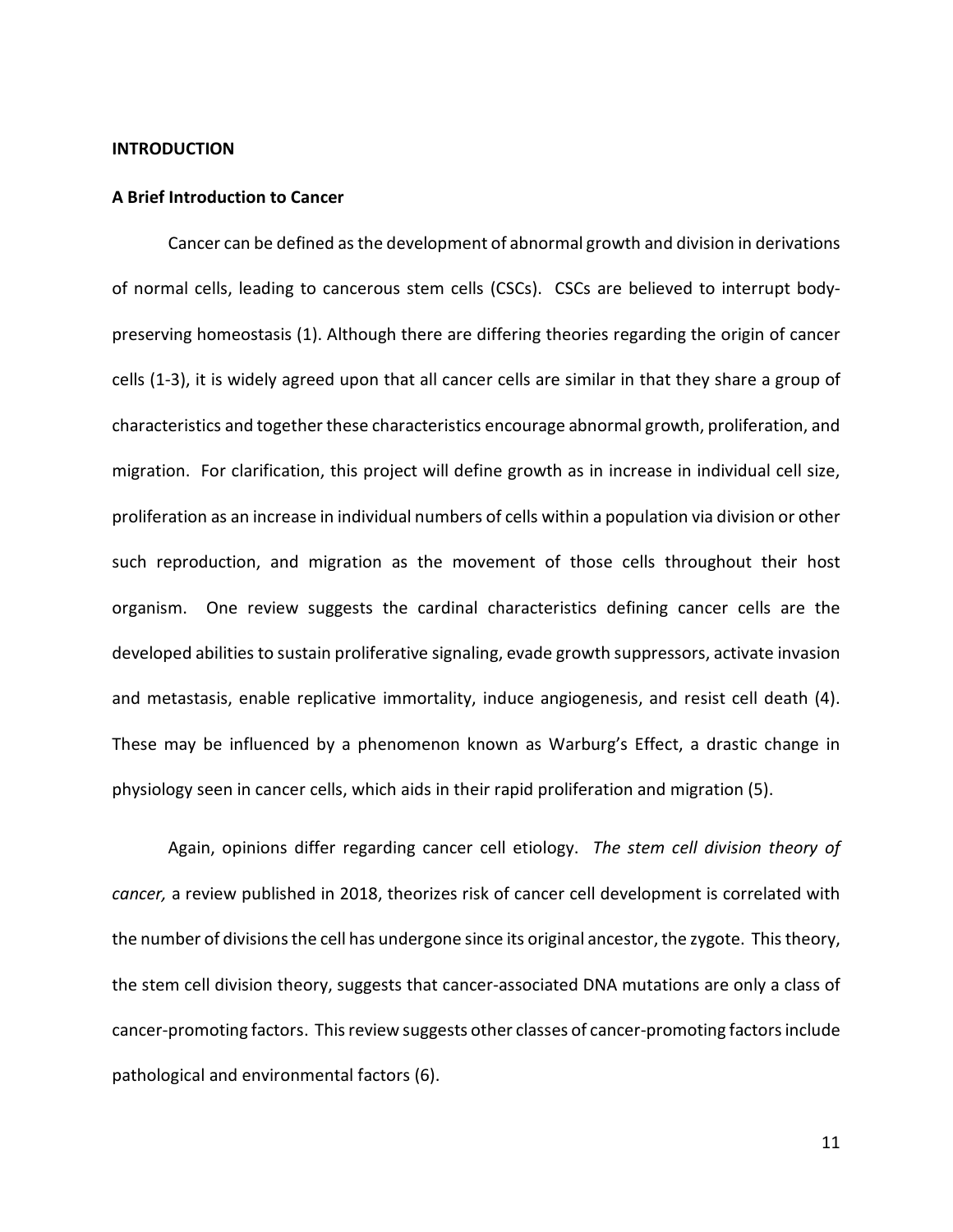A year later, Niculescu published a review discussing the atavistic and stochastic cancer cell theories. Niculescu's review favored the atavistic theory, which suggests genetic and epigenetic influences, including post-translational modification, non-specifically transform cells, thus activating biochemical mechanisms and population dynamics conserved from the cells' primitive, unicellular ancestors. The stochastic theory suggests cancer occurs in otherwise normal cells due to accumulation of DNA mutations (2). As an interesting side note, the stochastic theory is named after the differential equation it is based upon, which is mathematically analytical in nature and beyond the scope of this project (7). Argument in favor of the atavistic theory includes evidence suggesting that loss of gene expression, the most clearly understood epigenetic influence on cancer cell development, occurs via transcription silencing ten times more often than it occurs via genetic mutations (8).

Yet another research group studying cancer cell origin suggests that for cancer cells to migrate, or become metastatic, the cancerous cell population as a whole must have heterogeneity and stochasticity. These researchers believe individual cells in the population have specific migration capacities and individual cell migration capacities change temporally throughout each cell's existence. Furthermore, these researchers suggest heterogeneity is inherent in a metastatic cancer cell population, leading to unique challenges when developing a model for metastasis (3).

Although the origin of cancer cells is debatable, the following review of cancer investigates aberrant regulation and execution of cell-cycle progression and regulation, DNA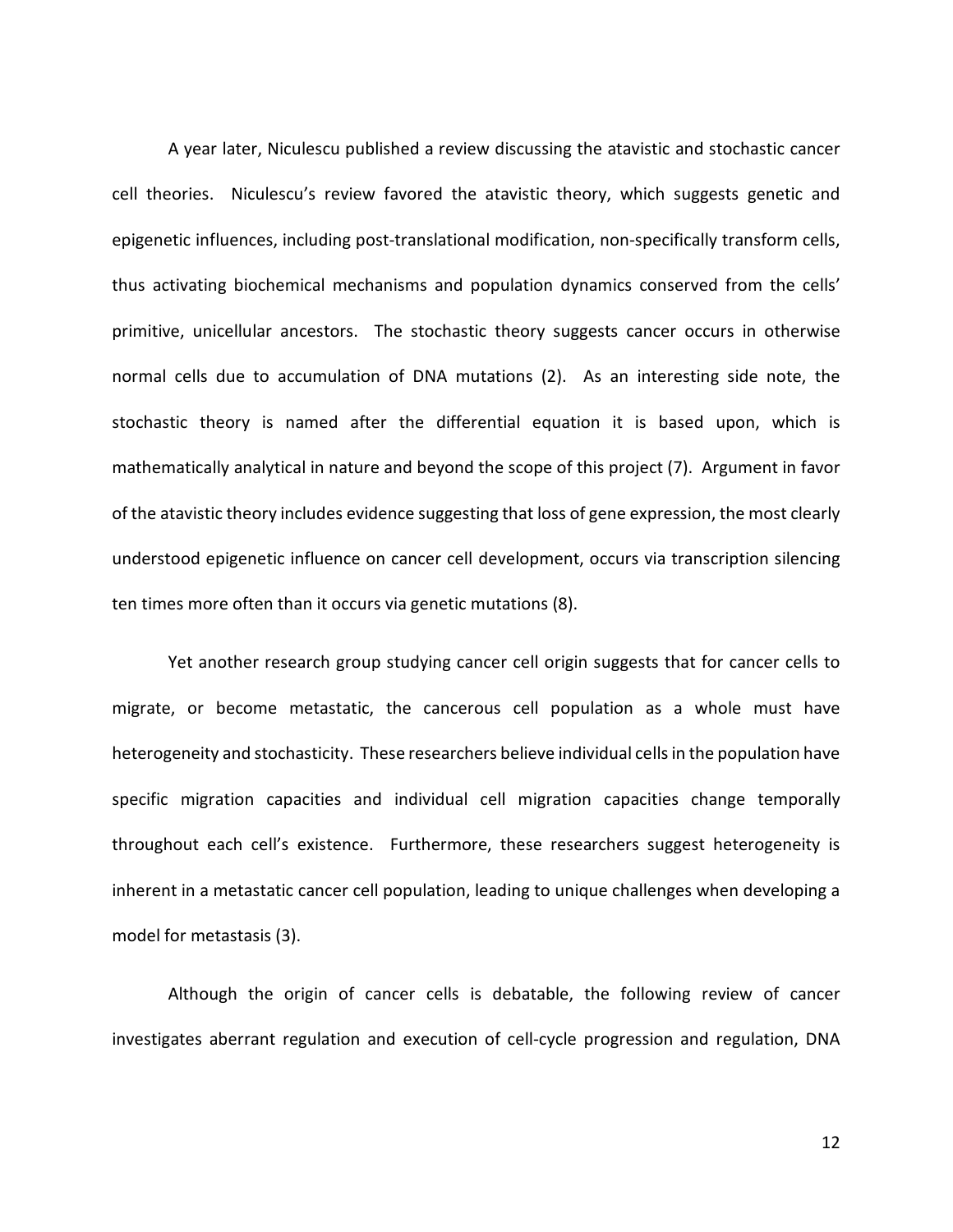repair, and cell reproduction. This investigation will be focused on normal physiologic processes and the deviations from these pathways related to cancer development and progression.

<span id="page-10-0"></span>**The cell cycle** can be described in layman's terms as the process by which cells of the body, or any eukaryotic cells for that matter, carry out their daily function and divide (9-12). For this study, discussion of the cell cycle will focus on human somatic cells, diploid cells of the body at risk of becoming malignant and from which models of cancer have been previously derived (13). Somatic cell division as a normal means of proliferation, and thus tissue maintenance, is known as mitosis and will be discussed in brief.

The cell cycle is mostly spent in interphase, a time during which cell growth and preparation for division occurs. Cells spend approximately 90% of the cell cycle in interphase, which includes the phases G1, S, and G2; times when growth without DNA replication, DNA replication, and synthesis of proteins to prepare for division take place, respectively (10). During the S phase, when DNA is replicated, each strand of DNA is unwound and copied via highly specific mechanisms to produce two identical copies of that strand. While the DNA is being unwound, replicative machinery travels along each strand of original DNA, ultimately creating two semiconservative copies of the original DNA strand (14). These two copies are known as sister chromatids, which are connected via a centromere in a cohesin complex to mark the beginning of mitosis (15).

<span id="page-10-1"></span>**Mitosis** is a brief phase of the cell cycle and begins during a vague period of time when chromosomal condensation can be observed under microscope. Chromosomal condensation begins early in the G2 phase of the cell cycle when aurora kinases phosphorylate histones of DNA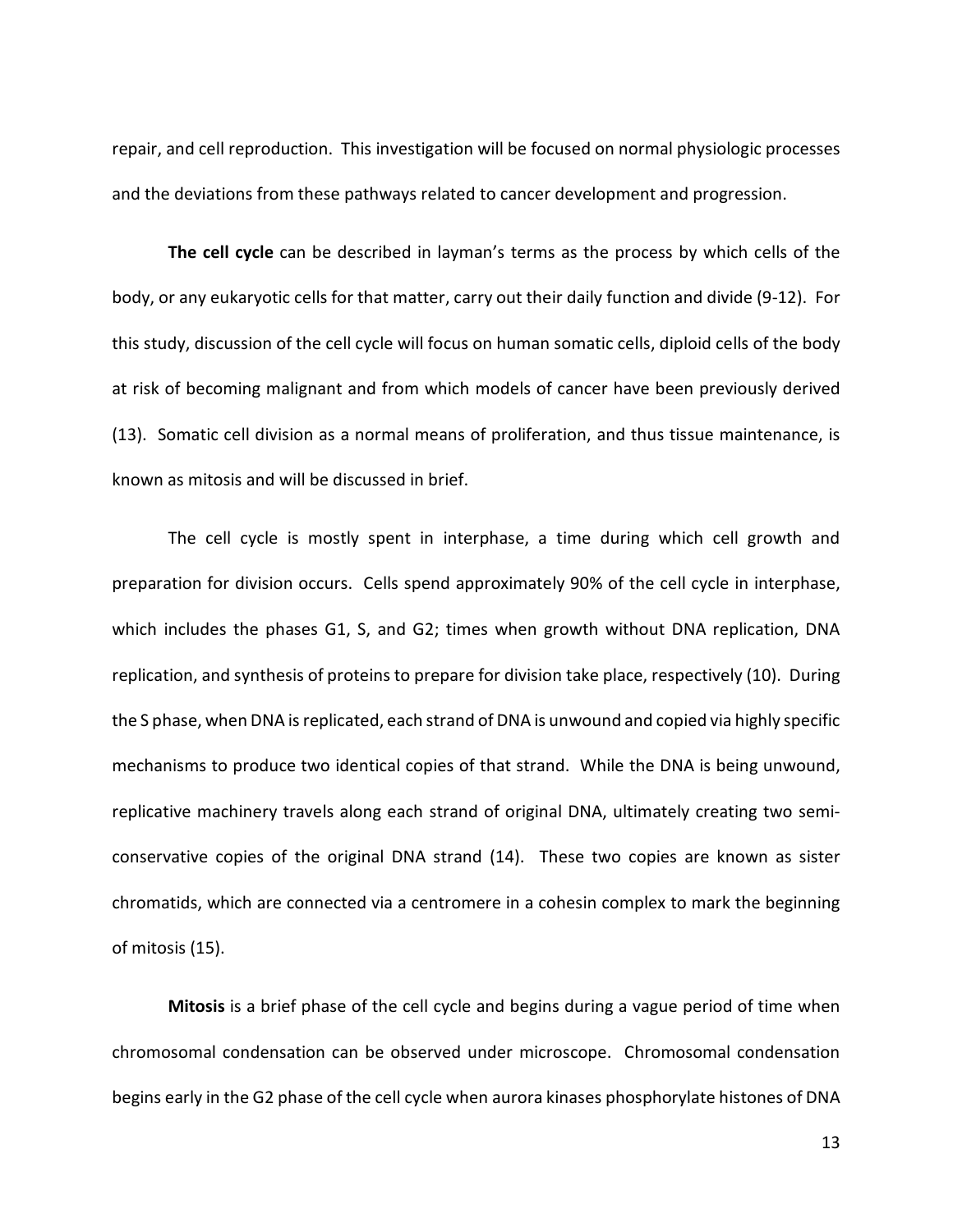in preparation for mitosis, but remains reversible until the first subphase of mitosis, known as prophase. There is a brief period at the end of G2 known as antephase, during which time the cell has not yet completely committed to mitosis. Cell commitment to mitosis usually occurs well into prophase and is physiologically indicated by the accumulation of cyclin dependent kinase 1 and cyclin B complexes in the nucleus and nuclear envelope breakdown (NEB) (16).

The transition from terminal G2 antephase and commitment to mitosis in late prophase switch is regulated by at least two checkpoints. One checkpoint prevents entry into mitosis in response to DNA breaks and the other checkpoint responds to a variety of acute stress factors, ranging from drug treatments to light exposure during microscopy observation. Although different mechanisms are used to do so, both checkpoints prevent mitotic entry by decreasing activity of cyclin B and A dependent kinases. Once committed, the cell must continue through mitosis until the cell is split into two daughter cells in a process known as cytokinesis. Otherwise, the cell may face apoptosis (16).

Complete condensation of chromosomes, centrosome migration, and completion of NEB characterize the first official phase of mitosis, known as prophase (17). Centrosomes are complexes of proteins that migrate to opposite ends of the cell and are responsible for the organization of microtubules (18). During prometaphase, microtubule arrays from centrosomes at both side of the cell specifically attach to cohesive proteins known as kinetochores on each semi-conservatively produced sister chromatid. Specific bonding between microtubules and kinetochores ensures that each sister chromatid of a duplicated chromosome is allocated to a different daughter cell (16, 17). It is important to recognize the spindle assembly checkpoint, a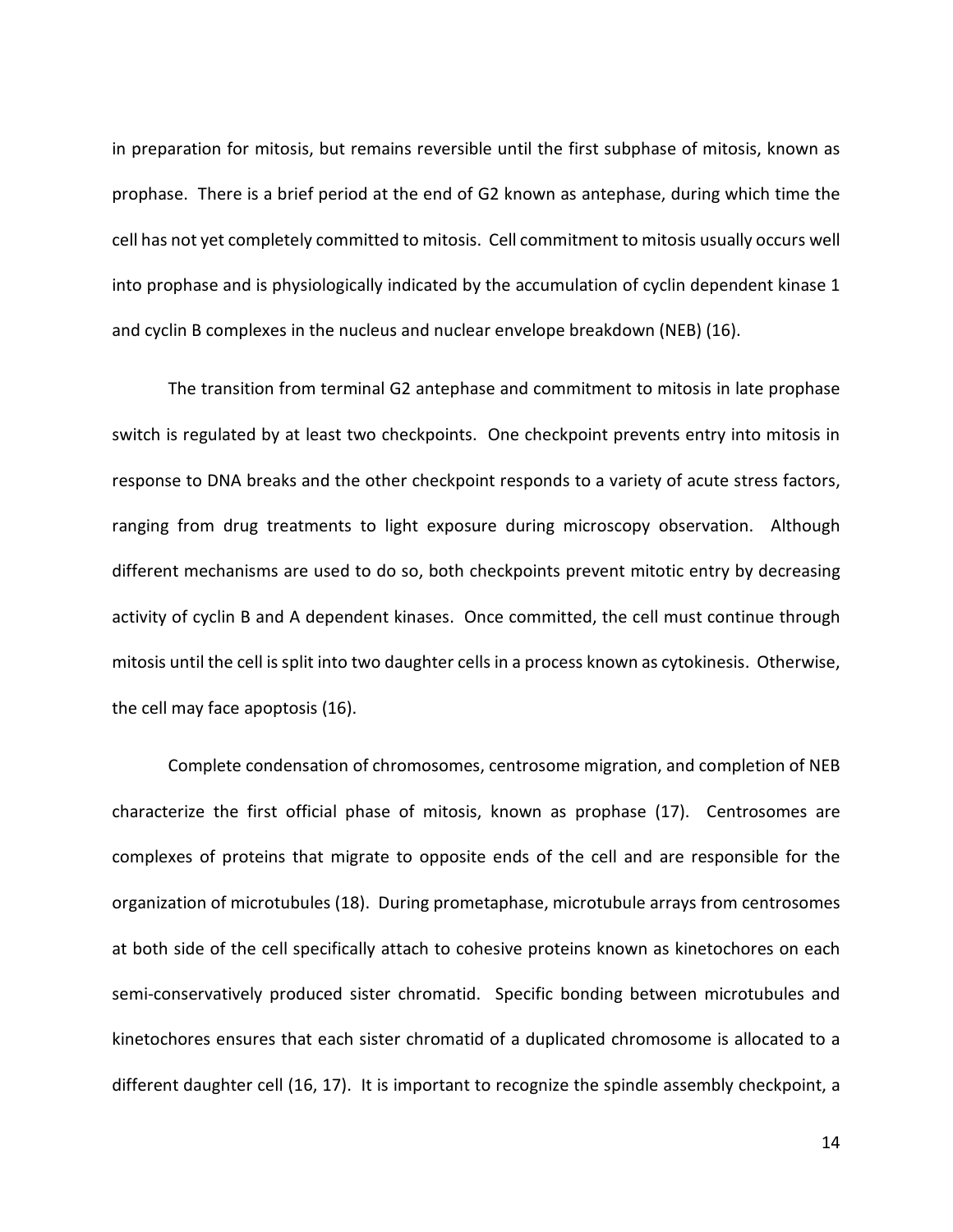key in mitotic progression because this checkpoint prevents mitotic progression in cases of insufficient or inappropriate spindle-kinetochore complexing. The spindle assembly checkpoint ensures each daughter cell receives only one sister chromatid from each duplicated chromosome and that this process occurs in a timely manner (19).

During metaphase, condensed chromosomes align centrally within the cell and cohesive proteins between chromatids dissolve, allowing for the separation of sister chromatids during anaphase (17). Telophase occurs once each pair sister chromatids have reached opposing poles of the cell. Telophase involves the development of nuclear envelopes and the decondensation of chromosomes. Soon after, the cell separates equally into two daughter cells in a process known as cytokinesis. The cell then enters G1 and remains particularly sensitive to the presence of nutrients and growth factors for approximately 3 hours, after which time the cell may re-enter the cell cycle if adequate nutrition and signaling is available (17). Mitotic exit, a popular topic among cancer researchers, signals the completion of the cell cycle (16).

<span id="page-12-0"></span>**Mitigation of DNA mutations** is an important concept to understand when trying to understand cancer-associated deviations from normal cell physiology. As discussed above, division of normal cells produces two genetically identical daughter cells; any change in the genetic makeup that occurs, whether due to an error in copying the DNA or from DNA-damaging factors, is a mutation. Compared to their haploid germline counterparts, human somatic cells have 46 chromosomes in 23 pairs, with one chromosome from each pair derived from maternal genes and the other from paternal genes. Mutations that alter the number of chromosomes present in a daughter cell, which often occur during mitosis, produce cells with differing numbers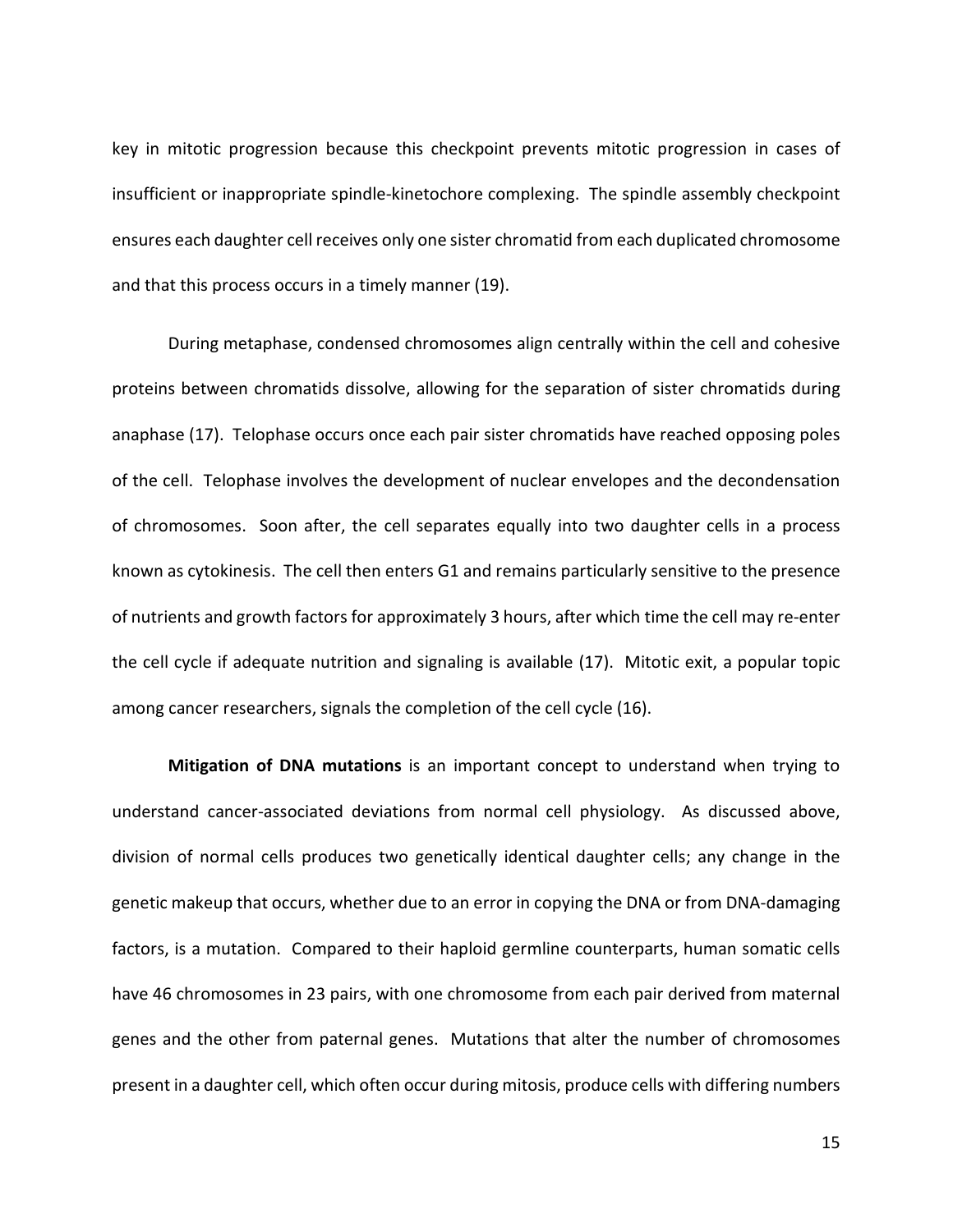of chromosomes and this condition can be described as aneuploidy (11). Because of associated chromosomal instability, cancer cell genomes are diverse when compared to their non-cancerous counterparts. Differences between tumors and heterogeneity between cells of tumors present rampant and greatly varying aneuploidy. Aneuploidy can influence tumor development, therapy response, relapse, and many other aspects of cancer development and treatment (20). Checkpoints and DNA repair pathways are two ways the physiologically normal cell decreases the occurrence of and repairs random mistakes made throughout the cell cycle.

(i) **Checkpoints** throughout the cell cycle represent one major means of DNA mutation mitigation (11). Each cell cycle checkpoint consists of a sensor to recognize the problem or mistake, a signal produced by the sensor and propagated by means of signal transduction pathways or other signaling mechanisms, and a response element of cell cycle machinery, targeted to lock cell cycle progression (21). One checkpoint previously discussed in this manuscript is the spindle assembly checkpoint, which mitigates aneuploidy during mitosis.

Two major checkpoints of the cell cycle related to DNA replication include one between G1 and S and another between G2 and mitosis(11, 16). DNA replication checkpoints are most directly regulated by two main proteins: cyclin-dependent kinases (CDKs) and cyclins. When bound to form CDK-cyclin complexes, these proteins function to inhibit processes preventing DNA replication and encourage the synthesis of proteins made for mitosis (10).

An important note is that CDKs, kinases present to phosphorylate other compounds, are always present, but by default are inactive. They activate only when bound to specific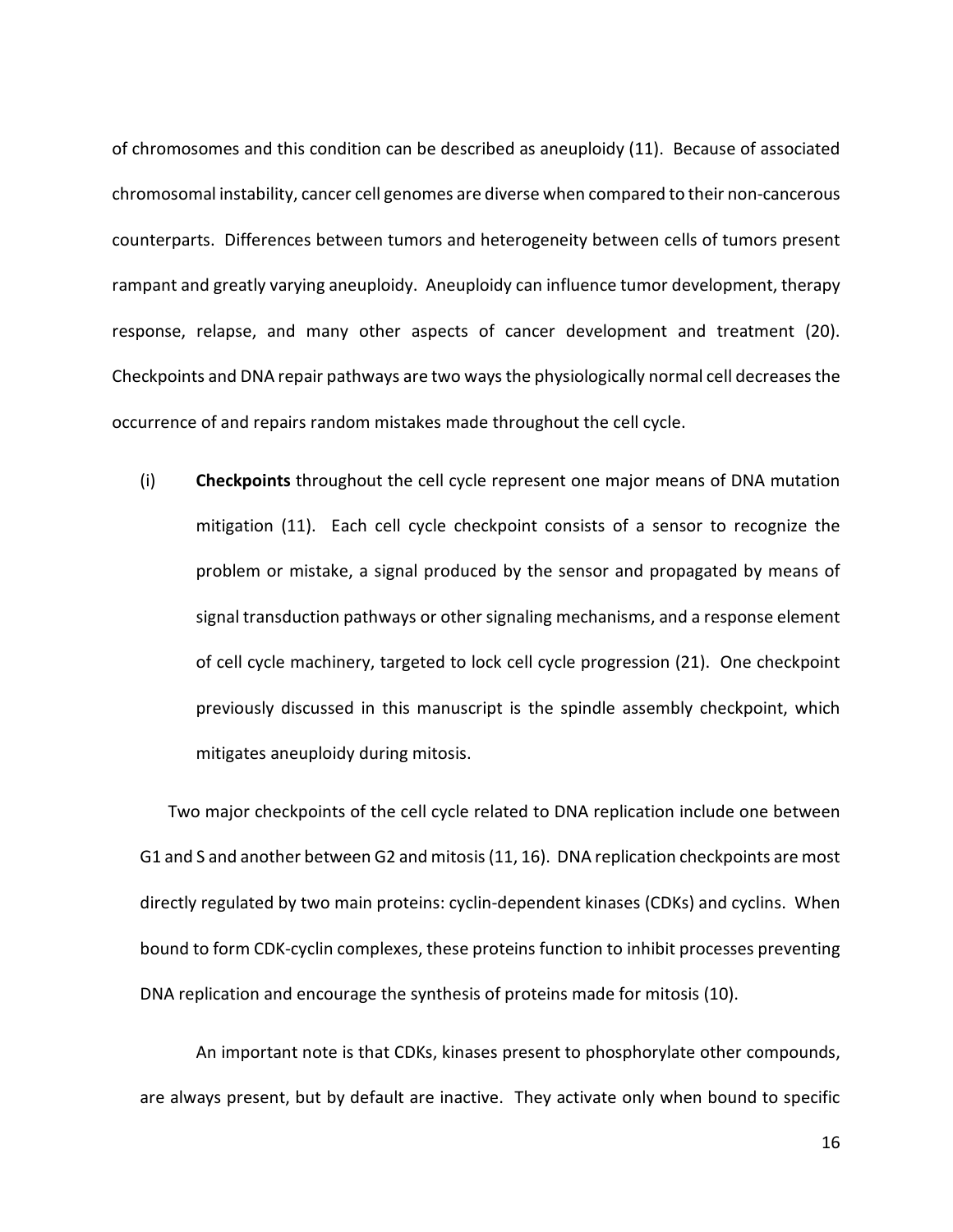cyclins and cyclins are only produced at certain times in the cell cycle (11). Stringent control of cyclin protein and cyclin dependent kinase binding regulates progression of the cell cycle and deregulation of these processes is correlated with cancer development (22). During G1, cyclins D and E are produced and bind to CDK4 and CDK2, respectively. The CDK4-CyclinD complex phosphorylates and inactivates a protein known as retinoblastoma (Rb), which is a tumor suppressor protein normally responsible for inhibition of DNA replication. During the S phase, cyclin A is produced and binds with CDK 2 to activate DNA replication. In the G2 phase, cyclin B is produced and binds with CDK1 to activate mitosis. Though these pairings of CDK – cyclin complexes may seem nonsensical, a key point in understanding the role of cell-cycle checkpoints is that precise synthesis of cyclin at specific times throughout the cell's cycle is imperative for normal cell growth and proliferation (11).

(ii) **DNA repair pathways** are another means by which the cell naturally prevents excessive DNA damage and subsequent mutation. There are various sub-categories of internal (endogenous) and external (exogenous) sources of DNA damage, with endogenous DNA damage pathways being an aberrant by-product of natural and necessary DNA replication (23).

Sources of endogenous DNA damage include DNA replication errors, base mismatches, topoisomerase-DNA complexes, spontaneous base deamination, development of abasic sites, oxidative DNA damage, and DNA methylation, all of which may warrant a review in and of themselves, though this is beyond the scope of this project(23). Though a variety of factors influence error rates, spontaneous mutations are estimated to occur at a rate of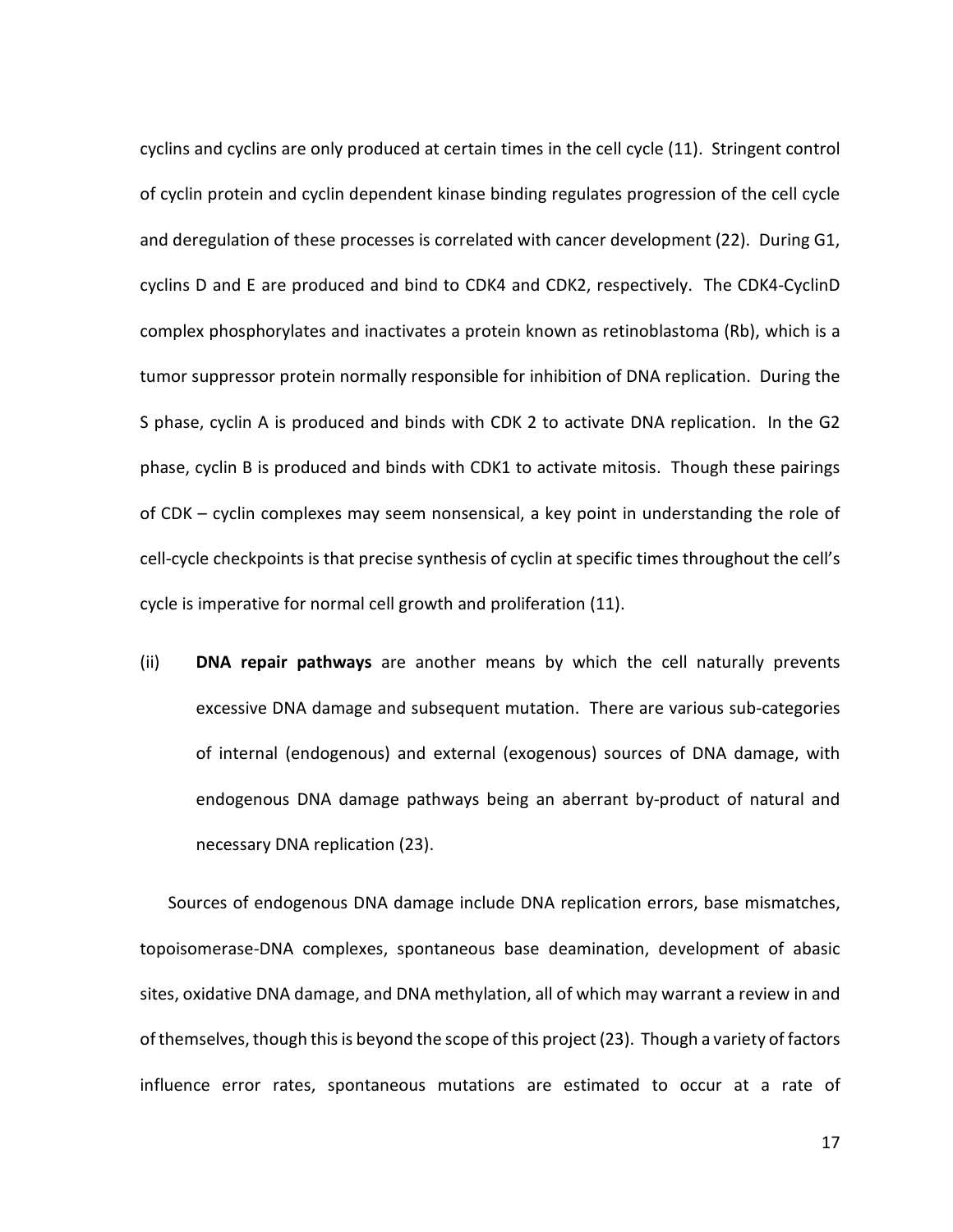approximately 10<sup>-10</sup> mutations per base pair per generation in eukaryotic cells (24). Aberrant geometrical structure of abnormally paired DNA initiates DNA damage response (DDR), the process by which DNA damage is identified and flagged for target by repair mechanisms (23).

In some circumstances, such as alkylation of DNA, damage can be reversed. Knockout of enzymes responsible for reversal of alkylation of DNA is associated with various metabolic diseases and cancers (23). Base excision repair (BER) is the pathway through which small forms of DNA damage can be repaired. For larger errors, the cell employs nucleotide excision repair (NER), mismatch repair (MMR), interstrand cross-link repair (ICL), and/or translesion synthesis (23). Single strand breaks (SSBs), which may be correlated with oxidative damage, abasic sites, and/or activity of DNA topoisomerase 1 (TOP1), require cell engagement in single strand break repair (SSBR); each source of damage having a unique respective SSBR pathway (23).

<span id="page-15-0"></span>**The Warburg Effect** is a phenomenon seen in proliferating and developing cells, including those of tumors, with normally functioning mitochondria and in the presence of adequate quantities of oxygen. Cells experiencing the Warburg Effect alter their metabolism to dramatically increase glucose uptake and fermentation of glucose to lactate (25). Fermentation of glucose to lactate occurs via a process known as aerobic glycolysis (26), a term which has been used synonymously with the Warburg Effect (27). Though this dramatic change in metabolism was discovered and coined in the mid-1920s, the mechanisms, onset, and impact of the effect remain poorly understood (28).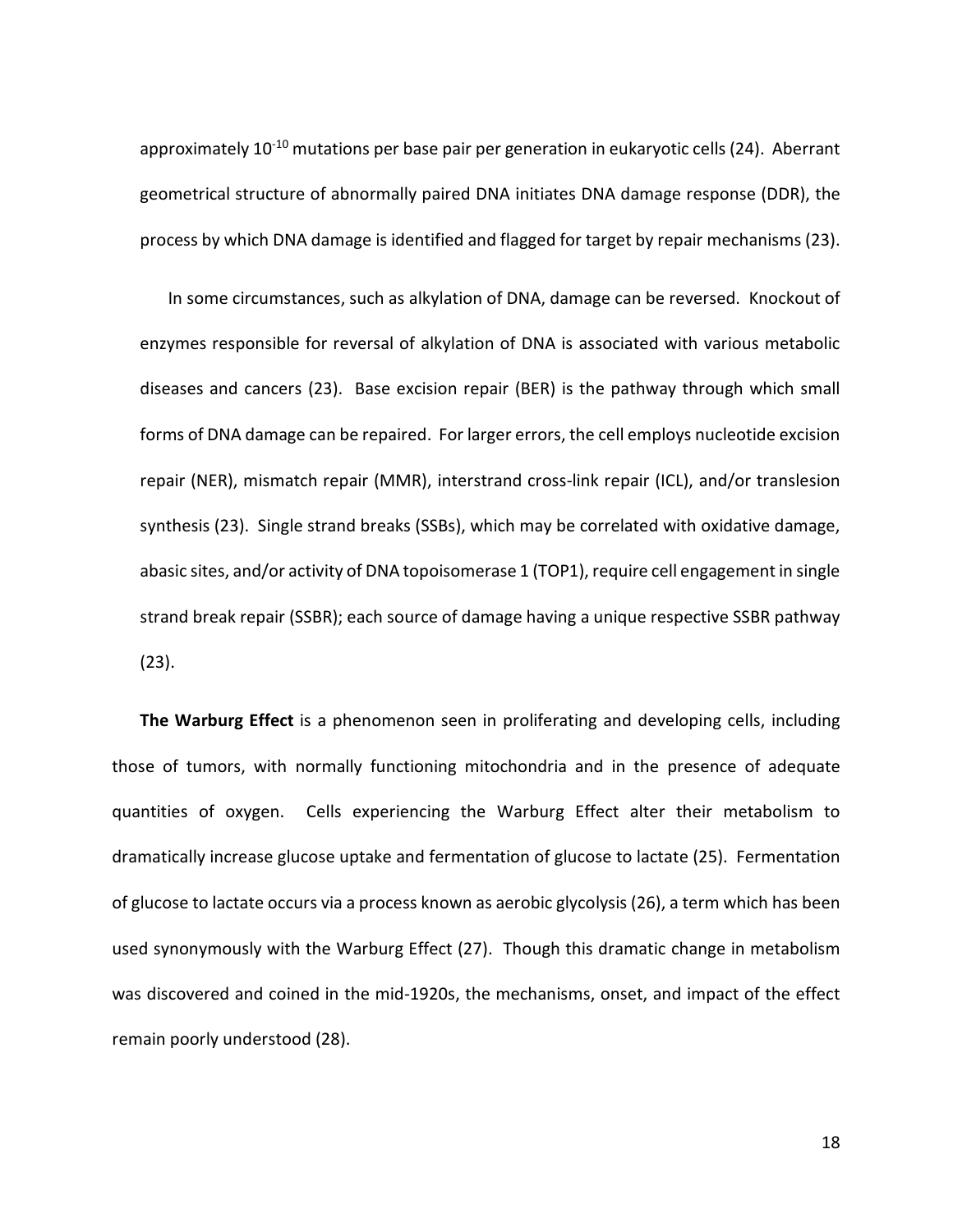Cells exhibiting the Warburg Effect deviate from normal cell metabolism when pyruvate, the final product of glycolysis, accumulates in the cytosol due to increased glucose uptake by the cell and decreased flux of pyruvate into the mitochondria (25, 29). This and similar examples of imbalanced metabolic supply and demand have been termed overflow metabolism, a metabolic shift that creates substrates for anabolic metabolism in times of limited nutrition (30). For this discussion, overflow metabolism and the Warburg Effect will be distinguished by the observation of overflow metabolism in cancer cells, specifically, during the Warburg Effect. Increased glucose uptake is facilitated via expression of different membrane glucose transporter isoforms, including increased expression of high-affinity GLUT-1 and GLUT-3 (29, 31). Disregarding glycolysis, pyruvate can also be produced in the cytosol via oxidation of lactate by lactate dehydrogenase, reformation of pyruvate from malate via cytosolic malic enzyme, and catabolism of amino acids, primarily via alanine transaminase (32).

An important note is that many cancer cells express a splice variant isoform of pyruvate kinase, the final and pyruvate-producing enzyme involved in glycolysis. The isoform often seen in cancer cells is pyruvate kinase M2, a fetal isoform of the enzyme. Pyruvate kinase M2 has an increased quantity of tyrosine residues. In rapidly growing cells, which are known to exhibit increased activation of tyrosine kinase signaling, the additional tyrosine residues of pyruvate kinase M2 are phosphorylated. Phosphorylated tyrosine residues inhibit stimulation of pyruvate kinase M2 by fructose 1,6-bisphosphate. This results in a slowing of glycolysis and an accumulation of pyruvate within the cytosol (29, 33).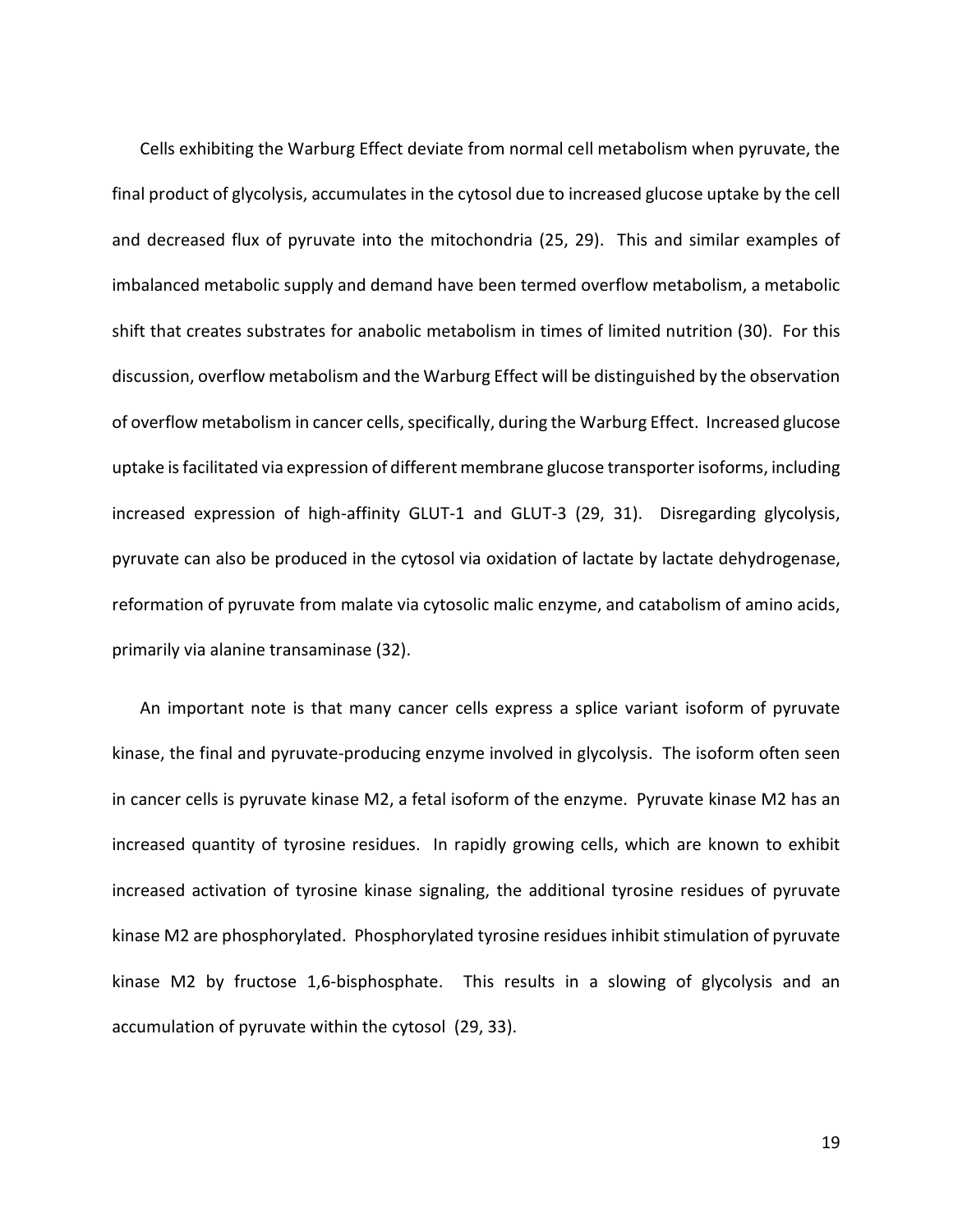Normally, pyruvate in the cytosol is transported into the mitochondria via a membrane transport system that shuttles pyruvate across the inner mitochondrial membrane (32). Once inside the mitochondria, pyruvate is normally converted to acetyl-coenzyme A (acetyl-coA) via pyruvate dehydrogenase (PDH) (34). During times of nutrient deprivation, cells have also been observed converting pyruvate to acetate via keto acid dehydrogenases within the mitochondria and converting acetate to acetyl-coA via enzymes within a family of acetyl-coA synthetases in the cytosol (34). Acetyl-coA is fed into the tricarboxylic acid (TCA) cycle, which breaks acetyl-coA down via oxidative phosphorylation by the enzyme acetyl-coA carboxylase (ACC), an enzyme responsible in part for lipid metabolism (31). In humans, the isoform ACC1 produces malonylcoA for lipid metabolism in lipogenic tissues and the isoform ACC2 regulates beta-oxidation of fatty acids (35). Because these ACC enzymes are so heavily involved in lipid metabolism, they have become a target for potential treatments of metabolic disease (35) and cancer (36).

The TCA cycle produces the energy-containing molecule guanosine triphosphate (GTP) and reduces nicotinamide adenine dinucleotide (NAD<sup>+</sup>) and flavin adenine dinucleotide (FAD<sup>2+</sup>) to produce the electron-carrying molecules NADH and FADH<sub>2</sub>, respectively (31). Electrons carried by NADH and FADH<sub>2</sub> are carried to the respiratory chain located within the inner membrane of mitochondria, where electrons are shuttled along a chain of enzymes to produce a proton gradient within the intra-membrane space of the mitochondrion. Due to the gradient, protons from the intra-membrane space flood into the inner mitochondrial space through an enzyme complex known as adenosine triphosphate synthase (ATP synthase), which produces adenosine triphosphate (ATP) via oxidative phosphorylation (37). Cancer cells experiencing the Warburg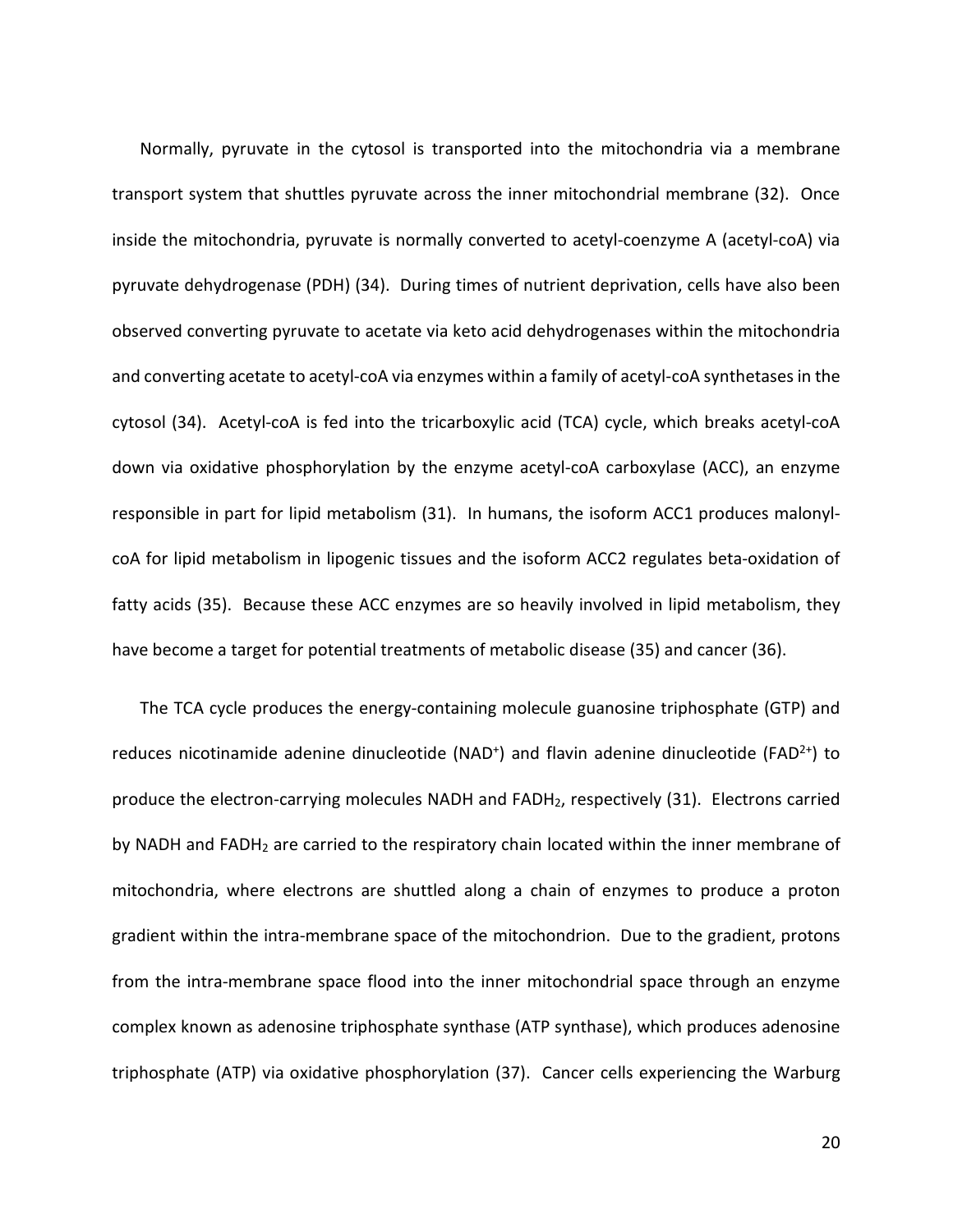Effect display deregulation of genes of the TCA cycle, including upregulation of glucose transporters, lactate dehydrogenase A, fatty acid transporters, fatty acid synthase, f A carboxylase (ACC), adenosine triphosphate citrate lyase, citrate synthase, sodium-coupled amino acid transporters, glutaminase, dihydrolipoamide S-succinyltransferase, and alpha-ketoglutarate dehydrogenase complex and downregulation of OGDH (31). Mutations in isocitrate dehydrogenases 2 and 3, succinate dehydrogenase, and fumarase are seen in cancer as well (31). Researchers have identified deregulation and mutation in genes involved in components of the mitochondrial respiratory chain as well (37).

ATP is produced in the mitochondria via oxidative phosphorylation to fuel viability, growth, and proliferation of cells (37). In normal human somatic cells, oxidative phosphorylation through the TCA cycle and respiratory chain of the mitochondria is the most efficient means of ATP production from glucose in the presence of functioning mitochondria and adequate oxygen (27, 38, 39). Though the Warburg Effect is shown to dissociate glucose influx, pyruvate production, and the TCA cycle (40), the Warburg Effect is shown to benefit cancer cells via increase in the rate of ATP synthesis (27, 38), increased biosynthesis (25, 30, 34, 41-43), enhanced tumor microenvironment (25, 29, 30, 34, 42-44), and sustained cell signaling (25, 29, 43, 45, 46).

**Cancer**, though hard to define, is an accumulation of aberrations in normal cell physiology that results in rapid growth, proliferation, and possibly metastasis in previously normal cells. Though the origin of cancer cells can be argued, it is clear that a variety of mutations present themselves in cancer cells, including mutations of genes responsible for cell cycle checkpoints, mitosis, DNA repair, and metabolism in general. Although cells deploy DNA checkpoints and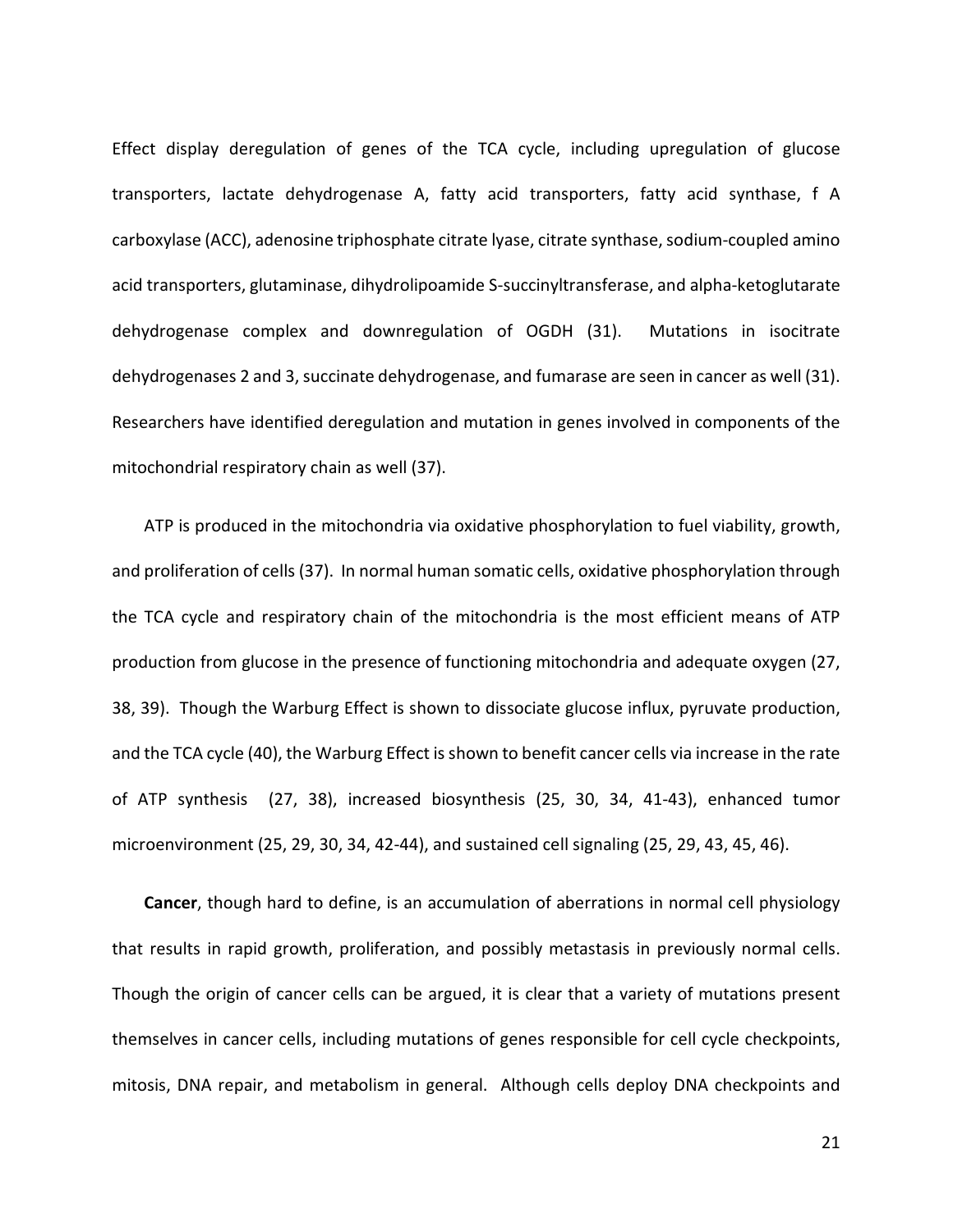repair pathways to mitigate and resolve issue related to deregulation or mutation of these genes, these errors are still correlated to cancer development. Additionally, cancer cells exhibit a form of overflow metabolism known as the Warburg Effect, which increases glucose uptake and aerobic glycolysis to provide energy and building components of the cell.

#### <span id="page-19-0"></span>**Prostate Cancer**

<span id="page-19-1"></span>**Prostate development** is marked in the embryo by the interaction of wolffian ducts, müllerian ducts, the urogenital sinus, and the fetal gonads (47). Sexual differentiation in male embryos is a two-part process beginning with development of the male gonads, or testis, from the urogenital ridge. Development of the testis is marked by sufficient differentiation of bipotential pre-Sertoli cells to Sertoli cells (47-49). The *Sex-determining Region Y* gene, which is expressed by pre-Sertoli cells, is found on the Y chromosome, which is donated to the zygote by the paternal spermatozoan (47, 50). Expression of *Sex-determining Region Y* creates a positive feedback loop between Sox9, an enzyme involved in production of anti-müllerian hormone by Sertoli cells, and Fgf9, an enzyme responsible for repression of the ovarian gene *Wnt4* (49).

In humans, development of the wolffian duct begins between 25 to 30 days after conception and the wolffian ducts initially aid the mesonephros in the secretion of toxins that will eventually be secreted by the fully developed kidney, also known as the metanephros (47, 51, 52). At approximately 43 days after conception, the wolffian duct elongates to link the hindgut, which caudally becomes the cloaca, to the mesonephros and gonads (47, 53). The cloaca is a temporarily present structure in the developing embryo between embryological weeks 4 and 6, after which time the cloaca is divided to form the ventral urogenital sinus and dorsal hindgut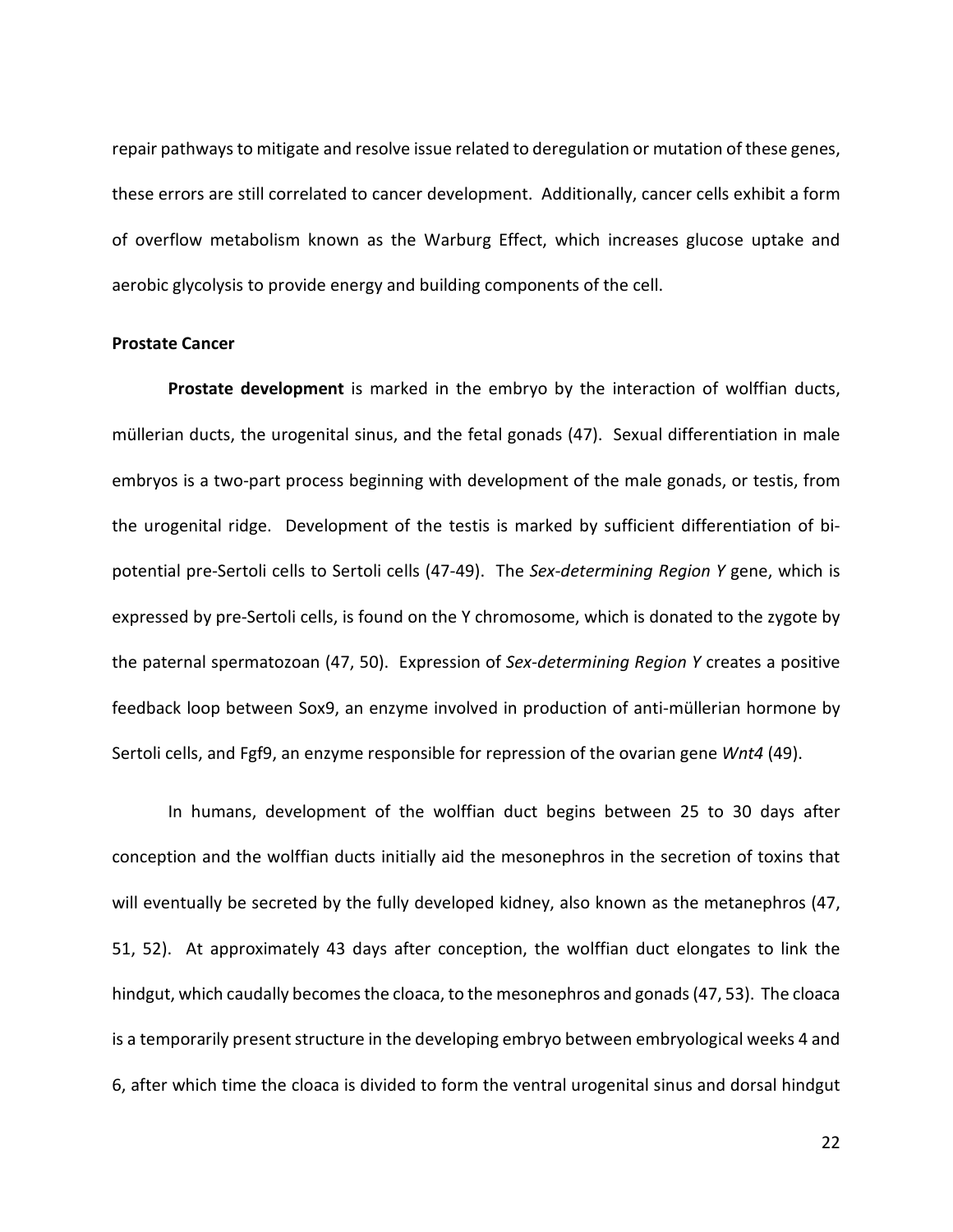(54). Between embryological days 46 and 48, the urorectal septum forms, dividing the cloaca into the urogenital sinus and hindgut (47, 53, 54). Prostatic ducts, eventually forming the adult prostate, originate from the urogenital sinus (47). Müllerian ducts begin development by elongating parallel to the wolffian ducts at approximately 6 weeks gestation. By the eighth week of gestation, the müllerian duct runs parallel, but between, the wolffian ducts. At approximately the same time, the müllerian duct reaches the urogenital sinus, forming the müllerian tubercle. The müllerian tubercle forms the penile urethra in males (47). This process is the first part of sexual differentiation in male embryos involves the degradation of the müllerian duct system and reinforcement, via androgens, of the wolffian duct system (47, 49).

The second part of sexual differentiation in male embryos begins when Leydig cells are stimulated to produce the androgen hormone testosterone and includes masculinization of the urogenital sinus and external male genitalia, including development of the prostate. In the human fetus, the prostate begins to bud from the urogenital sinus at approximately 10 weeks fetal age (47).

<span id="page-20-0"></span>**The prostate** is a walnut-sized gland found at the base of the urinary bladder in adult male humans (47). The prostate is located within the visceral layer of the pelvic fascia, which is a connective tissue separating the membranous peritoneum from the muscular pelvic walls and floor. The peritoneum lines the abdominal cavity and extends into the pelvic cavity. The right and left coxal/pelvic/hip bones and sacrum bone create the pelvic girdle, which provides skeletal framework for the greater and lesser pelves. The lesser pelvis issurrounded by the inferior pelvic girdle, located between the pelvic inlet and pelvic outlet, which are the large and small circular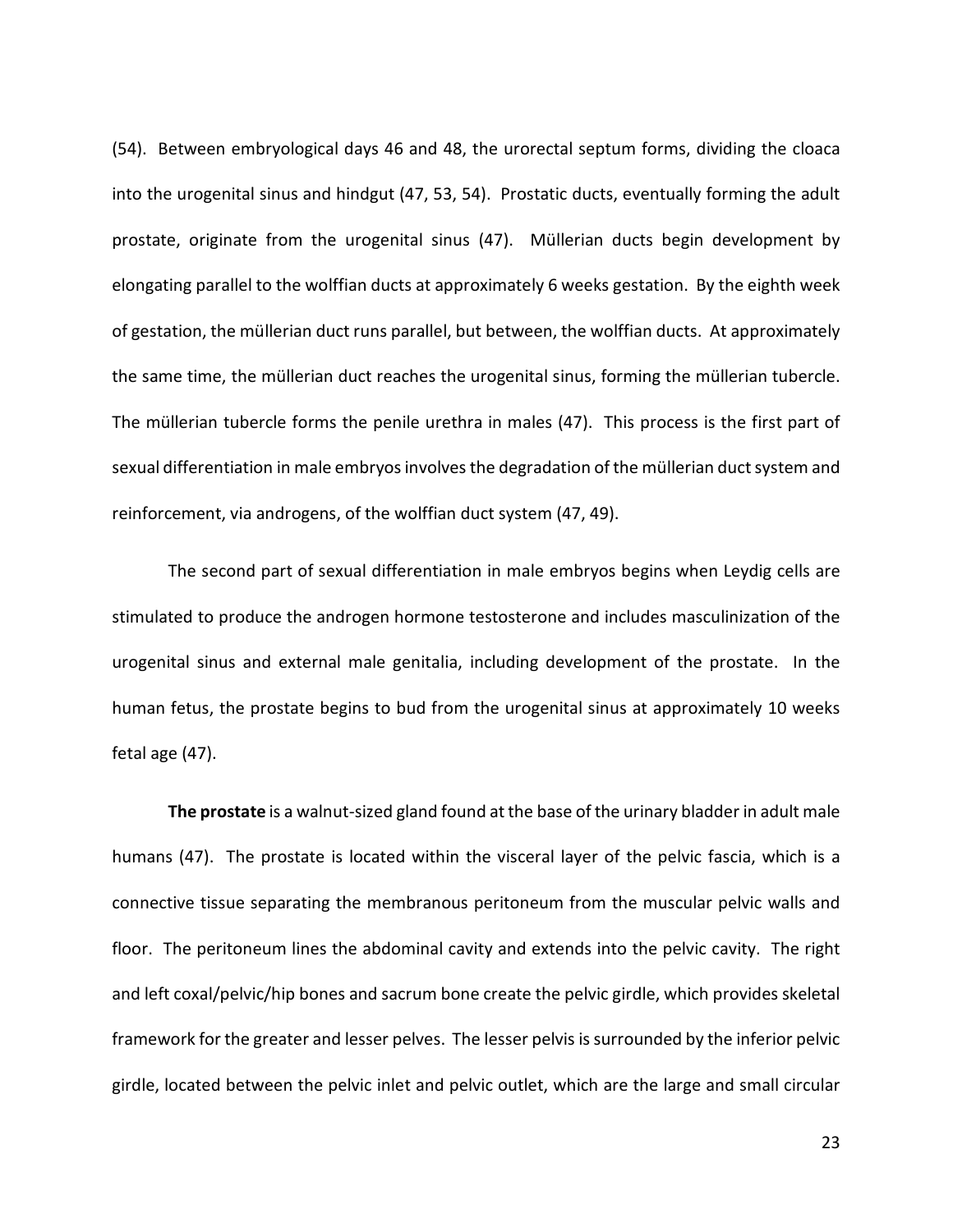openings of the pelvic girdle, respectively. The lesser pelvis surrounds the pelvic cavity and perineum, the two of which are separated by the muscles of the pelvic diaphragm. The prostate is located within the pelvic cavity, which is continuous with the abdominal cavity, and receives blood supply primarily by prostatic branches of the inferior vesical arteries of the internal iliac artery. From an anterior view, the prostate can be located between the internal urethral orifice of the bladder and the external urethral sphincter, surrounding a portion of the urethra commonly referred to as the prostatic urethra. The base of the prostate closely relates to the neck of the bladder, the apex is in contact with the connective tissue superior to the urethral sphincter, and the posterior surface is related to the rectum (55).

The prostate can be divided into three histologically and anatomically unique areas; the prostate-surrounding nonglandular fibromuscular stroma, the glandular peripheral zone, and the glandular central zone. The wedge-shaped central zone creates the base of the prostate and surrounds the ejaculatory canal. The peripheral zone forms the remainder of the prostate and surrounds a portion of the urethra distal to the prostate (47). There is also a small, glandular region surrounding the prostatic urethra, which is known as the transition zone (47).

Additionally, the prostate can be divided into three distinct lobes. The isthmus, or anterior lobe, of the prostate lies anterior to the urethra and contains little glandular tissue. The isthmus separates the right and left lobes of the prostate, which can be subdivided into 4 lobules based on proximity to the urethra and ejaculatory ducts: the inferoposterior, inferolateral, superomedial, and anteromedial lobules. The four lobules of the right and left lobes of the prostate can be distinguished by arrangement of ducts and connective tissue (55).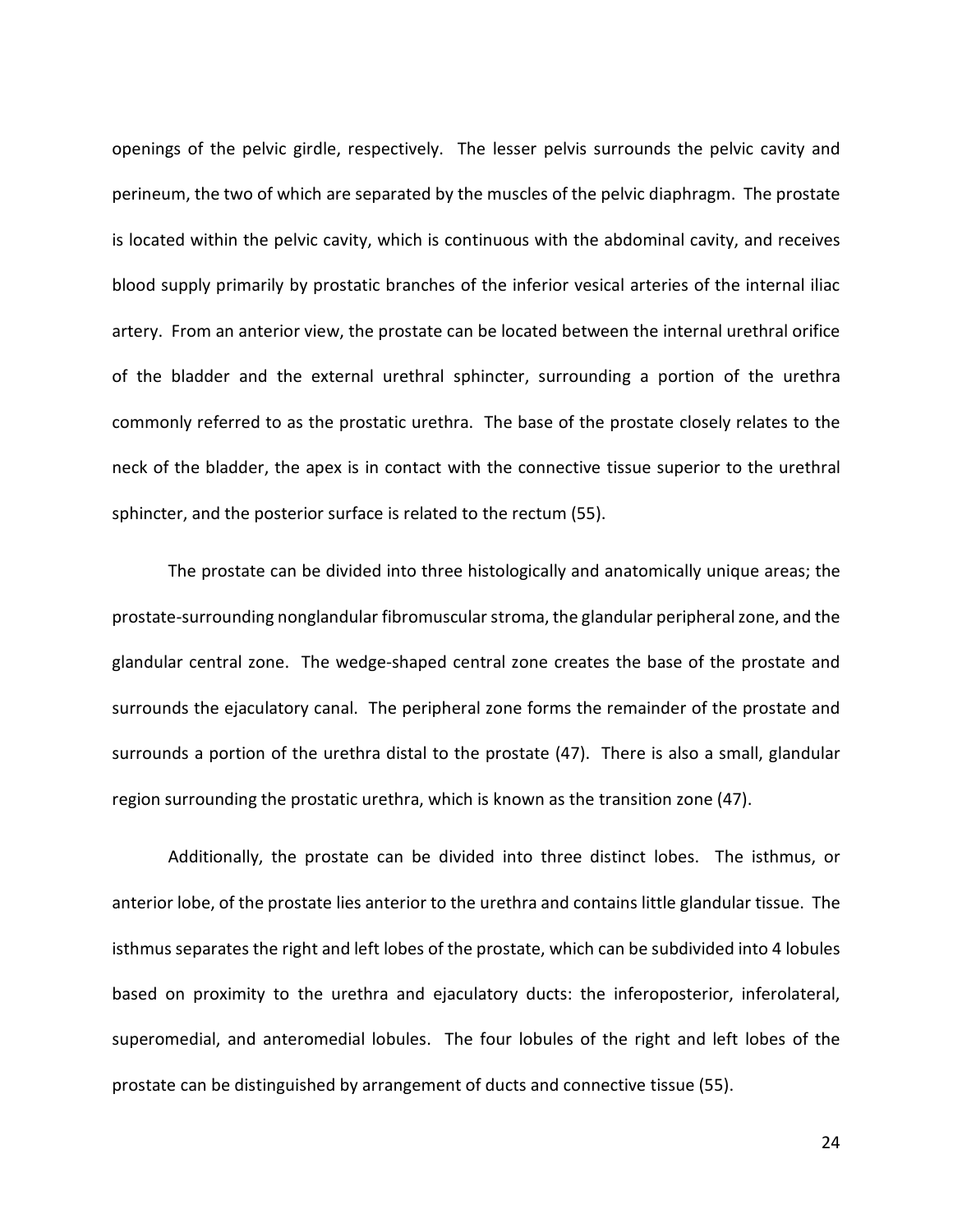The glandular regions and zones of the prostate are characterized by epithelial acini, or grape-shaped, glands (56). Epithelial tissue is a type of connective tissue that lines many internal organs of the human body and plays a role in absorption of nutrients, secretion of hormones and enzymes, and forming a protective barrier in these areas (57). The epithelial tissues of the prostate organize into a basal layer containing four cell types: secretory luminal, basal, neuroendocrine, and transit-amplifying (56, 58). When damaged or under the stress of DNA mutation accumulation, epithelial cells activate intrinsic homeostatic mechanisms to replenish epithelial tissue. For these reasons, it is crucial that epithelial cells have a degree of flexibility allowing for significant alterations of homeostatic mechanisms within each individual cell to sustain this vital tissue (57). However, this epithelial plasticity has been implicated in cancer development (56, 57, 59).

The mature and active prostate is considered essential to male fertility and health and is responsible for secretion of glycoproteins, trace elements, and metabolites citrate and spermine that encourage normal spermatozoa function and transport (47). Semen, the ejaculate secreted by men during copulation, is approximately 2-5% spermatozoa and 95-98% fluids secreted by seminal vesicles, prostate epithelium, and bulbourethral glands, collectively known as the male accessory glands (50). The prostate is arguably the most vital male accessory gland with regard to male fertility, owing to its pivotal role in activating pathways leading to ejactulation and subsequent sperm and capacitation (50). One secretory product released by the prostate is prostate-specific antigen, a member of a family of glycoproteins known as kallikreins (60).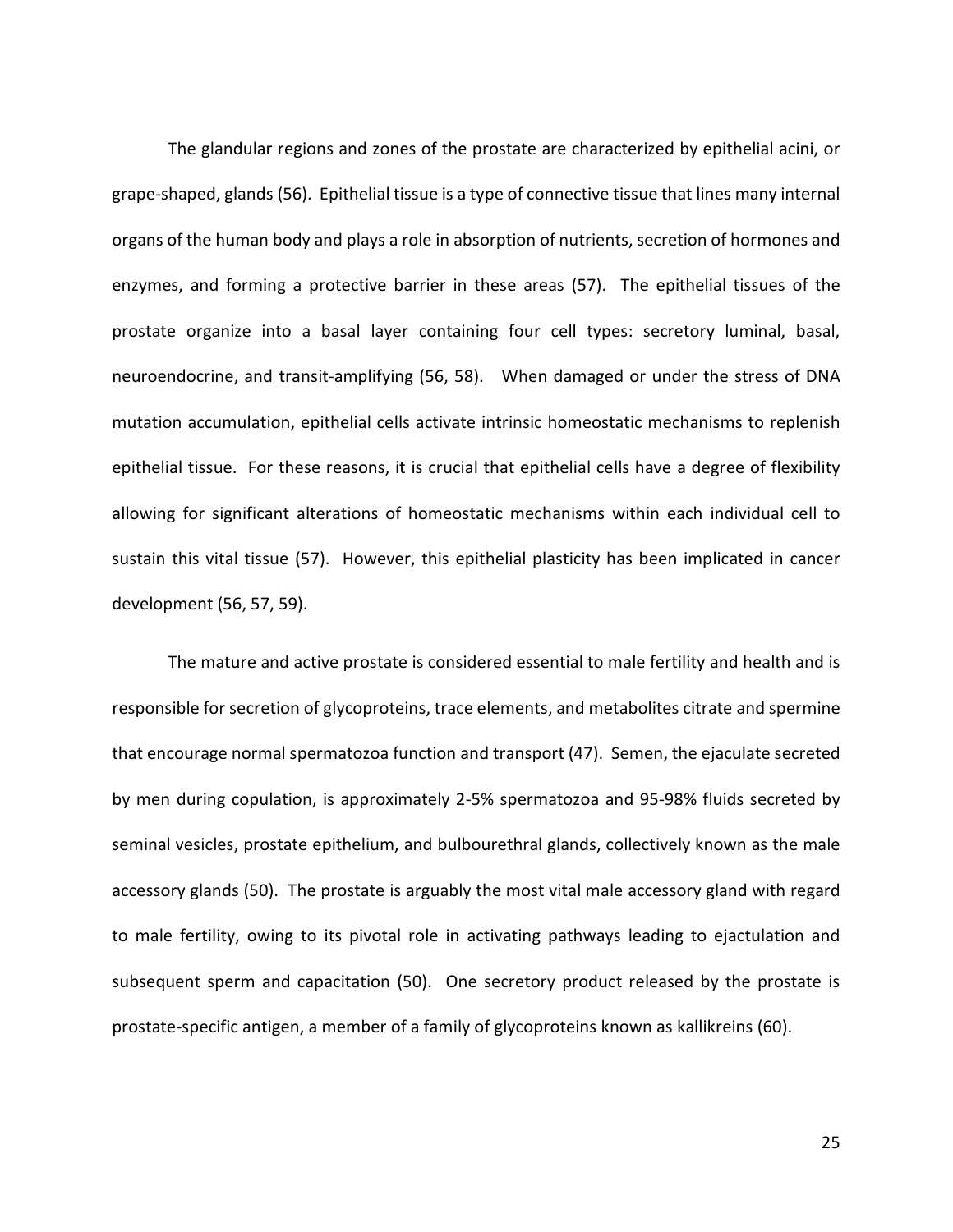<span id="page-23-0"></span>**Prostatitis, benign prostatic hyperplasia, and prostate cancer** are the three major disease of the prostate (47, 50, 60-62). Prostatitis (63) and benign prostate hyperplasia (47, 61, 64, 65) are not cancerous, but prostatitis involves inflammation of the prostate and benign prostatic hyperplasia is non-cancerous growth (47, 50, 63, 65) The transition zone of the prostate is the most common site of prostatitis and prostate carcinoma (47). In conditions such as benign prostatic hyperplasia and cancerous prostate growth, prostate-specific antigen bypasses the blood-testis barrier and can be detected in the serum plasma of affected individuals (47, 60, 61, 66). However, it is important to note disagreement within the scientific and medical communities regarding the use of prostate-specific antigen screening for diagnosis of prostate pathology (67, 68).

<span id="page-23-1"></span>**Prostate cancer** is described as abnormal and uncontrolled growth of previously normal cells of the prostate (69). According to the American Cancer Society, prostate cancer is the second leading cause of death in men (69). Postmortem studies conducted regardless of cause of death estimate 80% of men 80 years and older have histopathological evidence of prostate cancer, regardless of their diagnostic status (70). Symptoms of prostate cancer include painful urination (dysuria), blood in the semen (hematuria), bone pain, and erectile dysfunction (ED) (66). Furthermore, estimates in the United Kingdom suggest the average patient may accrue nearly \$70000 in additional healthcare costs yearly once diagnosed with cancer and a society may spend nearly \$400,000 per million *capita* to adopt only one new chemotherapy agent (71). Given this evidence, prostate cancer has an astronomical impact on the physical, emotional, and financial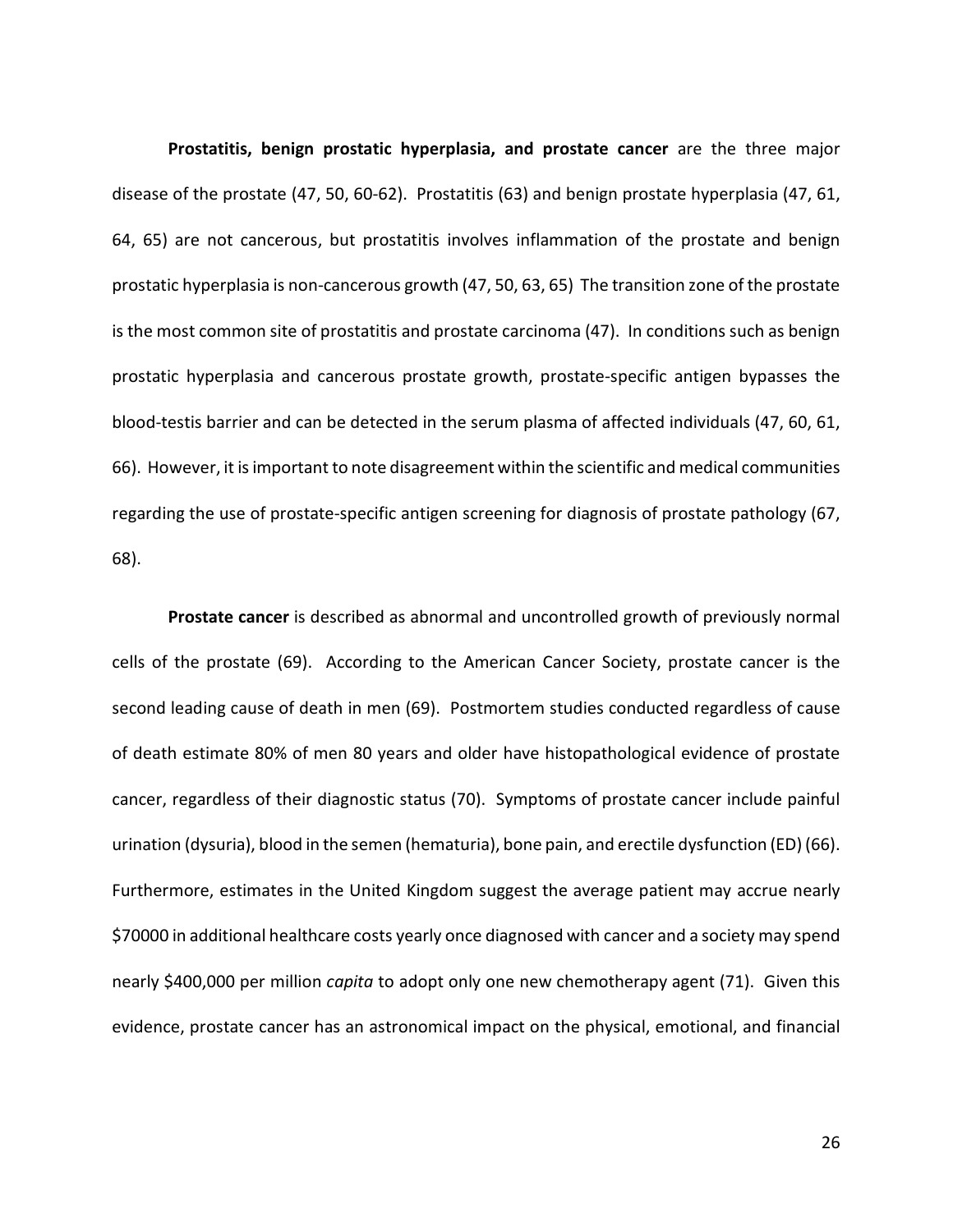wellbeing of numerous patients and researchers are behooved to find a safe, efficient means of prostate cancer treatment.

Common treatments (72) for localized prostate cancer include removal of the malignant tissue (radical prostatectomy) (73), chemotherapy (74), and radiotherapy (75). Radical prostatectomy results in lower rates of overall prostate cancer mortality while chemotherapy and radiotherapy are more useful treatment for cases of metastatic, relapsing, or castrationresistant prostate cancers (76).

Though the origin of prostate cancer remains uncertain, there is evidence suggesting prostate cancer develops in correlation with an accumulation of mutations in rapidly dividing epithelial cells of the glandular prostate. In most prostate cancers, the lumens of prostatic acini glands have lack of or disrupted basal membranes. Additional evidence supports the theory that prostate cancer arises from basal cells of the prostate versus epithelial cells (56). There is also growing evidence defining a relation between inflammation and the development of prostate cancer, which may play a role in the accumulation of DNA mutations (77).

As implied above, prostate cancer has a variety of clinical presentations. Some ways to describe prostate cancer are as primary, metastatic, relapsing, and/or castration-resistant, with the development of each unique prostate cancer influenced by the patient's genomic and environmental factors (78-80). Androgen deprivation therapy (ADT), which lowers testosterone levels, may be prescribed to a patient to physiologically treat the cancer. Tumors that grow and proliferate despite ADT are described as castration-resistant (78). Metastatic cells, cells able to travel throughout the body and establish tumors outside of the original cancer tumor, are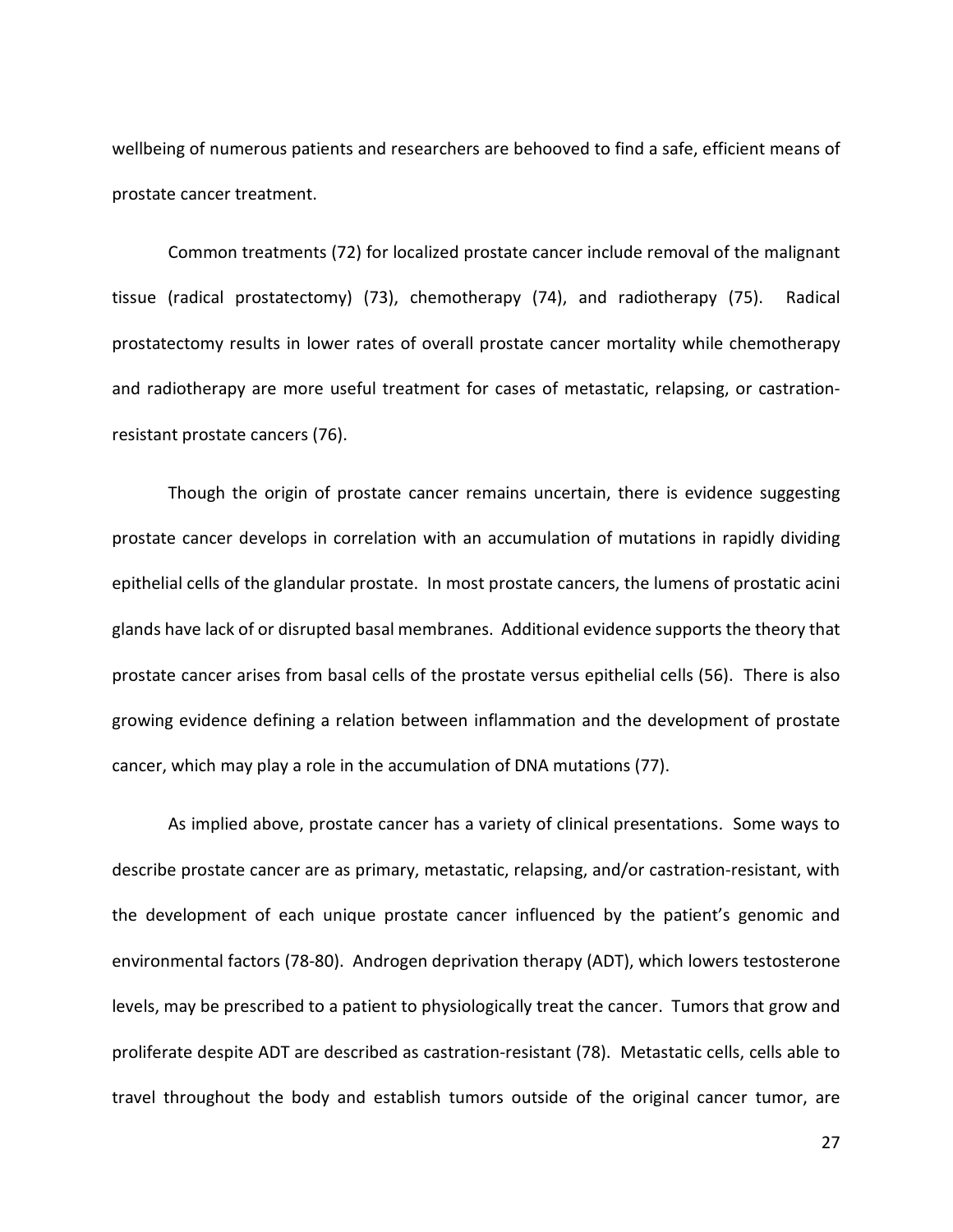especially malignant and are the primary cause of death from cancer (81). Once a primary prostate cancer shows castration-resistance and continues to spread throughout the body, it can be classified as metastatic castration-resistant prostate cancer (mCRPC) (78).

<span id="page-25-0"></span>**Genomic variability between prostate cancer genomes** is believed to influence presentation and progression of the disease (65, 82-84). Furthermore, genomic variability between prostate cancers may be driven by DNA mutations and malfunction of DNA repair pathways (83), mechanisms which have been discussed above.

*Integrative Clinical Genomics of Advanced Prostate Cancer*, published in 2015, exhibits genomic analysis on 150 mCRPC biopsy samples previously treated with combination strategies involving inhibition of poly(adenosine diphosphate [ADP]–ribose) polymerase (PARP) by abiraterone acetate or enzalutamide and/or inhibition of aurora kinase (78). Poly(adenosine diphosphate [ADP]–ribose) polymerase (PARP) is a family enzymes heavily involved in DNA repair that is responsible for detection of single-strand DNA breaks and orchestration of single strand break repair (85). Aurora kinase inhibitors were used to treat cancer due to the overexpression of aurora kinase A in metastatic neuroendocrine prostate cancers. Aurora kinase is a cell-cycle kinase that complexes to the transcriptional factor N-Myc, which is also overexpressed in some prostate cancers. When complexed to aurora kinase A, N-Myc is stabilized, allowing the oncogene to suppress androgen receptor activity and encourage androgen-independent prostate cancer progression (86).

To be considered for analysis, researchers involved in *Integrative Clinical Genomics of Advanced Prostate Cancer* study design required each biopsy sample contain at least 20% tumor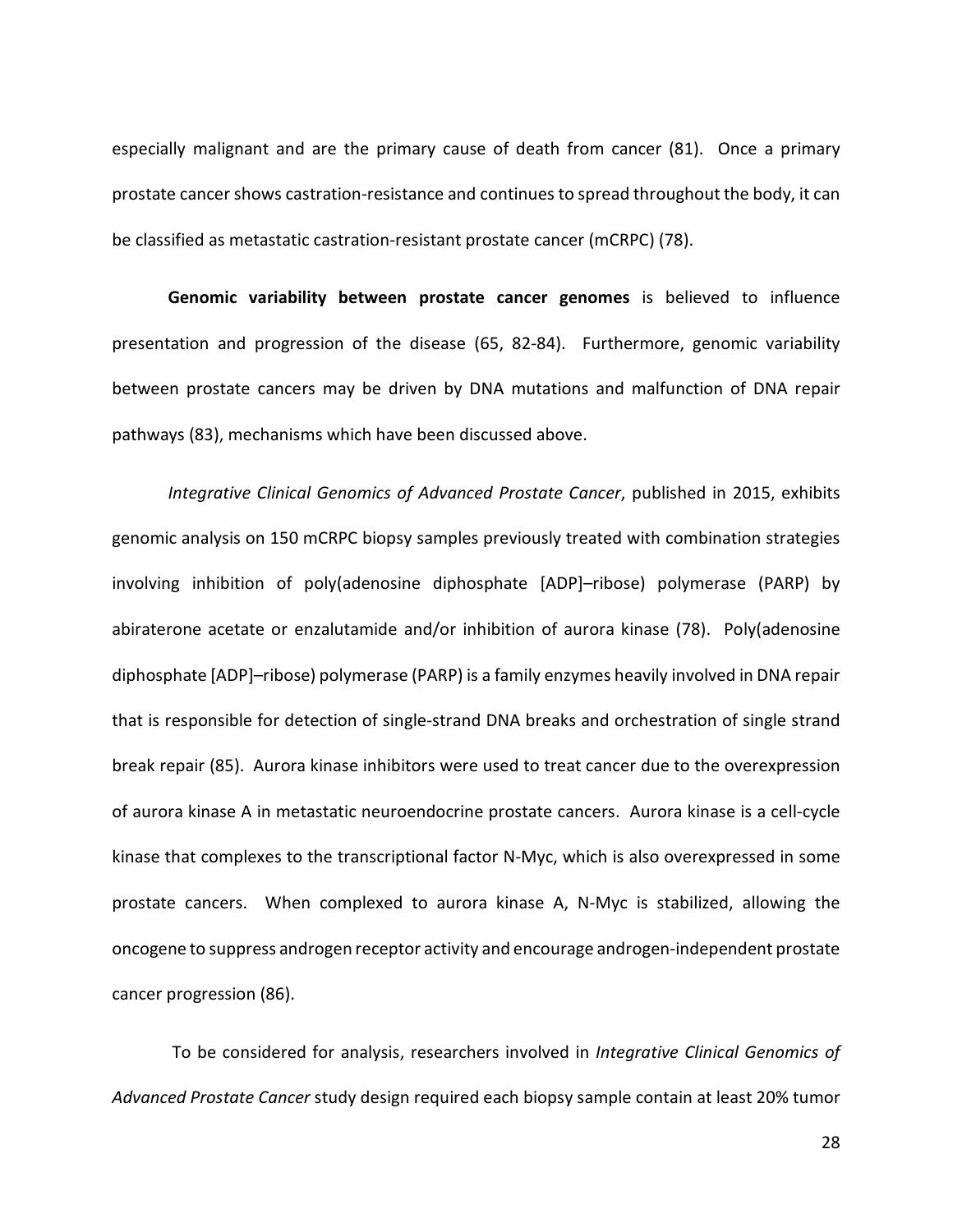content (78). Then, researchers collected DNA content to create an RNA transcriptome. The transcriptome was sequenced for analytical use and was ultimately compared to the human reference genome (GRCh37/hg19) (78, 87). Data from this study identify multiple gene, chromosome, and aneuploidy mutations in prostate cancers. These cases had an average mutation rate of 4.4 mutations/Mb and an average number of relevant genetic mutations per case of 7.8, with the most common mutations occurring in androgen receptor (AR), TP53, and Phosphatase and Tensin Homolog (PTEN) genes. Relevant to this project, Robinson *et al*. also showed a substantial number of mutated PI3K pathway genes, *vide infra*. (78).

The role of androgen receptor signaling in prostate cancer can be traced back to the key role of androgen receptor signaling in prostatic development (47) and has been researched extensively (88-90). Androgen deprivation therapy (ADT) utilizes agonists and antagonists of luteinizing hormone-releasing hormone and/or *orchiectomy*, a medical procedure removing one or both testicles, (91-93) and has been shown to decrease blood serum testosterone levels by as much as 98% (88). Even after androgen deprivation therapy, prostate cancer cells can be seen inappropriately restoring androgen receptor synthesis. These cells are considered castrationresistant prostate cancer (CRPC) (78, 93). Previous research regarding the role of TP53, a tumor suppressor gene, in androgen deprivation therapy resistance suggests malfunction of TP53 results in the transition of epithelial-like, androgen receptor-dependent cancer cells to androgen receptor-independent, basal-like cells. The ability of a cell to alter the phenotypic expression of its lineage has been termed *lineage plasticity* (94). PTEN is a tumor suppressor gene involved in regulation of the PI3k-AKT pathways, *vide infra* (95). Given known roles of AR, TP53, and PTEN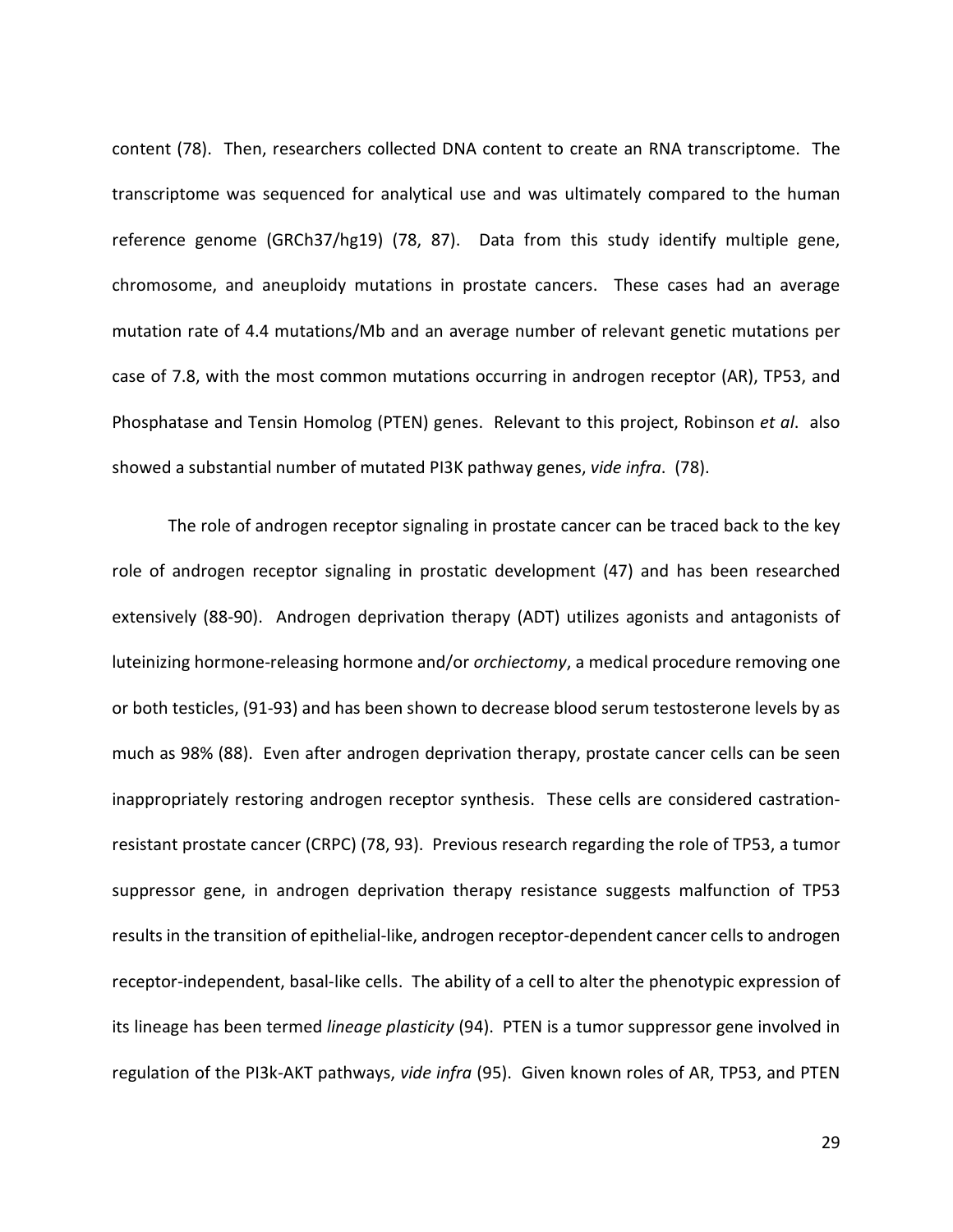genes and the association of aberrations of these genes with nmCRPC and mCRPC cases of prostate cancer, it is clear that further understanding of these genes and pathways is crucial to advancement in the understanding and treatment of prostate cancer.

<span id="page-27-0"></span>*In vitro* **models of prostate cancer** must be considered to promote clinical applicability of *in vitro* research findings; it is imperative to use a model mimicking the target clinical pathology of research outcomes. To mimic clinical pathology as closely as possible, it is prudent to use *in vitro* models of prostate cancer in prostate cancer research. However, this becomes challenging when one considers the various clinical presentations of the disease, *vide supra* (96)*.*

According to Risbridger *et al*., "patient derived preclinical models", or samples of prostate cancer tissue sourced from human cases, can include xenografts, explants, and organoids. To elaborate, a patient derived-explant (PDE) is a sliced cancerous tissue that can be prepared with mesenchyme to create a patient-derived xenograft (PDX) or suspended in a cell solution to create patient-derived organoid (PDO) (96). Mesenchyme is an epithelium-derived tissue responsible for replenishment of the extracellular matrix, the cellular framework from which the body is built (97). It is important to note that PDX, while considered the "gold standard" preclinical testing model, are particularly time and labor intensive for prostate cancer tissues (96). So much so, in fact, that only approximately one percent of PDX models of human cancer for preclinical studies held in the Jackson Laboratory for Genomic Medicine PDX catalog are of prostate cancer (96, 98). The most conclusive collection of patient-derived prostate cancer cell line models is held by the Living Tumor Laboratory, totaling approximately 45 unique samples as of 2018 (96, 99). Considering the primary limitations of this project being time and resources, the focus of this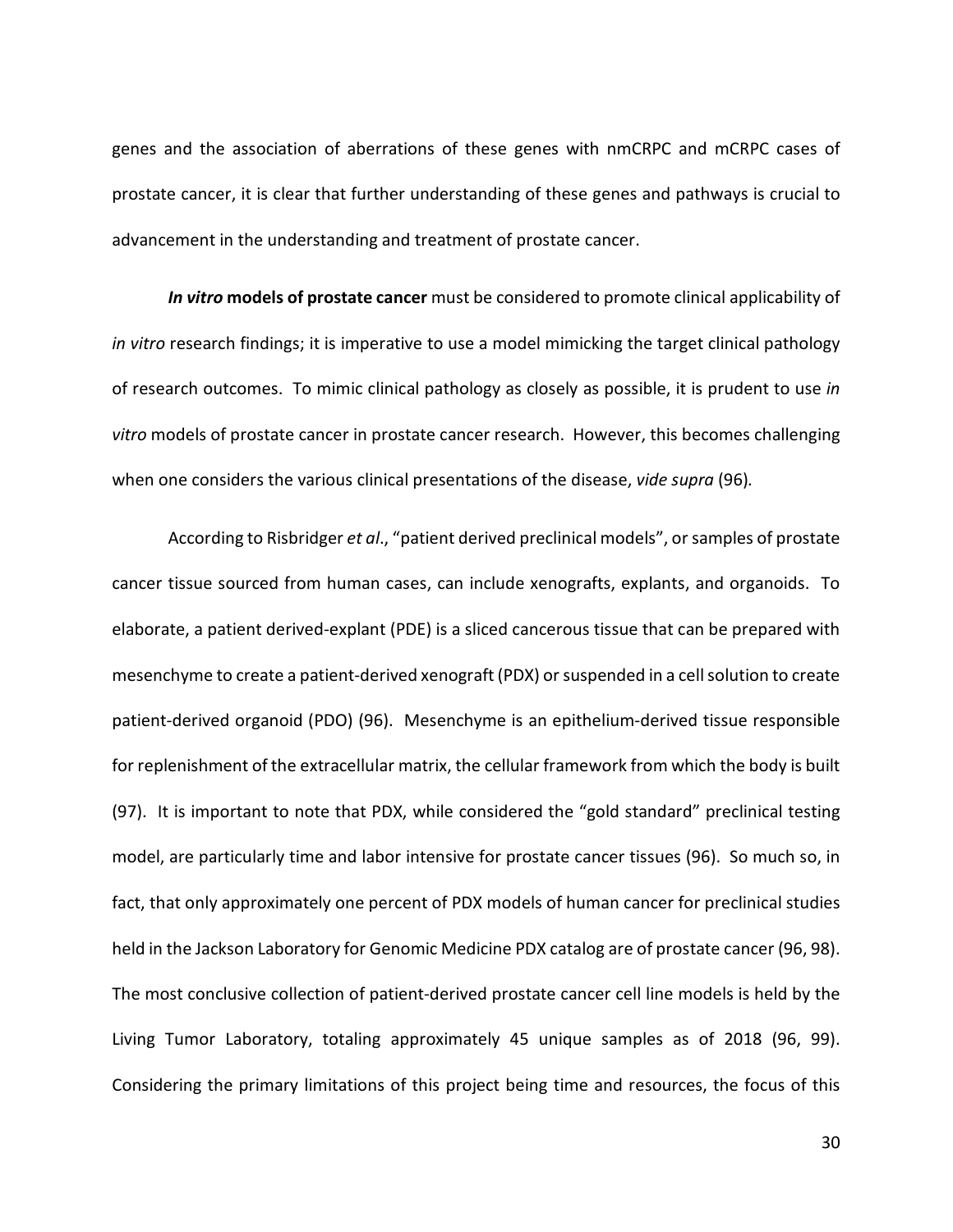discussion will be on cell line models because they are relatively inexpensive and convenient to study when compared to PDX, mice, and/or human clinical research models.

In the past, localized prostate cancer was routinely harvested during radical prostatectomy procedures. With freezing and fixing techniques, previous research on these samples provided genomic data of the cells at time of harvest (96) . However, research conducted on frozen or fixed cells gives only a static snapshot of the cell at time of harvest, and prostate cancer is known to progress and metastasize, often leading to fatality. Additionally, an observable decline in progressive, localized samples has been seen due to early screening and effective treatment programs that mitigate disease progression. Metastatic samples, on the other hand, have been historically harvested primarily from bone tissue. Presently, modern tissue harvest practices have provided a variety of prostate cancer cell lines, each with unique genetic and phenotypic properties (96).

#### <span id="page-28-0"></span>**AMP-Activated Protein Kinase**

AMP-activated protein kinase (AMPK) is an enzyme found in nearly every eukaryote and it is responsible for regulation of cell metabolism in response to stress. AMPK allows cells to maintain a high and relatively constant concentration of ATP by sensing the ratio of ADP to ATP. Consequently, cells can increase catabolic and decrease anabolic pathways in response to ATP requirements (100). Altering metabolic pathways allows the cell to conserve ATP during various conditions including low energy store, diabetes, cancer, and inflammation (101-103). Because of this, AMPK has become a target for therapeutic treatments of these various conditions.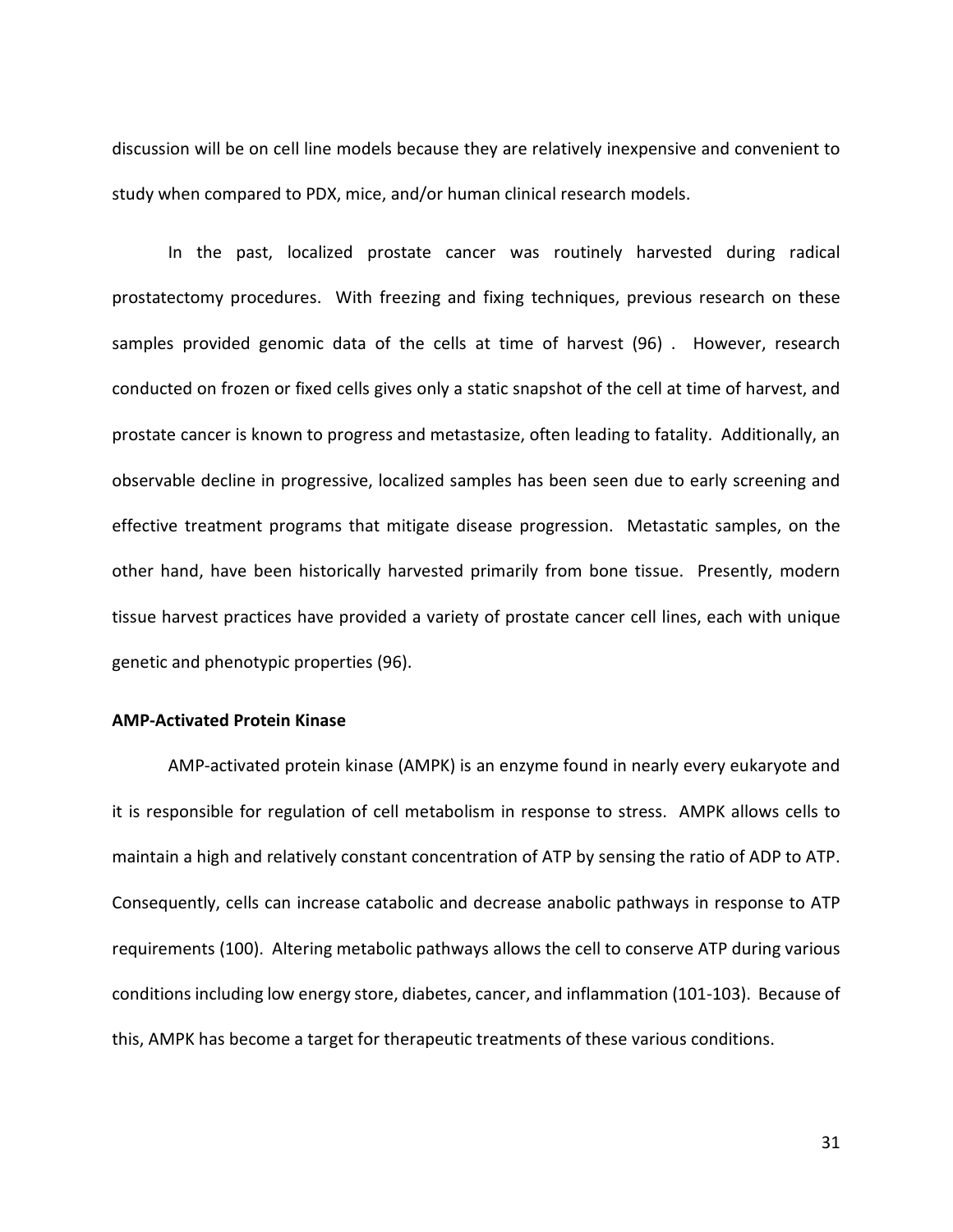To understand the complex function and regulation of AMPK, one must have a basic understanding of enzyme's structure. AMPK is a heterotrimeric complex with one each of alpha, beta, and gamma subunits. In mammals, there are two alpha, two beta, and three gamma isoforms which combine to form 12 unique AMPK isozyme complexes (100, 104, 105). Isozyme expression is species and tissue dependent. To elaborate, each isoform of AMPK is expressed in different concentrations depending on the species and tissue type of the cell expressing the isoform (100). Positions of various subunit domains are determined by ligand binding, but a core of the enzyme is always formed by the gamma subunit, the alpha C-terminal domain (CTD), and the β- C-terminal domain. The β-C-terminal domain is located between the alpha and beta subunit (105).

<span id="page-29-0"></span>**The alpha subunit** of AMPK is considered the catalytic component because it contains a serine/threonine kinase domain, an autoinhibitory domain (AID), and a serine/threonine rich area harboring phosphorylation sites known as the "ST loop", and all of these components are involved in enzyme activity (104-106). Humans express alpha-1 and alpha-2, which are encoded by the *PRKAA1* and *PRKAA2* genes, respectively (104). There is a key regulatory threonine residue (T172) located in the kinase domain. T172 phosphorylation by upstream kinases results in activation of AMPK (104-106). The  $\alpha$ -C-terminal domain interacts with the beta subunit and is the location of the ST loop. The ST loop is where phosphorylation sites for upstream indicators of cellular energy status are located (104).

<span id="page-29-1"></span>**The beta subunit** functions both as a scaffolding protein between and as a regulatory unit of the enzyme. The β-C-terminal domain functions as a scaffold to connect the gamma subunit,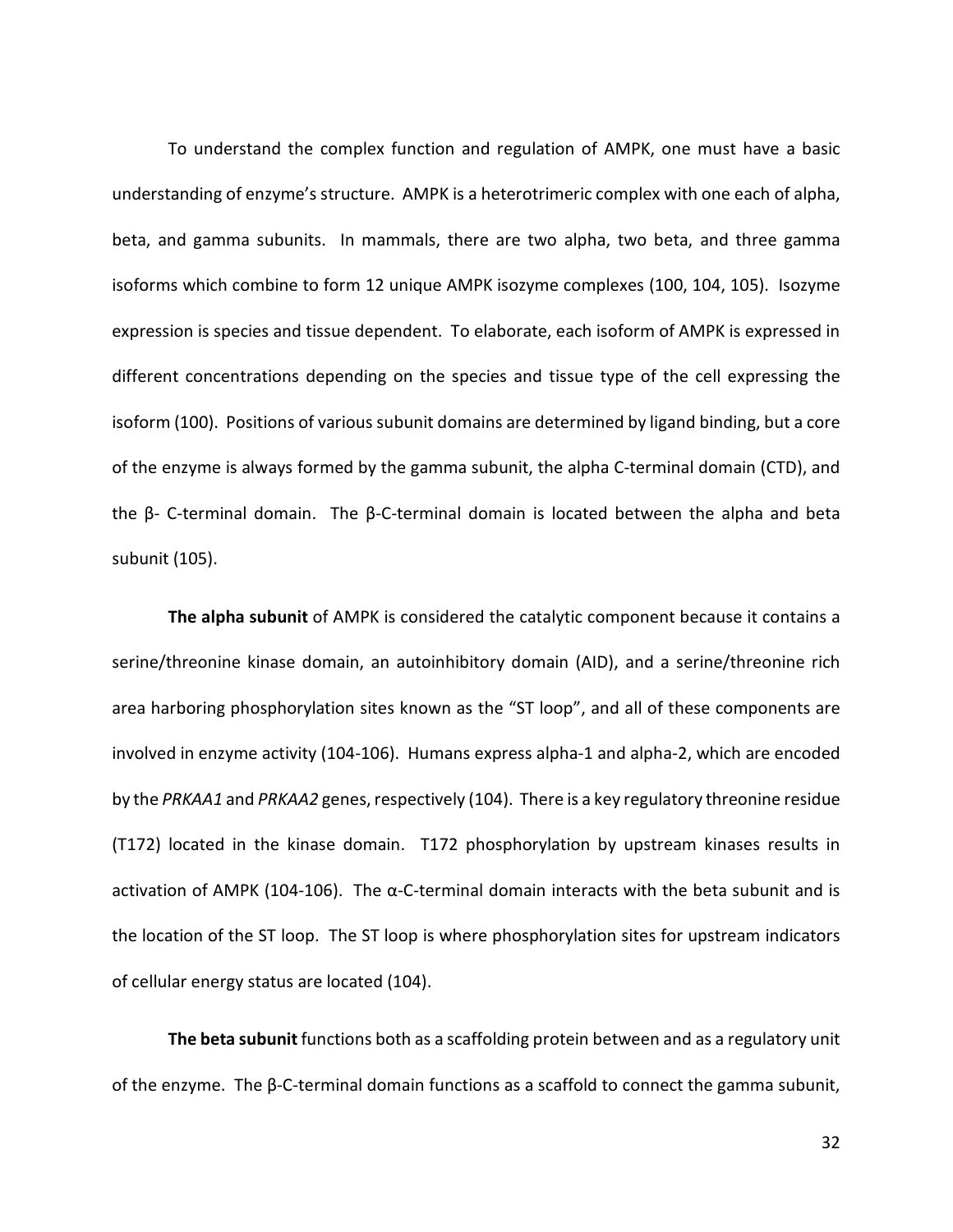the α-CTD, and a β-linker loop, the latter of which connects the β-CTD with the CBM (105). The beta subunit contains a region known as the carbohydrate binding module (CBM) or glycogen binding domain (GBD) (100, 105, 107). Humans express beta-1 and beta-2, encoded by the genes PRKAB1 and PRKAB2, respectively (104).

<span id="page-30-0"></span>**The gamma subunit** is responsible for nucleotide-dependent regulation of AMPK. Each gamma subunit isoform has an isoform specific N-terminus and an adenine nucleotide-binding domain (104-106). Humans express γ1, γ2 and γ3, encoded by *PRKAG1*, *PRKAG2,* and *PRKAG3* genes, respectively (104). The adenine nucleotide binding domain contains binding sites for adenine nucleotides AMP, ADP, and ATP. These sites are known to be four motifs in the gamma subunit known as cystathionine-β-synthase (CBS) repeats. The four repeats are named according to which ribose ring of adenine nucleotides AMP, ADP, and ATP the repeat binds to. AMP, ADP, and ATP are thought to competitively bind to cystathionine-β-synthase repeats 1 and 3, suggesting this repeat may serve a potential target for AMPK activation (104-106, 108, 109).

<span id="page-30-1"></span>**Activation of AMPK** is primarily achieved via phosphorylation of threonine 172 (T172), which is within the kinase domain of the alpha subunit, and/or by binding of AMP and/or ADP to the gamma subunit (101, 104, 105, 108, 109). The binding of AMP and/or ADP to the gamma subunit directly and allosterically activates AMPK and structurally prevents dephosphorylation of T172, which then increases AMPK activity by more than 200% (100, 110). Two upstream enzymes responsible for T172 phosphorylation of AMPK are liver kinase B1 (LKB1; also known as STK11) and Ca<sup>2+</sup>/calmodulin-dependent protein kinase kinase-β (CaM kinase kinase) (111-116).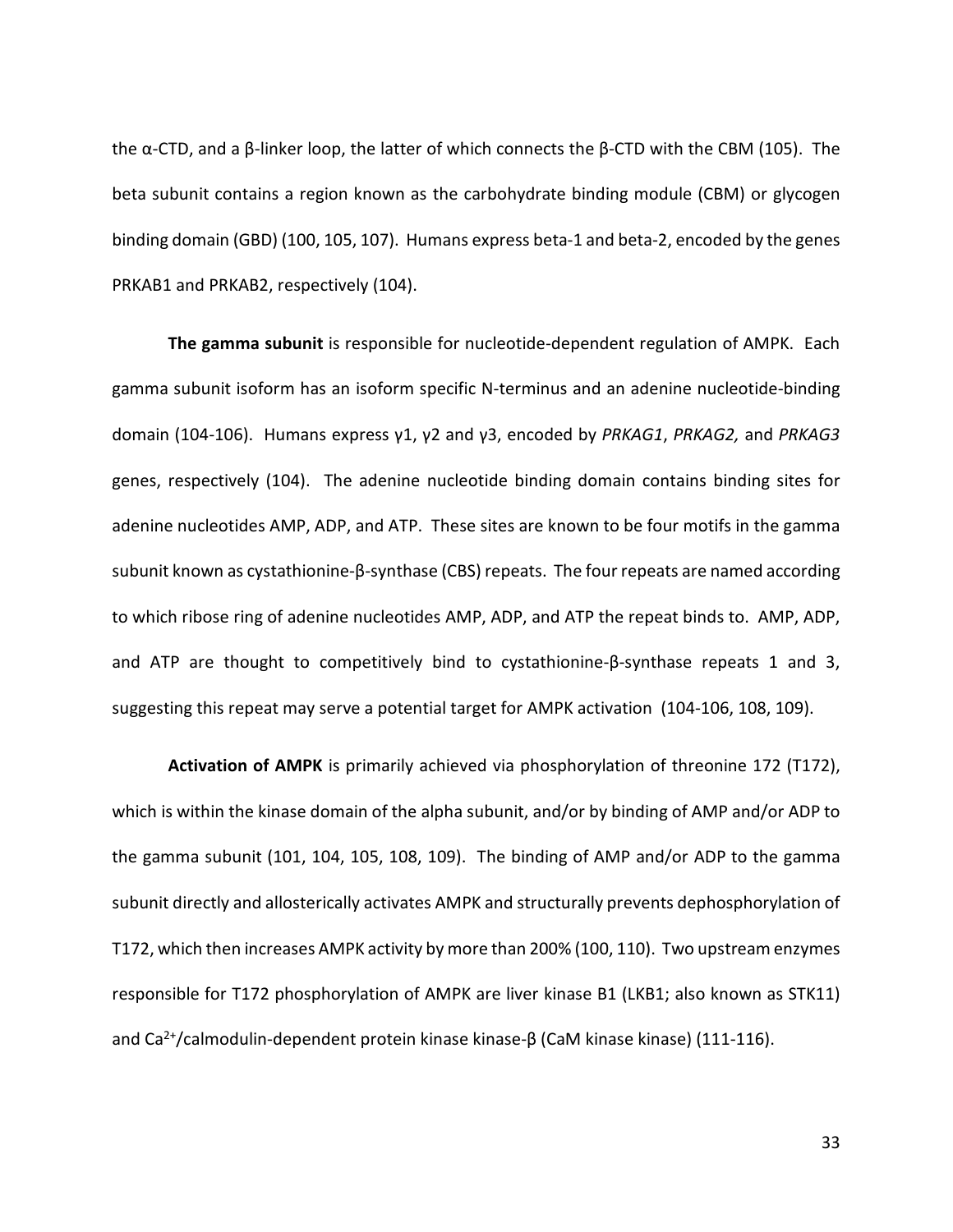Two additional methods to activate AMPK include binding of AMP analogs and endocrine influence. AICAR, or 5-Aminoimidazole-4-carboxamide-1-beta-D-ribofuranosyl-5 monophosphate, is a natural by-product of *de novo* purine synthesis in humans. In certain human pathologies, the enzyme adenylosuccinate lyase (ASL) converts the molecule succinyl-AICAR (SAICAR) to AICAR. As AICAR accumulates, negative feedback occurs by AICAR on adenylosuccinate lyase (117). Additionally, certain hormones, including ghrelin from fasting individuals and adiponectin from fat tissue of lean individuals, are thought to activate AMPK (108, 109, 118).

<span id="page-31-0"></span>**Inhibition of AMPK** can occur through presence of ATP, which binds cystathionine-βsynthase repeat 3 and prevents an alpha subunit region called the alpha-hook or alpha regulatory subunit interacting motif (α-RIM2) from interacting with cystathionine-β-synthase repeat 3. Interaction between the  $\alpha$ -hook and cystathionine- $\beta$ -synthase repeat 3 stabilizes the active conformation of AMPK when ATP is not bound to cystathionine-β-synthase repeat 3 (100, 109). Although there are a variety of AMPK-activating compounds, only Compound C has been identified as a cell-permeable inhibitor of AMPK (ref). However, Compound C is relatively nonspecific and is believed to affect various kinases. Therefore, Compound C is not ideal for studies of AMPK activity (119). One hormone thought to inhibit AMPK is leptin, which is secreted from adipocytes of obese individuals (108, 109, 120).

<span id="page-31-1"></span>**Downstream targets of AMPK** have a net downstream effect of activation of catabolic pathways and inhibition of anabolic pathways to conserve intracellular ATP concentrations (100, 104, 105, 108, 121, 122). Basic and hydrophobic residues near phosphoacceptor sites are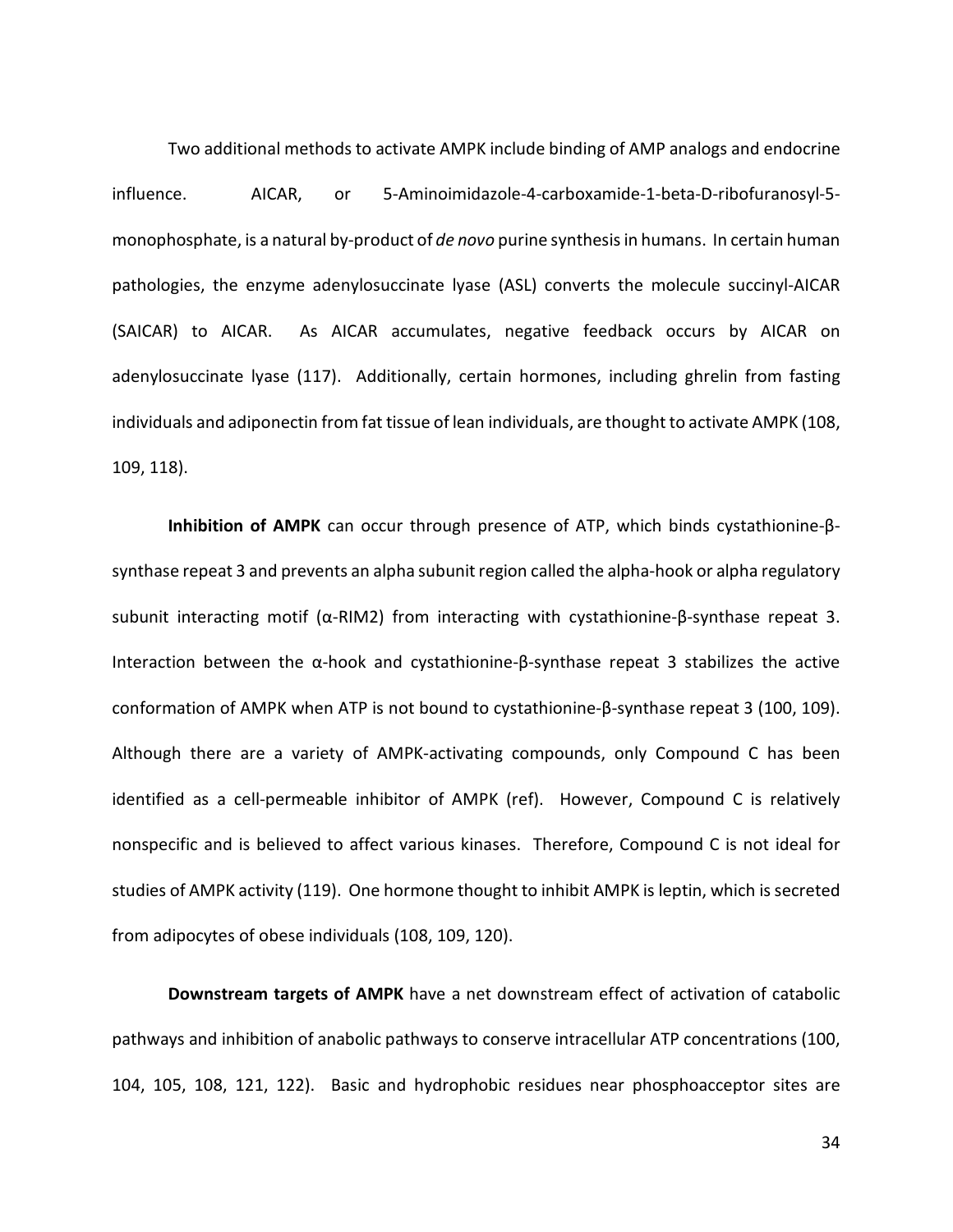thought to be important in recognition of substrates by AMPK (109). In rats, the first substrate identified for AMPK was acetyl-CoA carboxylase-1 (ACC1) (123). In humans, AMPK phosphorylates ACC1 at S80 and ACC2 at S222 (36). Other possible targets of AMPK include, but are not limited to, 2-hydroxy-3-methylglutaryl-coA (HMG-CoA) reductase, glycogen synthase and tuberous sclerosis gene products TSC1 and TSC2 (108, 121, 122, 124). TSC1 and TSC2 regulate the GTPase Rheb, which directly interacts with and inhibits mTORC1 (124). This relationship between AMPK and mTORC1, led to the exploration of the relationship between AMPK, the mTOR pathway, and inhibition of cancer cell growth.

#### <span id="page-32-0"></span>**The mTOR Pathway**

Another highly conserved serine/threonine kinase involved in cancer metabolism includes the mammalian target of rapamycin (mTOR), which is a 289 kDa serine/threonine kinase that forms the complexes mTORC1 and mTORC2 (125, 126). The mTOR pathway, also known as the phosphatidylinositol 3-kinase/protein kinase-B/mammalian target of rapamycin (PI3K/AKT/mTOR) signaling cascade, involves the role of growth factors, nutrient availability, and energy availability in cell viability, proliferation, and motility. Inhibition of the mTOR pathway was first discovered using the compound rapamycin and is thought to play a role in prevention of tumor progression and metastasis (125-127).

Phosphatidylinositol 3-kinase (PI3K) represents a group of kinases normally involved in translating extracellular growth signals of nutrient availability so that the cell may begin macromolecule synthesis and initiate cell cycle progression. However, PI3K enzymes have been identified as oncogenes due to the ability of cancer cells to increase PI3K activity independent of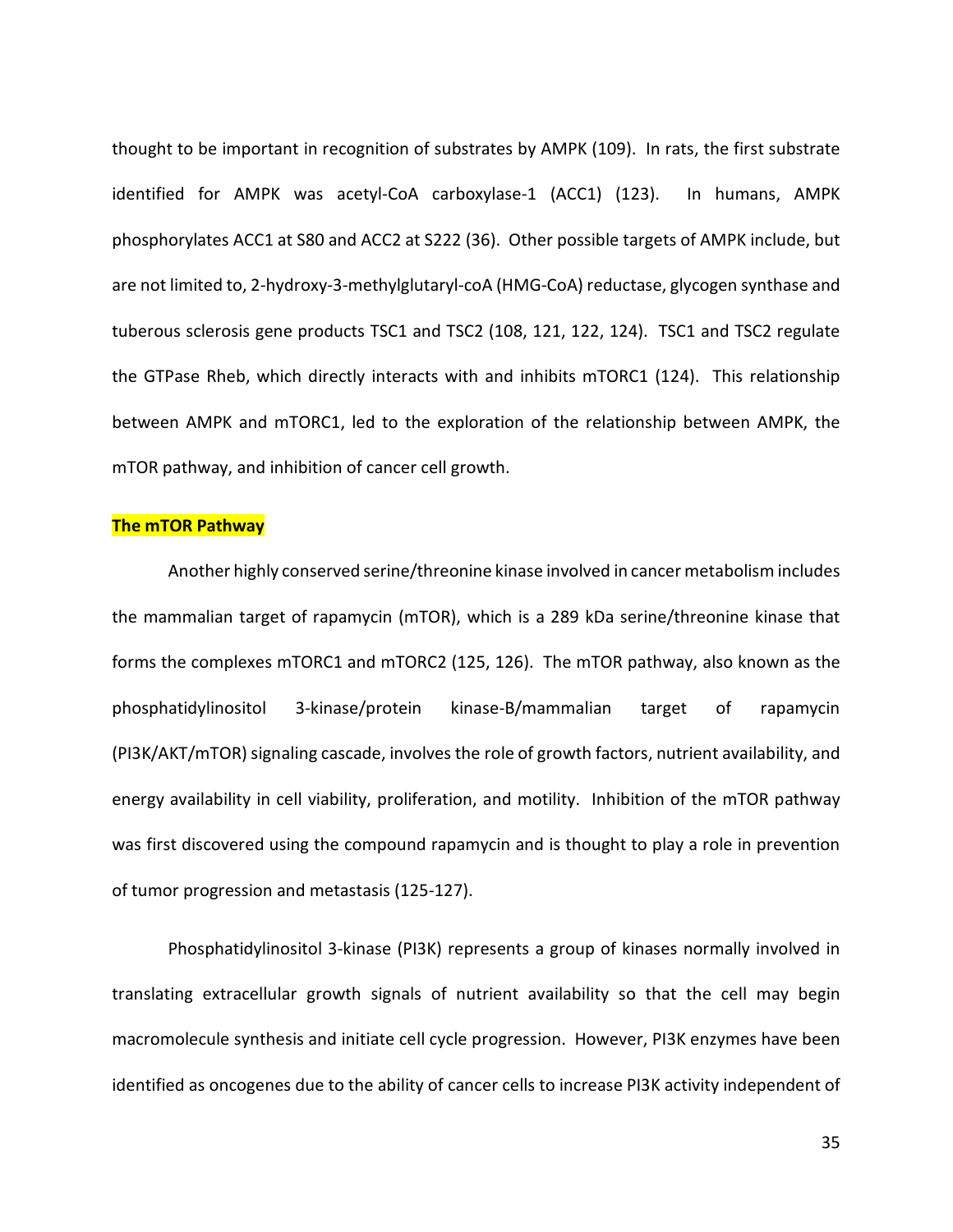systemic regulation (128). There are three classes of PI3K enzymes, with all forms being composed of a PI3K signature motif containing a C2 domain, a helical domain, and a catalytic domain. PI3K classification is based on additional protein domains and how they interact with regulatory subunits (129). Class I PI3K enzymes can be divided into two categories, with class IA associated with receptor tyrosine kinases (RTK) and class IB associated with G-protein coupled receptors. RTKs have extracellular domains believed to bind growth factors including epidermal growth factors, platelet-derived growth factors, and insulin. The class IA catalytic subunit isoform p110α is essential for proliferation during embryogenesis and oncogenic transformation. Interestingly, *PIK3CA*, the gene encoding for p110α, is mutated and/or amplified in many tumors. The regulatory subunit of class IA enzymes, p85α, is encoded by the gene *PIK2R1* and contains a domain, Src homology 2, which allows binding of phosphorylated tyrosines to proteins. This suggests p85 regulatory domains allow RTKs to associate with the p110 catalytic domain. Many tumor-specific mutations in *PIK3R1* and *PIK3CA* prevent or decrease p110α inhibition by p85α, thus increasing PI3K signaling. When p85-p110 heterodimers bind to insulin receptor-insulinreceptor substrate protein complexes, an important second messenger known as phosphatidylinositol 3,4,5-trisphosphate (PIP<sub>3</sub>) is produced at the plasma membrane (128).

The production of PIP<sub>3</sub>, which recruits proteins to the plasma membrane via a target motif called the pleckstrin-homology (PH) domain, results in PIP<sub>3</sub> recruiting members of the AKT family of serine-threonine kinases to the plasma membrane (ref). Binding of PIP<sub>3</sub> to AKT PH domains allows AKT enzymes to meet another PH domain–containing protein kinase, 3-phosphoinositide– dependent protein kinase 1 (PDK1), which then phosphorylates T308 on AKT to activate the AKT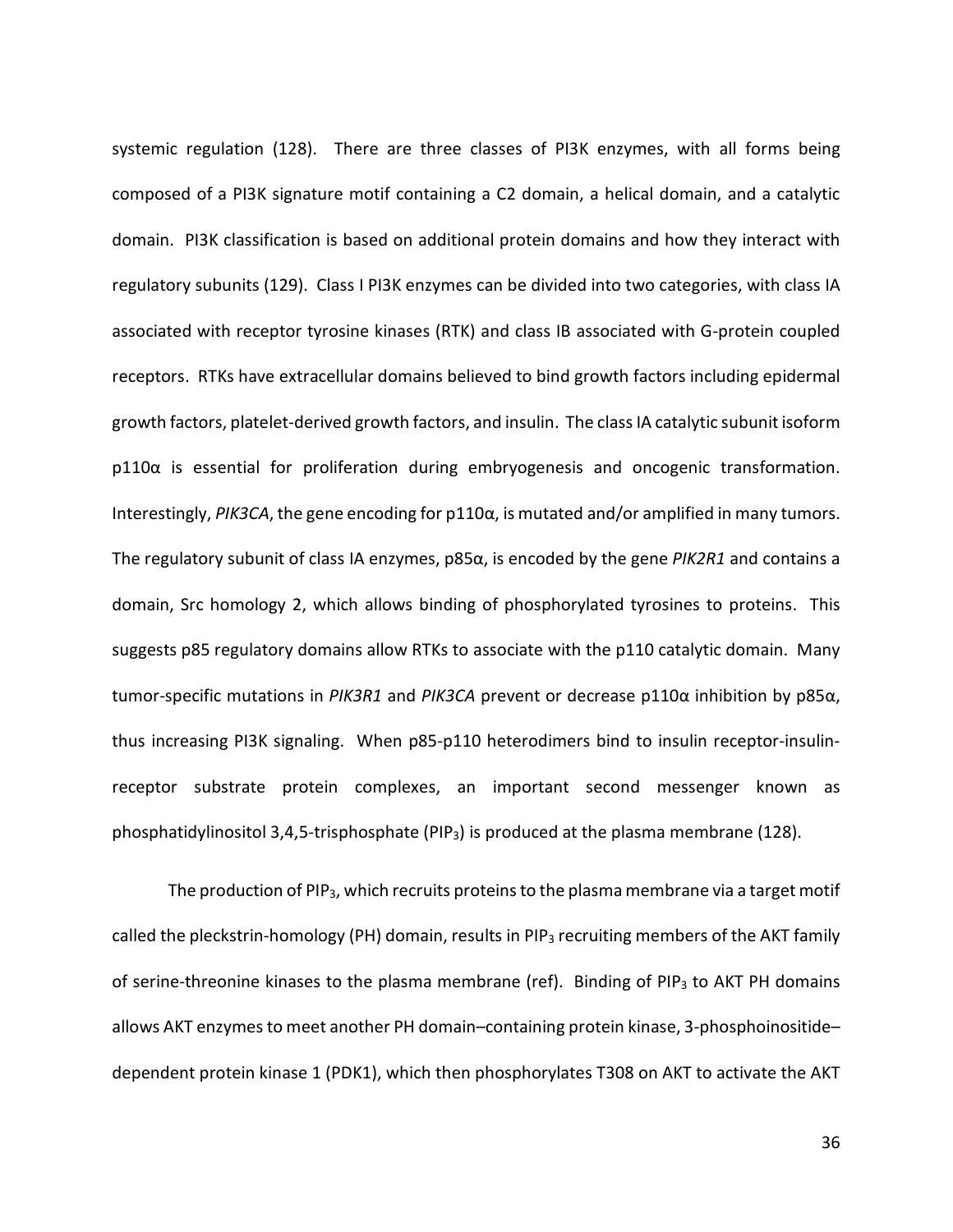enzyme (128) When localized to membranes, AKT can also be activated via phosphorylation at S473 by mTORC2. AKT enzymes are mutated in many cancer cells and involved in many cell processes leading to tumorigenesis (130) Activated AKT is known to inhibit apoptosis and encourage proliferation. One mechanism of AKT influence includes AKT phosphorylating and inactivating TSC1/2, which causes Ras homologue enriched in brain (RHEB) bound to GTP to accumulate and, subsequently, stimulate mTORC1 activity (131).

The complexes mTORC1 and mTORC2 contain raptor and rictor, respectively (132). The isoform mTORC1 is activated by growth factors and adequate supply of amino acids, but the exact mechanism of activation of mTORC1 remains unclear. The isoform mTORC1 stimulates protein synthesis through phosphorylation and inactivation of the initiation factor known as 4E binding protein 1 (4E-BP1), a repressor of mRNA translation (131). Although 4E-BP1 is phosphorylated at seven sites, phosphorylation of T37 is considered a priming event in the mTOR pathway (131, 133-135). There is evidence suggesting mutations in eukaryotic translation initiation factor 2B (eIF2B), which complexes with 4E-BP1 for activation of both enzymes, is implicated in development of mitochondrial malfunction and cancer development (132, 133, 135, 136).

Inhibition of mTOR typically occurs through a lack of nutrients and growth factors and induces protein breakdown by autophagy, *vide infra* (132). The mTORC1 enzyme can be inhibited by lack of growth factors and/or nutrients, and/or through various compounds, including rapamycin, the compound after which the enzyme is named, and its analogues everolimus (125, 126, 131, 132, 137, 138). AMPK has also been shown to inhbit mTORC1 via phosphorylation of TSC2, *vide supra* (124, 139). There are over 23,000 pure and mixed isoprenoids and both types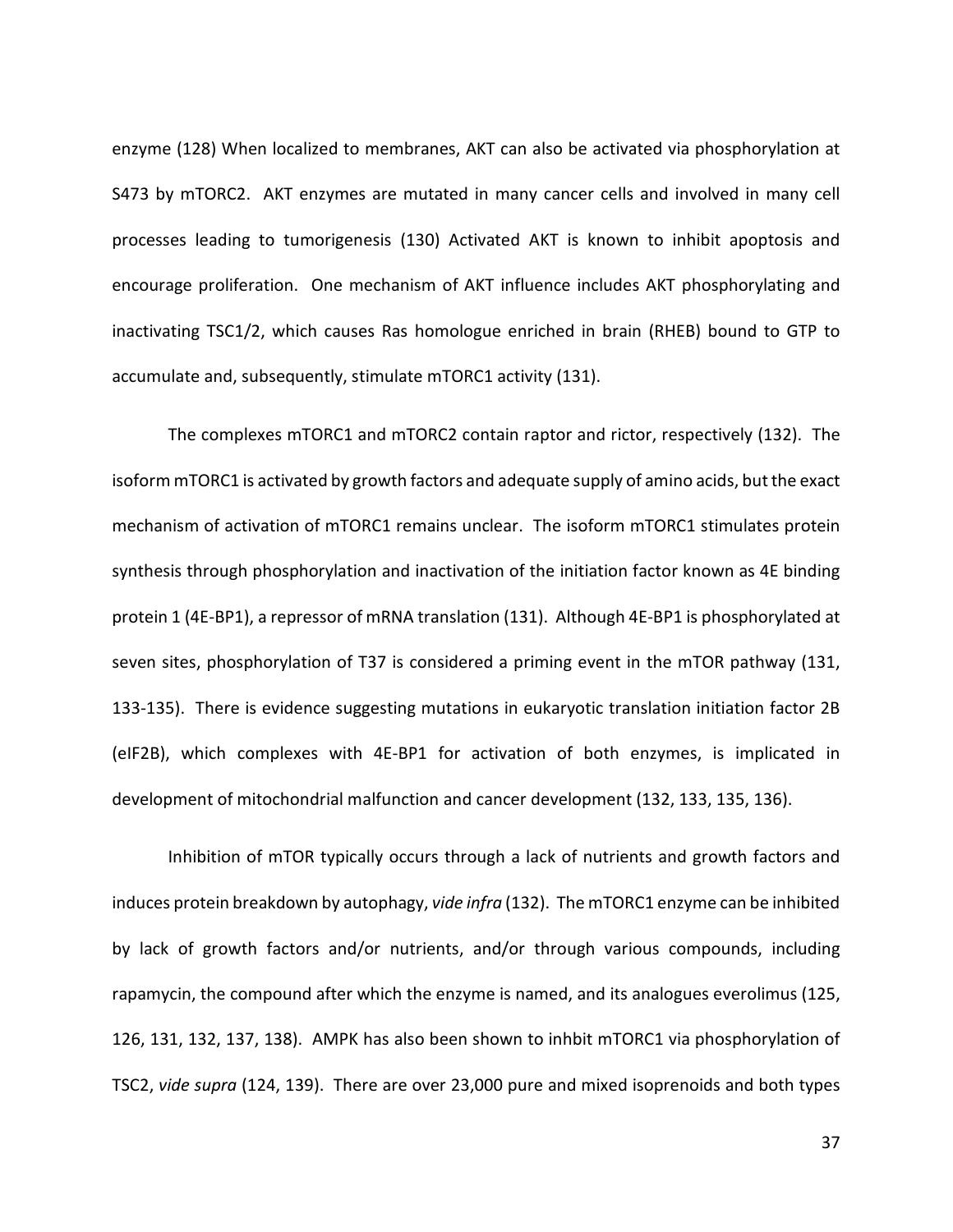have been shown to inhibit tumor cell proliferation, some through inhibition of mTOR (140, 141) Isoprenoids, also known as terpenes or terpenoids, are composed of multiple five carbon isoprene units. Isoprenoids are secondary products of mevalonate metabolism and lead to cancer cell death (140, 141). Some pure isoprenoids, including perillyl alcohol and geraniol, suppress HMG-CoA reductase by decreasing efficiency of HMG-CoA reductase transcript translation (140-142).

In summary, energetic stress within a cell results in binding of ADP and, preferentially, AMP to the gamma subunit of AMPK, which activated the enzyme. Additionally, upstream kinases such as LKB1 and CaM kinase kinase phosphorylate AMPK at T172, which results in more than a two-fold increase in activation of the enzyme. AMPK then phosphorylates TSC2, which blocks Rheb, an enzyme involved in mTOR activation. AMPK can also directly inhibit phosphorylation and activation of mTORC1. AMPK also inhibits mTORC1. The enzyme mTORC1 is responsible for phosphorylation and activation of S6K, an enzyme responsible for phosphorylation and activation of ribosomal subunits. The enzyme mTORC1 is also responsible for inhibition of 4E-BP1, an mRNA translation factor involved in tumor suppression. In contrast, growth factors are recognized by the enzyme PI3K, which then activates AKT. AKT activates mTOR. These metabolic pathways have been implicated in a variety of metabolic diseases and cancers and have been extensively studied in cancer research, but little research exists regarding the dualistic role AMPK and mTOR impose upon mitophagy and autophagy.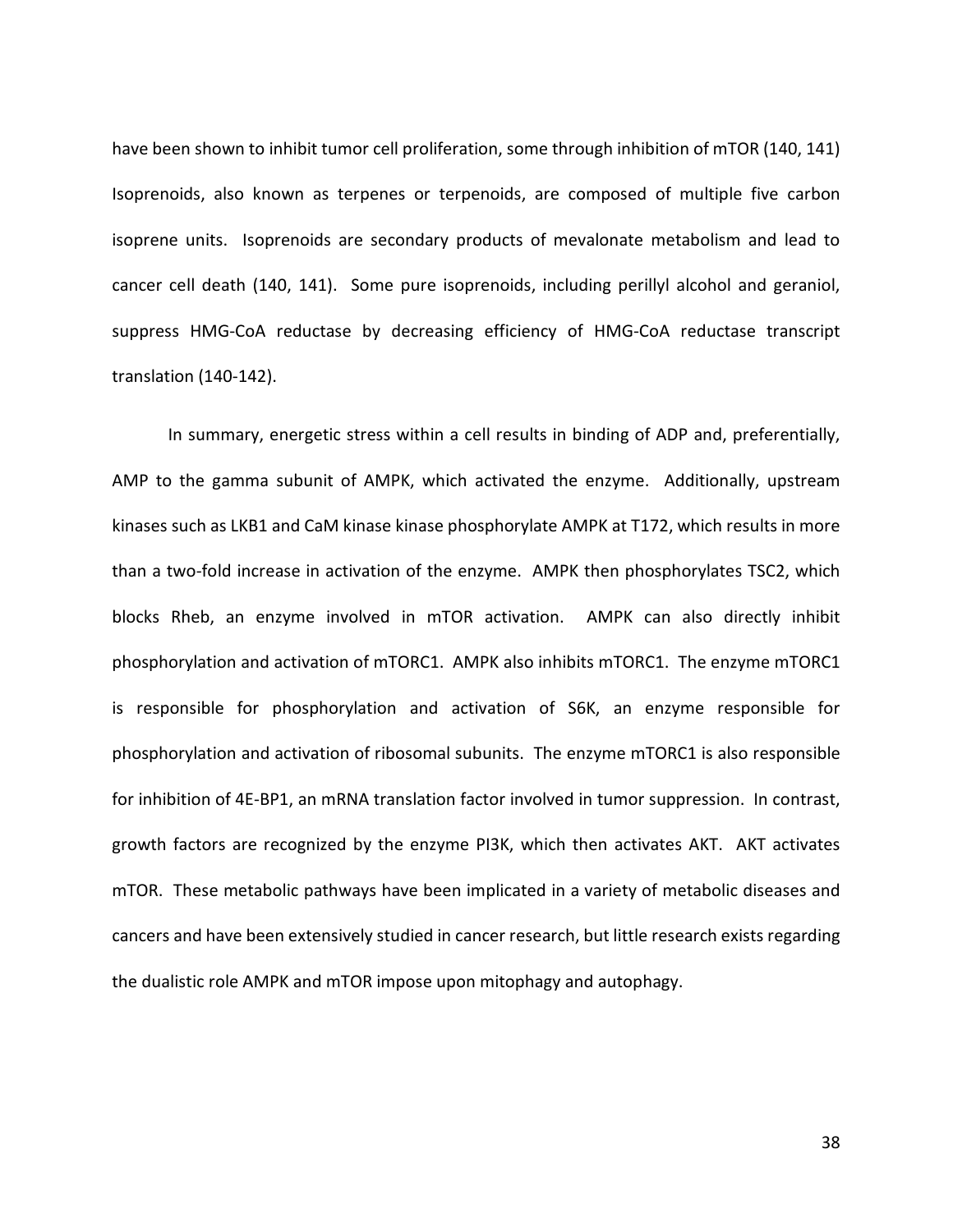### **Mitophagy and Autophagy**

**Autophagy** is the degradation of cytosolic organelles and protein for use in recycling of cellular products during nutrient deprivation. Autophagy occurs under times of extreme metabolic stress, but is repressed by mTOR during times of cell growth and proliferation. In mammals, it is proposed that autophagy is initiated by activation of the enzymes Bcl2/E1B 19 kDa-interacting protein 3-like protein (BNIP3), Nix (also known as BNIP3L), unc-51 like autophagy activating kinase 1 (ULK1), and autophagy gene (Atg) proteins (100, 101, 108, 109, 143-149). When autophagosomal machinery becomes overwhelmed, the cell is believed to initiated programmed cell death via apoptosis (150, 151).

AMPK and mTOR have been shown to impose opposing regulation on autophagic machinery through the ULK1 and Atg pathways (101, 109, 139, 148, 149, 152-155). In short, the Atg family of protein complexes is responsible for initiation of autophagy. Atg6, which contains PI3K, and Atg1, which is suppressed by mTOR, are essential for the formation of preautophagosomal structures. These structures are then ubiquitinated within the cell, which is followed by maturation of pre-autophagosomal structures to autophagic membranes and machinery. Atg7 and Atg8 are heavily involved in the latter process (148).

In mammals, AMPK promotes and mTOR inhibits autophagy by direct phosphorylation of ULK1 (139, 152, 153, 155). One experiment showed evidence that AMPK directly phosphorylates ULK1 at S317 and S777. Controls in these experiments included AMPK inhibition by ATP rich environments and compound C (139) Unfortunately, these experiments were not repeated with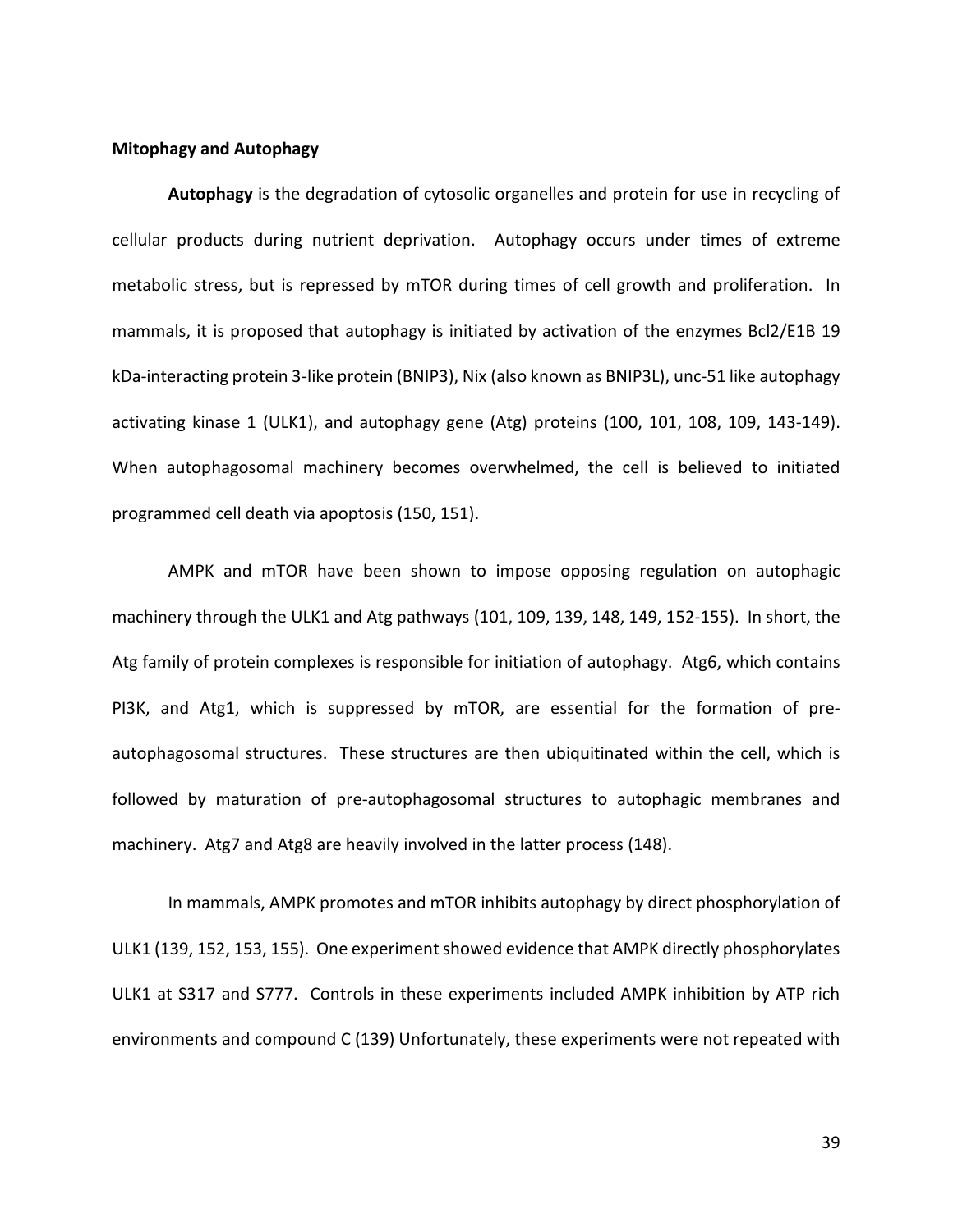human cells, which may have ULK1 phosphorylation sites in different locations. Further research is needed to assess AMPK phosphorylation of ULK1 in human cells.

**Mitophagy** is the process wherein defective or unnecessary mitochondria are degraded by autophagic machinery (156, 157). The mitochondria are cell organelles responsible for production of ATP and essential for cell metabolism, viability, and proliferation (158, 159). In addition, mitochondria are the primary source of endogenous reactive oxygen species (ROS) production and the release of these ROS molecules may be correlated with cancer development (160, 161). In normal cells, the re-construction of mitochondria may occur as a response to mitochondrial malfunction, which may be a normal and necessary response to everyday events as simple as exercise induced stress (162, 163). This reconstruction, termed mitochondrial biogenesis, is paired with the continuous breakdown of inefficient mitochondria, mitophagy (162, 164, 165).

Mitochondrial malfunction has been identified in many human pathologies, including metabolic and age-related diseases (136, 160, 161, 166, 167). During mitophagy, the mitochondrion is surrounded by the autophagosome so that it may be transferred to the lysosome for hydrolytic degradation. If the volume of damaged mitochondria surpasses that manageable by autophagic machinery, cell death initiates (41, 156, 157, 164, 165, 168). However, some cancer cells have been able to bypass this natural response to overwhelming damage through adaptation, including the Warburg Effect (25, 28, 40, 41, 43, 45, 156, 157, 164, 165, 168).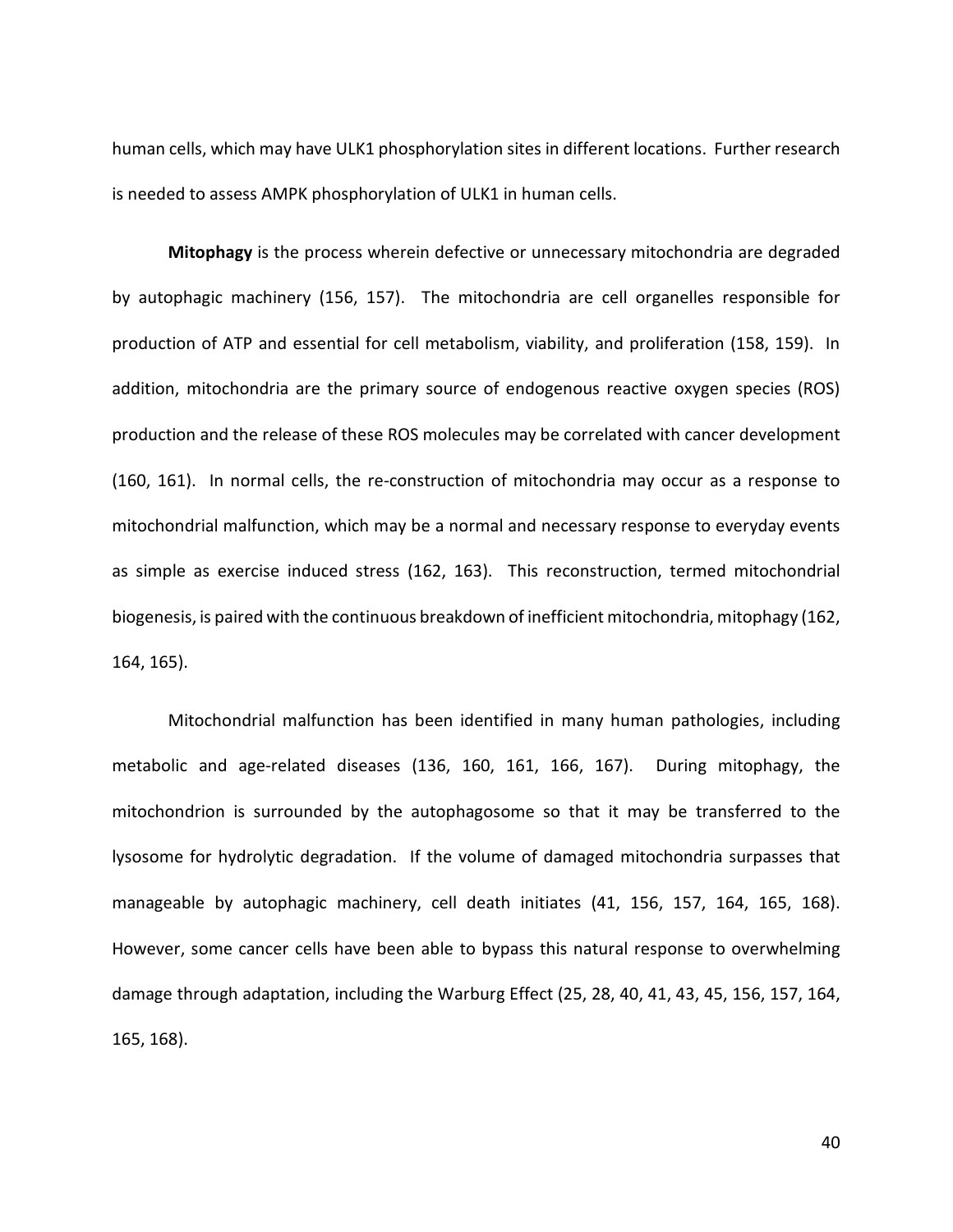Interestingly, little development has occurred regarding quantitative measurement of mitophagy *in vivo* (144-146). Qualitative analysis of mitophagy can occur via transmission electron microscopy, wherein one can expect to observe the development of double-membrane autophagosomes. Furthermore, pieces of or entire cell organelles, including mitochondria, can be found in autophagosomal machinery (144-146, 169). Quantitative assessment of mitophagy in cells *in vitro* includes fluorescence microscopy assays, immunoblotting for mitophagy proteins, and mitochondrial mass assays, among other means (144-146).

## **AIMS AND GOALS**

### **Previous Research**

**Peffley et al.** published a study regarding isoprenoids. Researched treated PC3 cells with 400 uM of perillyl alcohol or geraniol for 16 hours before western blot analysis, including analysis of 4E-BP1 phosphorylation, a final substate of the mTOR pahtway. Data from this experiment suggest the isoprenoid perillyl alcohol decreases proliferation of PC3 cell lines in part via inhibition of the PI3K/AKT/mTOR pathway (140).

**Rae et al.** published a study which observed the role of AICAR in activation of AMPK in PC3 and LNCaP cell lines. These researchers treated PC3 and LNCaP cells with .5, 1, and 3 mM solutions of AICAR suspended in media before western blot analysis of phosphorylation of acetylcoA. They also used a 3-[4,5-dimethylthiazol-2-yl]-2,5 diphenyl tetrazolium bromide (MTT) toxicity assay to assess viability of treated cells. Results show a concentration-dependent increase in phosphorylated ACC and decrease in cell viability (170), though there is no mention as to which ACC1 phosphorylation site was probed for.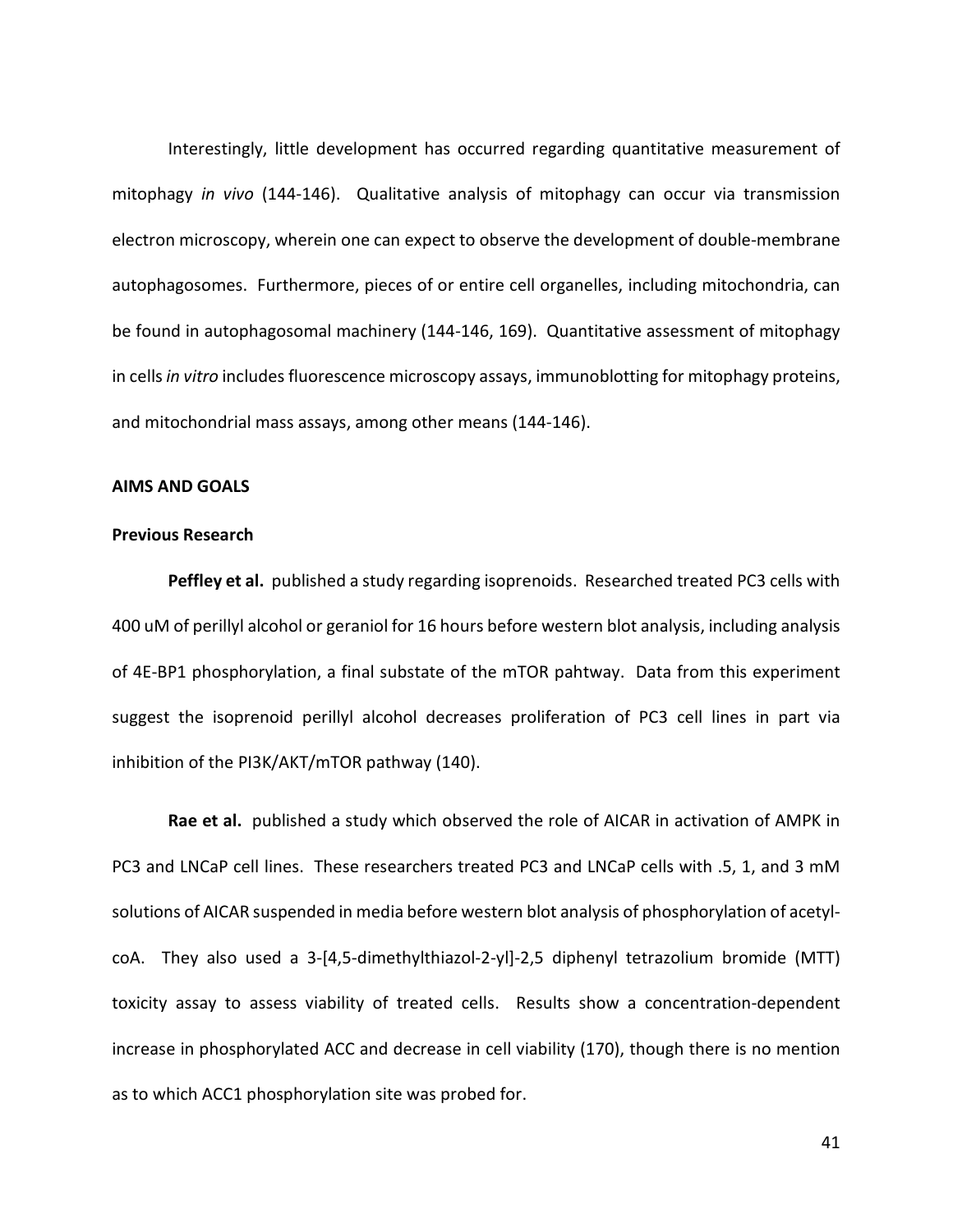The above evidence shows that AMPK activation via phosphorylation at T172 may occur with the perillyl alcohol, geraniol, and/or AICAR in the prostate cancer cell line PC3, this cell line was the first investigated.

#### **Hypothesis**

The hypothesis of this project is that activation of AMPK leads to increased mTORdependent mitophagy and subsequent autophagy in prostate cancer cells.

### **Specific Aim 1**

The first aim of this project is to determine whether the treatment of prostate cancer cell lines (PC-3) with perillyl alcohol, geraniol, and/or AICAR mediate increased activation of AMPK. The goal of this aim is to determine compounds for use in future experiments that increase activation of AMPK.

The hypothesis of this aim is that PC-3 cells treated with perillyl alcohol, geraniol, AICAR will exhibit a dosage-dependent increase in T172-phosphylated AMPK and S80-phosphorylated ACC1 when controlled against these same enzymes not specifically phosphorylated at these sites. Furthermore, a dosage-dependent decrease in T37-phosphorylated 4E-BP1 is expected because activated AMPK has been shown to inhibit mTORC1 and mTORC1 phosphorylates and inactivates 4E-BP1. Rapamycin, a direct mTOR inhibitor, will be used as a control treatment for inhibition of the PI3K/AKT/mTOR pathway.

In this aim, PC-3 cells will be directly treated with various concentrations of perillyl alcohol, geraniol, AICAR, or rapamycin. Timing and dosage of treatment with these compounds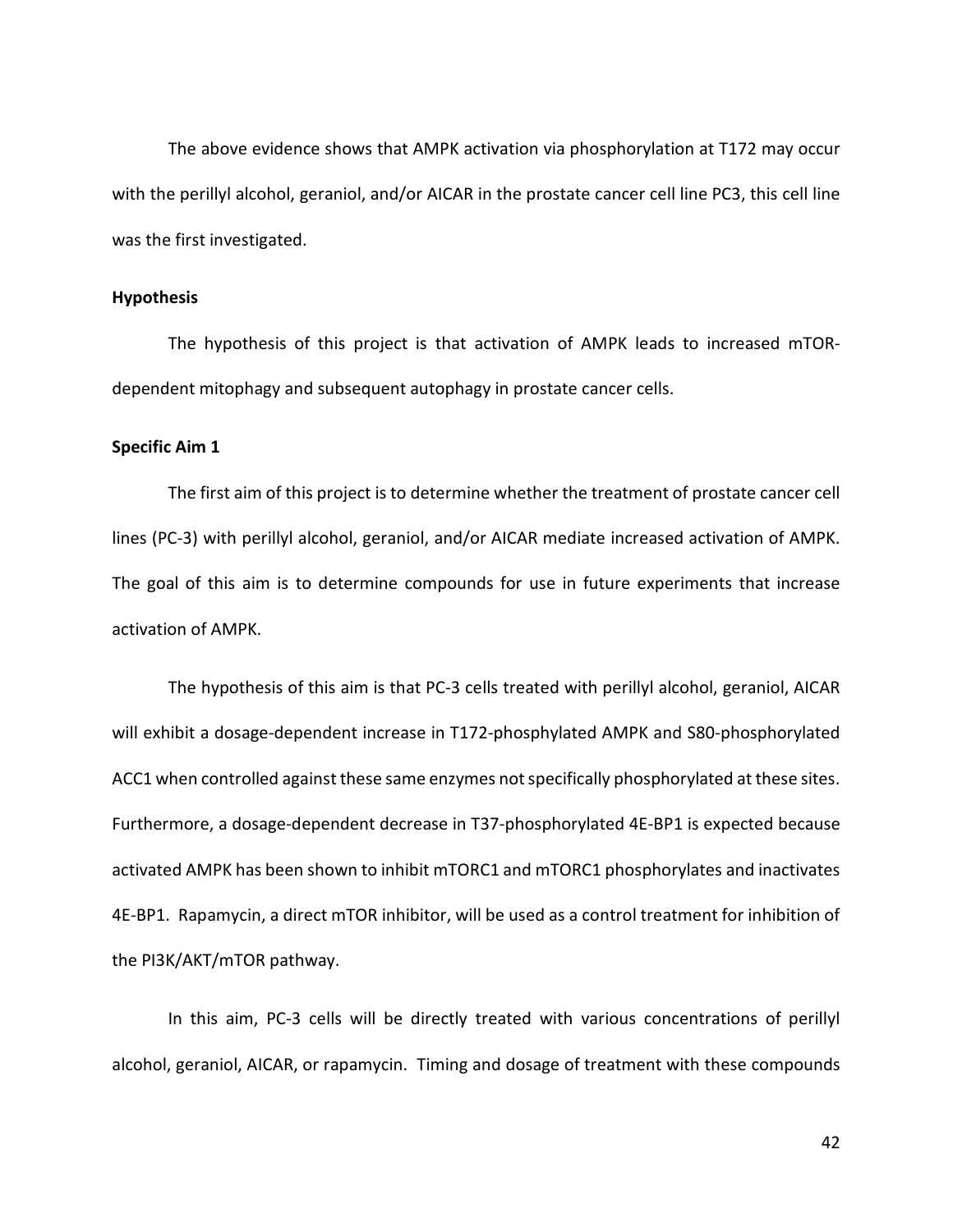will be dictated by previous research (140, 170). Varying concentrations of these compounds will be used to identify optimal activation conditions for AMPK. Activation of AMPK will be evaluated via western blot analysis of the enzymes AMPK, ACC, and 4E-BP1 and their phosphorylated counterparts p-AMPK (T172), p-ACC (S80), and p-4E-BP1 (T37). With both experiments, expected results include an increase in p-AMPK (T172) and p-ACC (S80) and a decrease in p-4E-BP1 (T37) when compared to their non-phosphorylated forms. These experiments will establish the role of perillyl alcohol, geraniol, and/or AICAR in activation of AMPK and the relationship that activation of AMPK has to the mTOR pathway.

#### **Specific Aim 2**

The second aim of this project is to determine whether pharmaceutically induced activation of AMPK leads mitophagy in prostate cancer cell lines. The goal of this aim is to lay a framework for the understanding of potential pathways and mechanisms through which AMPK influences mitophagy through autophagy. Previous research, *vide supra*, suggests mitochondrial malfunction may enlist autophagic machinery to dispose of the mitochondria via mitophagy. The autophagic machinery may be met with an overwhelming quantity of damaged mitochondria, in which cause the cell self-induces autophagy and subsequent apoptosis. AMPK and mTOR have been shown to impose opposing regulation on mitophagy via regulation of autophagic machinery by the NIX, ULK1, and autophagic gene (Atg) pathways.

The hypothesis of this aim is that activation of AMPK will activate mitophagy in PC3 cells. In addition, activation of AMPK will inhibit mTORC1 influence on mitophagy pathways in PC3 cells.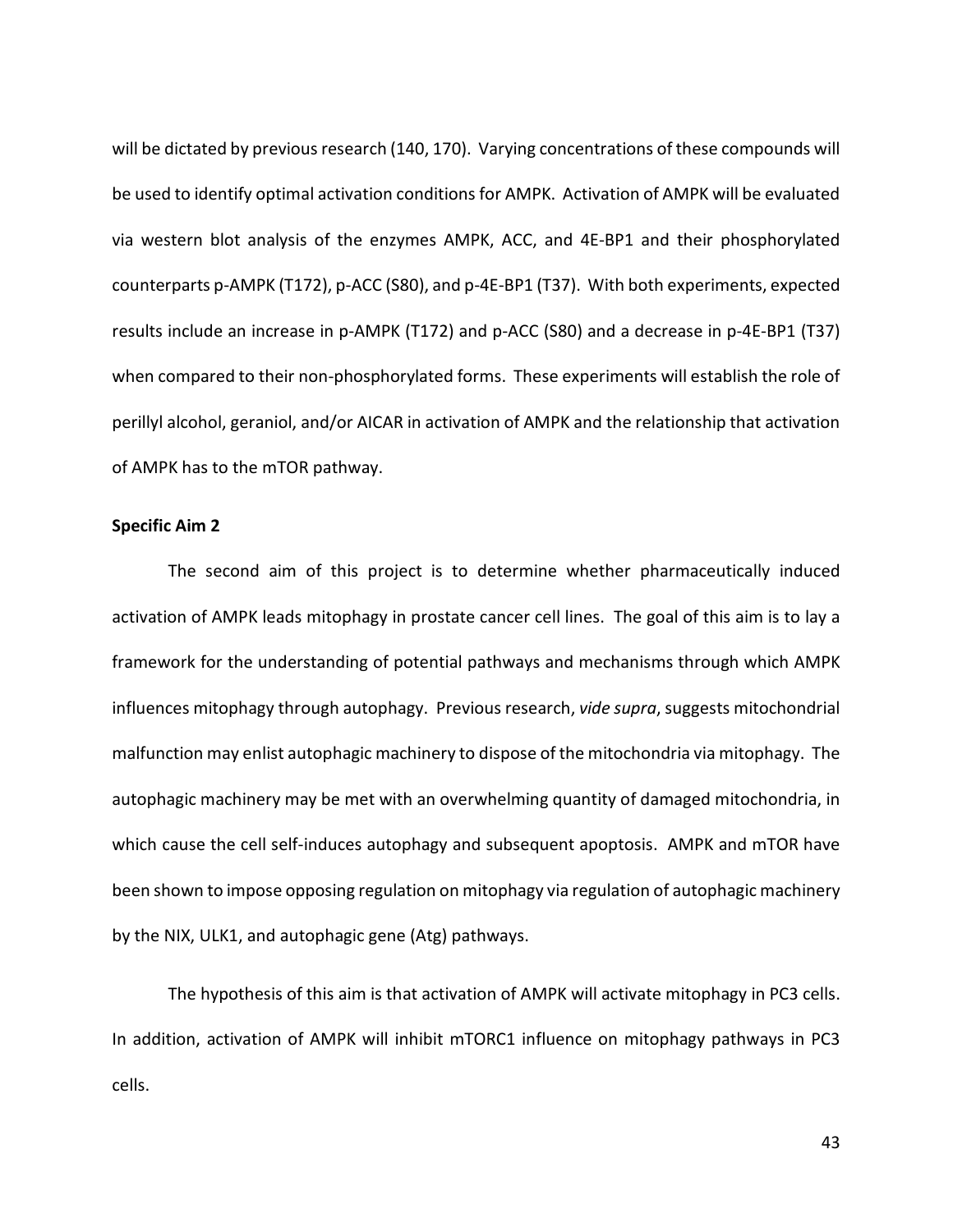To test this hypothesis, PC-3 cells will be directly treated with optimal concentrations of perillyl alcohol, geraniol, and/or AICAR. Timing and dosage of treatment with these compounds will be dictated by previous research and results of specific aim 1. AMPK influence on mitophagy in PC3 cells will first be analyzed via transmission electron microscopy. Expected results will include observed development of double-membraned autophagosomes and the envelopment of organelles, including mitochondria, by autophagosomes (144, 169). After confirmation of mitophagy development via qualitative analysis, mitophagy will then be analyzed by fluorescence microscopy for mitochondria-autophagosome colocalization. Mitotracker will be used for livecell imaging of mitochondria and GFP-LC3 will be used for identification of autophagosomal structures (171, 172). Expected results include the movement of mitochondria and/or autophagosomal machinery into contact with each other. Finally, mitophagy will be assessed via immunoblotting assay probing for proteins that are autophagosomal, involved in mitophagy, and regulated by AMPK and/or mTOR. The enzymes that will be probed for include NIX, ULK1, and Atg proteins Atg1, Atg7, and Atg8. However, research regarding the AMPK-dependent activation of these enzymes remains to be explored. These experiments will further elucidate the relationship between AMPK activation and mitophagy.

## **Specific Aim 3**

The third aim of this project is to determine whether pharmaceutically induced activation of AMPK in pc3 cells leads to autophagy. The goal of this aim is to determine whether activation of AMPK leads to self-destruction in prostate cancer cells.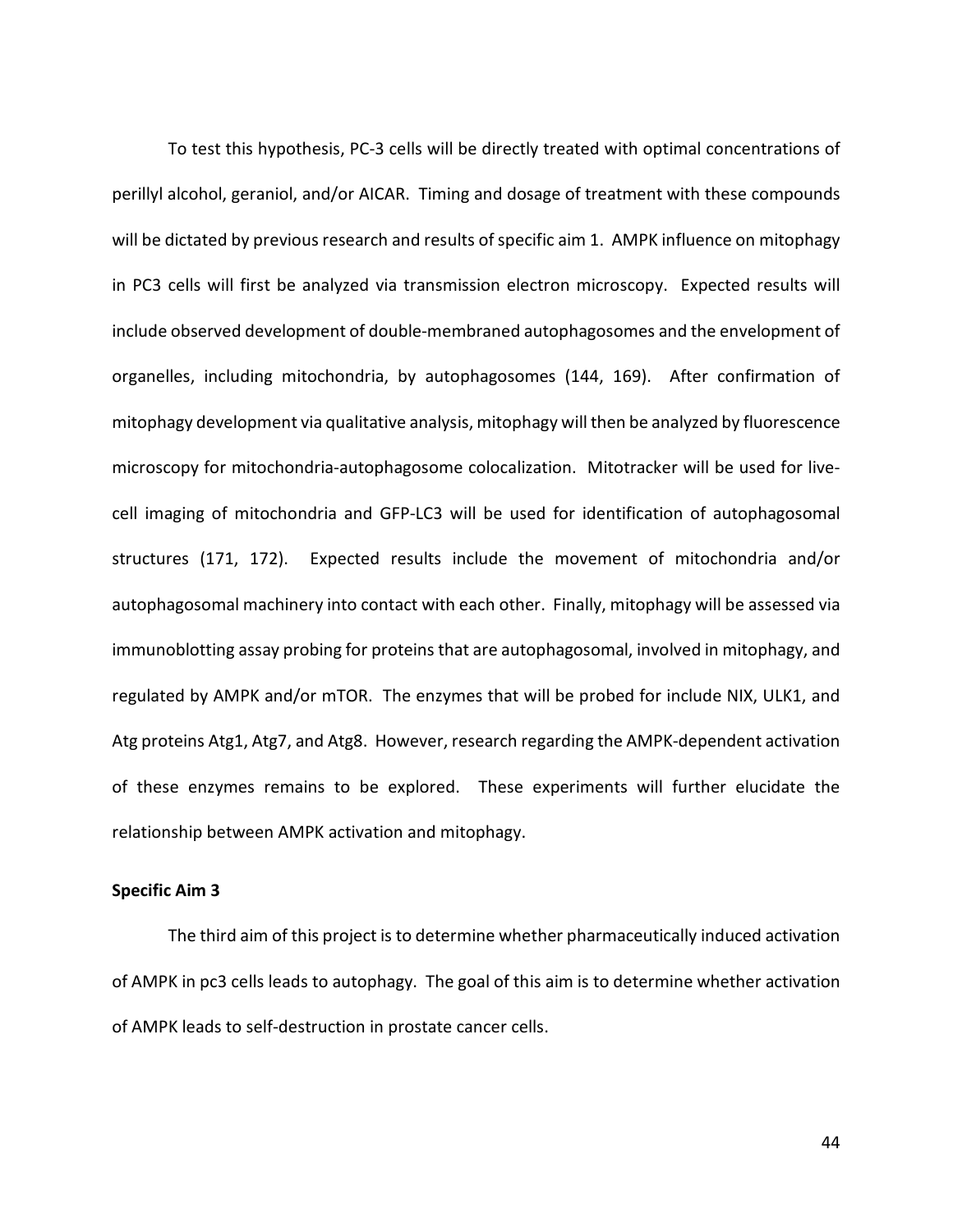The hypothesis of this aim is that AMPK-activated mitophagy leads to subsequent autophagy in prostate cancer cells.

To test this hypothesis, PC-3 cells will be directly treated with optimal concentrations of perillyl alcohol, geraniol, and/or AICAR. Timing and dosage of treatment with these compounds will be dictated by previous research and results of specific aim 1. Autophagy will first be confirmed via transmission electron microscopy analysis as described in specific aim 2. Protein samples from treated cells will then be used to perform western blot analysis on baseline and autophagy-dependent changes in NIX, ULK1, and autophagic gene (Atg) proteins. Expected results include an increase in active autophagic machinery in cells treated with AMPK activators. This aim should help to further clarify how AMPK activation inhibits prostate cancer progression and induces tumor cell death.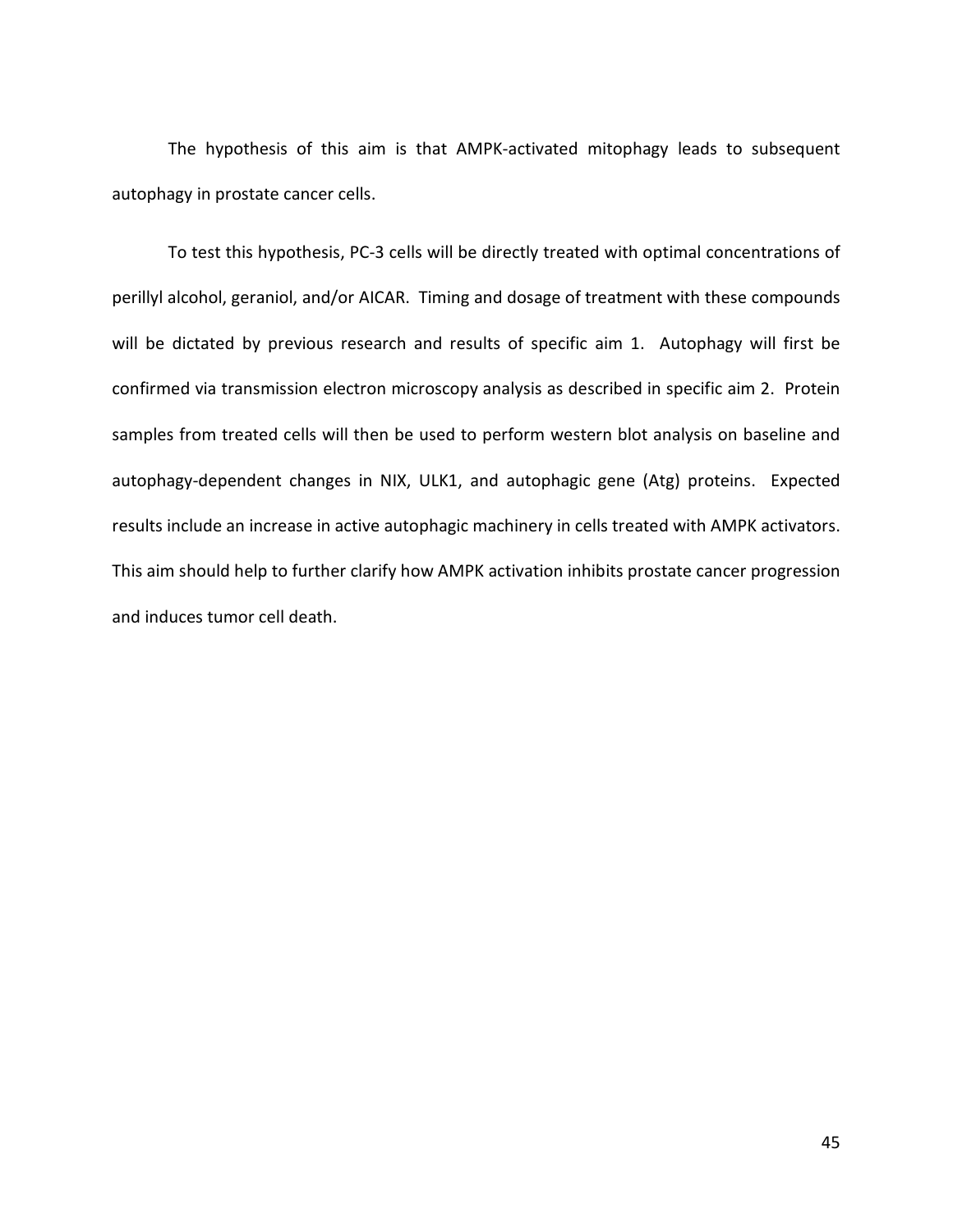#### **METHODS**

*Reagents and cell lines.* PC-3 cell lines (ATCC CRL-1435) acquired from American Type Culture Collection (ATCC, Manassas, VA) and stored in a vapor-phase liquid nitrogen freezer. Perillyl alcohol (product ID #8578S), geraniol (product ID #163333), and AICAR (product ID #A9978) were sourced from Sigma-Aldrich (St. Louis, MO). Each compound was stored according to manufacturer instruction.

*Cell culture***.** All work performed with live cells and reagents for cell culture occurred under a sterile, laminar flow hood. The working hood was sterilized with ultraviolet light for 15 minutes followed by wiping with 70% ethanol from a spray bottle and a sterile tissue. During the 15 minute sterilization of hood with ultraviolet light, Roswell Park Memorial Institute Medium (RPMI-1640) medium with L-glutamine (Sigma-aldrich, St Louis, MO), fetal bovine serum (FBS), and a solution of combined antibiotic (Penicillin and Streptomycin solution, 100x, Mediatech Inc., a Corning subsidiary, Manassas, VA) and antimycotic (Amphotericin B, Thermo Fisher Scientific, Waltham, MA) were placed in 37°C bath. The antibiotic and antimitotic solution contains 10,000 units/mL of penicillin, 10,000 µg/mL of streptomycin, and 25 µg/mL of amphotericin B. Complete media was created using 500 mL RPMI-1640, 50 mL FBS, and 5 mL antibiotic and antimycotic solution. A 50 mL syringe was used to force the complete media through a 22-micron media filter. Filtered complete media was distributed into 50 mL aliquots and stored the aliquots at 8°C for later use. For resuscitation of cells from liquid nitrogen storage, 10 ml of complete medium was first added to a T75 flask. Both the T75 flask and the 15 mL conical were placed in the incubator for equilibration temperature (37°C) and carbon dioxide (5%) levels. The 1mL cell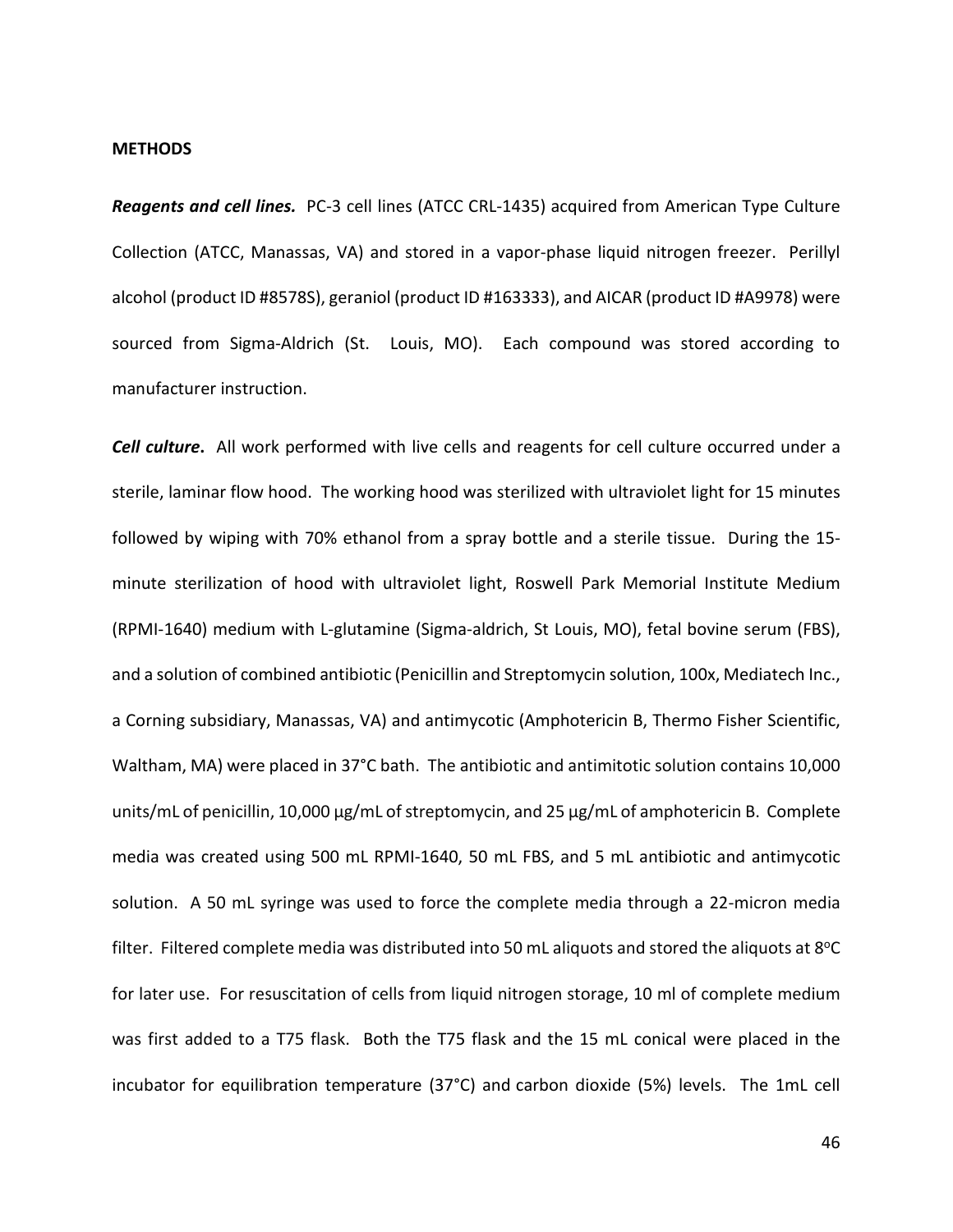culture cryotube was sterilized, opened under the hood, closed tightly, and warmed in a 37°C bath with gentle agitation for 2 minutes. The T75 flasks were then removed from the incubator, sterilized with 70% ethanol, and placed in the hood. Cells suspended in cryopreservation solution were transferred to the 15 mL conical tube containing 9 mL complete media. The student then centrifuged the conical containing media, cryopreservation solution, and cells at 130 x g for 10 minutes at 25°C. The student used a 1000 uL pipette with a sterile tip to remove supernatant before resuspending the cells in 1 mL of complete growth medium. Finally, 1 ml of cell suspension was added to the 10 mL of complete medium in the T75 flask. Cell cultures were examined after 24 hours and an exchange of media occurred every 48 hours until the cells reached approximately 80-90% confluence within the t75 vessel.

*Cell treatment assays.* Each cell culture passage was grown until approximately 80-90% confluency. Cells appearing in exponential growth were seeded at approximately 700,000 cells per 60 mm polystyrene tissue culture plate for use in experiments. Triplicates for each treatment were plated. Once seeded, cells grew in the incubator for 24-48 hours or until 80% confluency before media exchange for treatment. Controls for cell treatment assays consisted of cells incubated in only complete media. Control treatments were conducted in triplicate and simultaneously with cell treatments consisting of perillyl alcohol, geraniol, and AICAR, treatments. Cell treatment were also performed in triplicate. Isoprenoids, including perillyl alcohol and geraniol, were used to treat cells for 24 hours according to the protocol outlined in previous research, *vide infra* (140). Pipettes with sterile tips were used to suspend perillyl alcohol (PA) or geraniol (G) in complete media. Cells were treated with 400 uM of PA and/or G for approximately 24h before harvest. AICAR cell treatment was conducted according to the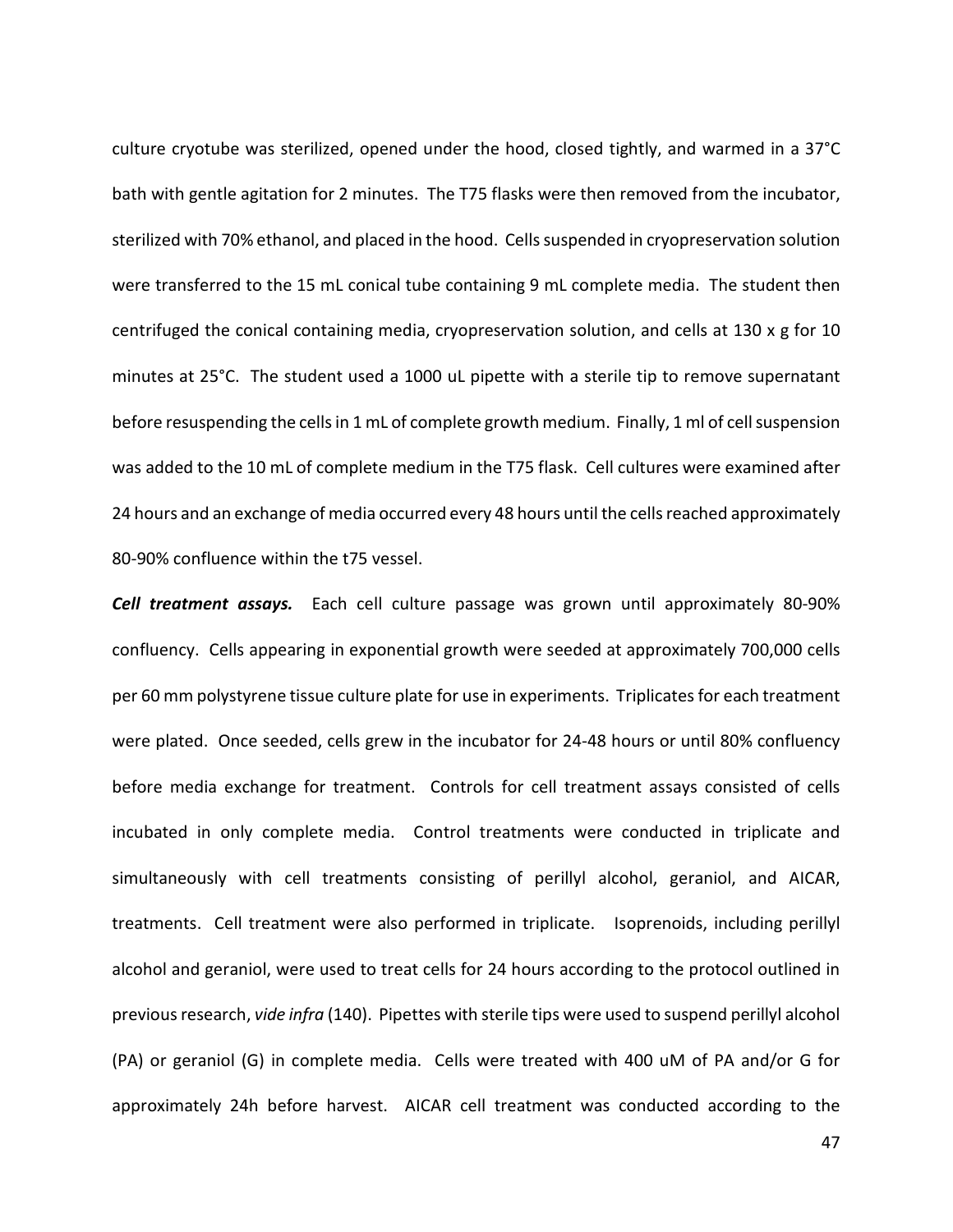methods set forth in previous research, *vide* infra (170). Twelve to fifteen culture plates were seeded for each cell treatment assay: 3 replicates each of negative control, vehicle control (cell culture-grade DMSO, if used), .5 mM, 1 mM, and 3 mM of AICAR. Cells were treated with AICAR for 24h.

Cell lysis, protein harvest, and bicinchoninic acid (BCA) protein assay. The remainder of the protocols described in these methods were conducted outside of the sterile hood on the bench top. For cell lysis, control and treatment media was removed from experimental plates using pipettes and sterile tips. The plates were immediately placed directly on ice in an ice bucket and/or pan and covered with their respective lids. Three mL of ice-cold PBS was used to gently wash each plate. Then 200 µl of RIPA Lysis Buffer with Inhibitors (Source, city, state) was added to each flask, swirled to distribute buffer, and the plate incuated on ice for 15 minutes. A plastic sterile cell scraper was used to remove adherent cells in lysis solution A pipette and sterile tips were used to transfer the cell lysate to a 1.5 mL Eppendorf tubes. The tubes were then centrifuged at 13000 x g for 5 minutes at 4°C. The cell lysate supernatant, referred to as the protein concentrate from this point forward, was removed from each 1.5 mL Eppendorf tube and transferred to a new, sterile tube. Protein concentration density of each sample was determined using a Pierce™ bicinchoninic acid (BCA) protein assay kit (Thermo-Fisher Scientific), per manufacturer instructions. Protein concentrates were aliquoted into Eppendorf vessels based on protein concentration prior to storage at -20°C.

*Western blot analysis***.** Protein concentrates used for western blot analysis were removed from the -20°C freezer and allowed to thaw on ice. With variable volumes depending on protein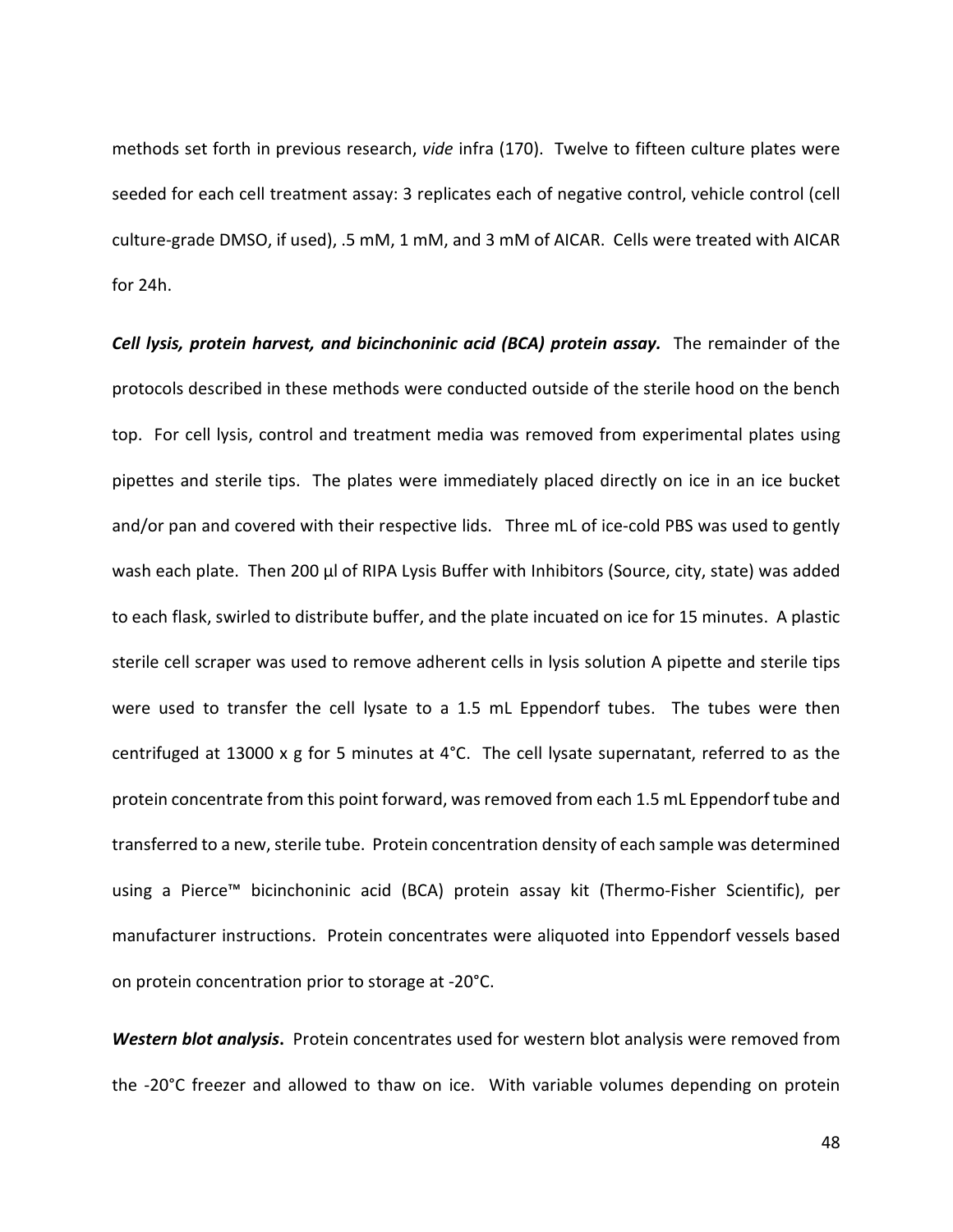concentration of each treatment group, protein concentrate was aliquoted such that each gel well would have a constant mass of proteins. Protein concentrate was combined with 4x laemlli buffer and DI water before being heated to 85°C for 5 minutes. Each sample was loaded into a 4-20% Mini-PROTEAN TGX Gels (Bio-Rad Labratories, Inc., Hercules, Ca). Negative and positive AMPK control lysates from C2C12 cells (product ID #9158, Cell Signaling Technology, Danvers, MA) were used in addition to lysates from control treatments of PC3 cells. The western blot apparatus was set to 100 volts until the samples passed through stacking gel portion of gel, then voltage was raised to 180 volts. Polyvinylidene fluoride (PVDF) membranes were soaked 100% ethanol for 15 minutes before being stacked with the gel in transfer solution. The stack was then placed in a Turboblot (Bio-Rad) cassette to run at a constant 25 volts for 14 minutes. The PVDF membrane was then placed in blocking buffer solution (LI-COR Biosciences, Lincoln, NE) for 1 hour at room temperature. Afterwards, the membrane was washed 3 times with PBS-T for 10 minutes with gentle agitation on the rocker. All PVDF membranes were probed with mouse anti-B-actin (1:5000 ratio, Cell Signaling) in blocking buffer solution. Each "A" labeled PVDF membrane was stained with rabbit primary antibodies against 4E-BP1, AMPKa, and ACC (1:1000 each, Cell Signaling) in blocking buffer solution. Each "B" labeled membrane was stained with rabbit primary antibodies against p-4E-BP1, p-AMPKa, and p-ACC (1:1000, Cell Signaling) in blocking buffer solution. Primary antibodies were stained overnight at 4°C. Afterwards, membranes were again washed three times with PBST for 10 minutes with gentle agitation. Membranes were then incubated with anti-mouse (red) and anti-rabbit (green) secondary antibodies (1:10000, Cell Signaling) in blocking buffer with 0.1% tween and 0.01% SDS for 30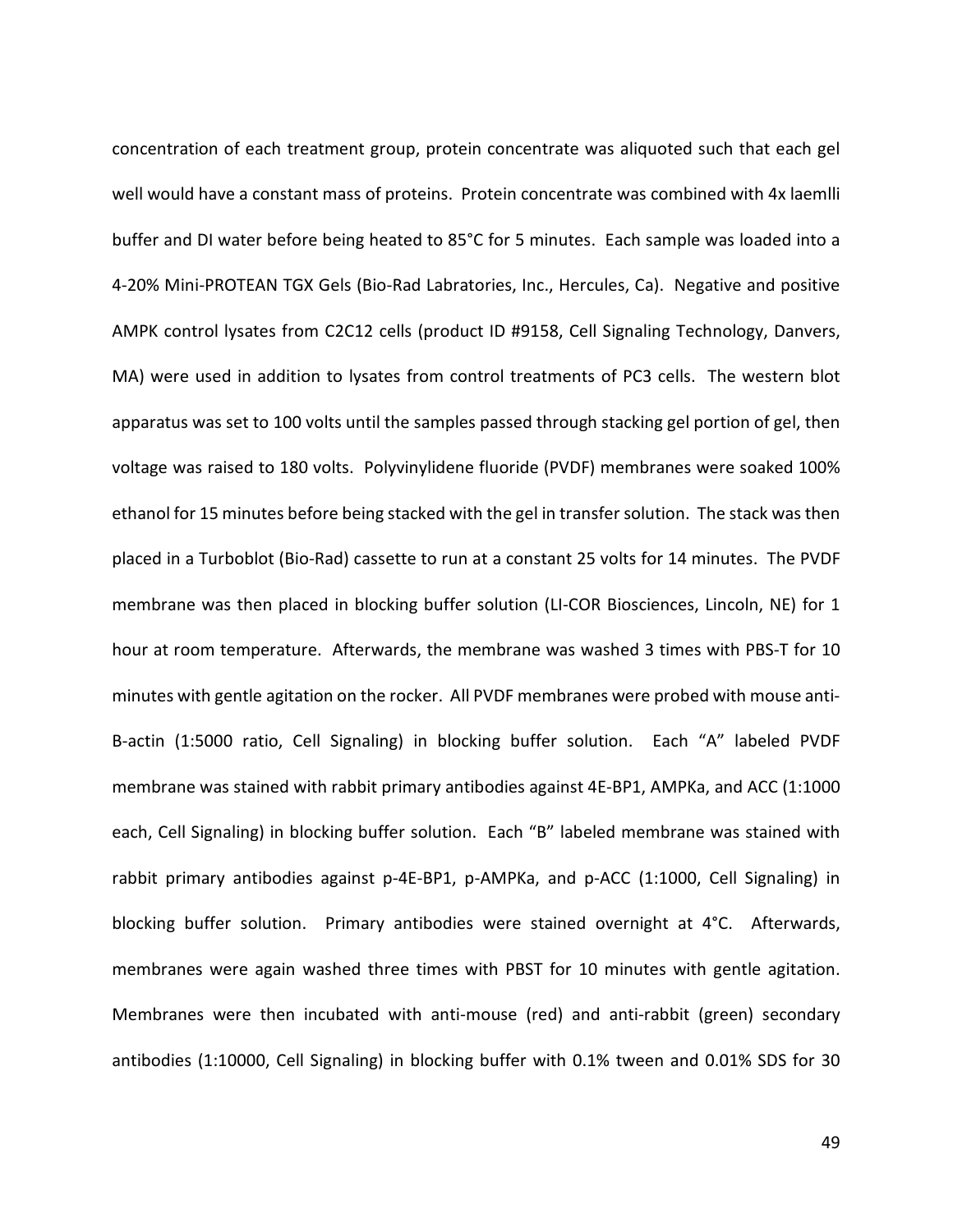minutes at room temperature. Lastly, cells were rinsed 3 more times with PBST and transferred to PBS solution before imaging with LI-COR imaging machinery.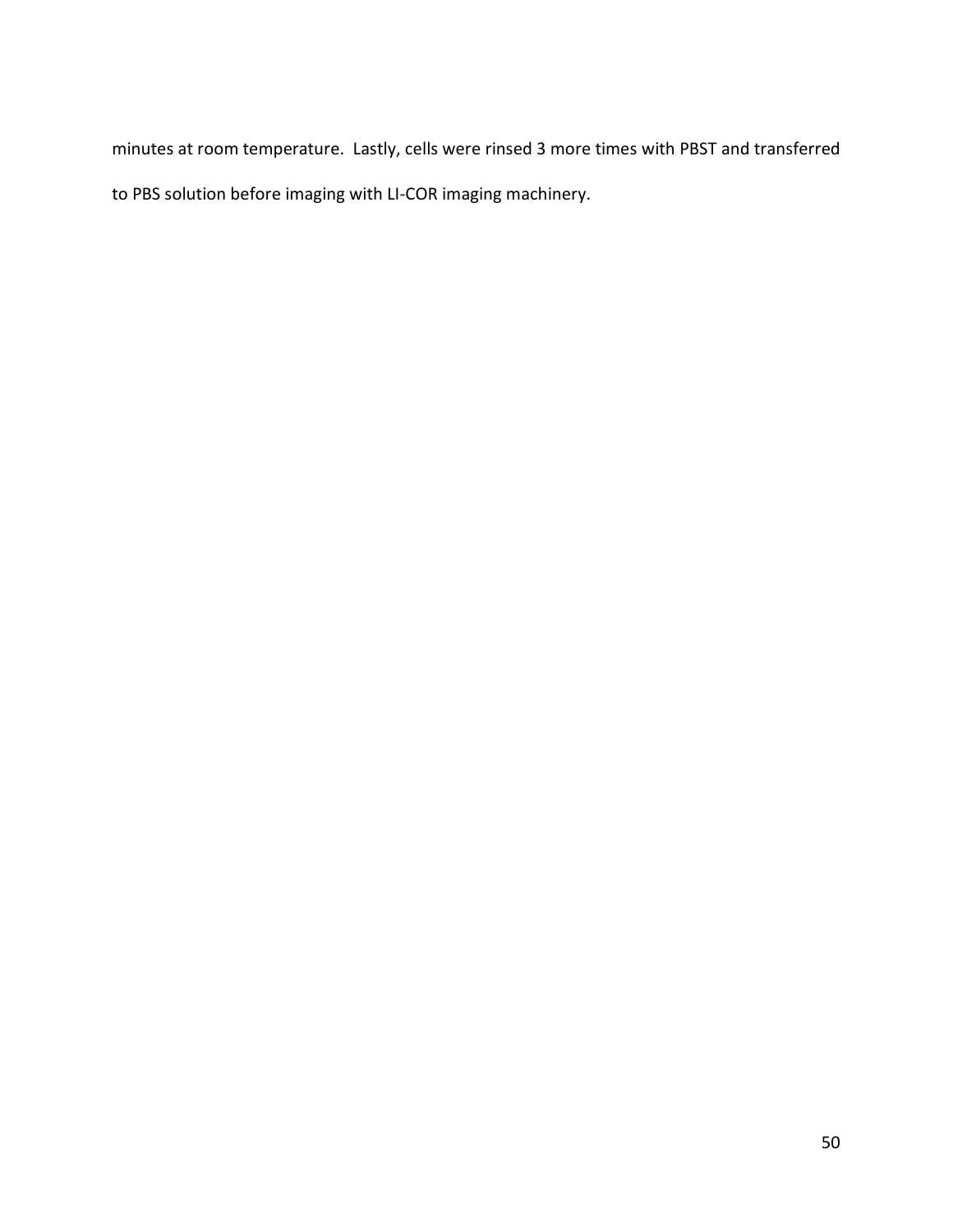#### **RESULTS**



Figure 1: Western blot comparison of the effects of isoprenoids perillyl alcohol and geraniol on site-specific phosphorylation of 4E-BP1, AMPK, and ACC (A) and their phosphorylated counterparts PC3 cells (B).

This experiment was conducted to confirm previous data suggesting the isoprenoids perillyl alcohol and geraniol decrease proliferation of PC3 cell lines in part via inhibition of the PI3K/AKT/mTOR pathway (140). The hypothesis of this experiment is that PC3 cells treated with 400 uM perillyl alcohol or geranial solutions for 24h would exhibit an increase in T172 phosphorylated AMPK and S80-phosphorylated ACC1 and a decrease in T37-phosphorylated 4E-BP1 when controlled against these same enzymes not specifically phosphorylated at these sites.

Although largely inconclusive, results show increased expression of 4E-BP1, a protein in the mTOR pathway, in the positive control AMPKa lysate samples (+AMPK). This requires further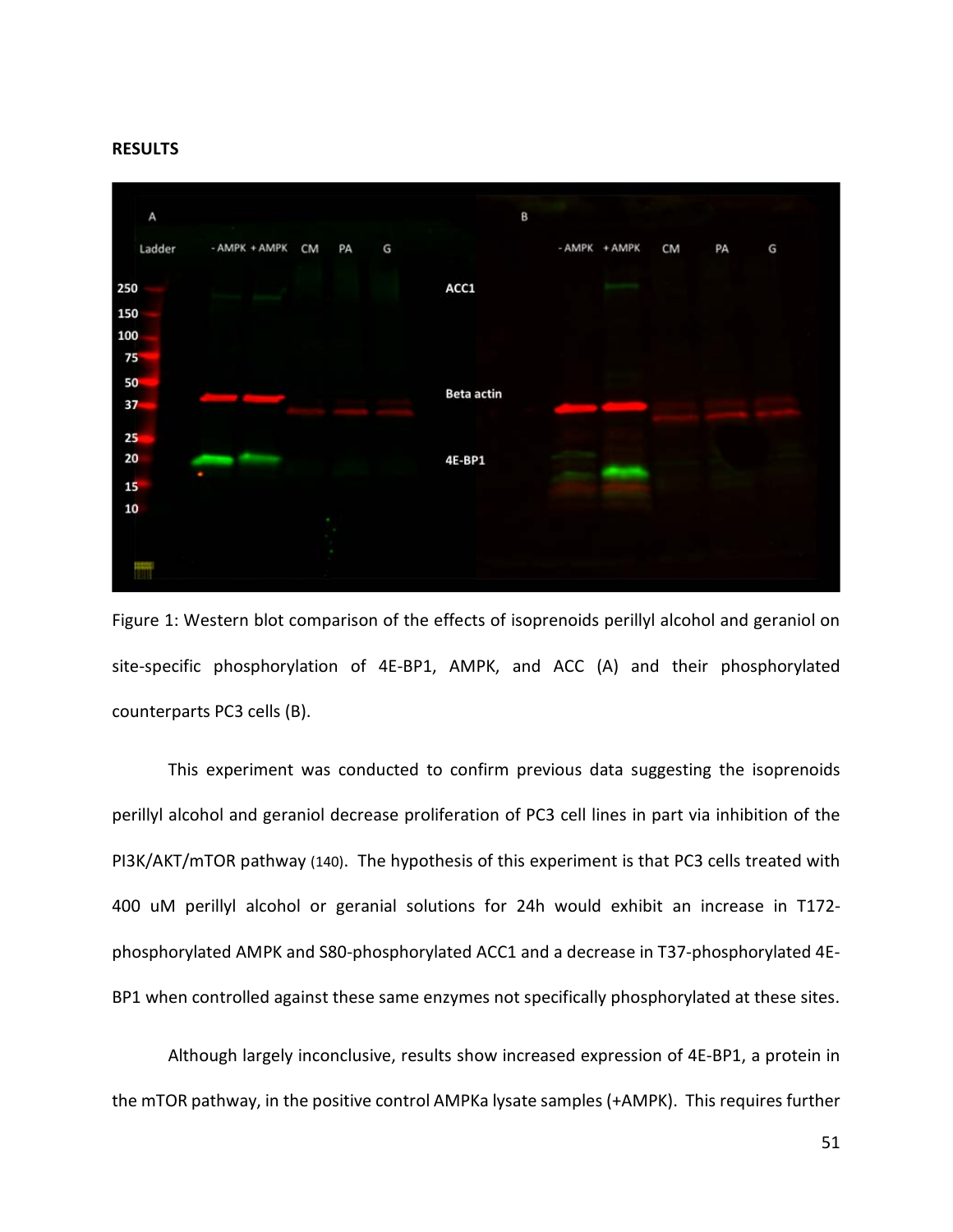investigation considering the hypothesis in that activation of AMPK should inhibit mTOR and thus decrease expression of T37-phosphorylated 4E-BP1. Additionally, there seems to be some degradation in the beta actin housekeeping gene, illustrated by a double-band appearance not otherwise expected.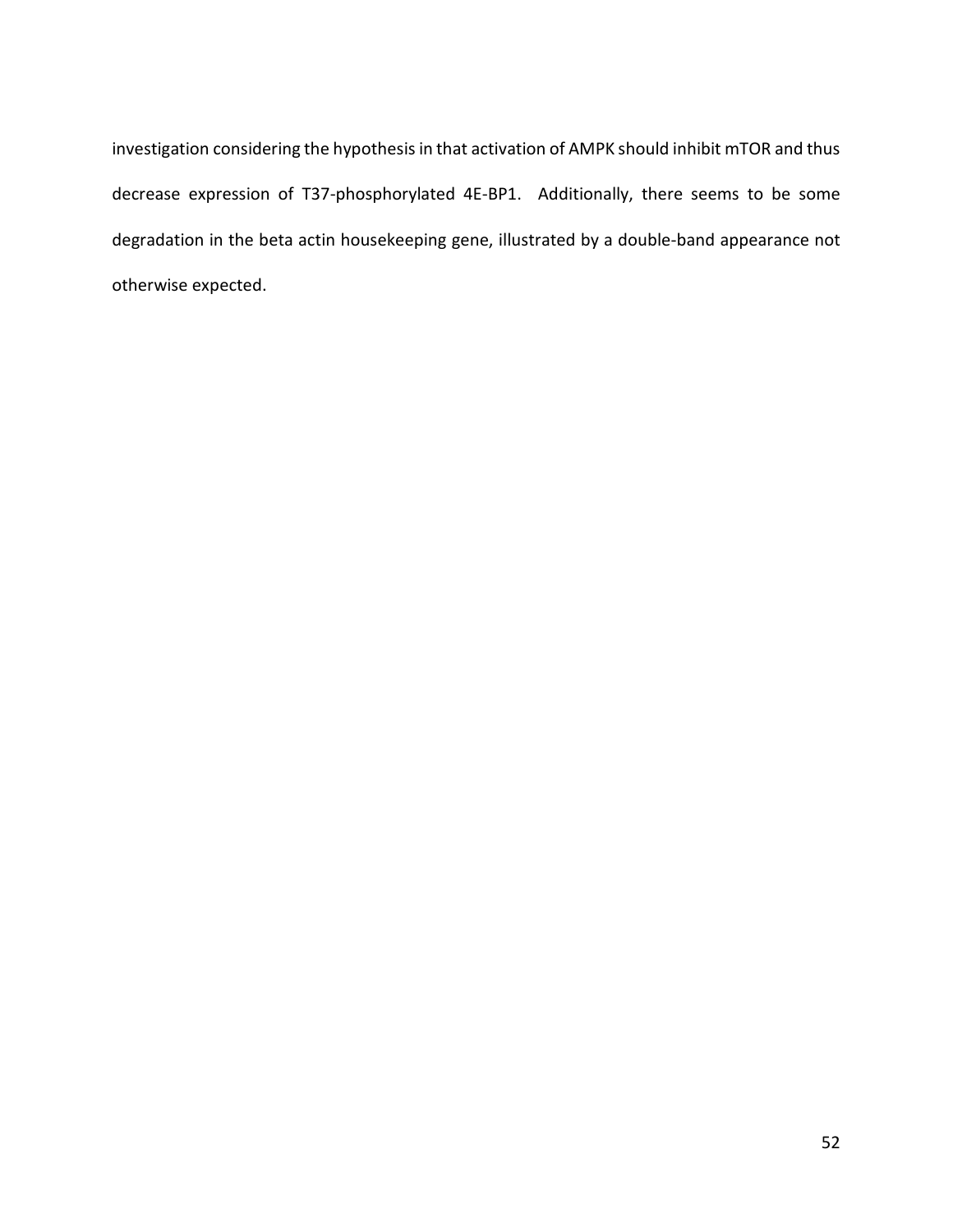

Figure 2: Western blot comparison of the effects of AICAR on site-specific phosphorylation of 4E-BP1, AMPK, and ACC (A) and their phosphorylated counterparts PC3 cells (B).

This experiment was conducted to confirm previous data suggesting the AMP-analogue AICAR activates AMPK in PC3 cells. The hypothesis of this experiment is that PC3 cells treated with .5, 1, and 3 mM AICAR solutions for 24h would exhibit a dose-dependent increase in T172 phosphylated AMPK and S80-phosphorylated ACC1 and decrease in T37-phosphorylated 4E-BP1 when controlled against these same enzymes not specifically phosphorylated at these sites.

Although difficult to see, results show expression of T-80 phosphorylated ACC1 in PC3 cells, including in control treatments. The double-banded expression of beta actin remains.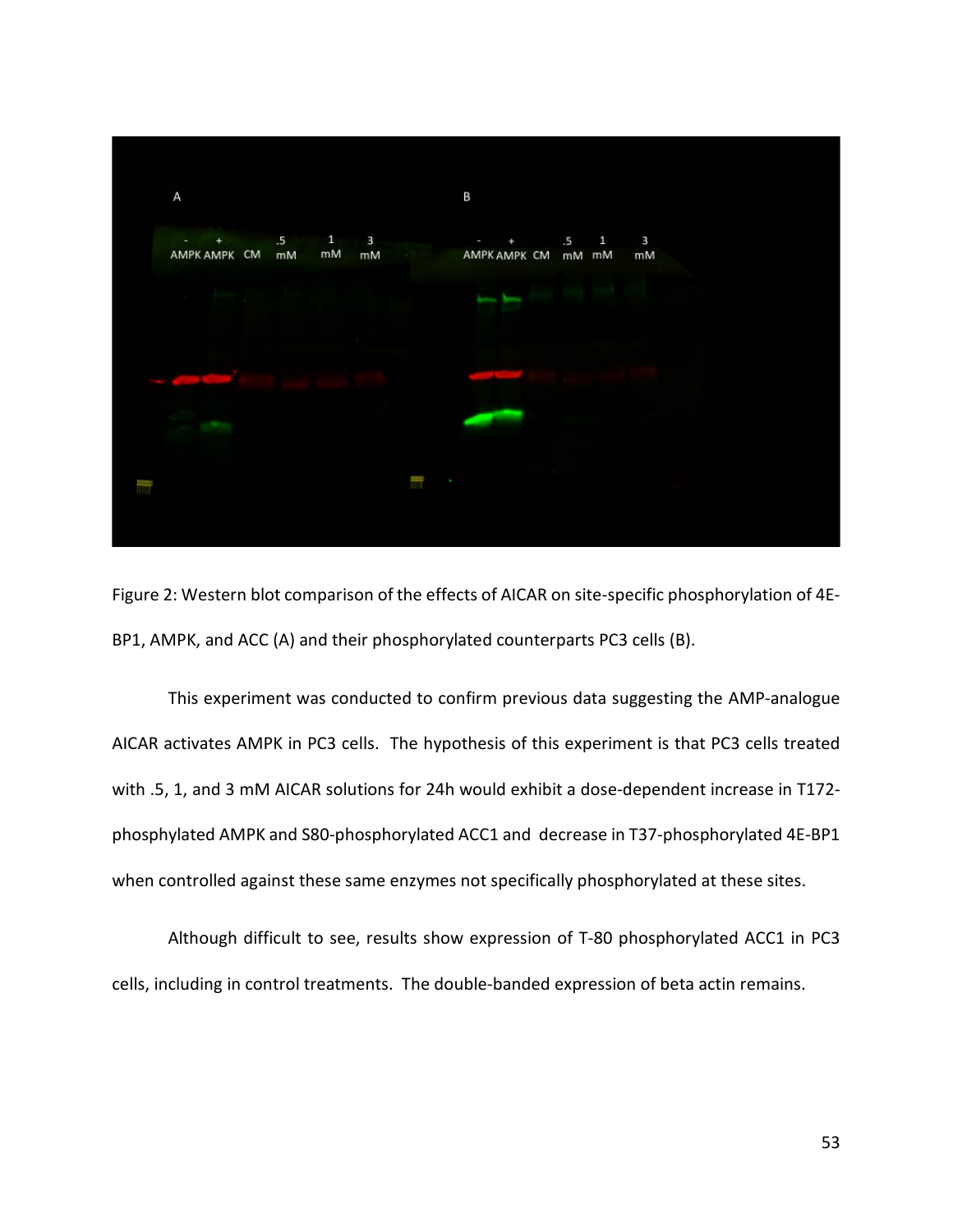

Figure 3: Western blot comparison of the effects of AICAR on site-specific phosphorylation of 4E-BP1, AMPK, and ACC (A) and their phosphorylated counterparts PC3 cells (B).

This experiment was conducted to confirm previous data suggesting the AMP-analogue AICAR activates AMPK in PC3 cells. The hypothesis of this experiment is that PC3 cells treated with .5, 1, and 3 mM AICAR solutions for 24h would exhibit a dose-dependent increase in T172 phosphylated AMPK and S80-phosphorylated ACC1 and decrease in T37-phosphorylated 4E-BP1 when controlled against these same enzymes not specifically phosphorylated at these sites.

Results of this experiment were inconclusive. The double band appearance of the housekeeping gene beta actin remains.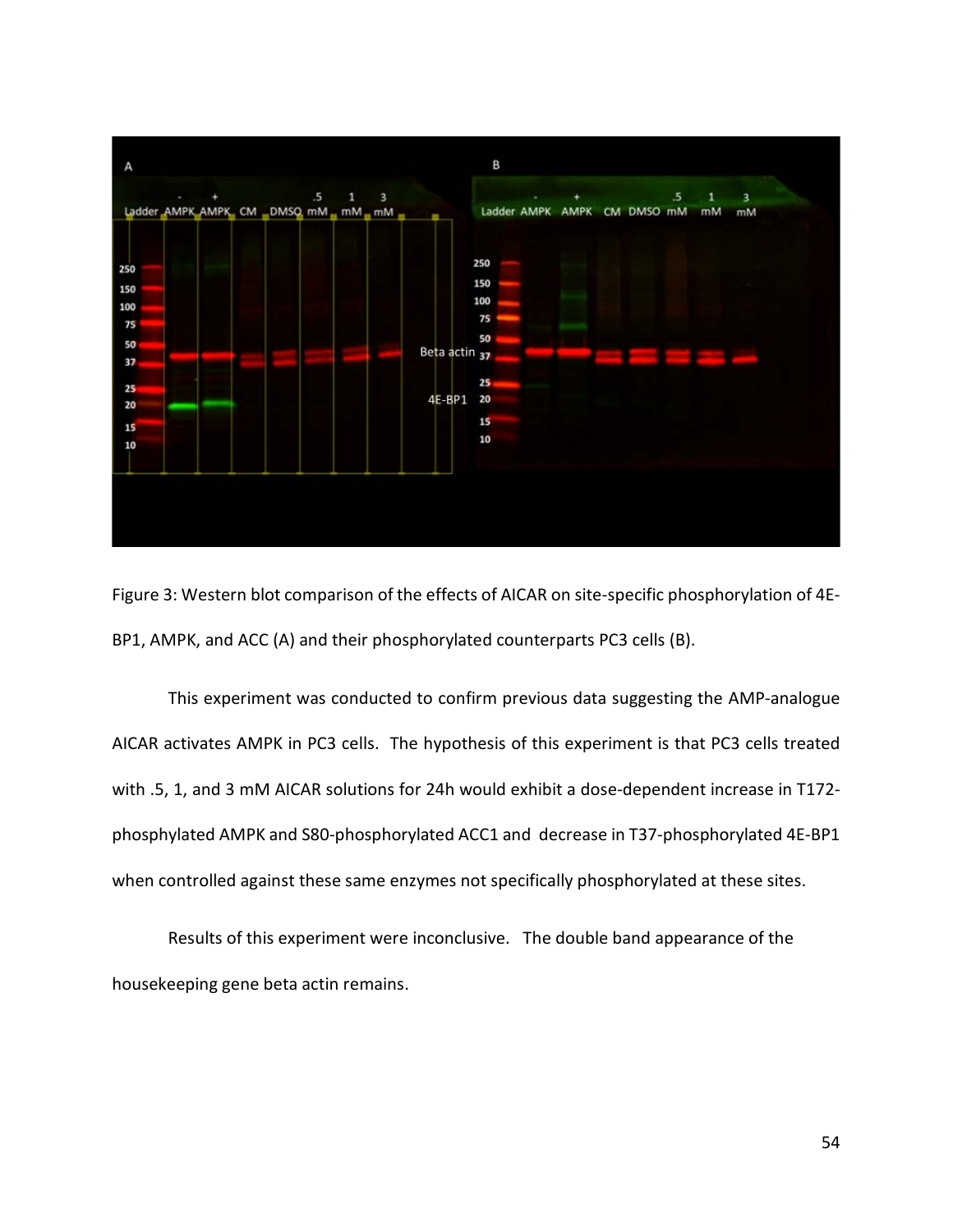#### **DISCUSSION**

As outlined in the introduction of this manuscript, research regarding the dualistic roles AMPK and mTOR impose on mitophagy and autophagy in *in vitro* models of prostate cancer is complex. Although AMPK and mTOR are well established regulators of cell metabolism and growth, research regarding the dualistic role between the two enzymes on mitophagy and autophagy remains largely unexplored. The following discussion will explore implications of results, scrutinize the theory and technique of this project, and investigate future directions of research.

Results from initial experiments could not be analyzed because there were no apparent results from protein concentrates of PC3 cell lines after perillyl alcohol, geraniol, and/or AICAR treatment. However, control cell lysates seemed to exhibit an increase in ACC1 phosphorylation in serum starved C2C12 AMPK control cell lysates. This shows that AMPK activation via serum starvation leads to increased phosphorylation of ACC1, but says nothing about the compounds used in this experiment. An important note to be made regarding AMPK control lysates is that these lysates from C2C12 cells were used in comparison to lysates from control treatments of PC3 cells. This was done in an attempt to ensure functionality of primary and secondary antibodies. However, C2C12 are derived from mouse muscle cell lines, and therefore these AMPK control cell lysates should not bind to anti-human AMPKα1 (ATCC CRL-1772). Results using anti-human AMPK alpha 1 antibodies against these cell lysates cannot be reliably assessed. Additionally, positive AMPK cell lysate controls exhibited an increase in T37-phosphorylated 4E-BP1, bringing into question the hypothesis that activated AMPK mediates PC3 mitophagy and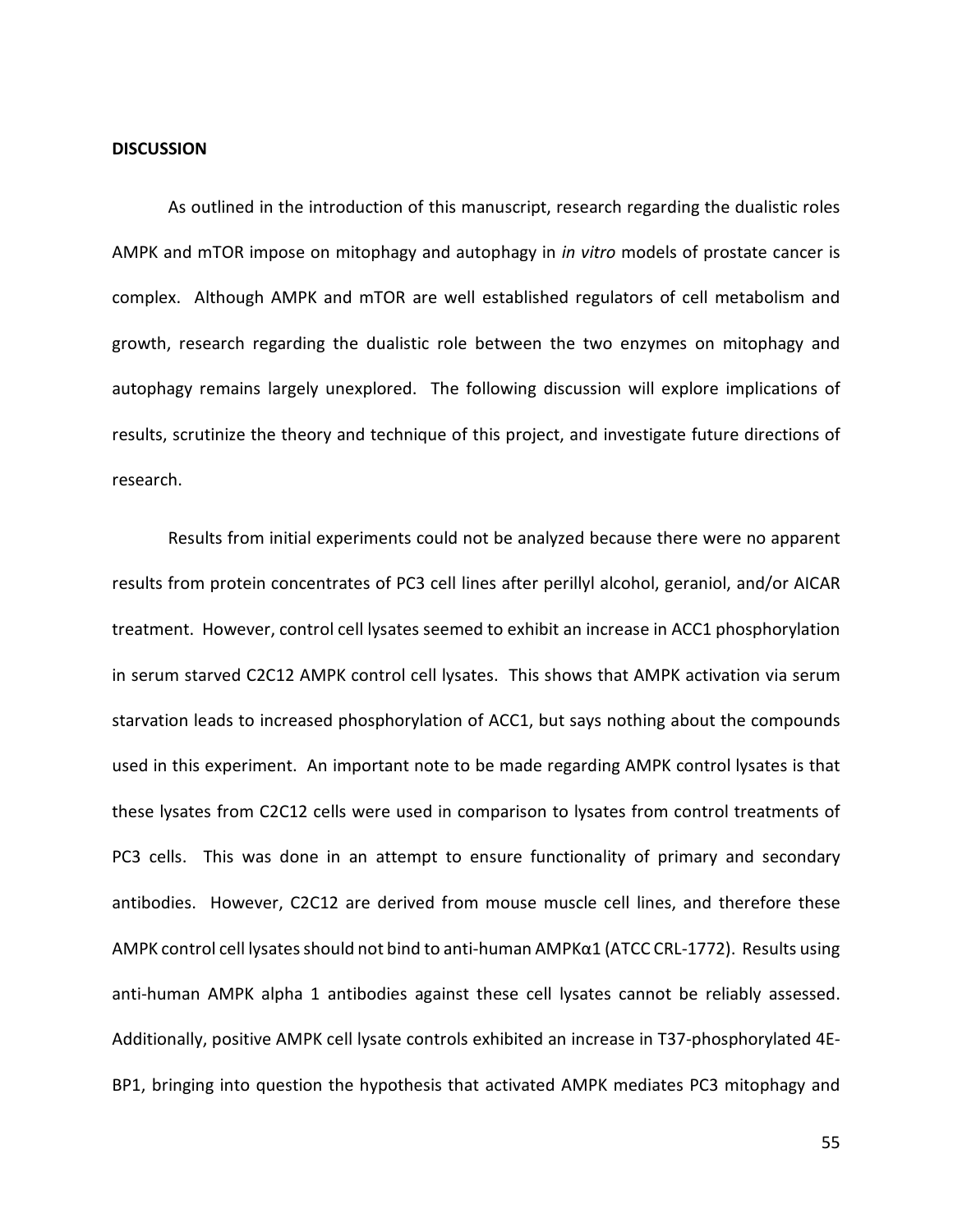autophagy through the mTOR pathway in mouse muscle cells. One interesting take from initial experiments was the apparent double bands seen in beta actin proteins. Though results from this experiment were inconclusive, a protease and phosphatase inhibitor cocktail will added to future cell lysate solutions.

From a foundational level, it is important to have a solid understanding of research theory and technique. Though some concepts, including western blot analysis, have been used for decades, the technique and application of experimental analysis is continuously evolving.

Though cell culture was conducted according to supplier recommendations and under presumably sterile conditions, repeated infection of cell culture by what appeared to be a fungal source remained a significant barrier to productive research during this project. Initially, PC3 cells were incubated with 1% antibiotic solution immediately after resuscitation of cell culture directly from the distributor. The antibiotic solution contained the antibiotics penicillin and streptomycin, both shown to prevent bacterial contamination of cell cultures due to their effective combined action against gram-positive and gram-negative bacteria, respectively (173, 174). However, treatment of cell cultures with antibiotics has been implicated in a variety of undesired outcomes, including genomic and morphological changes (175).

Cells were treated with antibiotic solution in hopes of mitigating bacterial contamination and based on previous research with PC3 cells (140). However, PC3 cell cultures showed repeated evidence of fungal contamination across multiple passages. Amphotericin B has been shown to prevent fungal contamination of cultures due to the compound's inhibition of multicellular fungus and yeast growth (176, 177). However, amphotericin B has been shown to have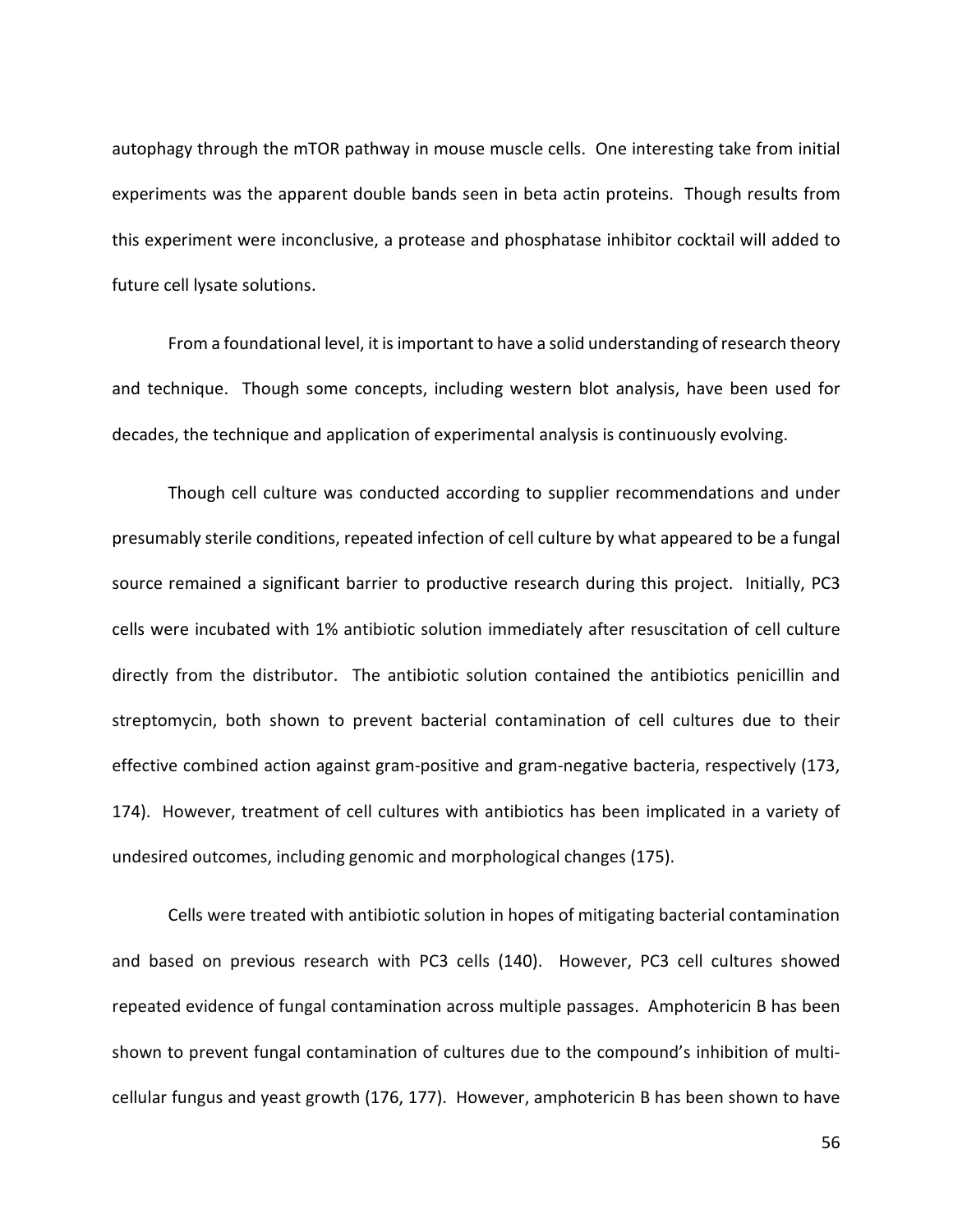undesired effects on cells *in vitro*, including alteration of proteomes (176-179). In the future, it will be imperative to investigate best practice for mitigation of bacterial and/or fungal contamination and adhere best practice as strictly as possible (175, 179-181).

A major improvement in cell treatment assays would include further exploration into time- and dosage-dependent outcomes of prostate cancer cell treatment with perillyl alcohol, geraniol, and/or AICAR to activate AMPK. Once the optimal time and dosage of treatment to activate AMPK is determined, optimal concentrations can be used for manipulation of AMPKregulated pathways. As mentioned in aim 1, implementation of this investigation can be as simple as preliminary research comparing various dosages and treatment times of compounds in benign prostatic and prostatic cancer cell lines.

Western blot analysis is a three-part protocol beginning with cell lysis, protein harvest, and protein density assays. During this time, a variety of reagents are used to break open the cell, store un-altered protein, and determine the concentrations of these protein samples. The unexpected double banded appearance of the housekeeping gene beta actin suggests an issue may have occurred during cell lysis or protein harvest. Because of this, a protease and phosphatase inhibitor should be added to future samples.

The second part of western blot analysis requires that these proteins are electrically pulled through a sodium dodecyl sulfate-polyacrylamide gel electrophoresis (SDS-PAGE) gel and then transferred to a polyvinylidene fluoride (PVDF) membrane. In order to successfully pull these proteins through the gel and accurately analyze the results, it is important that proper care be taken to load appropriate and constant levels of protein to each well. In preliminary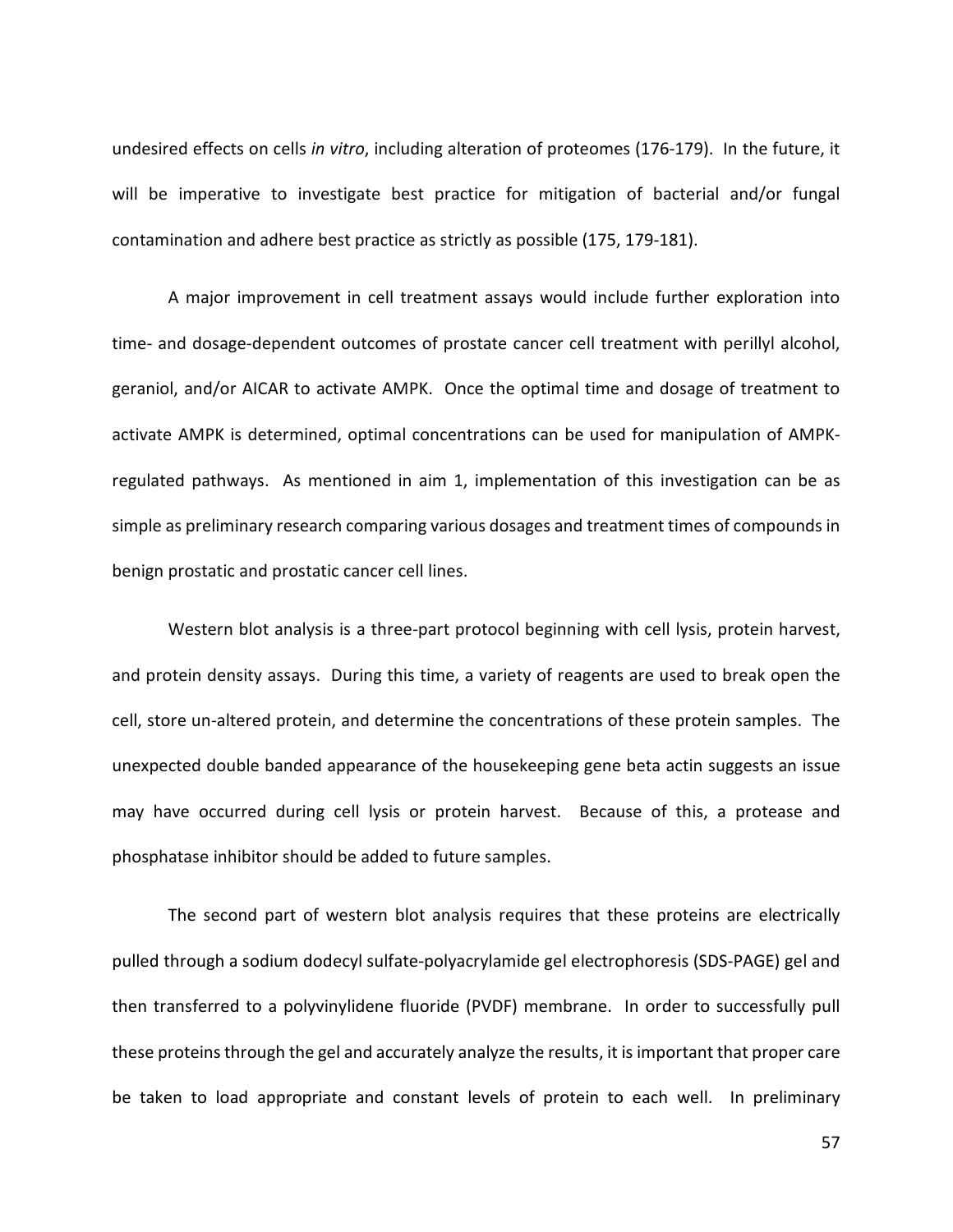experiments, varying concentrations and volumes of protein concentrate samples were used in analysis. In future experiments, it is imperative to establish a standard volume and concentration of protein lysate solution. Additionally, although pre-cast gels were used in preliminary experiments, it may be appropriate to hand-cast gels with the specific protein to be probed for in mind (182).

The final component of western blot analysis includes the production of densitometric data and computational analysis of that data. Densitometric data is produced digitally by comparing the brightness of proteins on a western blot images first to the background fluorescence, then to proteins of other samples (182). Unfortunately, the low reliability and accuracy of western blot results from preliminary experiments prevented the generation and statistical analysis of data. However, it is imperative that an appropriate and reliable statistical analysis comparing treatments and outcomes be established.

# **Future Research**

Because evidence shows that AMPK activation via phosphorylation at T172 may occur with the perillyl alcohol, geraniol, and/or AICAR in the prostate cancer cell line PC3, this cell line was the first investigated. However, future research should include *in vitro* studies of AMPK in human benign prostatic and prostate cancer cell lines. For prostate cancer cell line research, it may be helpful to classify prostate cancer cell lines by androgen-dependent or androgenindependen because these differing physiologies significantly alter prostate cancer cell line outcomes (80, 88-91, 93, 183, 184). Inclusion of androgen-dependent studies would include the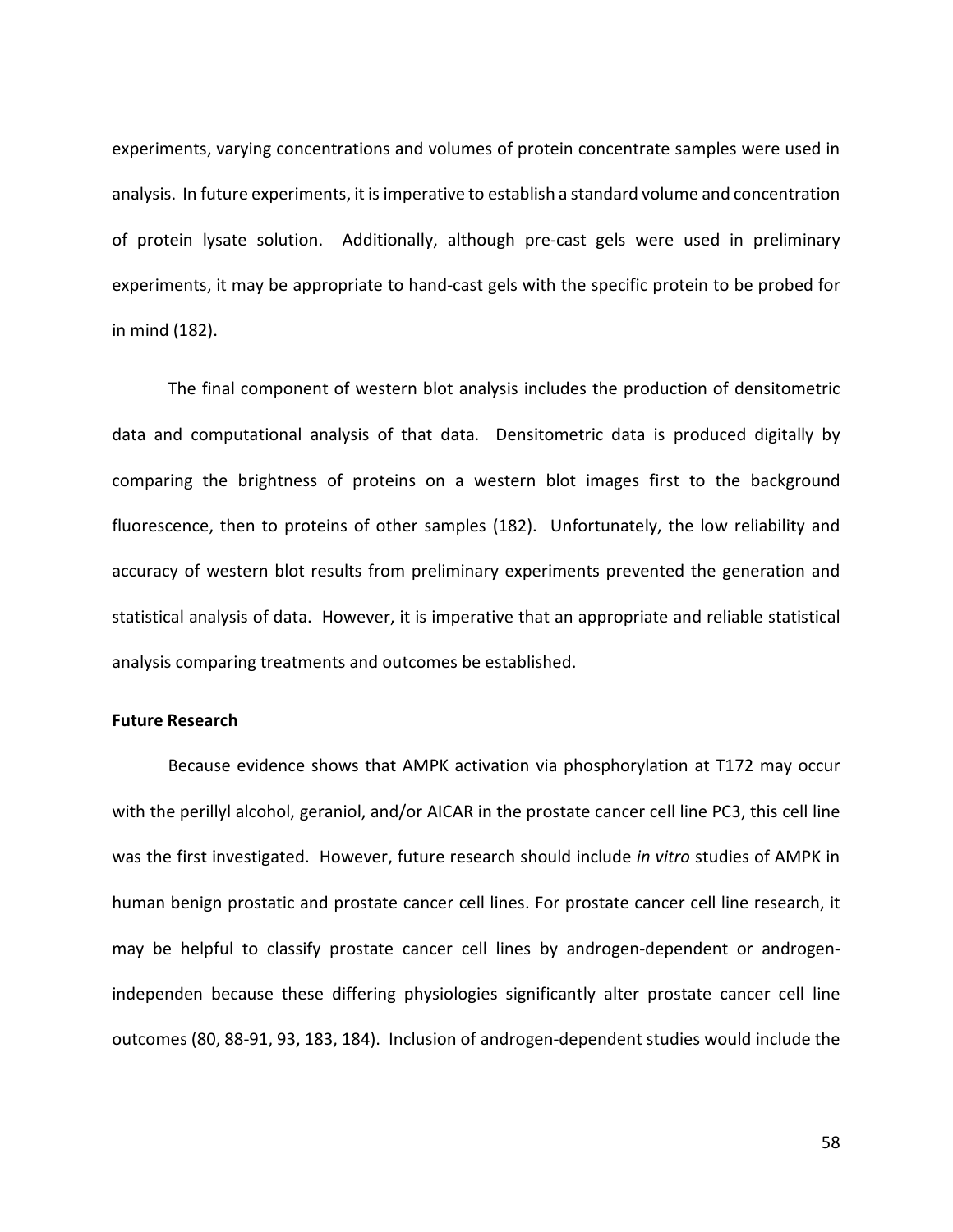cell line LNCaP and androgen-independent would include the cell lines PC3 and DU-145 (185- 188).

One experiment showed evidence that AMPK directly phosphorylates ULK1 at S317 and S777 in mouse cells. Controls in these experiments included AMPK inhibition by ATP rich environments and compound C (139). However, neither this study nor a subsequent literature search produce identification of the serine or threonine residue phosphorylated by AMPK on ULK1 in human prostate cancer cells. It is important to consider that AMPK may act on serine/threonine residues in a species- and tissue-specific manner (104, 105, 124, 139, 152, 153, 170). For this reason, future research should include studies of ULK1 phosphorylation by AMPK in human benign prostatic and prostate cancer cell lines.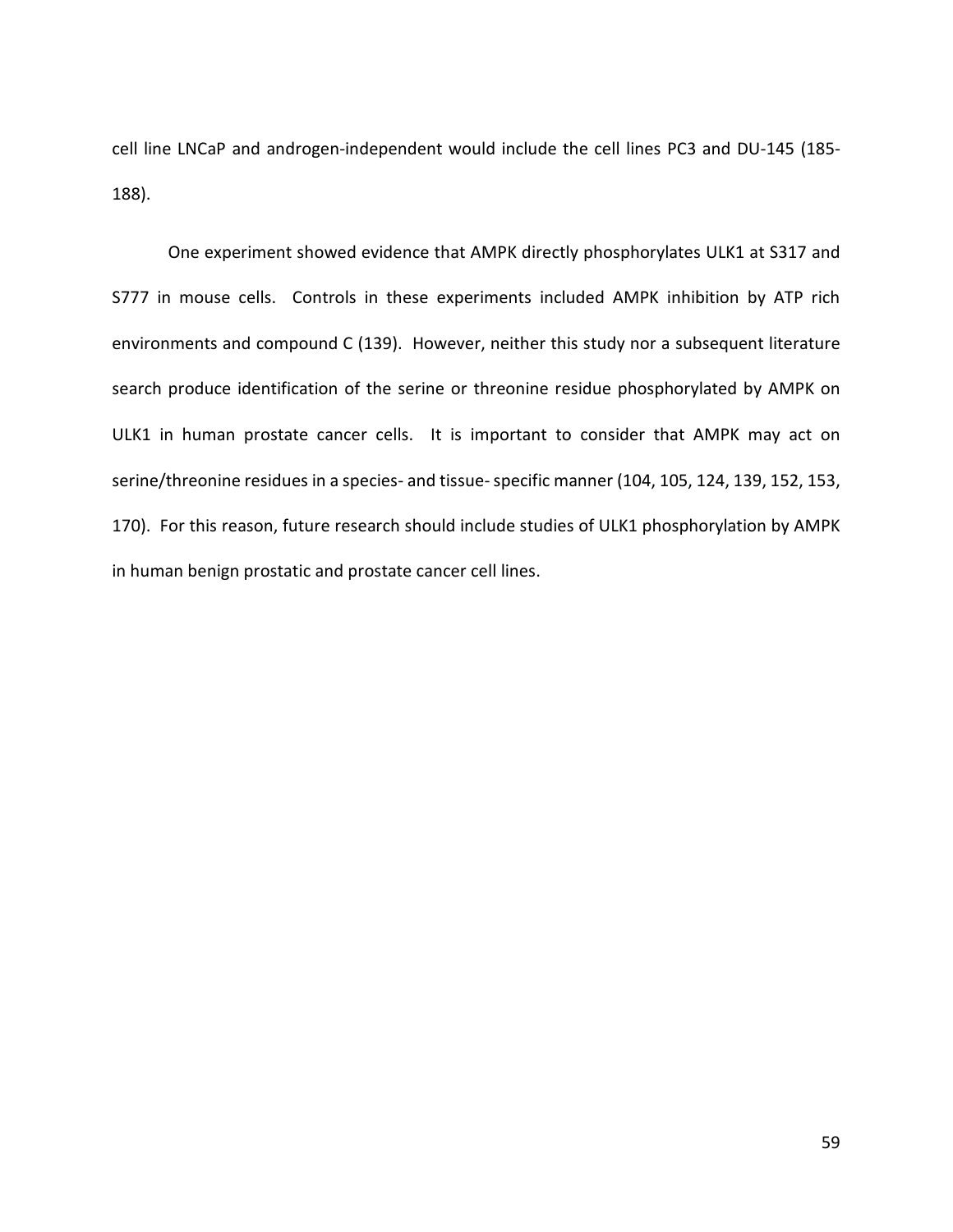# **REFERENCES**

1. **López-Lázaro, M.** 2018. The stem cell division theory of cancer. Critical Reviews in Oncology / Hematology. **123:**95-113. doi: 10.1016/j.critrevonc.2018.01.010. [http://dx.doi.org/10.1016/j.critrevonc.2018.01.010.](http://dx.doi.org/10.1016/j.critrevonc.2018.01.010)

2. **Niculescu, VF.** 2019. The reproductive life cycle of cancer: Hypotheses of cell of origin, TP53 drivers and stem cell conversions in the light of the atavistic cancer cell theory. Medical Hypotheses. **123:**19-23. doi: 10.1016/j.mehy.2018.12.006. [http://dx.doi.org/10.1016/j.mehy.2018.12.006.](http://dx.doi.org/10.1016/j.mehy.2018.12.006)

3. **Kwon, T, Kwon, O, Cha, H, Sung, BJ.** 2019. Stochastic and Heterogeneous Cancer Cell Migration: Experiment and Theory. Scientific Reports. **9:**1-13. doi: 10.1038/s41598-019- 52480-3. [https://search.proquest.com/docview/2313069121.](https://search.proquest.com/docview/2313069121)

4. **Hanahan, D, Weinberg, R.** 2011. Hallmarks of Cancer: The Next Generation. Cell. **144:**646- 674. doi: 10.1016/j.cell.2011.02.013. [http://dx.doi.org/10.1016/j.cell.2011.02.013.](http://dx.doi.org/10.1016/j.cell.2011.02.013)

5. **Laurent Schwartz, Claudiu T. Supuran, Khalid O. Alfarouk.** 2017. The Warburg Effect and the Hallmarks of Cancer. Anti-Cancer Agents in Medicinal Chemistry. **17:**164-170. doi: 10.2174/1871520616666161031143301.

[http://www.eurekaselect.com/openurl/content.php?genre=article&issn=1871-](http://www.eurekaselect.com/openurl/content.php?genre=article&issn=1871-5206&volume=17&issue=2&spage=164) [5206&volume=17&issue=2&spage=164.](http://www.eurekaselect.com/openurl/content.php?genre=article&issn=1871-5206&volume=17&issue=2&spage=164)

6. **López-Lázaro, M.** 2018. The stem cell division theory of cancer. Critical Reviews in Oncology / Hematology. **123:**95-113. doi: 10.1016/j.critrevonc.2018.01.010. [http://dx.doi.org/10.1016/j.critrevonc.2018.01.010.](http://dx.doi.org/10.1016/j.critrevonc.2018.01.010)

7. **Heredia, JP.** 2018. Modelling Evolutionary Algorithms with Stochastic Differential Equations. Evolutionary Computation. **26:**657-686. doi: 10.1162/evco\_a\_00216. [http://www.mitpressjournals.org/doi/abs/10.1162/evco\\_a\\_00216.](http://www.mitpressjournals.org/doi/abs/10.1162/evco_a_00216)

8. **Bert Vogelstein, Nickolas Papadopoulos, Victor E. Velculescu, Shibin Zhou, Luis A. Diaz, Kenneth W. Kinzler.** 2013. Cancer Genome Landscapes. Science. **339:**1546-1558. doi: 10.1126/science.1235122. [https://www.jstor.org/stable/41942080.](https://www.jstor.org/stable/41942080)

9. **Niculescu, VF.** 2019. The reproductive life cycle of cancer: Hypotheses of cell of origin, TP53 drivers and stem cell conversions in the light of the atavistic cancer cell theory. Medical Hypotheses. **123:**19-23. doi: 10.1016/j.mehy.2018.12.006. [http://dx.doi.org/10.1016/j.mehy.2018.12.006.](http://dx.doi.org/10.1016/j.mehy.2018.12.006)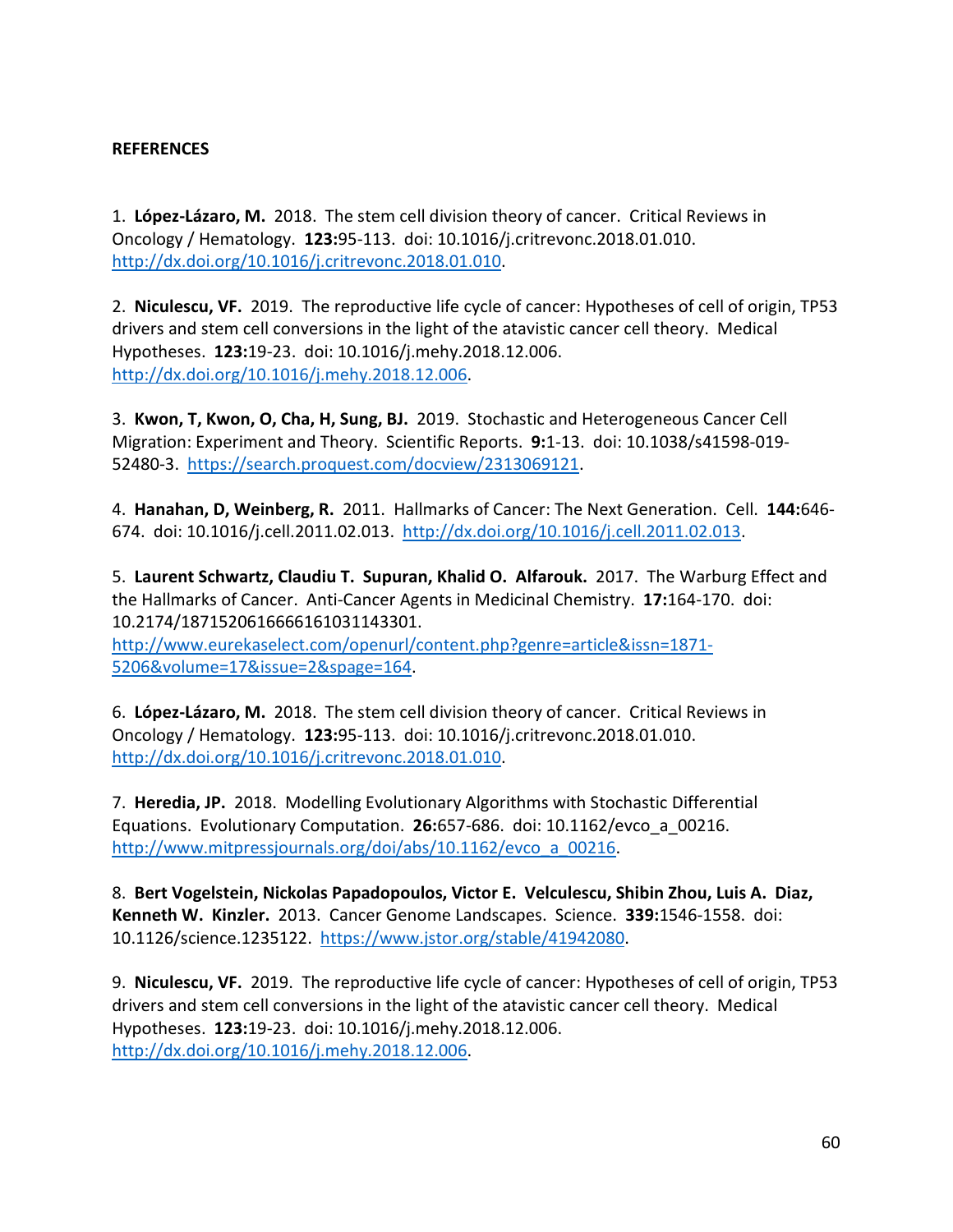10. **Hindley, C, Philpott, A.** 2013. The cell cycle and pluripotency. The Biochemical Journal. **451:**135-143. doi: 10.1042/BJ20121627. [https://www.ncbi.nlm.nih.gov/pubmed/23535166.](https://www.ncbi.nlm.nih.gov/pubmed/23535166)

11. **Wenzel, ES, Singh, ATK.** 2018. Cell-cycle Checkpoints and Aneuploidy on the Path to Cancer. In Vivo (Athens, Greece). **32:**1-5. doi: 10.21873/invivo.11197. [https://www.ncbi.nlm.nih.gov/pubmed/29275292.](https://www.ncbi.nlm.nih.gov/pubmed/29275292)

12. **Chen, J.** 2016. The Cell-Cycle Arrest and Apoptotic Functions of p53 in Tumor Initiation and Progression. Cold Spring Harbor Perspectives in Medicine. **6:**a026104. doi: 10.1101/cshperspect.a026104. [https://www.ncbi.nlm.nih.gov/pubmed/26931810.](https://www.ncbi.nlm.nih.gov/pubmed/26931810)

13. **Bindhya, S, Sidhanth, C, Shabna, A, Krishnapriya, S, Garg, M, Ganesan, TS.** 2018. Induced pluripotent stem cells: A new strategy to model human cancer. The International Journal of Biochemistry & Cell Biology. **107:**62. [https://www.ncbi.nlm.nih.gov/pubmed/30557622.](https://www.ncbi.nlm.nih.gov/pubmed/30557622)

14. **Ekundayo, B, Bleichert, F.** 2019. Origins of DNA replication. PLoS Genetics. **15:**e1008320. doi: 10.1371/journal.pgen.1008320. [https://www.ncbi.nlm.nih.gov/pubmed/31513569.](https://www.ncbi.nlm.nih.gov/pubmed/31513569)

15. **Sivakumar, S, Gorbsky, GJ.** 2015. Spatiotemporal regulation of the anaphase-promoting complex in mitosis. Nature Reviews. Molecular Cell Biology. **16:**82-94. doi: 10.1038/nrm3934. [https://www.ncbi.nlm.nih.gov/pubmed/25604195.](https://www.ncbi.nlm.nih.gov/pubmed/25604195)

16. **Rieder, CL.** 2011. Mitosis in vertebrates: the G2/M and M/A transitions and their associated checkpoints. Chromosome Res. **19:**291-306. doi: 10.1007/s10577-010-9178-z. [https://www.ncbi.nlm.nih.gov/pubmed/21194009.](https://www.ncbi.nlm.nih.gov/pubmed/21194009)

17. **Fischer, M, Dang, CV, DeCaprio, JA.** 2017. Hematology: Basic Principles and Practice. Elsevier, Inc.

18. **Conduit, PT, Wainman, A, Raff, JW.** 2015. Centrosome function and assembly in animal cells. Nature Reviews. Molecular Cell Biology. **16:**611-624. doi: 10.1038/nrm4062. [https://www.ncbi.nlm.nih.gov/pubmed/26373263.](https://www.ncbi.nlm.nih.gov/pubmed/26373263)

19. **Haschka, M, Karbon, G, Fava, LL, Villunger, A.** 2018. Perturbing mitosis for anti-cancer therapy: is cell death the only answer? EMBO Reports. **19:**n/a. doi: 10.15252/embr.201745440. [https://onlinelibrary.wiley.com/doi/abs/10.15252/embr.201745440.](https://onlinelibrary.wiley.com/doi/abs/10.15252/embr.201745440)

20. **van Jaarsveld, RH, Kops, GJPL.** 2016. Difference Makers: Chromosomal Instability versus Aneuploidy in Cancer. Trends in Cancer. **2:**561-571. doi: 10.1016/j.trecan.2016.09.003. [http://dx.doi.org/10.1016/j.trecan.2016.09.003.](http://dx.doi.org/10.1016/j.trecan.2016.09.003)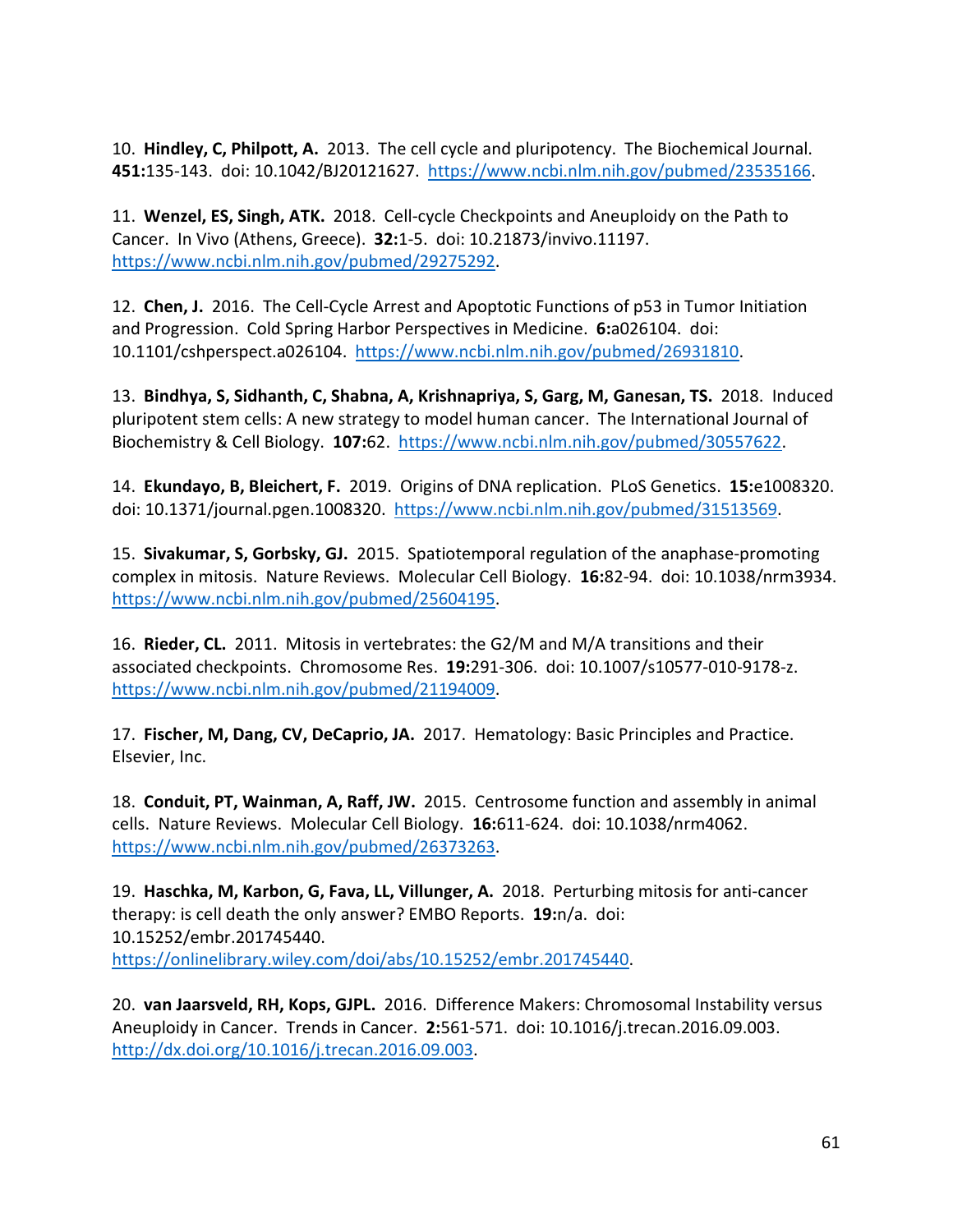21. **Rieder, CL.** 2011. Mitosis in vertebrates: the G2/M and M/A transitions and their associated checkpoints. Chromosome Res. **19:**291-306. doi: 10.1007/s10577-010-9178-z.

22. **Cuomo, ME, Platt, GM, Pearl, LH, Mittnacht, S.** 2011. Cyclin-cyclin-dependent kinase regulatory response is linked to substrate recognition. The Journal of Biological Chemistry. **286:**9713-9725. doi: 10.1074/jbc.M110.173872. [https://www.ncbi.nlm.nih.gov/pubmed/21233209.](https://www.ncbi.nlm.nih.gov/pubmed/21233209)

23. **Chatterjee, N, Walker, GC.** 2017. Mechanisms of DNA damage, repair, and mutagenesis. Environmental and Molecular Mutagenesis. **58:**235-263. doi: 10.1002/em.22087. [https://onlinelibrary.wiley.com/doi/abs/10.1002/em.22087.](https://onlinelibrary.wiley.com/doi/abs/10.1002/em.22087)

24. **Loeb, LA.** 1991. Mutator phenotype may be required for multistage carcinogenesis. Cancer Research. **51:**3075. [https://www.ncbi.nlm.nih.gov/pubmed/2039987.](https://www.ncbi.nlm.nih.gov/pubmed/2039987)

25. **Liberti, MV, Locasale, JW.** 2016. The Warburg Effect: How Does it Benefit Cancer Cells? Trends in Biochemical Sciences. **41:**211-218. doi: 10.1016/j.tibs.2015.12.001. [http://dx.doi.org/10.1016/j.tibs.2015.12.001.](http://dx.doi.org/10.1016/j.tibs.2015.12.001)

26. **Lago, CU, Sung, HJ, Ma, W, Wang, P, Hwang, PM.** 2011. p53, Aerobic Metabolism, and Cancer. Antioxidants & Redox Signaling. **15:**1739-1748. doi: 10.1089/ars.2010.3650. [https://www.liebertpub.com/doi/abs/10.1089/ars.2010.3650.](https://www.liebertpub.com/doi/abs/10.1089/ars.2010.3650)

27. **Shestov, AA, Liu, X, Ser, Z, Cluntun, AA, Hung, YP, Huang, L, Kim, D, Le, A, Yellen, G, Albeck, JG, Locasale, JW.** 2014. Quantitative determinants of aerobic glycolysis identify flux through the enzyme GAPDH as a limiting step. eLife. **3:**. doi: 10.7554/eLife.03342. [https://www.ncbi.nlm.nih.gov/pubmed/25009227.](https://www.ncbi.nlm.nih.gov/pubmed/25009227)

28. **Potter, M, Newport, E, Morten, KJ.** 2016. The Warburg effect: 80 years on. Biochemical Society Transactions. **44:**1499-1505. doi: 10.1042/BST20160094. [https://www.ncbi.nlm.nih.gov/pubmed/27911732.](https://www.ncbi.nlm.nih.gov/pubmed/27911732)

29. **Arnold J. Levine, Anna M. Puzio-Kuter.** 2010. The Control of the Metabolic Switch in Cancers by Oncogenes and Tumor Suppressor Genes. Science. **330:**1340-1344. doi: 10.1126/science.1193494. [https://www.jstor.org/stable/40963972.](https://www.jstor.org/stable/40963972)

30. **Liu, X, Cooper, DE, Cluntun, AA, Warmoes, MO, Zhao, S, Reid, MA, Liu, J, Lund, PJ, Lopes, M, Garcia, BA, Wellen, KE, Kirsch, DG, Locasale, JW.** 2018. Acetate Production from Glucose and Coupling to Mitochondrial Metabolism in Mammals. Cell. **175:**502-513.e13. doi: 10.1016/j.cell.2018.08.040. [http://dx.doi.org/10.1016/j.cell.2018.08.040.](http://dx.doi.org/10.1016/j.cell.2018.08.040)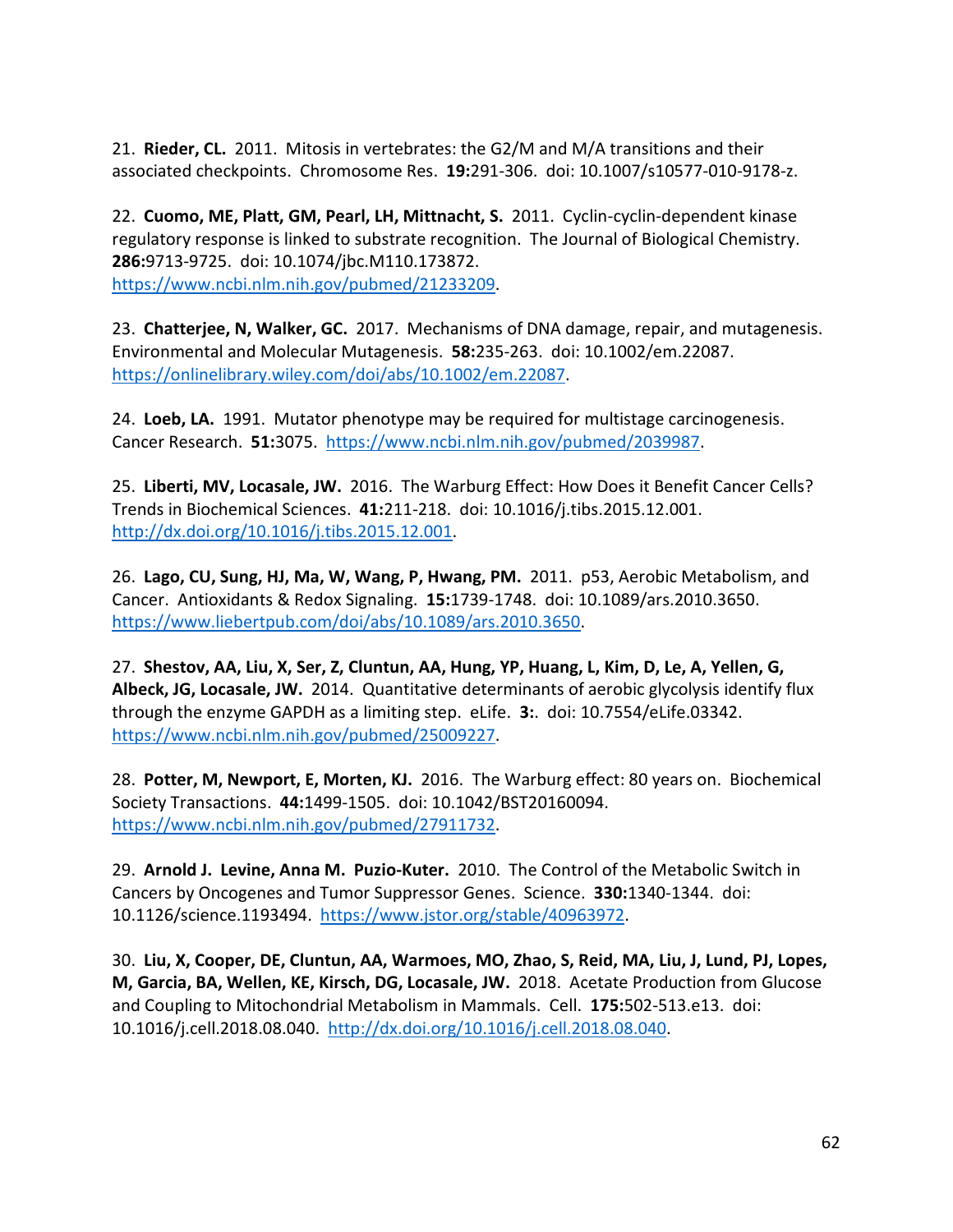31. **Nicole M. Anderson;Patrick Mucka;Joseph G. Kern;Hui Feng.** 2018. The emerging role and targetability of the TCA cycle in cancer metabolism. Protein Cell. **9:**216-237. doi: 10.1007/s13238-017-0451-1. [http://lib.cqvip.com/qk/71234X/201802/674776474.html.](http://lib.cqvip.com/qk/71234X/201802/674776474.html)

32. **McCommis, KS, Finck, BN.** 2015. Mitochondrial pyruvate transport: a historical perspective and future research directions. The Biochemical Journal. **466:**443-454. doi: 10.1042/BJ20141171. [https://www.ncbi.nlm.nih.gov/pubmed/25748677.](https://www.ncbi.nlm.nih.gov/pubmed/25748677)

33. **Christofk, HR, Vander Heiden, MG, Wu, N, Asara, JM, Cantley, LC.** 2008. Pyruvate kinase M2 is a phosphotyrosine-binding protein. Nature (London). **452:**181-186. doi: 10.1038/nature06667. [https://www.ncbi.nlm.nih.gov/pubmed/18337815.](https://www.ncbi.nlm.nih.gov/pubmed/18337815)

34. **Anna Vysochan, Arjun Sengupta, Aalim M. Weljie, James C. Alwine, Yongjun Yu.** 2017. ACSS2-mediated acetyl-CoA synthesis from acetate is necessary for human cytomegalovirus infection. Proceedings of the National Academy of Sciences of the United States of America. **114:**E1528-E1535. doi: 10.1073/pnas.1614268114. [https://www.jstor.org/stable/26479344.](https://www.jstor.org/stable/26479344)

35. **Chen, L, Duan, Y, Wei, H, Ning, H, Bi, C, Zhao, Y, Qin, Y, Li, Y.** 2019. Acetyl-CoA carboxylase (ACC) as a therapeutic target for metabolic syndrome and recent developments in ACC1/2 inhibitors. Expert Opinion on Investigational Drugs. **28:**917-930. doi: 10.1080/13543784.2019.1657825.

[http://www.tandfonline.com/doi/abs/10.1080/13543784.2019.1657825.](http://www.tandfonline.com/doi/abs/10.1080/13543784.2019.1657825)

36. **Jang, S, Gornicki, P, Marjanovic, J, Bass, E, P. Iurcotta, T, Rodriguez, P, Austin, J, Haselkorn, R.** 2018. Activity and structure of human acetyl-CoA carboxylase targeted by a specific inhibitor. FEBS Letters. **592:**2048-2058. doi: 10.1002/1873-3468.13097. [https://onlinelibrary.wiley.com/doi/abs/10.1002/1873-3468.13097.](https://onlinelibrary.wiley.com/doi/abs/10.1002/1873-3468.13097)

37. **Lemarie, A, Grimm, S.** 2011. Mitochondrial respiratory chain complexes: apoptosis sensors mutated in cancer? Oncogene. **30:**3985-4003. doi: 10.1038/onc.2011.167. [http://dx.doi.org/10.1038/onc.2011.167.](http://dx.doi.org/10.1038/onc.2011.167)

38. **Slavov, N, Budnik, B, Schwab, D, Airoldi, E, van Oudenaarden, A.** 2014. Constant Growth Rate Can Be Supported by Decreasing Energy Flux and Increasing Aerobic Glycolysis. Cell Reports. **7:**705-714. doi: 10.1016/j.celrep.2014.03.057. [http://dx.doi.org/10.1016/j.celrep.2014.03.057.](http://dx.doi.org/10.1016/j.celrep.2014.03.057)

39. **Mookerjee, SA, Gerencser, AA, Nicholls, DG, Brand, MD.** 2017. Quantifying intracellular rates of glycolytic and oxidative ATP production and consumption using extracellular flux measurements. Journal of Biological Chemistry. **292:**7189-7207. doi: 10.1074/jbc.M116.774471. [https://search.proquest.com/docview/1875402201.](https://search.proquest.com/docview/1875402201)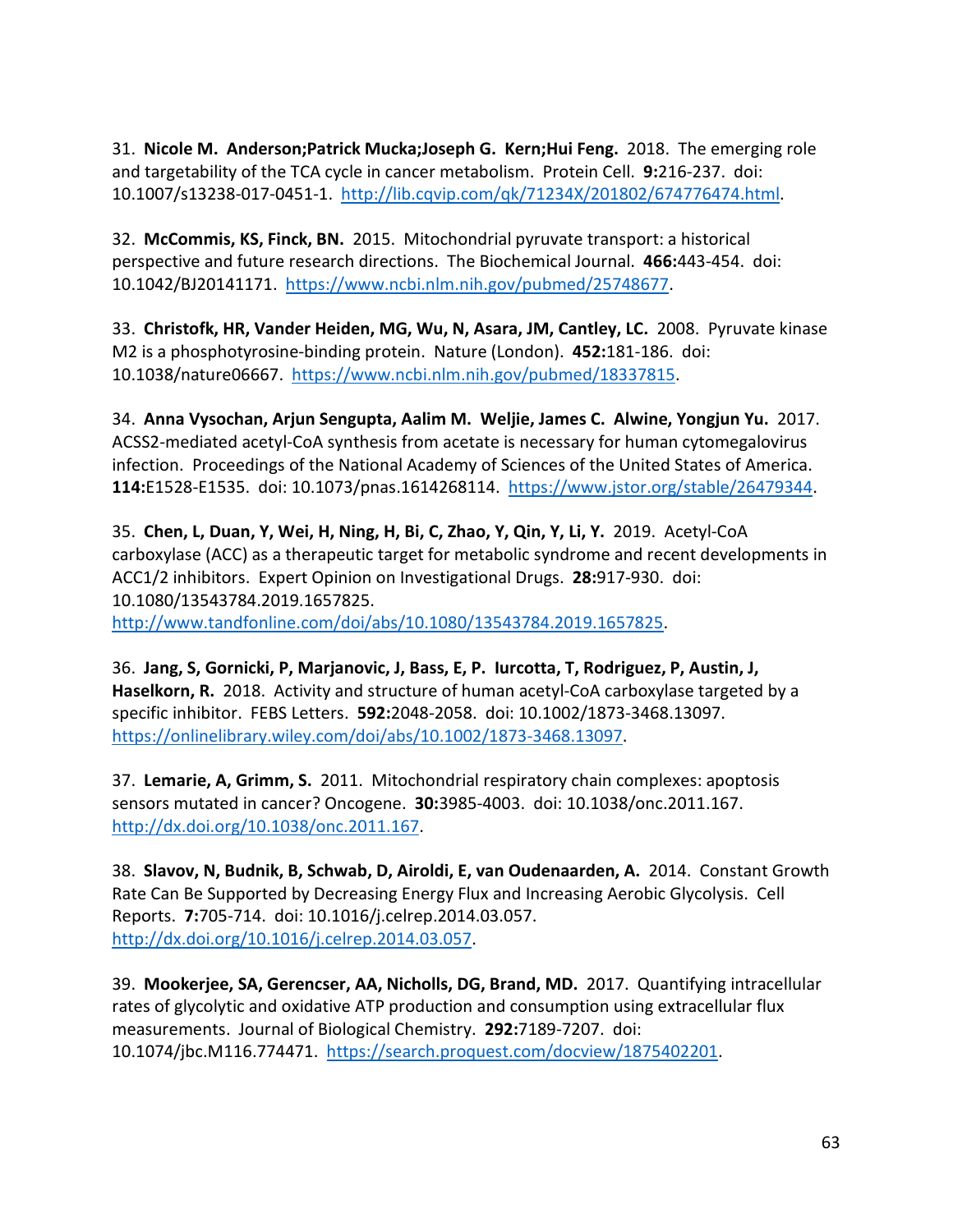40. **Icard, P, Shulman, S, Farhat, D, Steyaert, J, Alifano, M, Lincet, H.** 2018. How the Warburg effect supports aggressiveness and drug resistance of cancer cells? Drug Resistance Updates. **38:**1-11. doi: 10.1016/j.drup.2018.03.001. [http://dx.doi.org/10.1016/j.drup.2018.03.001.](http://dx.doi.org/10.1016/j.drup.2018.03.001)

41. **Dang, CV.** 2012. Links between metabolism and cancer. Genes & Development. **26:**877- 890. doi: 10.1101/gad.189365.112. [https://www.ncbi.nlm.nih.gov/pubmed/22549953.](https://www.ncbi.nlm.nih.gov/pubmed/22549953)

42. **Dang, CV, Koppenol, WH, Bounds, PL.** 2011. Otto Warburg's contributions to current concepts of cancer metabolism. Nature Reviews Cancer. **11:**325-337. doi: 10.1038/nrc3038. [http://dx.doi.org/10.1038/nrc3038.](http://dx.doi.org/10.1038/nrc3038)

43. **Lu, J, Tan, M, Cai, Q.** 2014. The Warburg effect in tumor progression: Mitochondrial oxidative metabolism as an anti-metastasis mechanism. Cancer Letters. **356:**156-164. doi: 10.1016/j.canlet.2014.04.001. [https://www.clinicalkey.es/playcontent/1-s2.0-](https://www.clinicalkey.es/playcontent/1-s2.0-S0304383514002079) [S0304383514002079.](https://www.clinicalkey.es/playcontent/1-s2.0-S0304383514002079)

44. **de la Cruz-López, Karen G, Castro-Muñoz, LJ, Reyes-Hernández, DO, García-Carrancá, A, Manzo-Merino, J.** 2019. Lactate in the Regulation of Tumor Microenvironment and Therapeutic Approaches. Frontiers in Oncology. **9:**1143. doi: 10.3389/fonc.2019.01143. [https://search.proquest.com/docview/2315528496.](https://search.proquest.com/docview/2315528496)

45. **Courtnay, R, Ngo, DC, Malik, N, Ververis, K, Tortorella, SM, Karagiannis, TC.** 2015. Cancer metabolism and the Warburg effect: the role of HIF-1 and PI3K. Molecular Biology Reports. **42:**841-851. doi: 10.1007/s11033-015-3858-x. [https://www.ncbi.nlm.nih.gov/pubmed/25689954.](https://www.ncbi.nlm.nih.gov/pubmed/25689954)

46. **Pathria, G, Scott, DA, Feng, Y, Sang Lee, J, Fujita, Y, Zhang, G, Sahu, AD, Ruppin, E, Herlyn, M, Osterman, AL, Ronai, ZA.** 2018. Targeting the Warburg effect via LDHA inhibition engages ATF4 signaling for cancer cell survival. The EMBO Journal. **37:**n/a. doi: 10.15252/embj.201899735. [https://onlinelibrary.wiley.com/doi/abs/10.15252/embj.201899735.](https://onlinelibrary.wiley.com/doi/abs/10.15252/embj.201899735)

47. **Aaron, L, BS, Franco, Omar E., MD, PhD, Hayward, SW, PhD.** 2016. Review of Prostate Anatomy and Embryology and the Etiology of Benign Prostatic Hyperplasia. Urologic Clinics of North America. **43:**279-288. doi: 10.1016/j.ucl.2016.04.012.

[https://www.clinicalkey.es/playcontent/1-s2.0-S0094014316300131.](https://www.clinicalkey.es/playcontent/1-s2.0-S0094014316300131)

48. **Bashamboo, A, Eozenou, C, Rojo, S, McElreavey, K.** 2017. Anomalies in human sex determination provide unique insights into the complex genetic interactions of early gonad development. Clinical Genetics. **91:**143-156. doi: 10.1111/cge.12932.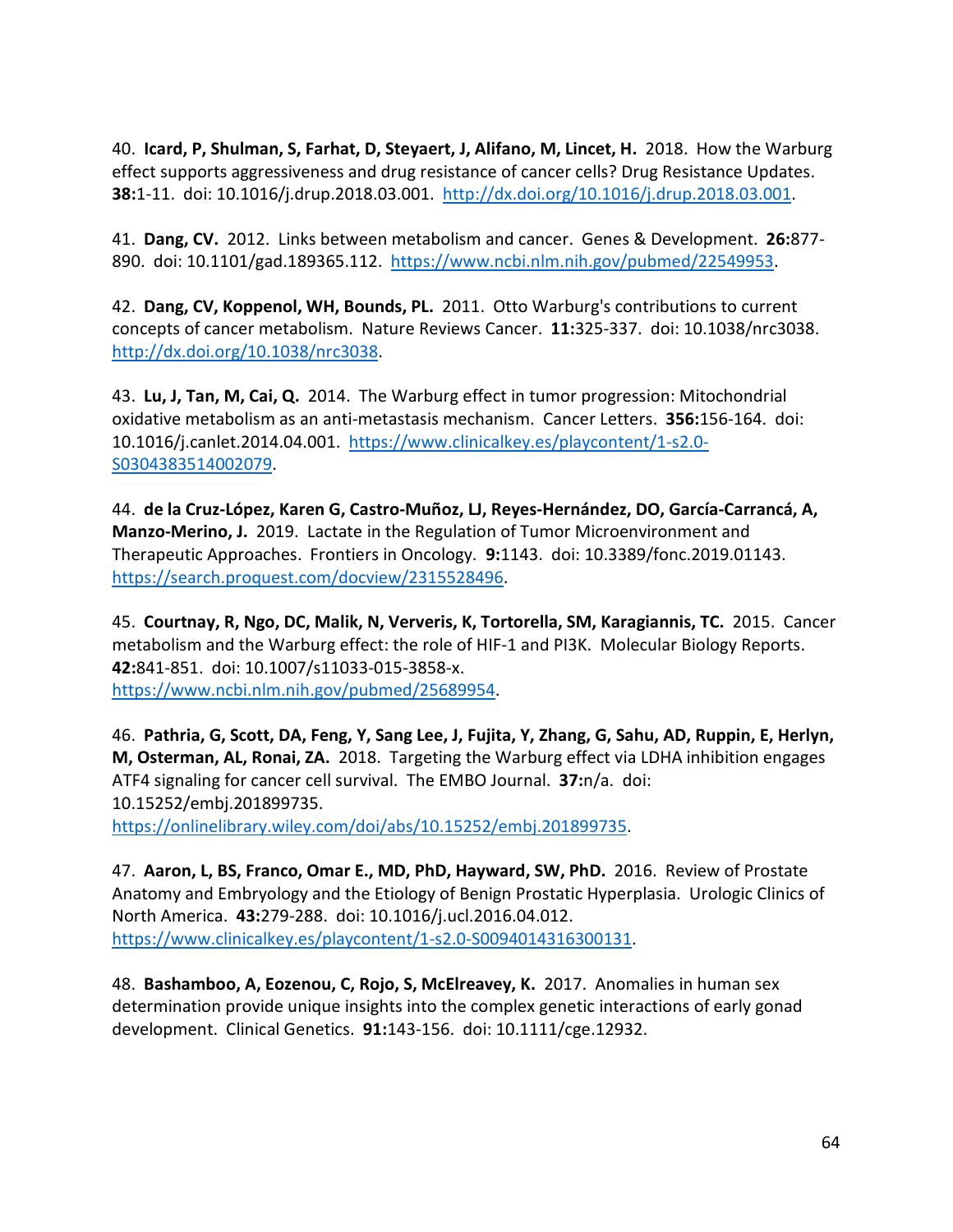49. **Svingen, T, Koopman, P.** 2013. Building the mammalian testis: origins, differentiation, and assembly of the component cell populations. Genes & Development. **27:**2409-2426. doi: 10.1101/gad.228080.113. [https://www.ncbi.nlm.nih.gov/pubmed/24240231.](https://www.ncbi.nlm.nih.gov/pubmed/24240231)

50. **Verze, P, Cai, T, Lorenzetti, S.** 2016. The role of the prostate in male fertility, health and disease. Nature Reviews. Urology. **13:**379-386. doi: 10.1038/nrurol.2016.89. [https://www.ncbi.nlm.nih.gov/pubmed/27245504.](https://www.ncbi.nlm.nih.gov/pubmed/27245504)

51. **Bostwick, DG, Qian, J, Ma, J, Muir, TE.** 2003. Mesonephric Remnants of the Prostate: Incidence and Histologic Spectrum. Modern Pathology. **16:**630-635. doi: 10.1097/01.MP.0000074733.10777.78. [https://www.ncbi.nlm.nih.gov/pubmed/12861057.](https://www.ncbi.nlm.nih.gov/pubmed/12861057)

52. **Muñoz-Espín, D, Cañamero, M, Maraver, A, Gómez-López, G, Contreras, J, Murillo-Cuesta, S, Rodríguez-Baeza, A, Varela-Nieto, I, Ruberte, J, Collado, M, Serrano, M.** 2013. Programmed Cell Senescence during Mammalian Embryonic Development. Cell. **155:**1104-1118. doi: 10.1016/j.cell.2013.10.019. [http://dx.doi.org/10.1016/j.cell.2013.10.019.](http://dx.doi.org/10.1016/j.cell.2013.10.019)

53. **Pexsters, A, Daemen, A, Bottomley, C, Van Schoubroeck, D, De Catte, L, De Moor, B, D'Hooghe, T, Lees, C, Timmerman, D, Bourne, T.** 2010. New crown–rump length curve based on over 3500 pregnancies. Ultrasound in Obstetrics and Gynecology. **35:**650-655. doi: 10.1002/uog.7654. [https://onlinelibrary.wiley.com/doi/abs/10.1002/uog.7654.](https://onlinelibrary.wiley.com/doi/abs/10.1002/uog.7654)

54. **Runck, LA, Method, A, Bischoff, A, Levitt, M, Peña, A, Collins, MH, Gupta, A, Shanmukhappa, S, Wells, JM, Guasch, G.** 2014. Defining the molecular pathologies in cloaca malformation: similarities between mouse and human. Disease Models & Mechanisms. **7:**483- 493. doi: 10.1242/dmm.014530. [https://www.ncbi.nlm.nih.gov/pubmed/24524909.](https://www.ncbi.nlm.nih.gov/pubmed/24524909)

55. **Moore, KL, Dalley, AF, Agur, AMR.** 2018. Clinically oriented anatomy. Wolters Kluwer, Lippincott Williams and Wilkins, Philadelphia, Pa. [u.a.].

56. **Packer, JR, Maitland, NJ.** 2016. The molecular and cellular origin of human prostate cancer. BBA - Molecular Cell Research. **1863:**1238-1260. doi: 10.1016/j.bbamcr.2016.02.016. [http://dx.doi.org/10.1016/j.bbamcr.2016.02.016.](http://dx.doi.org/10.1016/j.bbamcr.2016.02.016)

57. **Tai, K, Cockburn, K, Greco, V.** 2019. Flexibility sustains epithelial tissue homeostasis. Current Opinion in Cell Biology. **60:**84-91. doi: 10.1016/j.ceb.2019.04.009. [http://dx.doi.org/10.1016/j.ceb.2019.04.009.](http://dx.doi.org/10.1016/j.ceb.2019.04.009)

58. **Timofte, AD, Căruntu, ID.** 2018. The prostatic cellular and molecular kaleidoscope. Starting points for carcinogenesis. Romanian Journal of Morphology and Embryology. **59:**43. [https://www.ncbi.nlm.nih.gov/pubmed/29940610.](https://www.ncbi.nlm.nih.gov/pubmed/29940610)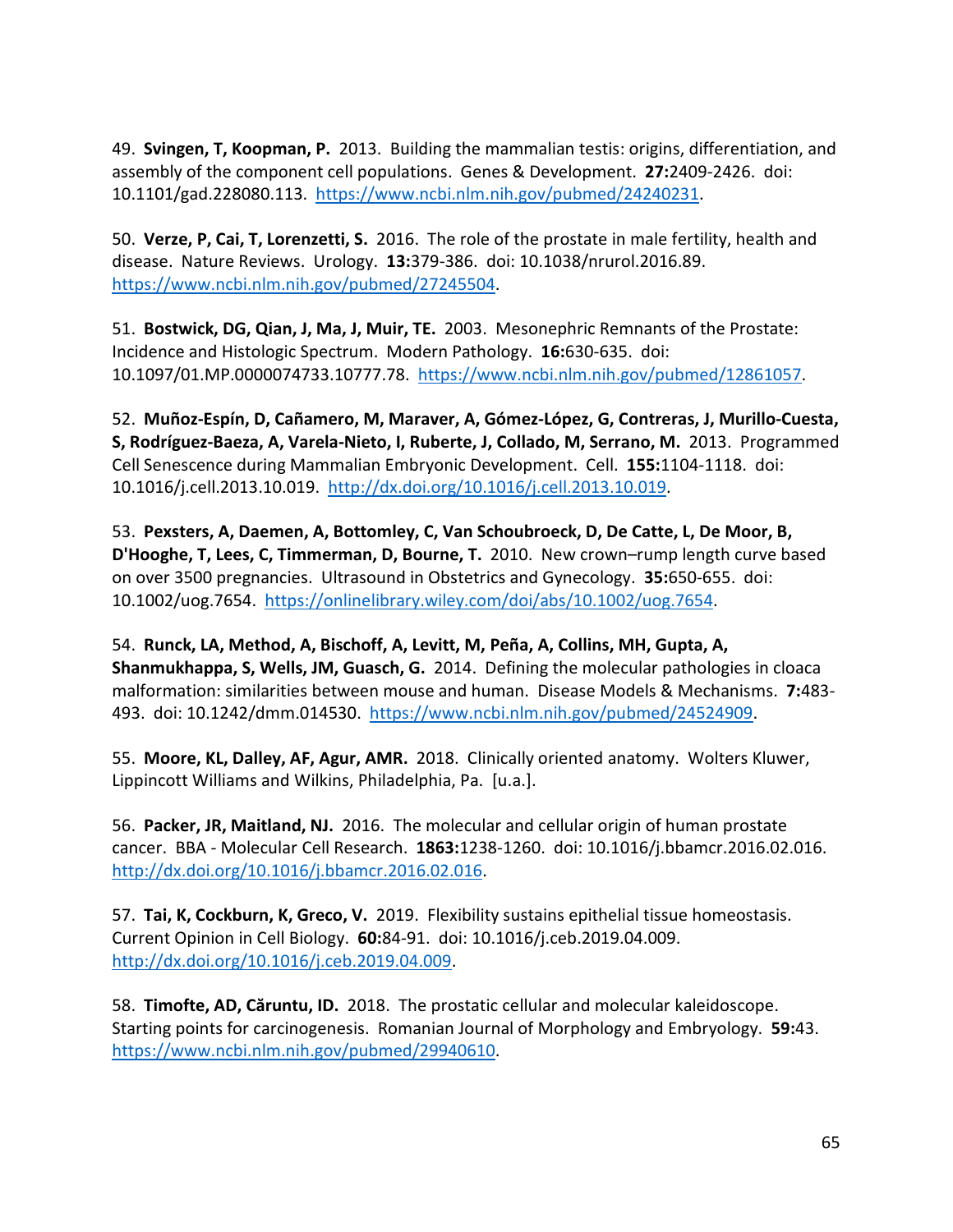59. **M. Angela Nieto.** 2013. Epithelial Plasticity: A Common Theme in Embryonic and Cancer Cells. Science (American Association for the Advancement of Science). **342:**708. doi: 10.1126/science.1234850. [https://www.jstor.org/stable/42620042.](https://www.jstor.org/stable/42620042)

60. **Ferens-Sieczkowska, Ma, Kowalska, B, Kratz, EM.** 2013. Seminal plasma glycoproteins in male infertility and prostate diseases: is there a chance for glyco-biomarkers? Biomarkers. **18:**10-22. doi: 10.3109/1354750X.2012.719035. [http://www.tandfonline.com/doi/abs/10.3109/1354750X.2012.719035.](http://www.tandfonline.com/doi/abs/10.3109/1354750X.2012.719035)

61. **Lloyd, G, Marks, J, Ricke, W.** 2019. Benign Prostatic Hyperplasia and Lower Urinary Tract Symptoms: What Is the Role and Significance of Inflammation? Curr Urol Rep. **20:**1-8. doi: 10.1007/s11934-019-0917-1. [https://search.proquest.com/docview/2268574944.](https://search.proquest.com/docview/2268574944)

62. **Motrich, RD, Salazar, FC, Breser, ML, Mackern-Oberti, JP, Godoy, GJ, Olivera, C, Paira, DA, Rivero, VE.** 2018. Implications of prostate inflammation on male fertility. Andrologia. **50:**e13093-n/a. doi: 10.1111/and.13093. [https://onlinelibrary.wiley.com/doi/abs/10.1111/and.13093.](https://onlinelibrary.wiley.com/doi/abs/10.1111/and.13093)

63. **Khan, FU, Ihsan, AU, Khan, HU, Jana, R, Wazir, J, Khongorzul, P, Waqar, M, Zhou, X.** 2017. Comprehensive overview of prostatitis. Biomedicine & Pharmacotherapy. **94:**1064-1076. doi: 10.1016/j.biopha.2017.08.016. [http://dx.doi.org/10.1016/j.biopha.2017.08.016.](http://dx.doi.org/10.1016/j.biopha.2017.08.016)

64. **Mobley, D, Feibus, A, Baum, N.** 2015. Benign prostatic hyperplasia and urinary symptoms: Evaluation and treatment. Postgraduate Medicine. **127:**301-307. doi: 10.1080/00325481.2015.1018799. [http://www.tandfonline.com/doi/abs/10.1080/00325481.2015.1018799.](http://www.tandfonline.com/doi/abs/10.1080/00325481.2015.1018799)

65. **Robert, G, De La Taille, A, Descazeaud, A.** 2018. Epidemiology of benign prostatic hyperplasia. Progrès En Urologie (Paris). **28:**803-812. doi: 10.1016/j.purol.2018.08.005. [https://www.ncbi.nlm.nih.gov/pubmed/30266373.](https://www.ncbi.nlm.nih.gov/pubmed/30266373)

66. **American Cancer Society Editorial Team.** 2019. Prostate Cancer Early Detection, Diagnosis, and Staging. .

67. **Ilic, D, Djulbegovic, M, Jung, JH, Hwang, EC, Zhou, Q, Cleves, A, Agoritsas, T, Dahm, P.**  2018. Prostate cancer screening with prostate-specific antigen (PSA) test: a systematic review and meta-analysis. Bmj. **362:**k3519. doi: 10.1136/bmj.k3519. [http://dx.doi.org/10.1136/bmj.k3519.](http://dx.doi.org/10.1136/bmj.k3519)

68. **Hayes, JH, Barry, MJ.** 2014. Screening for Prostate Cancer With the Prostate-Specific Antigen Test: A Review of Current Evidence. Jama. **311:**1143-1149. doi: 10.1001/jama.2014.2085. [http://dx.doi.org/10.1001/jama.2014.2085.](http://dx.doi.org/10.1001/jama.2014.2085)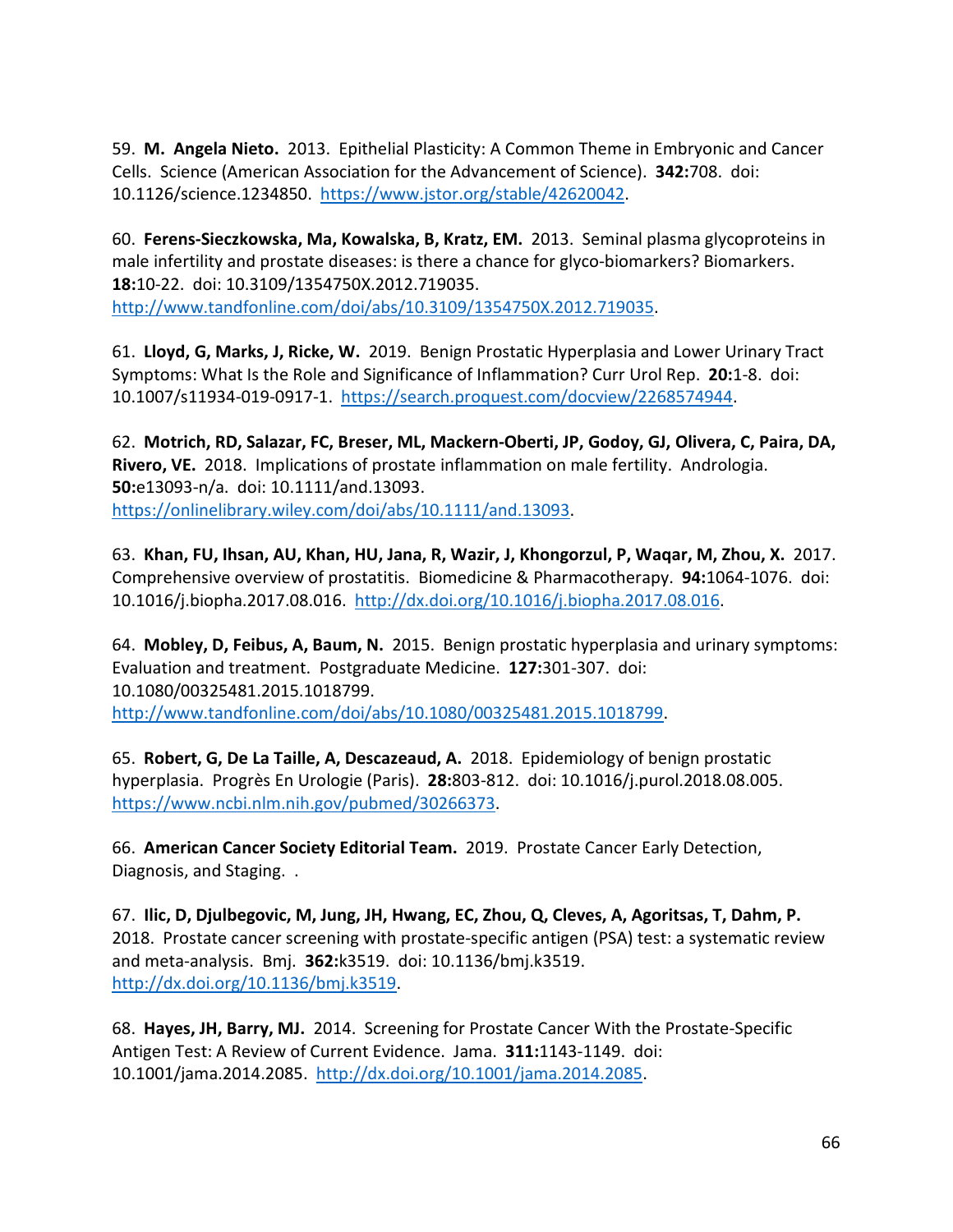69. **American Cancer Society Editorial Team.** 2019. About Prostate Cancer. Pdf. .

70. **Grozescu, T, Popa, F.** 2017. Prostate cancer between prognosis and adequate/proper therapy. Journal of Medicine and Life. **10:**5-12. [https://www.ncbi.nlm.nih.gov/pubmed/28255369.](https://www.ncbi.nlm.nih.gov/pubmed/28255369)

71. **Grochtdreis, T, König, H, Dobruschkin, A, von Amsberg, G, Dams, J.** 2018. Costeffectiveness analyses and cost analyses in castration-resistant prostate cancer: A systematic review. PloS One. **13:**e0208063. doi: 10.1371/journal.pone.0208063. [https://www.ncbi.nlm.nih.gov/pubmed/30517165.](https://www.ncbi.nlm.nih.gov/pubmed/30517165)

72. **Mottet, N, Bellmunt, J, Bolla, M, Briers, E, Cumberbatch, MG, De Santis, M, Fossati, N, Gross, T, Henry, AM, Joniau, S, Lam, TB, Mason, MD, Matveev, VB, Moldovan, PC, van den Bergh, Roderick C. N, Van den Broeck, T, van der Poel, Henk G, van der Kwast, Theo H, Rouvière, O, Schoots, IG, Wiegel, T, Cornford, P.** 2016. EAU-ESTRO-SIOG Guidelines on Prostate Cancer. Part 1: Screening, Diagnosis, and Local Treatment with Curative Intent. European Urology. **71:**618-629. doi: 10.1016/j.eururo.2016.08.003. [https://www.clinicalkey.es/playcontent/1-s2.0-S0302283816304705.](https://www.clinicalkey.es/playcontent/1-s2.0-S0302283816304705)

73. **Walsh, PC.** 1998. Anatomic radical prostatectomy: evolution of the surgical technique. The Journal of Urology. **160:**2418-2424. doi: 10.1016/S0022-5347(01)62202-X. [https://www.ncbi.nlm.nih.gov/pubmed/9817395.](https://www.ncbi.nlm.nih.gov/pubmed/9817395)

74. **Nader, R, El Amm, J, Aragon-Ching, J.** 2018. Role of chemotherapy in prostate cancer. Asian Journal of Andrology. **20:**221-229. doi: 10.4103/aja.aja\_40\_17. [http://www.ajandrology.com/article.asp?issn=1008-](http://www.ajandrology.com/article.asp?issn=1008-682X;year=2018;volume=20;issue=3;spage=221;epage=229;aulast=Nader;type=0) [682X;year=2018;volume=20;issue=3;spage=221;epage=229;aulast=Nader;type=0.](http://www.ajandrology.com/article.asp?issn=1008-682X;year=2018;volume=20;issue=3;spage=221;epage=229;aulast=Nader;type=0)

75. **Lee, DJ, Barocas, DA, Zhao, Z, Huang, L, Koyama, T, Resnick, MJ, Conwill, R, McCollum, D, Cooperberg, MR, Goodman, M, Greenfield, S, Hamilton, AS, Hashibe, M, Kaplan, SH, Paddock, LE, Stroup, AM, Wu, X, Penson, DF, Hoffman, KE.** 2018. Contemporary prostate cancer radiation therapy in the United States: Patterns of care and compliance with quality measures. Practical Radiation Oncology. **8:**307-316. doi: 10.1016/j.prro.2018.04.009. [http://dx.doi.org/10.1016/j.prro.2018.04.009.](http://dx.doi.org/10.1016/j.prro.2018.04.009)

76. **Wallis, CJD, Saskin, R, Choo, R, Herschorn, S, Kodama, RT, Satkunasivam, R, Shah, PS, Danjoux, C, Nam, RK.** 2015. Surgery Versus Radiotherapy for Clinically-localized Prostate Cancer: A Systematic Review and Meta-analysis. European Urology. **70:**21-30. doi: 10.1016/j.eururo.2015.11.010. [https://www.clinicalkey.es/playcontent/1-s2.0-](https://www.clinicalkey.es/playcontent/1-s2.0-S0302283815011604) [S0302283815011604.](https://www.clinicalkey.es/playcontent/1-s2.0-S0302283815011604)

77. **Cai, T, Santi, R, Tamanini, I, Galli, IC, Perletti, G, Bjerklund Johansen, TE, Nesi, G.** 2019. Current Knowledge of the Potential Links between Inflammation and Prostate Cancer.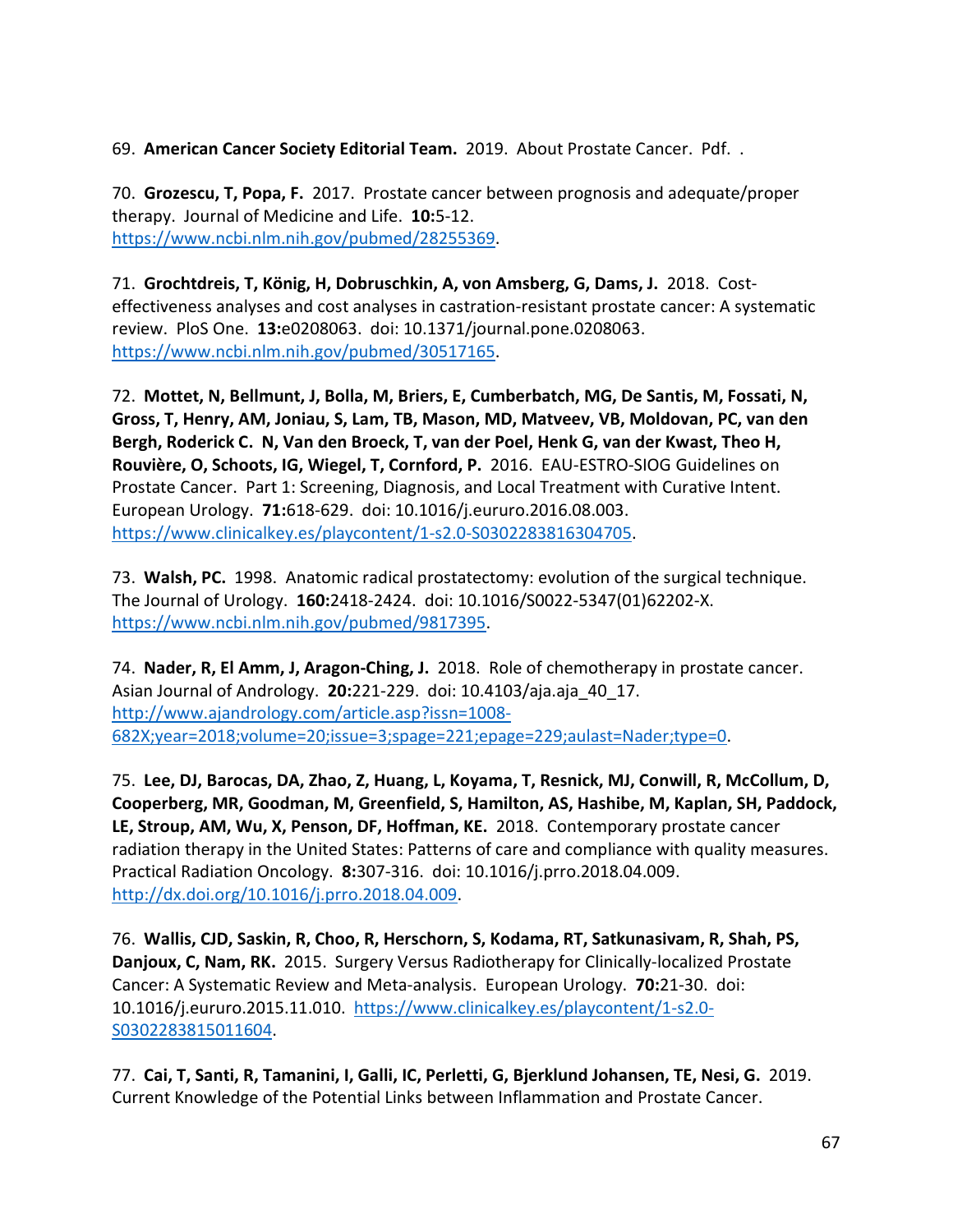International Journal of Molecular Sciences. **20:**3833. doi: 10.3390/ijms20153833. [https://www.ncbi.nlm.nih.gov/pubmed/31390729.](https://www.ncbi.nlm.nih.gov/pubmed/31390729)

78. **Robinson, D, Van Allen, EM, Wu, Y, Schultz, N, Lonigro, RJ, Mosquera, J, Montgomery, B, Taplin, M, Pritchard, CC, Attard, G, Beltran, H, Abida, W, Bradley, RK, Vinson, J, Cao, X, Vats, P, Kunju, LP, Hussain, M, Feng, FY, Tomlins, SA, Cooney, KA, Smith, DC, Brennan, C, Siddiqui, J, Mehra, R, Chen, Y, Rathkopf, DE, Morris, MJ, Solomon, SB, Durack, JC, Reuter, VE, Gopalan, A, Gao, J, Loda, M, Lis, RT, Bowden, M, Balk, SP, Gaviola, G, Sougnez, C, Gupta, M, Yu, EY, Mostaghel, EA, Cheng, HH, Mulcahy, H, True, LD, Plymate, SR, Dvinge, H, Ferraldeschi, R, Flohr, P, Miranda, S, Zafeiriou, Z, Tunariu, N, Mateo, J, Perez-Lopez, R, Demichelis, F, Robinson, BD, Sboner, A, Schiffman, M, Nanus, DM, Tagawa, ST, Sigaras, A, Eng, KW, Elemento, O, Heath, EI, Scher, HI, Pienta, KJ, Kantoff, P, de Bono, JS, Rubin, MA, Nelson, PS, Garraway, LA, Sawyers, CL, Chinnaiyan, AM.** 2015. Integrative Clinical Genomics of Advanced Prostate Cancer. Cell. **162:**454. doi: 10.1016/j.cell.2015.06.053. [http://dx.doi.org/10.1016/j.cell.2015.06.053.](http://dx.doi.org/10.1016/j.cell.2015.06.053)

79. **Lalonde, E, MSc, Ishkanian, AS, MD, Sykes, J, MMath, Fraser, M, PhD, Ross-Adams, H, PhD, Erho, N, MSc, Dunning, MJ, PhD, Halim, S, MSc, Lamb, AD, FRCS, Moon, NC, MMath, Zafarana, G, PhD, Warren, AY, FRCPath, Meng, X, MSc, Thoms, J, MD, Grzadkowski, MR, BMath, Berlin, A, MD, Have, CL, BSc, Ramnarine, VR, BCS, Yao, CQ, MSc, Malloff, CA, MSc, Lam, LL, BSc, Xie, H, MMath, Harding, NJ, PhD, Mak, Denise Y F, PhD, Chu, KC, PhD, Chong, LC, BCS, Sendorek, DH, BSc, P'ng, C, BSc, Collins, CC, Prof, Squire, JA, Prof, Jurisica, I, Prof, Cooper, C, PhD, Eeles, R, Prof, Pintilie, M, MSc, Dal Pra, A, MD, Davicioni, E, PhD, Lam, WL, Prof, Milosevic, M, MD, Neal, DE, Prof, van der Kwast, Theodorus, Prof, Boutros, PC, Prof, Bristow, RG, Prof.** 2014. Tumour genomic and microenvironmental heterogeneity for integrated prediction of 5-year biochemical recurrence of prostate cancer: a retrospective cohort study. Lancet Oncology, The. **15:**1521-1532. doi: 10.1016/S1470-2045(14)71021-6. [https://www.clinicalkey.es/playcontent/1-s2.0-S1470204514710216.](https://www.clinicalkey.es/playcontent/1-s2.0-S1470204514710216)

80. **Gundem, G, Van Loo, P, Kremeyer, B, Alexandrov, LB, Tubio, JMC, Papaemmanuil, E, Brewer, DS, Kallio, HML, Högnäs, G, Annala, M, Kivinummi, K, Goody, V, Latimer, C, O'Meara, S, Dawson, KJ, Isaacs, W, Emmert-Buck, MR, Nykter, M, Foster, C, Kote-Jarai, Z, Easton, D, Whitaker, HC, Neal, DE, Cooper, CS, Eeles, RA, Visakorpi, T, Campbell, PJ, McDermott, U, Wedge, DC, Bova, GS.** 2015. The evolutionary history of lethal metastatic prostate cancer. Nature. **520:**353-357. doi: 10.1038/nature14347. [https://www.ncbi.nlm.nih.gov/pubmed/25830880.](https://www.ncbi.nlm.nih.gov/pubmed/25830880)

81. **Massagué, J, Obenauf, AC.** 2016. Metastatic colonization by circulating tumour cells. Nature. **529:**298-306. doi: 10.1038/nature17038. [https://www.ncbi.nlm.nih.gov/pubmed/26791720.](https://www.ncbi.nlm.nih.gov/pubmed/26791720)

82. **Yegnasubramanian, S.** 2016. Prostate cancer epigenetics and its clinical implications. Asian Journal of Andrology. **18:**549-558. doi: 10.4103/1008-682X.179859.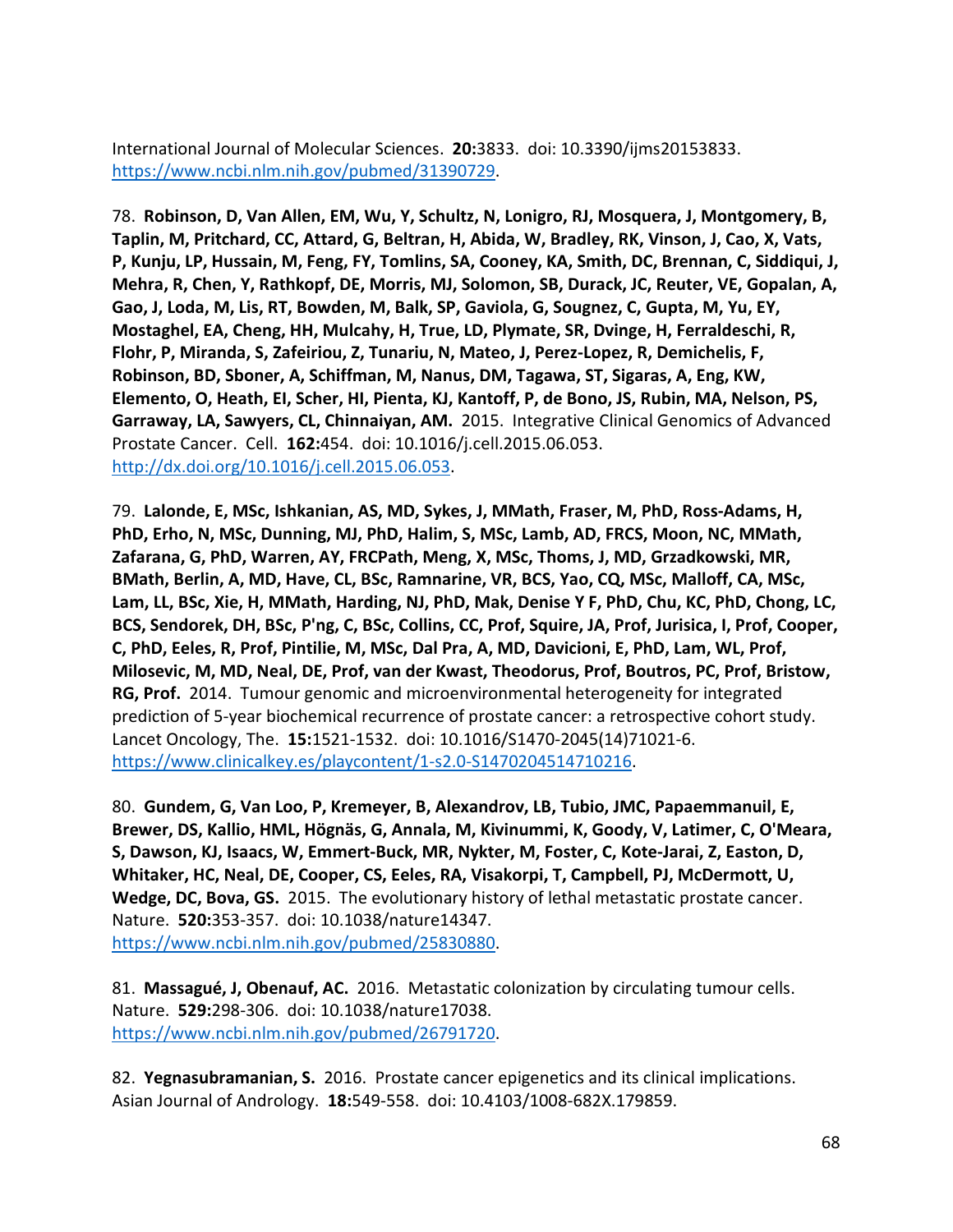[http://www.ajandrology.com/article.asp?issn=1008-](http://www.ajandrology.com/article.asp?issn=1008-682X;year=2016;volume=18;issue=4;spage=549;epage=558;aulast=Yegnasubramanian;type=0) [682X;year=2016;volume=18;issue=4;spage=549;epage=558;aulast=Yegnasubramanian;type=0.](http://www.ajandrology.com/article.asp?issn=1008-682X;year=2016;volume=18;issue=4;spage=549;epage=558;aulast=Yegnasubramanian;type=0)

83. **Frank, S, Nelson, P, Vasioukhin, V.** 2018. Recent advances in prostate cancer research: large-scale genomic analyses reveal novel driver mutations and DNA repair defects. F1000 Research. **7:**1173. doi: 10.12688/f1000research.14499.1. [https://www.ncbi.nlm.nih.gov/pubmed/30135717.](https://www.ncbi.nlm.nih.gov/pubmed/30135717)

84. **Eeles, R, Goh, C, Castro, E, Bancroft, E, Guy, M, Al Olama, AA, Easton, D, Kote-Jarai, Z.**  2014. The genetic epidemiology of prostate cancer and its clinical implications. Nature Reviews. Urology. **11:**18-31. doi: 10.1038/nrurol.2013.266. [https://www.ncbi.nlm.nih.gov/pubmed/24296704.](https://www.ncbi.nlm.nih.gov/pubmed/24296704)

85. **Mateo, J, Boysen, G, Barbieri, CE, Bryant, HE, Castro, E, Nelson, PS, Olmos, D, Pritchard, CC, Rubin, MA, de Bono, JS.** 2016. DNA Repair in Prostate Cancer: Biology and Clinical Implications. European Urology. **71:**417-425. doi: 10.1016/j.eururo.2016.08.037. [https://www.clinicalkey.es/playcontent/1-s2.0-S0302283816305048.](https://www.clinicalkey.es/playcontent/1-s2.0-S0302283816305048)

86. **Beltran, H, Oromendia, C, Danila, DC, Montgomery, B, Hoimes, C, Szmulewitz, RZ, Vaishampayan, U, Armstrong, AJ, Stein, M, Pinski, J, Mosquera, JM, Sailer, V, Bareja, R, Romanel, A, Gumpeni, N, Sboner, A, Dardenne, E, Puca, L, Prandi, D, Rubin, MA, Scher, HI, Rickman, DS, Demichelis, F, Nanus, DM, Ballman, KV, Tagawa, ST.** 2019. A Phase II Trial of the Aurora Kinase A Inhibitor Alisertib for Patients with Castration-resistant and Neuroendocrine Prostate Cancer: Efficacy and Biomarkers. Clinical Cancer Research. **25:**43-51. doi: 10.1158/1078-0432.CCR-18-1912. [https://www.ncbi.nlm.nih.gov/pubmed/30232224.](https://www.ncbi.nlm.nih.gov/pubmed/30232224)

87. **Kim, D, Salzberg, SL.** 2011. TopHat-Fusion: an algorithm for discovery of novel fusion transcripts. Genome Biology. **12:**R72. doi: 10.1186/gb-2011-12-8-r72. [https://www.ncbi.nlm.nih.gov/pubmed/21835007.](https://www.ncbi.nlm.nih.gov/pubmed/21835007)

88. **Dai, C, Heemers, H, Sharifi, N.** 2017. Androgen Signaling in Prostate Cancer. Cold Spring Harbor Perspectives in Medicine. **7:**a030452. doi: 10.1101/cshperspect.a030452. [https://www.ncbi.nlm.nih.gov/pubmed/28389515.](https://www.ncbi.nlm.nih.gov/pubmed/28389515)

89. **Hoang, DT, Iczkowski, KA, Kilari, D, See, W, Nevalainen, MT.** 2017. Androgen receptordependent and -independent mechanisms driving prostate cancer progression: Opportunities for therapeutic targeting from multiple angles. . [https://jdc.jefferson.edu/student\\_papers/7.](https://jdc.jefferson.edu/student_papers/7)

90. **Huggins, C, Hodges, CV.** 2002. Studies on Prostatic Cancer: I. The Effect of Castration, of Estrogen and of Androgen Injection on Serum Phosphatases in Metastatic Carcinoma of the Prostate. Journal of Urology. **168:**9-12. doi: 10.1016/S0022-5347(05)64820-3.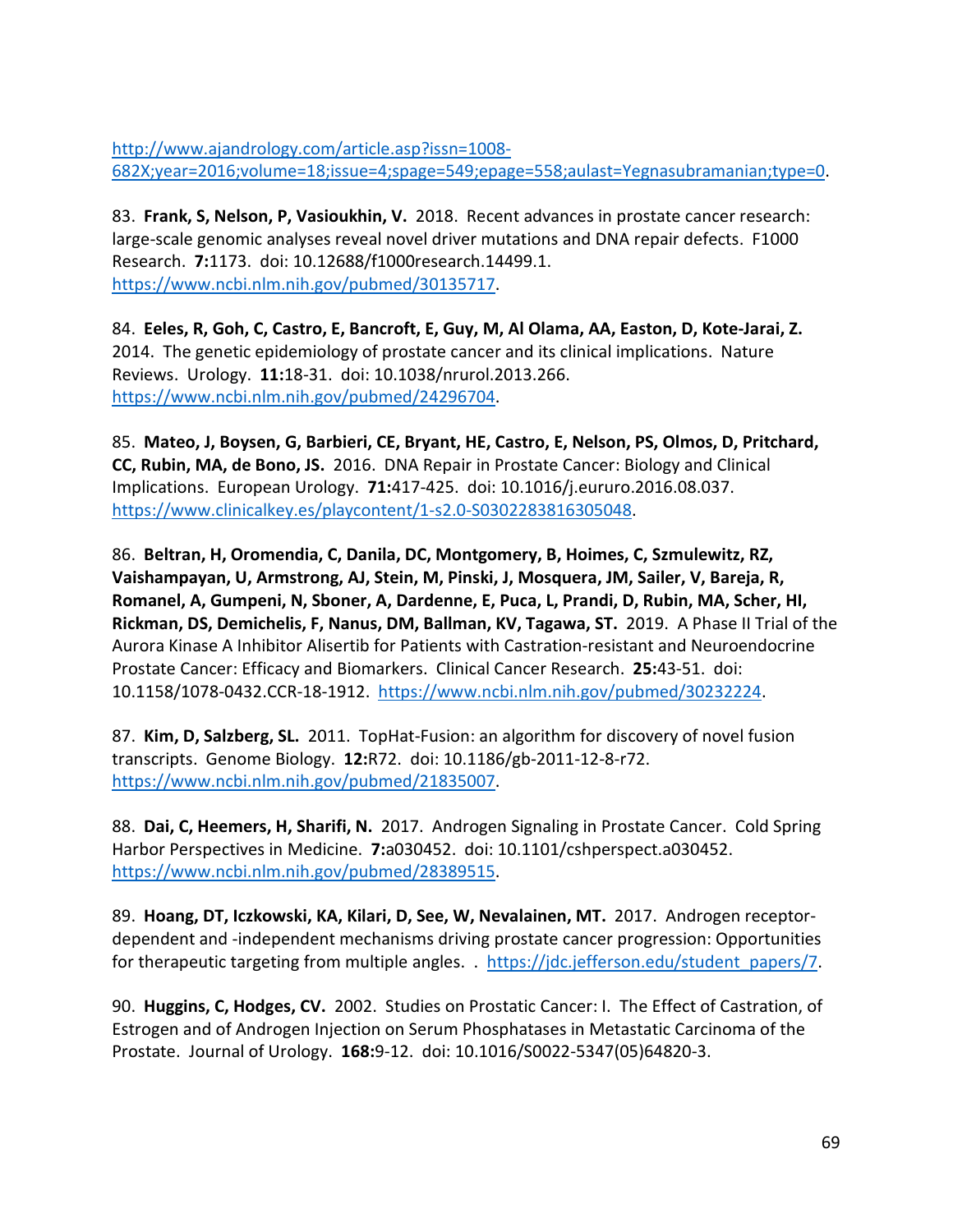91. **Charles J. Ryan, Donald J. Tindall.** 2011. Androgen Receptor Rediscovered: The New Biology and Targeting the Androgen Receptor Therapeutically. Journal of Clinical Oncology. **29:**3651-3658. doi: 10.1200/JCO.2011.35.2005. [http://jco.ascopubs.org/content/29/27/3651.abstract.](http://jco.ascopubs.org/content/29/27/3651.abstract)

92. **Chen, M, Chen, Y, Tsai, H, Tzai, T, Chen, M, Tsai, Y.** 2017. Transdermal Delivery of Luteinizing Hormone-releasing Hormone with Chitosan Microneedles: A Promising Tool for Androgen Deprivation Therapy. Anticancer Research. **37:**6791. doi: 10.21873/anticanres.12139. [https://www.ncbi.nlm.nih.gov/pubmed/29187457.](https://www.ncbi.nlm.nih.gov/pubmed/29187457)

93. **Crawford, ED, Heidenreich, A, Lawrentschuk, N, Tombal, B, Pompeo, ACL, Mendoza-Valdes, A, Miller, K, Debruyne, FMJ, Klotz, L.** 2019. Androgen-targeted therapy in men with prostate cancer: evolving practice and future considerations. Prostate Cancer and Prostatic Diseases. **22:**24-38. doi: 10.1038/s41391-018-0079-0. [https://www.ncbi.nlm.nih.gov/pubmed/30131604.](https://www.ncbi.nlm.nih.gov/pubmed/30131604)

94. **Mu, P, Zhang, Z, Benelli, M, Karthaus, WR, Hoover, E, Chen, C, Wongvipat, J, Ku, S, Gao, D, Cao, Z, Shah, N, Adams, EJ, Abida, W, Watson, PA, Prandi, D, Huang, C, de Stanchina, E, Lowe, SW, Ellis, L, Beltran, H, Rubin, MA, Goodrich, DW, Demichelis, F, Sawyers, CL.** 2017. SOX2 promotes lineage plasticity and antiandrogen resistance in TP53 - and RB1 -deficient prostate cancer. Science (American Association for the Advancement of Science). **355:**84-88. doi: 10.1126/science.aah4307. [https://www.ncbi.nlm.nih.gov/pubmed/28059768.](https://www.ncbi.nlm.nih.gov/pubmed/28059768)

95. **Sun, J, Li, S, Wang, F, Fan, C, Wang, J.** 2019. Identification of key pathways and genes in PTEN mutation prostate cancer by bioinformatics analysis. BMC Medical Genetics. **20:**191. doi: 10.1186/s12881-019-0923-7. [https://www.ncbi.nlm.nih.gov/pubmed/31791268.](https://www.ncbi.nlm.nih.gov/pubmed/31791268)

96. **Risbridger, GP, Toivanen, R, Taylor, RA.** 2018. Preclinical Models of Prostate Cancer: Patient-Derived Xenografts, Organoids, and Other Explant Models. Cold Spring Harbor Perspectives in Medicine. **8:**a030536. doi: 10.1101/cshperspect.a030536. [https://www.ncbi.nlm.nih.gov/pubmed/29311126.](https://www.ncbi.nlm.nih.gov/pubmed/29311126)

97. **Yang, J, Weinberg, RA.** 2008. Epithelial-Mesenchymal Transition: At the Crossroads of Development and Tumor Metastasis. Developmental Cell. **14:**818-829. doi: 10.1016/j.devcel.2008.05.009. [http://dx.doi.org/10.1016/j.devcel.2008.05.009.](http://dx.doi.org/10.1016/j.devcel.2008.05.009)

98. **Mouse Tumor Biology Database.** 2020. Patient Derived Xenograft Search Form. .

99. **Living Tumor Laboratory.** Overview of Xenograft Models in the Living Tumor Laboratory. **2020:**.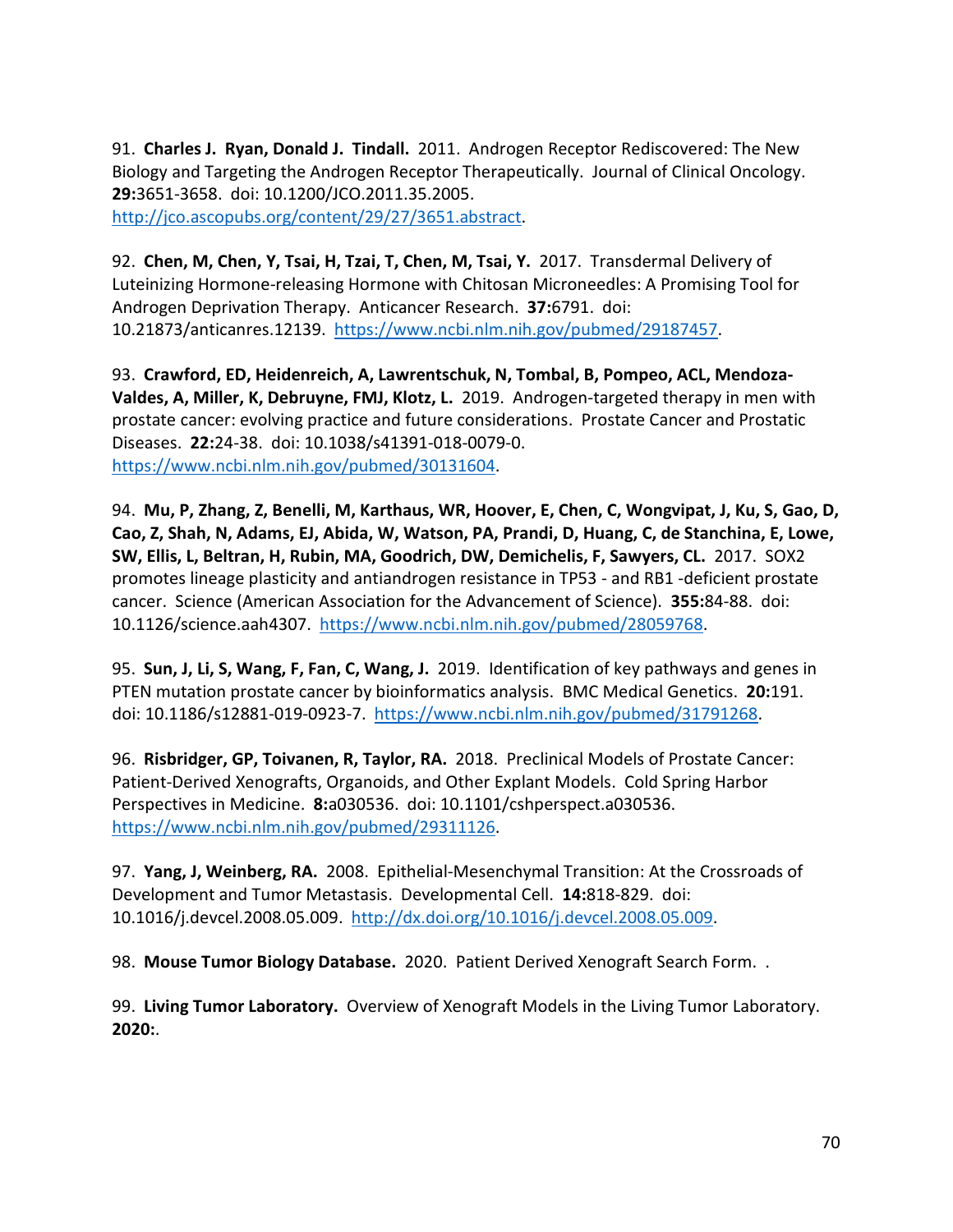100. **Carling, D.** 2017. AMPK signalling in health and disease. Current Opinion in Cell Biology. **45:**31-37. doi: 10.1016/j.ceb.2017.01.005. [https://www.clinicalkey.es/playcontent/1-s2.0-](https://www.clinicalkey.es/playcontent/1-s2.0-S0955067417300169) [S0955067417300169.](https://www.clinicalkey.es/playcontent/1-s2.0-S0955067417300169)

101. **Garcia, D, Shaw, RJ.** 2017. AMPK: Mechanisms of Cellular Energy Sensing and Restoration of Metabolic Balance. Molecular Cell. **66:**789-800. doi: 10.1016/j.molcel.2017.05.032. [https://www.sciencedirect.com/science/article/pii/S1097276517303969.](https://www.sciencedirect.com/science/article/pii/S1097276517303969)

102. **Y.V. Madhavi, Nikhil Gaikwad, Veera Ganesh Yerra, Anil Kumar Kalvala, Srinivas Nanduri, Ashutosh Kumar.** 2019. Targeting AMPK in Diabetes and Diabetic Complications: Energy Homeostasis, Autophagy and Mitochondrial Health. Current Medicinal Chemistry. **26:**5207-5229. doi: 10.2174/0929867325666180406120051. [http://www.eurekaselect.com/openurl/content.php?genre=article&issn=0929-](http://www.eurekaselect.com/openurl/content.php?genre=article&issn=0929-8673&volume=26&issue=27&spage=5207) [8673&volume=26&issue=27&spage=5207.](http://www.eurekaselect.com/openurl/content.php?genre=article&issn=0929-8673&volume=26&issue=27&spage=5207)

103. **Lyons, CL, Roche, HM.** 2018. Nutritional Modulation of AMPK-Impact upon Metabolic-Inflammation. International Journal of Molecular Sciences. **19:**3092. doi: 10.3390/ijms19103092. [https://www.ncbi.nlm.nih.gov/pubmed/30304866.](https://www.ncbi.nlm.nih.gov/pubmed/30304866)

104. **Sébastien Herzig, Reuben J Shaw.** 2018. AMPK: guardian of metabolism and mitochondrial homeostasis. Nature Reviews. Molecular Cell Biology. **19:**121-135. doi: 10.1038/nrm.2017.95. [https://www.ncbi.nlm.nih.gov/pubmed/28974774.](https://www.ncbi.nlm.nih.gov/pubmed/28974774)

105. **Yan, Y, Zhou, XE, Xu, HE, Melcher, K.** 2018. Structure and Physiological Regulation of AMPK. International Journal of Molecular Sciences. **19:**3534. doi: 10.3390/ijms19113534. [https://www.ncbi.nlm.nih.gov/pubmed/30423971.](https://www.ncbi.nlm.nih.gov/pubmed/30423971)

106. **Ahalawat, N, Murarka, RK.** 2017. Molecular Mechanism of Nucleotide-Dependent Allosteric Regulation in AMP-Activated Protein Kinase. The Journal of Physical Chemistry. B. **121:**2919-2930. doi: 10.1021/acs.jpcb.6b11223. [https://www.ncbi.nlm.nih.gov/pubmed/28345916.](https://www.ncbi.nlm.nih.gov/pubmed/28345916)

107. **Mobbs, JI, Di Paolo, A, Metcalfe, RD, Selig, E, Stapleton, DI, Griffin, MDW, Gooley, PR.**  2018. Unravelling the Carbohydrate-Binding Preferences of the Carbohydrate-Binding Modules of AMP-Activated Protein Kinase. ChemBioChem. **19:**229-238. doi: 10.1002/cbic.201700589. [https://onlinelibrary.wiley.com/doi/abs/10.1002/cbic.201700589.](https://onlinelibrary.wiley.com/doi/abs/10.1002/cbic.201700589)

108. **Hardie, DG.** 2014. AMPK: positive and negative regulation, and its role in whole-body energy homeostasis. Current Opinion in Cell Biology. **33:**1-7. doi: 10.1016/j.ceb.2014.09.004. [https://www.clinicalkey.es/playcontent/1-s2.0-S0955067414001069.](https://www.clinicalkey.es/playcontent/1-s2.0-S0955067414001069)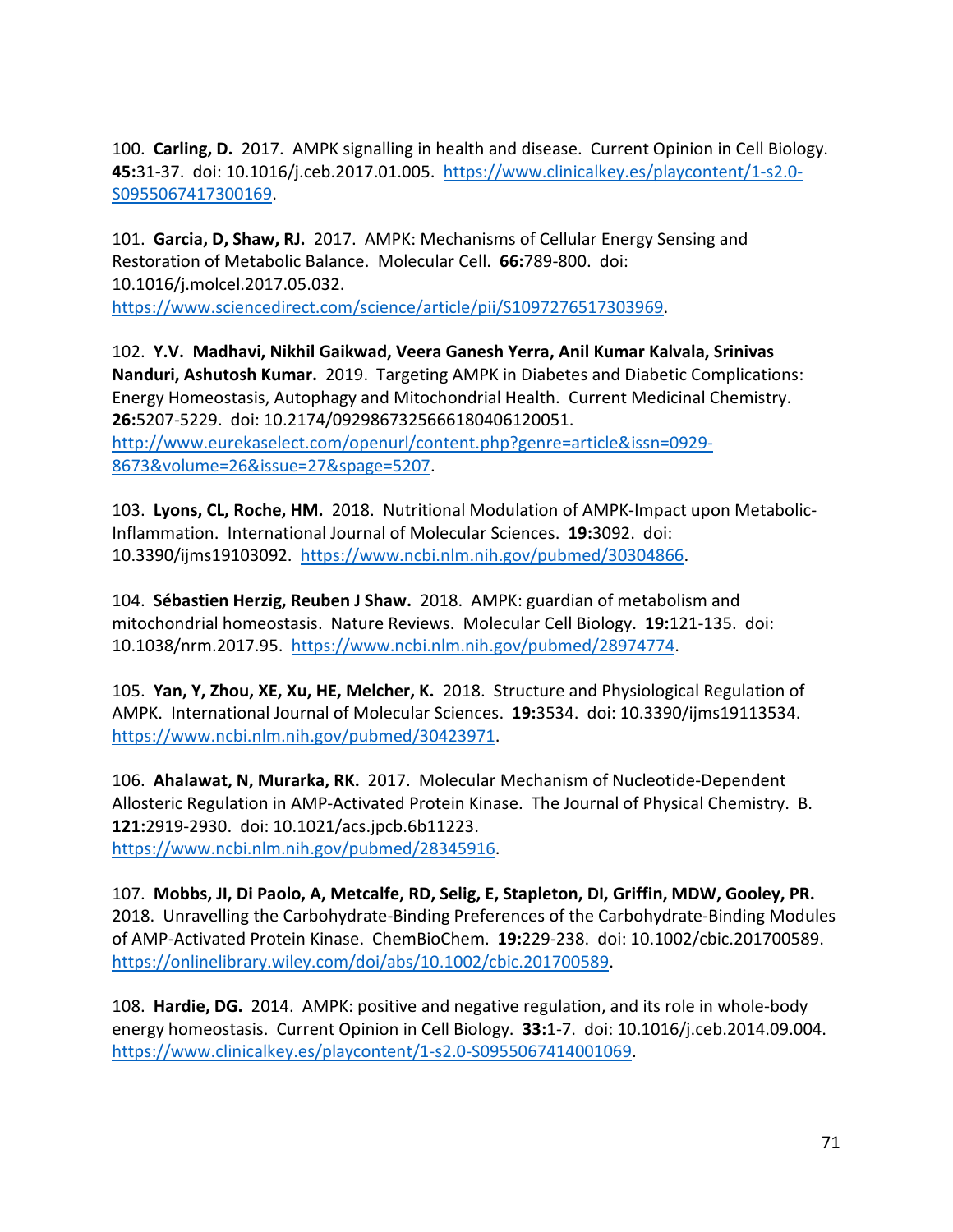109. **Hardie, D. Grahame|Schaffer, Bethany E.|Brunet, Anne.** 2015. AMPK: An Energy-Sensing Pathway with Multiple Inputs and Outputs. Trends in Cell Biology. **26:**190-201. doi: 10.1016/j.tcb.2015.10.013. [https://www.clinicalkey.es/playcontent/1-s2.0-](https://www.clinicalkey.es/playcontent/1-s2.0-S0962892415002159) [S0962892415002159.](https://www.clinicalkey.es/playcontent/1-s2.0-S0962892415002159)

110. **Sanders, MJ, Grondin, PO, Hegarty, BD, Snowden, MA, Carling, D.** 2007. Investigating the mechanism for AMP activation of the AMP-activated protein kinase cascade. Biochemical Journal. **403:**139-148. doi: 10.1042/BJ20061520. [https://www.ncbi.nlm.nih.gov/pubmed/17147517.](https://www.ncbi.nlm.nih.gov/pubmed/17147517)

111. **Hawley, SA, Boudeau, J, Reid, JL, Mustard, KJ, Udd, L, Mäkelä, TP, Alessi, DR, Hardie, DG.**  2003. Complexes between the LKB1 tumor suppressor, STRAD alpha/beta and MO25 alpha/beta are upstream kinases in the AMP-activated protein kinase cascade. Journal of Biology (London, England). **2:**28. doi: 10.1186/1475-4924-2-28. [https://www.ncbi.nlm.nih.gov/pubmed/14511394.](https://www.ncbi.nlm.nih.gov/pubmed/14511394)

112. **Shackelford, DB, Shaw, RJ.** 2009. The LKB1-AMPK pathway: metabolism and growth control in tumour suppression. Nature Reviews Cancer. **9:**563-575. doi: 10.1038/nrc2676. [http://dx.doi.org/10.1038/nrc2676.](http://dx.doi.org/10.1038/nrc2676)

113. **Jin, L, Chun, J, Pan, C, Kumar, A, Zhang, G, Ha, Y, Li, D, Alesi, GN, Kang, Y, Zhou, L, Yu, W, Magliocca, KR, Khuri, FR, Qu, C, Metallo, C, Owonikoko, TK, Kang, S.** 2018. The PLAG1-GDH1 Axis Promotes Anoikis Resistance and Tumor Metastasis through CamKK2-AMPK Signaling in LKB1-Deficient Lung Cancer. Molecular Cell. **69:**87-99.e7. doi: 10.1016/j.molcel.2017.11.025. [http://dx.doi.org/10.1016/j.molcel.2017.11.025.](http://dx.doi.org/10.1016/j.molcel.2017.11.025)

114. **Kullmann, L, Krahn, MP.** 2018. Controlling the master-upstream regulation of the tumor suppressor LKB1. Oncogene. **37:**3045-3057. doi: 10.1038/s41388-018-0145-z. [https://www.ncbi.nlm.nih.gov/pubmed/29540834.](https://www.ncbi.nlm.nih.gov/pubmed/29540834)

115. **Seung-Pyo Hong, Fiona C. Leiper, Angela Woods, David Carling, Marian Carlson.** 2003. Activation of Yeast Snf1 and Mammalian AMP-Activated Protein Kinase by Upstream Kinases. Proceedings of the National Academy of Sciences of the United States of America. **100:**8839- 8843. doi: 10.1073/pnas.1533136100. [https://www.jstor.org/stable/3148309.](https://www.jstor.org/stable/3148309)

116. **Hawley, SA, Pan, DA, Mustard, KJ, Ross, L, Bain, J, Edelman, AM, Frenguelli, BG, Hardie, DG.** 2005. Calmodulin-dependent protein kinase kinase-β is an alternative upstream kinase for AMP-activated protein kinase. Cell Metabolism. **2:**9-19. doi: 10.1016/j.cmet.2005.05.009. [http://dx.doi.org/10.1016/j.cmet.2005.05.009.](http://dx.doi.org/10.1016/j.cmet.2005.05.009)

117. **Daignan-Fornier, B, Pinson, B.** 2012. 5-Aminoimidazole-4-carboxamide-1-beta-Dribofuranosyl 5'-Monophosphate (AICAR), a Highly Conserved Purine Intermediate with Multiple Effects. Metabolites. **2:**292-302. doi: 10.3390/metabo2020292.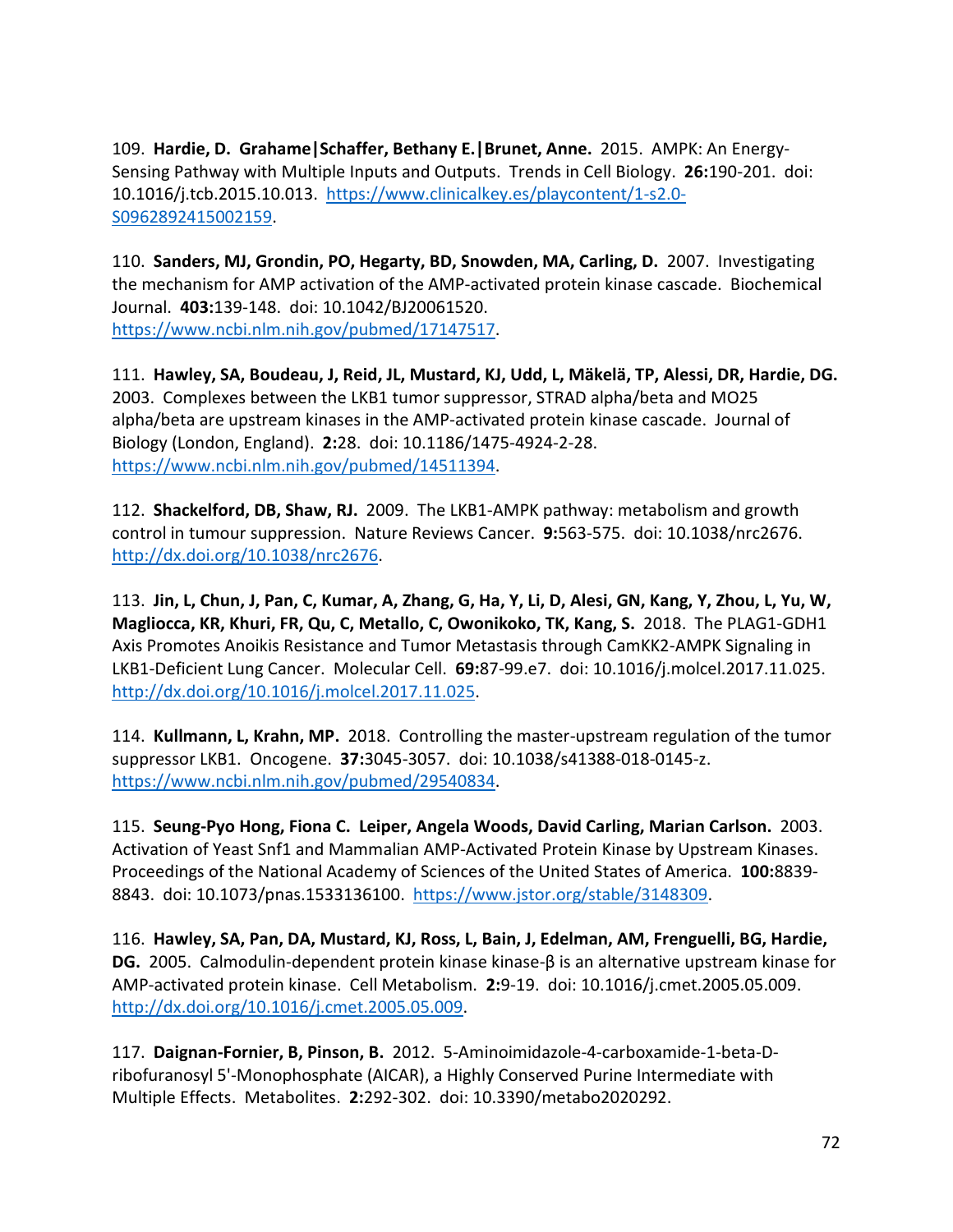https://www.openaire.eu/search/publication?articleId=od 267::c2af6df03e97c46ce54a [8e24bfc19d3f.](https://www.openaire.eu/search/publication?articleId=od_______267::c2af6df03e97c46ce54a8e24bfc19d3f)

118. **Anonymous** Adiponectin and AdipoR1 regulate PGC-1a andmitochondria byCa21 andAMPK/SIRT1. .

119. **Liu, X, Chhipa, RR, Nakano, I, Dasgupta, B.** 2014. The AMPK Inhibitor Compound C Is a Potent AMPK-Independent Antiglioma Agent. Molecular Cancer Therapeutics. **13:**596-605. doi: 10.1158/1535-7163.MCT-13-0579. [https://www.ncbi.nlm.nih.gov/pubmed/24419061.](https://www.ncbi.nlm.nih.gov/pubmed/24419061)

120. **Yadav, A, Kataria, MA, Saini, V, Yadav, A.** 2013. Role of leptin and adiponectin in insulin resistance. Clinica Chimica Acta. **417:**80-84. doi: 10.1016/j.cca.2012.12.007. [http://dx.doi.org/10.1016/j.cca.2012.12.007.](http://dx.doi.org/10.1016/j.cca.2012.12.007)

121. **Soto-Acosta, R, Bautista-Carbajal, P, Cervantes-Salazar, M, Angel-Ambrocio, AH, Del Angel, RM.** 2017. DENV up-regulates the HMG-CoA reductase activity through the impairment of AMPK phosphorylation: A potential antiviral target. PLoS Pathogens. **13:**e1006257. doi: 10.1371/journal.ppat.1006257. [https://www.ncbi.nlm.nih.gov/pubmed/28384260.](https://www.ncbi.nlm.nih.gov/pubmed/28384260)

122. **Possik, E, Pause, A.** 2018. Biochemical Measurement of Glycogen: Method to Investigate the AMPK-Glycogen Relationship. Methods in Molecular Biology (Clifton, N.J.). **1732:**57-67. doi: 10.1007/978-1-4939-7598-3\_4. [https://www.ncbi.nlm.nih.gov/pubmed/29480468.](https://www.ncbi.nlm.nih.gov/pubmed/29480468)

123. **DAVIES, SP, CARLING, D, HARDIE, DG.** 1989. Tissue distribution of the AMP-activated protein kinase, and lack of activation by cyclic-AMP-dependent protein kinase, studied using a specific and sensitive peptide assay. European Journal of Biochemistry. **186:**123-128. doi: 10.1111/j.1432-1033.1989.tb15185.x. [https://onlinelibrary.wiley.com/doi/abs/10.1111/j.1432-](https://onlinelibrary.wiley.com/doi/abs/10.1111/j.1432-1033.1989.tb15185.x) [1033.1989.tb15185.x.](https://onlinelibrary.wiley.com/doi/abs/10.1111/j.1432-1033.1989.tb15185.x)

124. **Inoki, K, Kim, J, Guan, K.** 2012. AMPK and mTOR in Cellular Energy Homeostasis and Drug Targets. Annual Review of Pharmacology and Toxicology. **52:**381-400. doi: 10.1146/annurevpharmtox-010611-134537. [https://www.ncbi.nlm.nih.gov/pubmed/22017684.](https://www.ncbi.nlm.nih.gov/pubmed/22017684)

125. **Pópulo, H, Lopes, JM, Soares, P.** 2012. The mTOR Signalling Pathway in Human Cancer. International Journal of Molecular Sciences. **13:**1886-1918. doi: 10.3390/ijms13021886. [https://www.ncbi.nlm.nih.gov/pubmed/22408430.](https://www.ncbi.nlm.nih.gov/pubmed/22408430)

126. **Polivka, J, Janku, F.** 2014. Molecular targets for cancer therapy in the PI3K/AKT/mTOR pathway. Pharmacology and Therapeutics. **142:**164-175. [https://www.sciencedirect.com/science/article/pii/S0163725813002404?via%3Dihub.](https://www.sciencedirect.com/science/article/pii/S0163725813002404?via%3Dihub)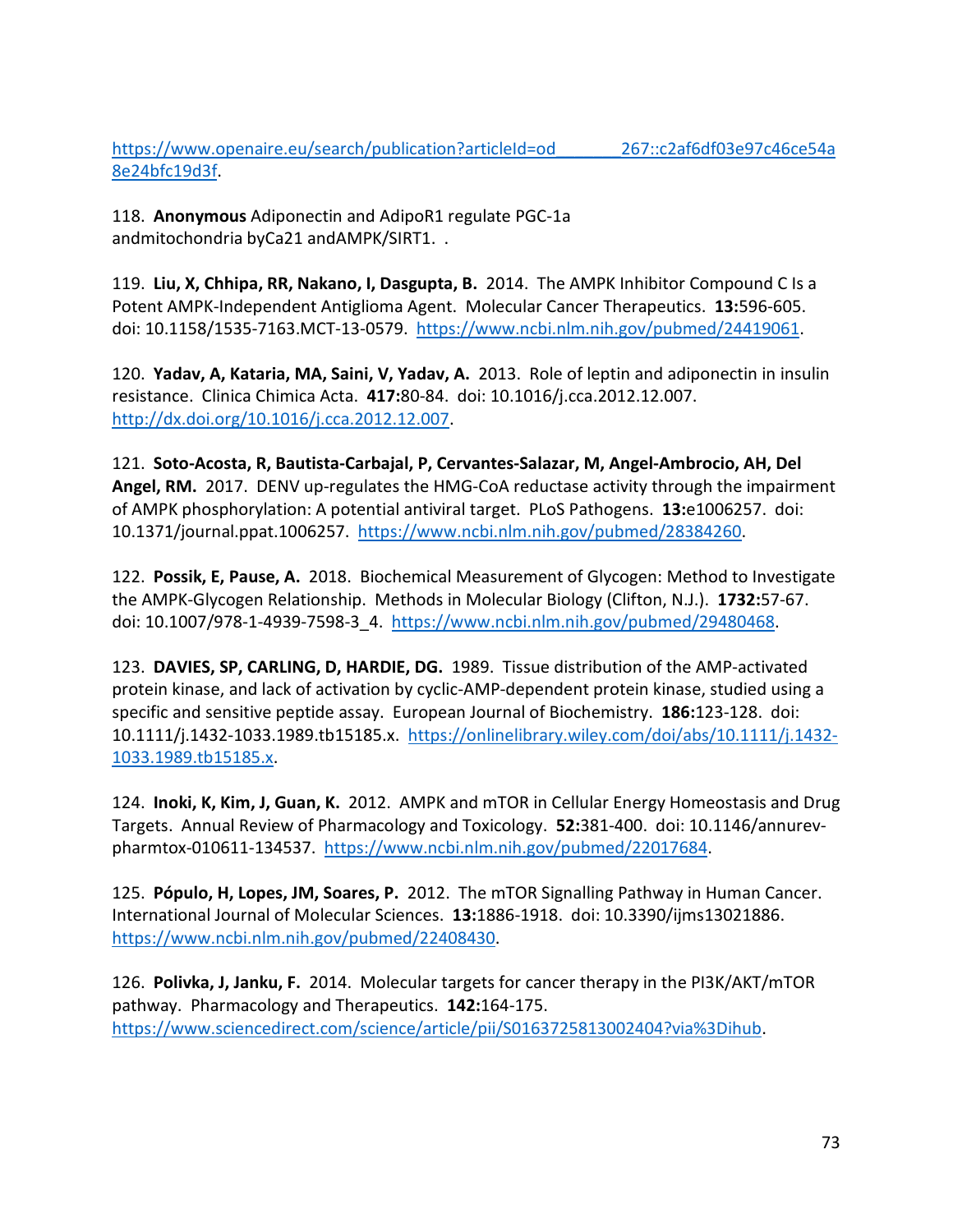127. **Lamming, DW, Ye, L, Sabatini, DM, Baur, JA.** 2013. Rapalogs and mTOR inhibitors as anti-aging therapeutics. The Journal of Clinical Investigation. **123:**980-989. doi: 10.1172/JCI64099. [https://www.ncbi.nlm.nih.gov/pubmed/23454761.](https://www.ncbi.nlm.nih.gov/pubmed/23454761)

128. **Goncalves, MD, Hopkins, BD, Cantley, LC.** 2018. Phosphatidylinositol 3-Kinase, Growth Disorders, and Cancer. The New England Journal of Medicine. **379:**2052-2062. doi: 10.1056/NEJMra1704560. [http://dx.doi.org/10.1056/NEJMra1704560.](http://dx.doi.org/10.1056/NEJMra1704560)

129. **Jean, S, Kiger, AA.** 2014. Classes of phosphoinositide 3-kinases at a glance. Journal of Cell Science. **127:**923-928. doi: 10.1242/jcs.093773. [https://www.ncbi.nlm.nih.gov/pubmed/24587488.](https://www.ncbi.nlm.nih.gov/pubmed/24587488)

130. **Wang, Q, Chen, X, Hay, N.** 2017. Akt as a target for cancer therapy: more is not always better (lessons from studies in mice). British Journal of Cancer. **117:**159-163. doi: 10.1038/bjc.2017.153. [https://www.ncbi.nlm.nih.gov/pubmed/28557977.](https://www.ncbi.nlm.nih.gov/pubmed/28557977)

131. **Bertacchini, J, Heidari, N, Mediani, L, Capitani, S, Shahjahani, M, Ahmadzadeh, A, Saki, N.** 2015. Targeting PI3K/AKT/mTOR network for treatment of leukemia. Cell. Mol. Life Sci. **72:**2337-2347. doi: 10.1007/s00018-015-1867-5. [https://www.ncbi.nlm.nih.gov/pubmed/25712020.](https://www.ncbi.nlm.nih.gov/pubmed/25712020)

132. **Jinghui Zhao, Bo Zhai, Steven P. Gygi, Alfred Lewis Goldberg.** 2015. mTOR inhibition activates overall protein degradation by the ubiquitin proteasome system as well as by autophagy. Proceedings of the National Academy of Sciences of the United States of America. **112:**15790-15797. doi: 10.1073/pnas.1521919112. [https://www.jstor.org/stable/26466236.](https://www.jstor.org/stable/26466236)

133. **Martineau, Y, Azar, R, Bousquet, C, Pyronnet, S.** 2013. Anti-oncogenic potential of the eIF4E-binding proteins. Oncogene. **32:**671-677. doi: 10.1038/onc.2012.116. [https://www.ncbi.nlm.nih.gov/pubmed/22508483.](https://www.ncbi.nlm.nih.gov/pubmed/22508483)

134. **Gingras, AC, Raught, B, Gygi, SP, Niedzwiecka, A, Miron, M, Burley, SK, Polakiewicz, RD, Wyslouch-Cieszynska, A, Aebersold, R, Sonenberg, N.** 2001. Hierarchical phosphorylation of the translation inhibitor 4E-BP1. Genes & Development. **15:**2852-2864. doi: 10.1101/gad.912401. [https://www.ncbi.nlm.nih.gov/pubmed/11691836.](https://www.ncbi.nlm.nih.gov/pubmed/11691836)

135. **Xuemin Wang, Wei Li, Josep-Lluis Parra, Anne Beugnet, Christopher G. Proud.** 2003. The C Terminus of Initiation Factor 4E-Binding Protein 1 Contains Multiple Regulatory Features That Influence Its Function and Phosphorylation. Molecular and Cellular Biology. **23:**1546- 1557. doi: 10.1128/MCB.23.5.1546-1557.2003. [http://mcb.asm.org/content/23/5/1546.abstract.](http://mcb.asm.org/content/23/5/1546.abstract)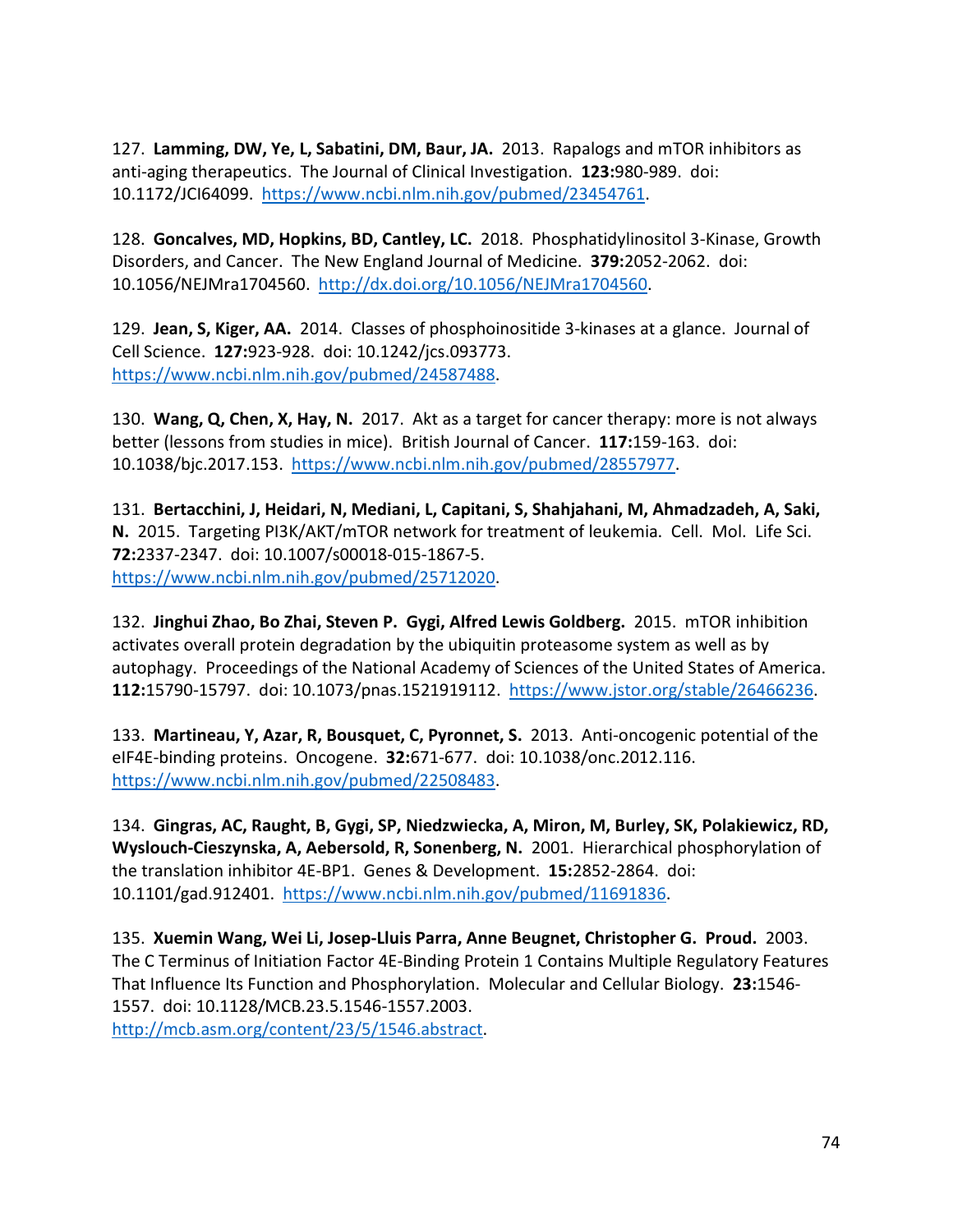136. **Herrero, M, Mandelboum, S, Elroy-Stein, O.** 2019. eIF2B Mutations Cause Mitochondrial Malfunction in Oligodendrocytes. Neuromol Med. **21:**303-313. doi: 10.1007/s12017-019- 08551-9. [https://www.ncbi.nlm.nih.gov/pubmed/31134486.](https://www.ncbi.nlm.nih.gov/pubmed/31134486)

137. **Lamming, DW.** 2016. Inhibition of the Mechanistic Target of Rapamycin (mTOR)– Rapamycin and Beyond. Cold Spring Harbor Perspectives in Medicine. **6:**a025924. doi: 10.1101/cshperspect.a025924. [https://www.ncbi.nlm.nih.gov/pubmed/27048303.](https://www.ncbi.nlm.nih.gov/pubmed/27048303)

138. **Saran, U, Foti, M, Dufour, J.** 2015. Cellular and molecular effects of the mTOR inhibitor everolimus. Clinical Science (1979). **129:**895-914. doi: 10.1042/CS20150149. [https://www.ncbi.nlm.nih.gov/pubmed/26330617.](https://www.ncbi.nlm.nih.gov/pubmed/26330617)

139. **Viollet, B, Kim, J, Guan, K, Kundu, M.** 2011. AMPK and mTOR regulate autophagy through direct phosphorylation of Ulk1. Nature Cell Biology. **13:**132-141. doi: 10.1038/ncb2152. [http://dx.doi.org/10.1038/ncb2152.](http://dx.doi.org/10.1038/ncb2152)

140. **Peffley, DM, Sharma, C, Hentosh, P, Buechler, RD.** 2007. Perillyl alcohol and genistein differentially regulate PKB/Akt and 4E-BP1 phosphorylation as well as eIF4E/eIF4G interactions in human tumor cells. Archives of Biochemistry and Biophysics. **465:**266-273. doi: 10.1016/j.abb.2007.05.022. [http://dx.doi.org/10.1016/j.abb.2007.05.022.](http://dx.doi.org/10.1016/j.abb.2007.05.022)

141. **Bergman, ME, Davis, B, Phillips, MA.** 2019. Medically Useful Plant Terpenoids: Biosynthesis, Occurrence, and Mechanism of Action. Molecules (Basel, Switzerland). **24:**3961. doi: 10.3390/molecules24213961. [https://www.ncbi.nlm.nih.gov/pubmed/31683764.](https://www.ncbi.nlm.nih.gov/pubmed/31683764)

142. **Mo, H, Jeter, R, Bachmann, A, Yount, ST, Shen, C, Yeganehjoo, H.** 2018. The Potential of Isoprenoids in Adjuvant Cancer Therapy to Reduce Adverse Effects of Statins. Frontiers in Pharmacology. **9:**1515. doi: 10.3389/fphar.2018.01515. [https://www.ncbi.nlm.nih.gov/pubmed/30662405.](https://www.ncbi.nlm.nih.gov/pubmed/30662405)

143. **Yoshimori, T, Noda, T, George, MD, Ohsumi, M, Mizushima, N, Ishii, T, Ohsumi, Y, Tanaka, Y, Klionsky, DJ.** 1998. A protein conjugation system essential for autophagy. Nature. **395:**395-398. doi: 10.1038/26506. [http://dx.doi.org/10.1038/26506.](http://dx.doi.org/10.1038/26506)

144. **Ding, W, Yin, X.** 2012. Mitophagy: mechanisms, pathophysiological roles, and analysis. Biological Chemistry. **393:**547-564. doi: 10.1515/hsz-2012-0119. [http://www.degruyter.com/doi/10.1515/hsz-2012-0119.](http://www.degruyter.com/doi/10.1515/hsz-2012-0119)

145. **Kulikov, AV, Luchkina, EA, Gogvadze, V, Zhivotovsky, B.** 2017. Mitophagy: Link to cancer development and therapy. Biochemical and Biophysical Research Communications. **482:**432- 439. doi: 10.1016/j.bbrc.2016.10.088. [http://dx.doi.org/10.1016/j.bbrc.2016.10.088.](http://dx.doi.org/10.1016/j.bbrc.2016.10.088)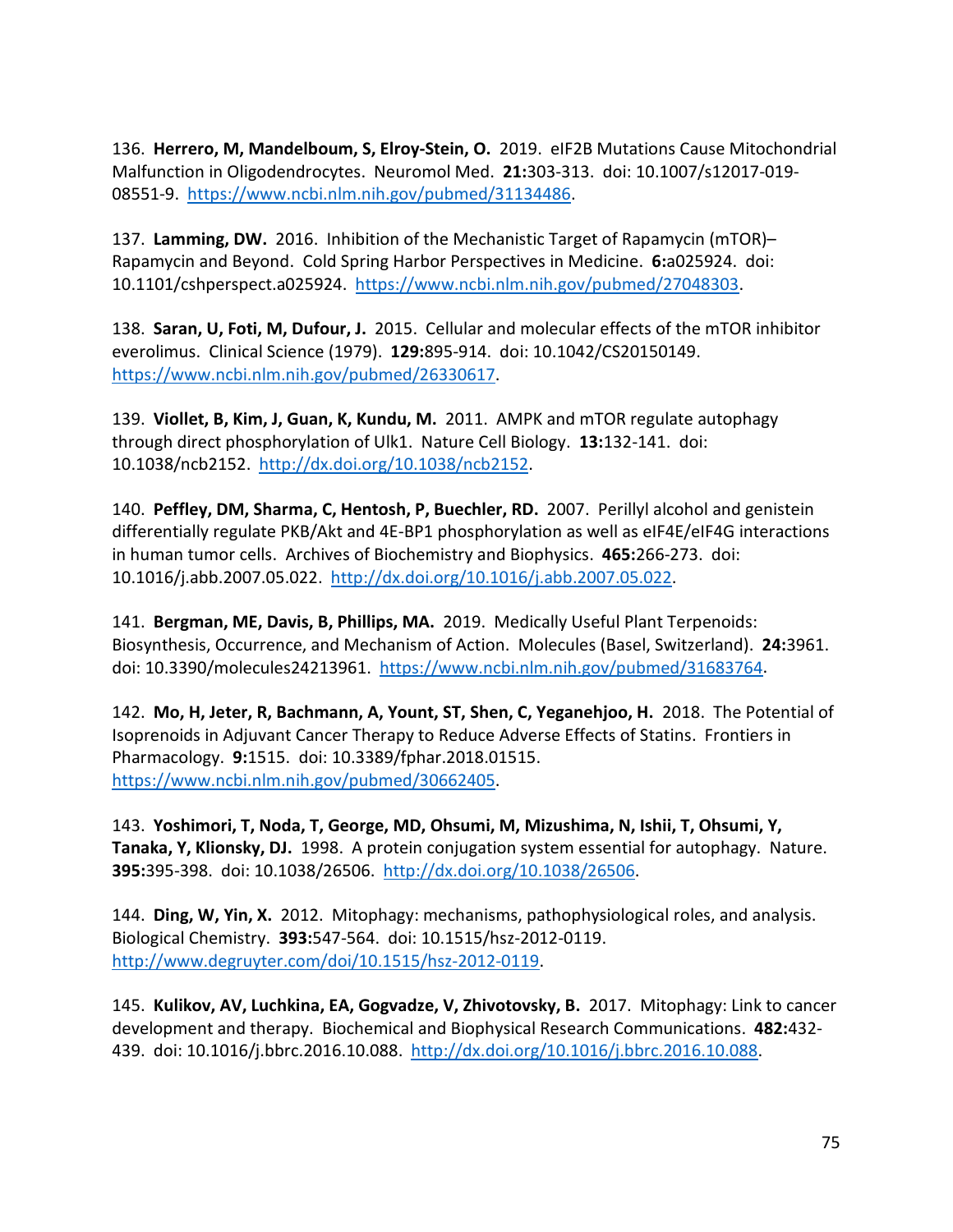146. **Hamacher-Brady, A, Hamacher-Brady, A, Brady, N, Brady, N.** 2016. Mitophagy programs: mechanisms and physiological implications of mitochondrial targeting by autophagy. Cell. Mol. Life Sci. **73:**775-795. doi: 10.1007/s00018-015-2087-8. [https://www.ncbi.nlm.nih.gov/pubmed/26611876.](https://www.ncbi.nlm.nih.gov/pubmed/26611876)

147. **Rozenknop, A, Reichert, AS, Kirkin, V, Löhr, F, Popovic, D, Occhipinti, A, Ney, PA, Wild, P, Terzic, J, Zhang, J, McEwan, DG, Novak, I, Dötsch, V, Rogov, V, Dikic, I.** 2010. Nix is a selective autophagy receptor for mitochondrial clearance. EMBO Reports. **11:**45-51. doi: 10.1038/embor.2009.256. [http://dx.doi.org/10.1038/embor.2009.256.](http://dx.doi.org/10.1038/embor.2009.256)

148. **Zhang, J, Randall, MS, Loyd, MR, Dorsey, FC, Kundu, M, Cleveland, JL, Ney, PA.** 2009. Mitochondrial clearance is regulated by Atg7-dependent and independent mechanisms during reticulocyte maturation. Blood. **114:**157-164. doi: 10.1182/blood-2008-04-151639. [https://www.ncbi.nlm.nih.gov/pubmed/19417210.](https://www.ncbi.nlm.nih.gov/pubmed/19417210)

149. **Mihaylova, MM, Shaw, RJ.** 2011. The AMP-activated protein kinase (AMPK) signaling pathway coordinates cell growth, autophagy, & metabolism. . doi: 10.1038/ncb2329. https://www.openaire.eu/search/publication?articleId=od\_\_\_\_\_\_\_\_\_267::aadf86c7aaabe1bb06c [7e9d88a685a50.](https://www.openaire.eu/search/publication?articleId=od_______267::aadf86c7aaabe1bb06c7e9d88a685a50)

150. **D'Arcy, MS.** 2019. Cell death: a review of the major forms of apoptosis, necrosis and autophagy. Cell Biology International. **43:**582-592. doi: 10.1002/cbin.11137. [https://onlinelibrary.wiley.com/doi/abs/10.1002/cbin.11137.](https://onlinelibrary.wiley.com/doi/abs/10.1002/cbin.11137)

151. **Song, S, Tan, J, Miao, Y, Li, M, Zhang, Q.** 2017. Crosstalk of autophagy and apoptosis: Involvement of the dual role of autophagy under ER stress. Journal of Cellular Physiology. **232:**2977-2984. doi: 10.1002/jcp.25785. [https://onlinelibrary.wiley.com/doi/abs/10.1002/jcp.25785.](https://onlinelibrary.wiley.com/doi/abs/10.1002/jcp.25785)

152. **Bujak, A, Crane, J, Lally, J, Ford, R, Kang, S, Rebalka, I, Green, A, Kemp, B, Hawke, T, Schertzer, J, Steinberg, G.** 2015. AMPK Activation of Muscle Autophagy Prevents Fasting-Induced Hypoglycemia and Myopathy during Aging. Cell Metabolism. **21:**883-890. doi: 10.1016/j.cmet.2015.05.016. [http://dx.doi.org/10.1016/j.cmet.2015.05.016.](http://dx.doi.org/10.1016/j.cmet.2015.05.016)

153. **Laker, RC, Drake, JC, Wilson, RJ, Lira, VA, Lewellen, BM, Ryall, KA, Fisher, CC, Zhang, M, Saucerman, JJ, Goodyear, LJ, Kundu, M, Yan, Z.** 2017. Ampk phosphorylation of Ulk1 is required for targeting of mitochondria to lysosomes in exercise-induced mitophagy. Nature Communications. **8:**1-13. doi: 10.1038/s41467-017-00520-9. [https://search.proquest.com/docview/1939221164.](https://search.proquest.com/docview/1939221164)

154. **McAlpine, F, Williamson, LE, Tooze, SA, Chan, EYW.** 2013. Regulation of nutrientsensitive autophagy by uncoordinated 51-like kinases 1 and 2. Autophagy. **9:**361-373. doi: 10.4161/auto.23066. [http://www.tandfonline.com/doi/abs/10.4161/auto.23066.](http://www.tandfonline.com/doi/abs/10.4161/auto.23066)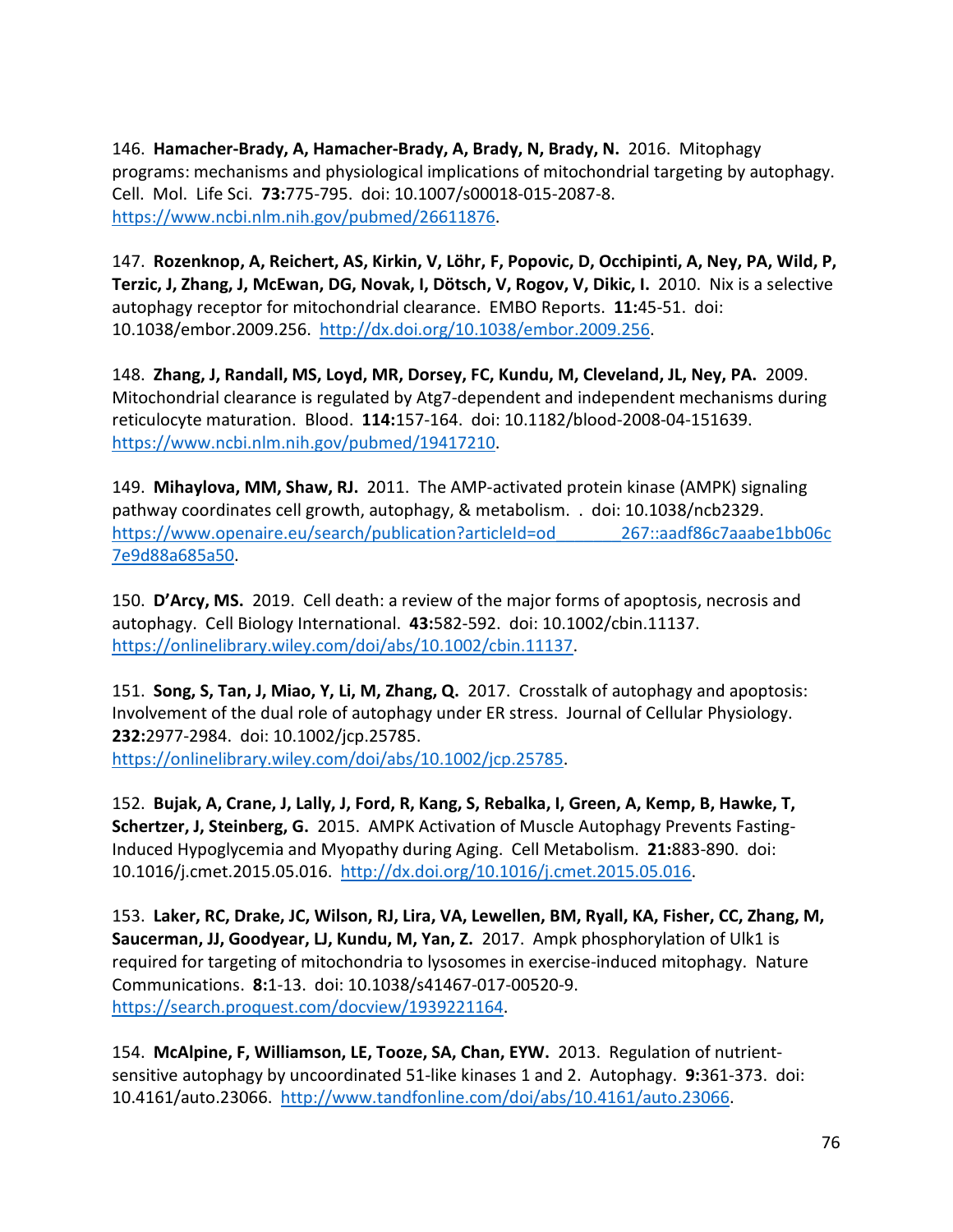155. **Lin, MG, Hurley, JH.** 2016. Structure and function of the ULK1 complex in autophagy. Current Opinion in Cell Biology. **39:**61-68. doi: 10.1016/j.ceb.2016.02.010. [https://www.clinicalkey.es/playcontent/1-s2.0-S0955067416300175.](https://www.clinicalkey.es/playcontent/1-s2.0-S0955067416300175)

156. **Kubli, D, Gustafsson, Å.** 2012. Mitochondria and Mitophagy: The Yin and Yang of Cell Death Control. Circulation Research. **111:**1208-1221. doi: 10.1161/CIRCRESAHA.112.265819. [http://ovidsp.ovid.com/ovidweb.cgi?T=JS&NEWS=n&CSC=Y&PAGE=fulltext&D=ovft&AN=00003](http://ovidsp.ovid.com/ovidweb.cgi?T=JS&NEWS=n&CSC=Y&PAGE=fulltext&D=ovft&AN=00003012-201210120-00015) [012-201210120-00015.](http://ovidsp.ovid.com/ovidweb.cgi?T=JS&NEWS=n&CSC=Y&PAGE=fulltext&D=ovft&AN=00003012-201210120-00015)

157. **Ashrafi, G, Schwarz, TL.** 2013. The pathways of mitophagy for quality control and clearance of mitochondria. Cell Death and Differentiation. **20:**31-42. doi: 10.1038/cdd.2012.81. [https://www.ncbi.nlm.nih.gov/pubmed/22743996.](https://www.ncbi.nlm.nih.gov/pubmed/22743996)

158. **Evans, A, Neuman, N.** 2016. The Mighty Mitochondria. Molecular Cell. **61:**641. doi: 10.1016/j.molcel.2016.02.002. [https://www.ncbi.nlm.nih.gov/pubmed/26942665.](https://www.ncbi.nlm.nih.gov/pubmed/26942665)

159. **van der Bliek, Alexander M, Sedensky, MM, Morgan, PG.** 2017. Cell Biology of the Mitochondrion. Genetics. **207:**843-871. doi: 10.1534/genetics.117.300262. [https://search.proquest.com/docview/1966803813.](https://search.proquest.com/docview/1966803813)

160. **Zorov, DB, Juhaszova, M, Sollott, SJ.** 2014. Mitochondrial Reactive Oxygen Species (ROS) and ROS-Induced ROS Release. Physiological Reviews. **94:**909-950. doi: 10.1152/physrev.00026.2013. [https://www.ncbi.nlm.nih.gov/pubmed/24987008.](https://www.ncbi.nlm.nih.gov/pubmed/24987008)

161. **Yang, Y, Karakhanova, S, Hartwig, W, D'Haese, JG, Philippov, PP, Werner, J, Bazhin, AV.**  2016. Mitochondria and Mitochondrial ROS in Cancer: Novel Targets for Anticancer Therapy. Journal of Cellular Physiology. **231:**2570-2581. doi: 10.1002/jcp.25349. [https://onlinelibrary.wiley.com/doi/abs/10.1002/jcp.25349.](https://onlinelibrary.wiley.com/doi/abs/10.1002/jcp.25349)

162. **Ploumi, C, Daskalaki, I, Tavernarakis, N.** 2017. Mitochondrial biogenesis and clearance: a balancing act. The FEBS Journal. **284:**183-195. doi: 10.1111/febs.13820. [https://onlinelibrary.wiley.com/doi/abs/10.1111/febs.13820.](https://onlinelibrary.wiley.com/doi/abs/10.1111/febs.13820)

163. **Whitaker, RM, Corum, D, Beeson, CC, Schnellmann, RG.** 2016. Mitochondrial Biogenesis as a Pharmacological Target: A New Approach to Acute and Chronic Diseases. Annual Review of Pharmacology and Toxicology. **56:**229-249. doi: 10.1146/annurev-pharmtox-010715-103155. [https://www.ncbi.nlm.nih.gov/pubmed/26566156.](https://www.ncbi.nlm.nih.gov/pubmed/26566156)

164. **Pickles, S, Vigié, P, Youle, RJ.** 2018. Mitophagy and Quality Control Mechanisms in Mitochondrial Maintenance. Current Biology. **28:**R170-R185. doi: 10.1016/j.cub.2018.01.004. [http://dx.doi.org/10.1016/j.cub.2018.01.004.](http://dx.doi.org/10.1016/j.cub.2018.01.004)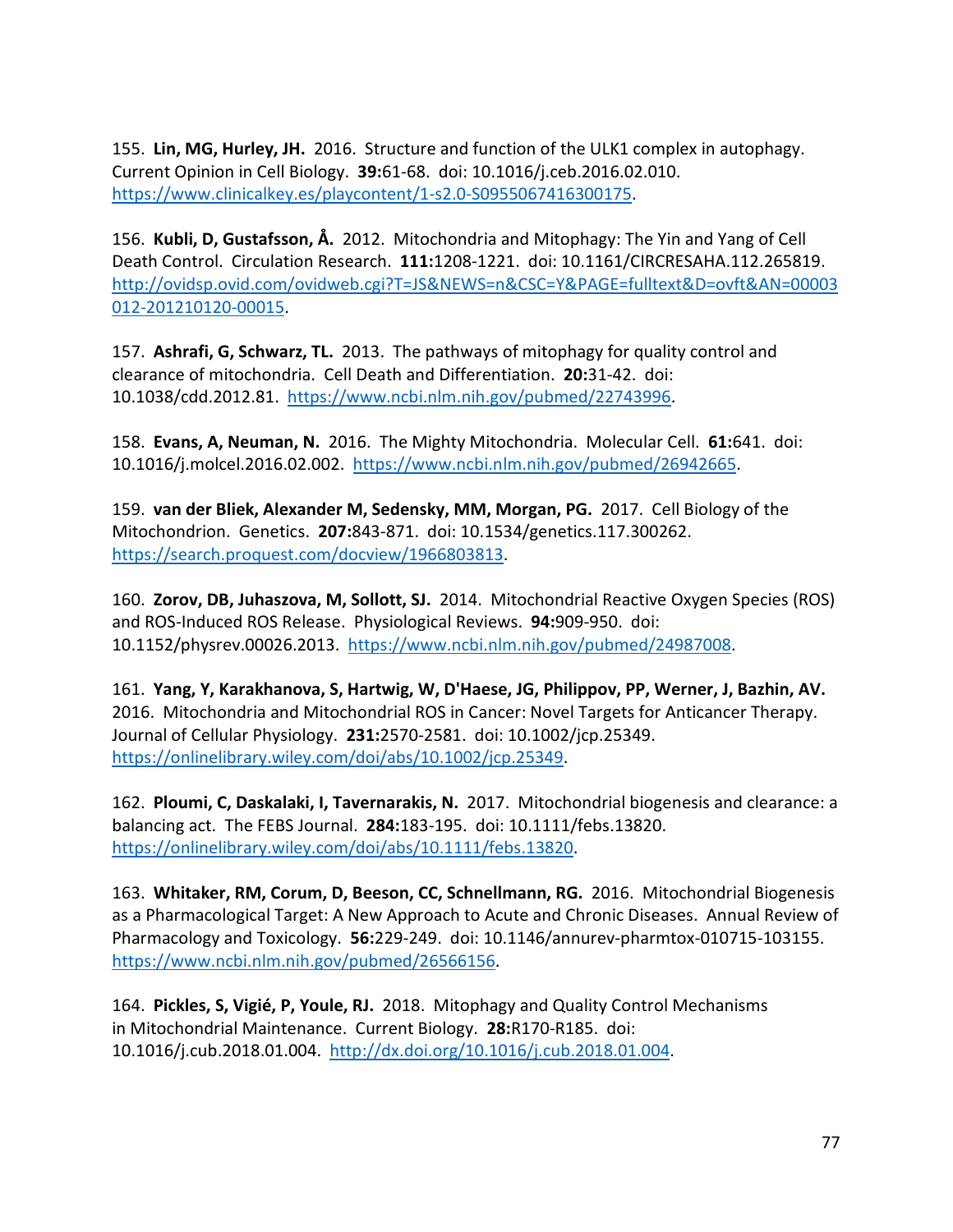165. **Yoo, S, Jung, Y.** 2018. A molecular approach to mitophagy and mitochondrial dynamics. Molecules and Cells. **41:**18-26. doi: 10.14348/molcells.2018.2277. [https://www.ncbi.nlm.nih.gov/pubmed/29370689.](https://www.ncbi.nlm.nih.gov/pubmed/29370689)

166. **Carracedo, A, Cantley, LC, Pandolfi, PP.** 2013. Cancer metabolism: fatty acid oxidation in the limelight. Nature Reviews. Cancer. **13:**227-232. doi: 10.1038/nrc3483. [https://www.ncbi.nlm.nih.gov/pubmed/23446547.](https://www.ncbi.nlm.nih.gov/pubmed/23446547)

167. **Bhatti, JS, Bhatti, GK, Reddy, PH.** 2017. Mitochondrial dysfunction and oxidative stress in metabolic disorders — A step towards mitochondria based therapeutic strategies. BBA - Molecular Basis of Disease. **1863:**1066-1077. doi: 10.1016/j.bbadis.2016.11.010. [http://dx.doi.org/10.1016/j.bbadis.2016.11.010.](http://dx.doi.org/10.1016/j.bbadis.2016.11.010)

168. **Um, J, Yun, J.** 2017. Emerging role of mitophagy in human diseases and physiology. BMB Reports. **50:**299-307. doi: 10.5483/BMBRep.2017.50.6.056. [https://www.ncbi.nlm.nih.gov/pubmed/28366191.](https://www.ncbi.nlm.nih.gov/pubmed/28366191)

169. **Harris, JR.** 2015. Transmission electron microscopy in molecular structural biology: A historical survey. Archives of Biochemistry and Biophysics. **581:**3-18. doi: 10.1016/j.abb.2014.11.011. [http://dx.doi.org/10.1016/j.abb.2014.11.011.](http://dx.doi.org/10.1016/j.abb.2014.11.011)

170. **Rae, C, Mairs, RJ.** 2019. AMPK activation by AICAR sensitizes prostate cancer cells to radiotherapy. Oncotarget. **10:**749-759. doi: 10.18632/oncotarget.26598. [https://www.ncbi.nlm.nih.gov/pubmed/30774777.](https://www.ncbi.nlm.nih.gov/pubmed/30774777)

171. **Gautam, N, Sankaran, S, Yason, JA, Tan, KSW, Gascoigne, NRJ.** 2018. A high content imaging flow cytometry approach to study mitochondria in T cells: MitoTracker Green FM dye concentration optimization. Methods. **134-135:**11-19. doi: 10.1016/j.ymeth.2017.11.015. [http://dx.doi.org/10.1016/j.ymeth.2017.11.015.](http://dx.doi.org/10.1016/j.ymeth.2017.11.015)

172. **Yao, J, Qiu, Y, Jia, L, Zacks, DN.** 2019. Autophagosome immunoisolation from GFP-LC3B mouse tissue. Autophagy. **15:**341-346. doi: 10.1080/15548627.2018.1539591. [http://www.tandfonline.com/doi/abs/10.1080/15548627.2018.1539591.](http://www.tandfonline.com/doi/abs/10.1080/15548627.2018.1539591)

173. **Waters, M, Tadi, P.** 2020. Streptomycin. StatPearls Publishing LLC., Treasure Island, Fl.

174. **Bush, K, Bradford, PA.** 2016. β-Lactams and β-Lactamase Inhibitors: An Overview. Cold Spring Harbor Perspectives in Medicine. **6:**a025247. doi: 10.1101/cshperspect.a025247. [https://www.ncbi.nlm.nih.gov/pubmed/27329032.](https://www.ncbi.nlm.nih.gov/pubmed/27329032)

175. **Ryu, AH, Eckalbar, WL, Kreimer, A, Yosef, N, Ahituv, N.** 2017. Use antibiotics in cell culture with caution: genome-wide identification of antibiotic-induced changes in gene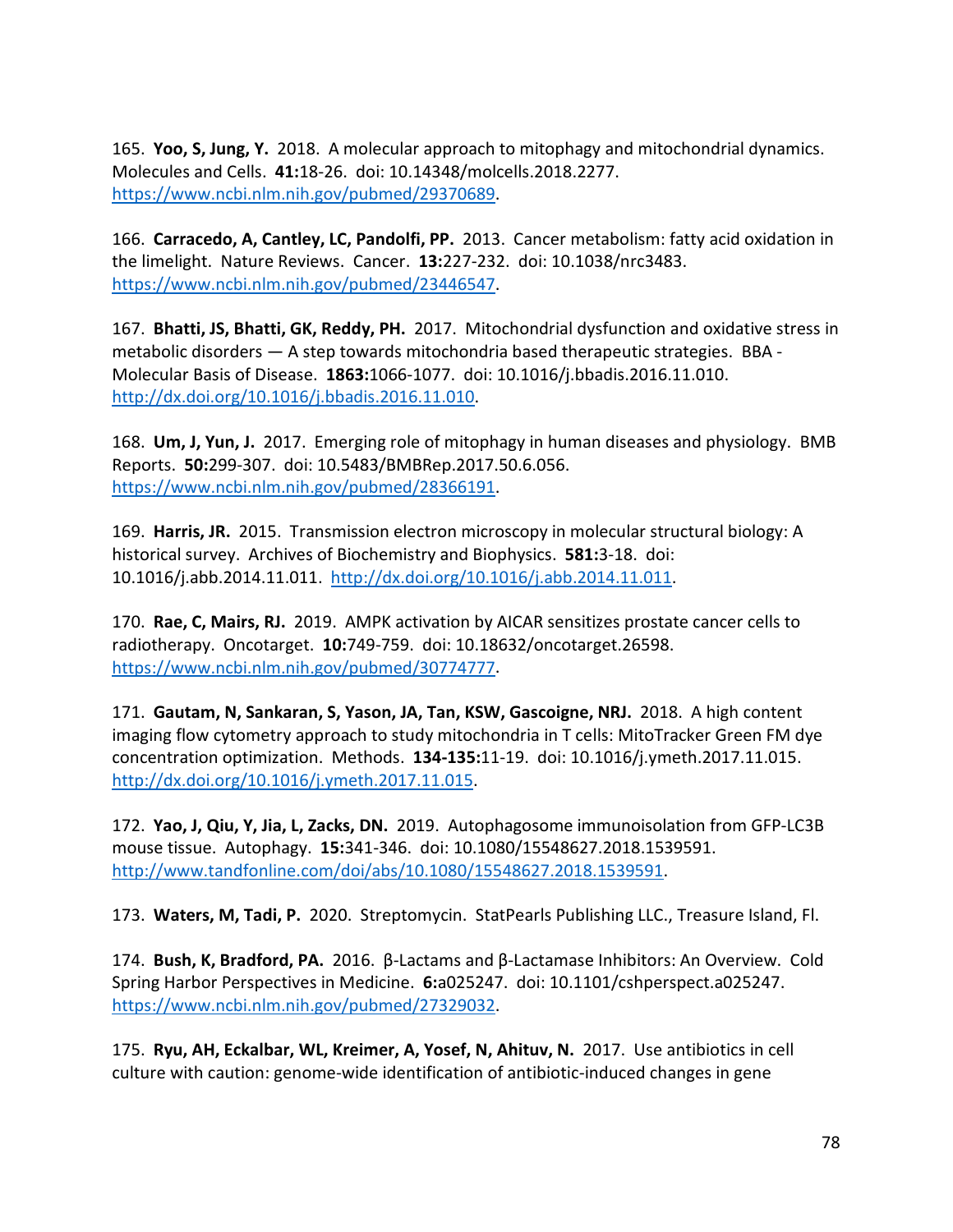expression and regulation. Scientific Reports. **7:**1-9. doi: 10.1038/s41598-017-07757-w. [https://search.proquest.com/docview/1957182854.](https://search.proquest.com/docview/1957182854)

176. **Reuter, S, Beisler, T, Kern, P.** 2010. Combined albendazole and amphotericin B against Echinococcus multilocularis in vitro. Acta Tropica. **115:**270-274. doi: 10.1016/j.actatropica.2010.04.009. [http://dx.doi.org/10.1016/j.actatropica.2010.04.009.](http://dx.doi.org/10.1016/j.actatropica.2010.04.009)

177. **Vaezi, A, Fakhim, H, Arastehfar, A, Shokohi, T, Hedayati, MT, Khodavaisy, S, Rezaei-Matehkolaei, A, Badiee, P, Hagen, F, Lass-Flörl, C, Dannaoui, E, Meis, JF, Badali, H.** 2018. In vitro antifungal activity of amphotericin B and 11 comparators against Aspergillus terreus species complex. Mycoses. **61:**134-142. doi: 10.1111/myc.12716. [https://www.narcis.nl/publication/RecordID/oai:pure.knaw.nl:publications%2Fbdaf84fb-0032-](https://www.narcis.nl/publication/RecordID/oai:pure.knaw.nl:publications%2Fbdaf84fb-0032-4a2c-997f-8cc5b6d3121a) [4a2c-997f-8cc5b6d3121a.](https://www.narcis.nl/publication/RecordID/oai:pure.knaw.nl:publications%2Fbdaf84fb-0032-4a2c-997f-8cc5b6d3121a)

178. **Pelzmann, B, Di Giuro, CML, Zorn-Pauly, K, Rossmann, C, Hallström, S, Groschner, K, Fameli, N.** 2016. Functional impairment of endothelial cells by the antimycotic amphotericin B. Biochemical and Biophysical Research Communications. **472:**40-45. doi: 10.1016/j.bbrc.2016.02.054. [http://dx.doi.org/10.1016/j.bbrc.2016.02.054.](http://dx.doi.org/10.1016/j.bbrc.2016.02.054)

179. **Mathieson, W, Kirkland, S, Leonard, R, Thomas, GA.** 2011. Antimicrobials and in vitro systems: Antibiotics and antimycotics alter the proteome of MCF-7 cells in culture. Journal of Cellular Biochemistry. **112:**2170-2178. doi: 10.1002/jcb.23143. [https://onlinelibrary.wiley.com/doi/abs/10.1002/jcb.23143.](https://onlinelibrary.wiley.com/doi/abs/10.1002/jcb.23143)

180. **Philippeos, C, Hughes, RD, Dhawan, A, Mitry, RR.** 2012. Introduction to cell culture. Methods in Molecular Biology (Clifton, N.J.). **806:**1-13. doi: 10.1007/978-1-61779-367-7\_1. [https://www.ncbi.nlm.nih.gov/pubmed/22057441.](https://www.ncbi.nlm.nih.gov/pubmed/22057441)

181. **Baust, J, Buehring, G, Campbell, L, Elmore, E, Harbell, J, Nims, R, Price, P, Reid, Y, Simione, F.** 2017. Best practices in cell culture: an overview. In Vitro Cell. Dev. Biol. -Animal. **53:**669-672. doi: 10.1007/s11626-017-0177-7. [https://www.ncbi.nlm.nih.gov/pubmed/28808859.](https://www.ncbi.nlm.nih.gov/pubmed/28808859)

182. **Taylor, SC, Posch, A.** 2014. The Design of a Quantitative Western Blot Experiment. BioMed Research International. **2014:**361590-8. doi: 10.1155/2014/361590. [https://dx.doi.org/10.1155/2014/361590.](https://dx.doi.org/10.1155/2014/361590)

183. **Litwin, MS, Tan, H.** 2017. The Diagnosis and Treatment of Prostate Cancer: A Review. Jama. **317:**2532-2542. doi: 10.1001/jama.2017.7248. [http://dx.doi.org/10.1001/jama.2017.7248.](http://dx.doi.org/10.1001/jama.2017.7248)

184. **Knudsen, KE, Penning, TM.** 2010. Partners in crime: deregulation of AR activity and androgen synthesis in prostate cancer. Trends in Endocrinology & Metabolism. **21:**315-324.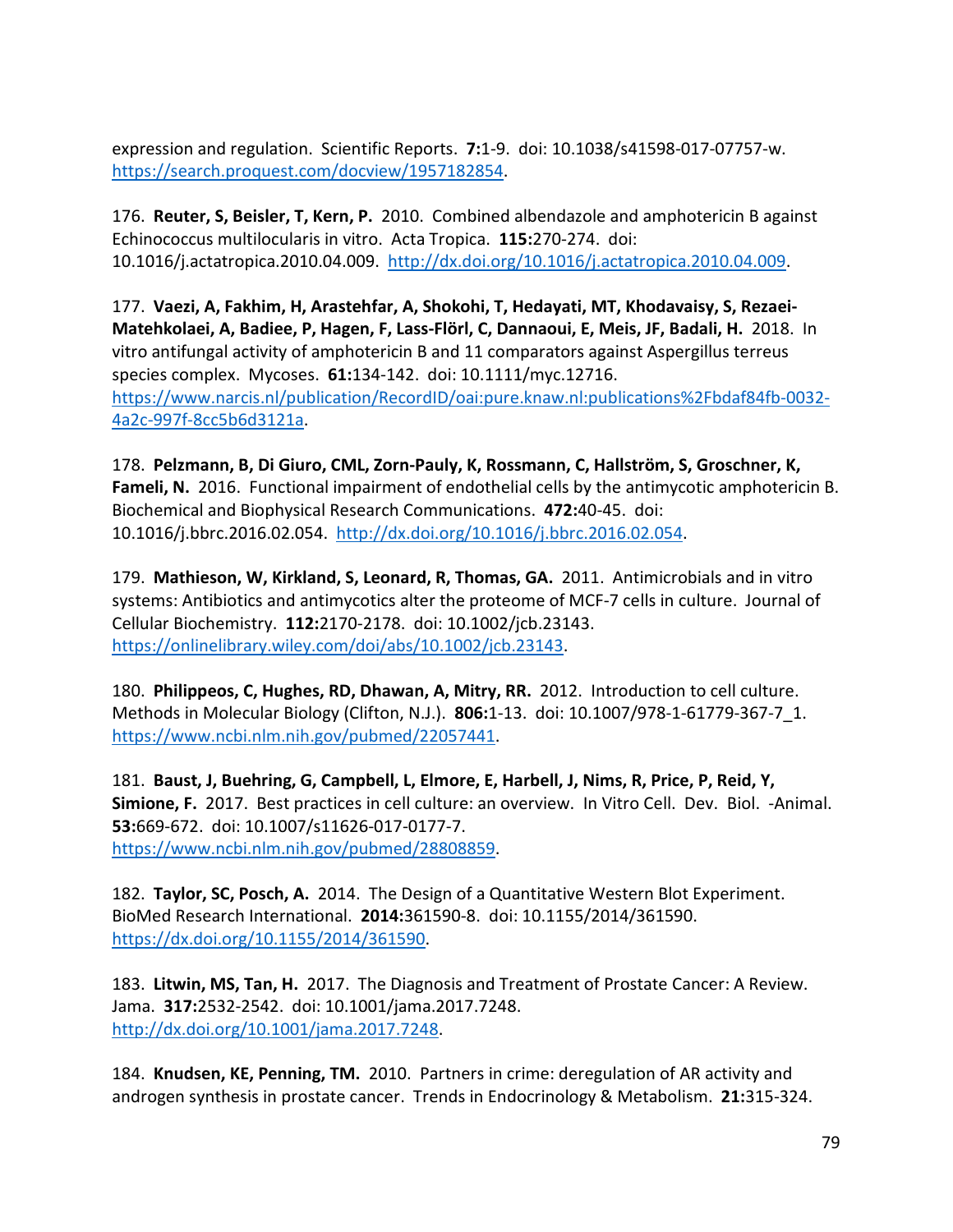doi: 10.1016/j.tem.2010.01.002. [https://www.clinicalkey.es/playcontent/1-s2.0-](https://www.clinicalkey.es/playcontent/1-s2.0-S1043276010000044) [S1043276010000044.](https://www.clinicalkey.es/playcontent/1-s2.0-S1043276010000044)

185. **Namekawa, T, Ikeda, K, Horie-Inoue, K, Inoue, S.** 2019. Application of Prostate Cancer Models for Preclinical Study: Advantages and Limitations of Cell Lines, Patient-Derived Xenografts, and Three-Dimensional Culture of Patient-Derived Cells. Cells (Basel, Switzerland). **8:**74. doi: 10.3390/cells8010074. [https://www.ncbi.nlm.nih.gov/pubmed/30669516.](https://www.ncbi.nlm.nih.gov/pubmed/30669516)

186. **Horoszewicz, JS, Leong, SS, Chu, TM, Wajsman, ZL, Friedman, M, Papsidero, L, Kim, U, Chai, LS, Kakati, S, Arya, SK, Sandberg, AA.** 1980. The LNCaP cell line--a new model for studies on human prostatic carcinoma. Progress in Clinical and Biological Research. **37:**115. [https://www.ncbi.nlm.nih.gov/pubmed/7384082.](https://www.ncbi.nlm.nih.gov/pubmed/7384082)

187. **Mickey, DD, Stone, KR, Wunderli, H, Mickey, GH, Vollmer, RT, Paulson, DF.** 1977. Heterotransplantation of a Human Prostatic Adenocarcinoma Cell Line in Nude Mice. Cancer Research. **37:**4049. [http://cancerres.aacrjournals.org/cgi/content/abstract/37/11/4049.](http://cancerres.aacrjournals.org/cgi/content/abstract/37/11/4049)

188. **Liu, T, Xu, F, Du, X, Lai, D, Liu, T, Zhao, Y, Huang, Q, Jiang, L, Huang, W, Cheng, W, Liu, Z.** 

2010. Establishment and characterization of multi-drug resistant, prostate carcinoma-

initiating stem-like cells from human prostate cancer cell lines 22RV1. Molecular and

Cellular Biochemistry. **340:**265-273. doi: 10.1007/s11010-010-0426-5.

[https://www.ncbi.nlm.nih.gov/pubmed/20224986.](https://www.ncbi.nlm.nih.gov/pubmed/20224986)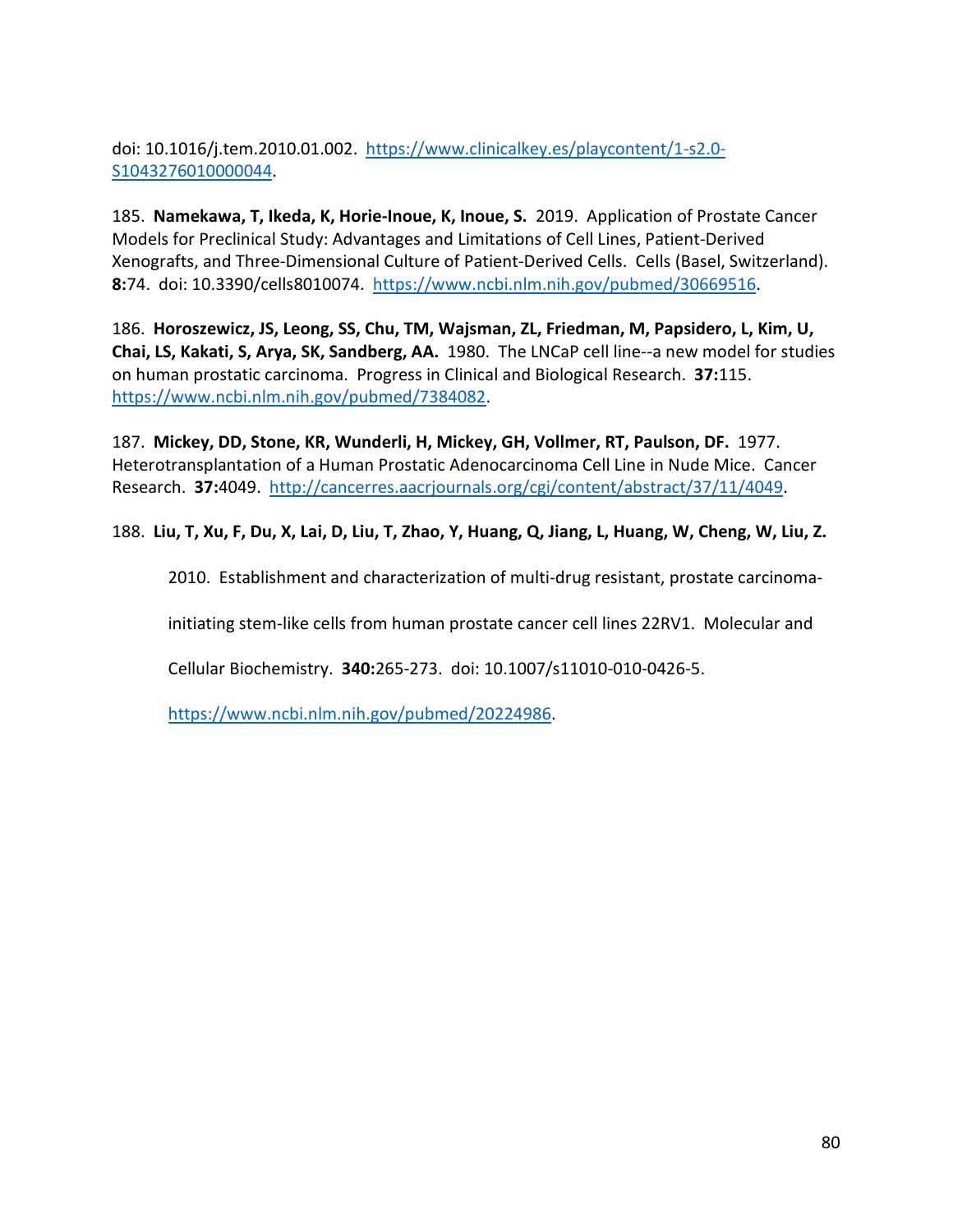



Figure 1: Western blot comparison of the effects of isoprenoids perillyl alcohol and geraniol on site-specific phosphorylation of 4E-BP1, AMPK, and ACC (A) and their phosphorylated counterparts PC3 cells (B). Cells were treated with 400 uM of PA and G for approximately 24h. Rabbit anti-human primary antibodies were used to probe PVDF membranes. The membrane labeled A was probed, using rabbit anti-human primary antibodies, for 4E-BP1, AMPKa, and ACC (A). The membrane labeled B was probed for phosphorylated 4E-BP1, AMPKa, and ACC, phosphorylated at T37, T172, and S80, respectively (B). Both membranes were also probed with mouse anti-antihuman B-actin, which serves as a housekeeping control in these experiments. Beta actin should be visualized at approximately 42 kDa (red). AMPK should be visualized at approximately 63 kDa (green). 4E-BP1 has a molecular weight of 15 kDa (green). ACC has a molecular weight of 265 kDa.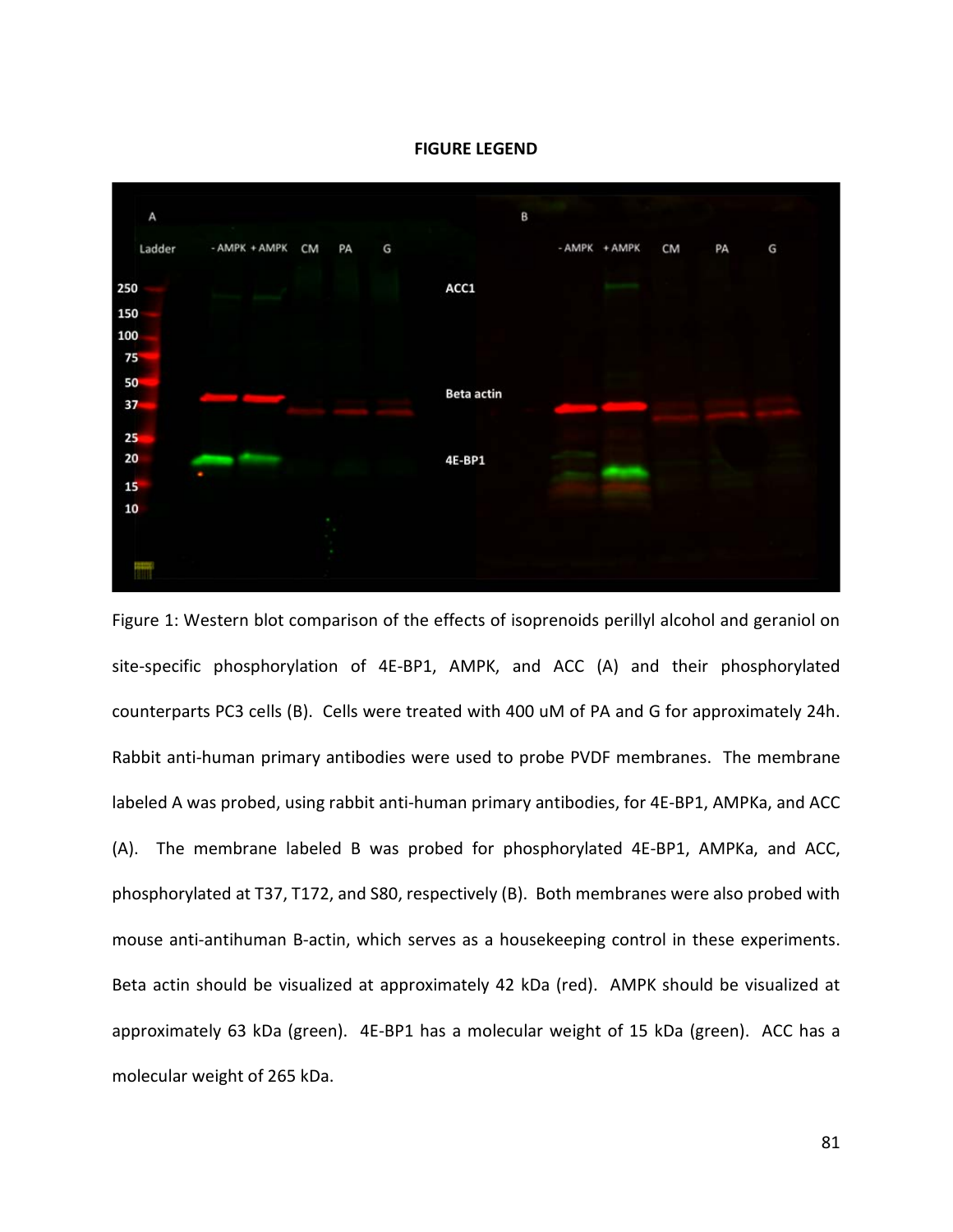

Figure 2: Western blot comparison of the effects of AICAR on site-specific phosphorylation of 4E-BP1, AMPK, and ACC (A) and their phosphorylated counterparts PC3 cells (B). Cells were treated with control, .5, 1, or 3 mM of AICAR for 24h. Rabbit anti-human primary antibodies were used to probe PVDF membranes. The membrane labeled A was probed, using rabbit anti-human primary antibodies, for 4E-BP1, AMPKa, and ACC (A). The membrane labeled B was probed for phosphorylated 4E-BP1, AMPKa, and ACC, phosphorylated at T37, T172, and S80, respectively (B). Both membranes were also probed with mouse anti-antihuman B-actin, which serves as a housekeeping control in these experiments. Beta actin should be visualized at approximately 42 kDa (red). AMPK should be visualized at approximately 63 kDa (green). 4E-BP1 has a molecular weight of 15 kDa (green). ACC has a molecular weight of 265 kDa (green).